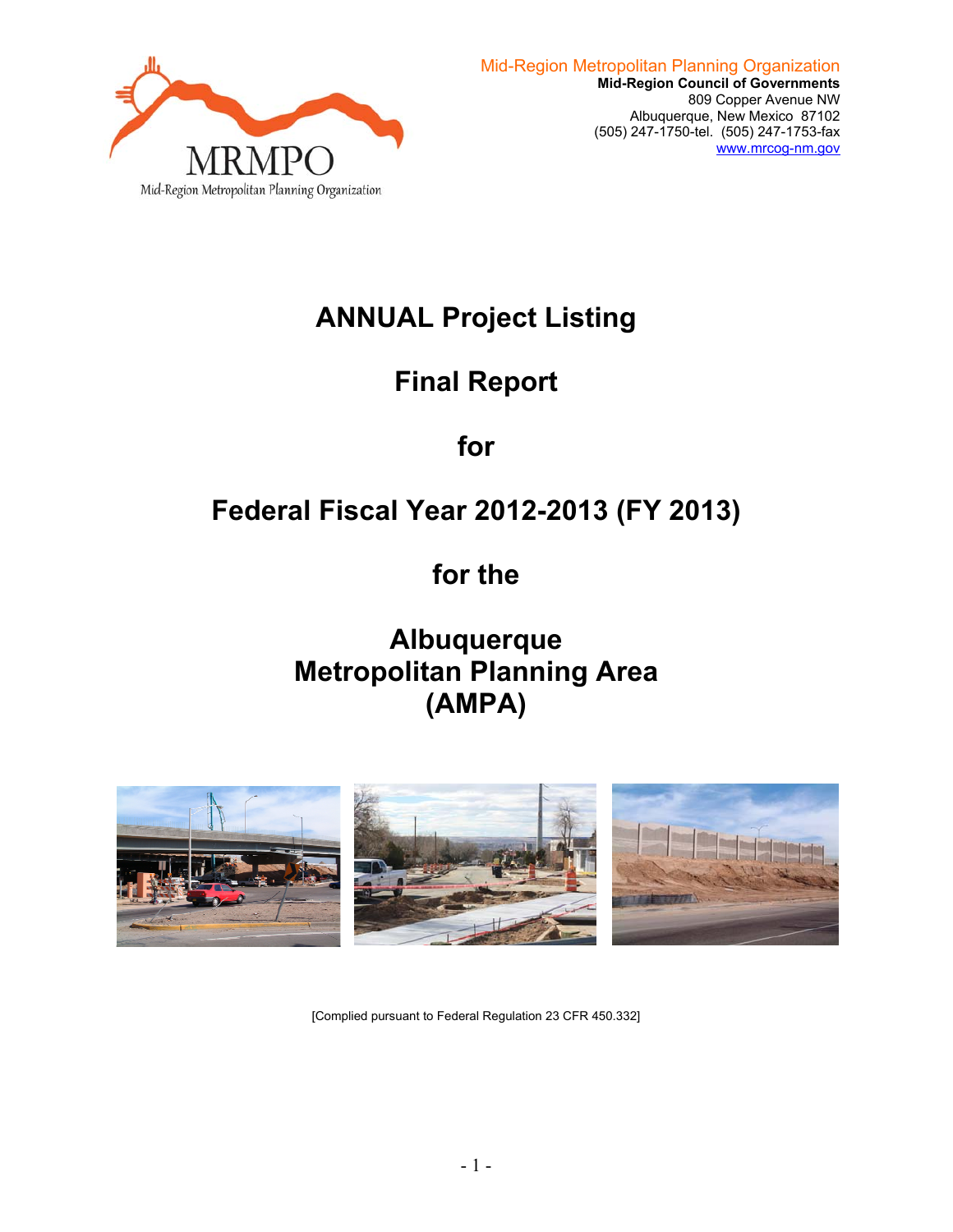

## **SUMMARY**

# **FFY 2013 FEDERAL OBLIGATIONS & AWARDS – ANNUAL PROJECT LISTING**

 Pursuant to federal regulations, the Mid-Region Metropolitan Planning Organization (MRMPO) has compiled the *Annual Project Listing of Federal Obligations and Awards for Federal Fiscal Year 2012-2013 (FFY 2013)* 

#### **Federal Requirements**

 Federal Regulation 23 CFR 450.332 requires the state, public transportation operators and the metropolitan planning organization to produce an annual listing of obligated projects within a metropolitan planning area no later than 90 days following the end of the fiscal year. The following information is required in the report:

- for each project with funds programmed in the year, the amounts of federal fund requested [programmed],
- for each project with funds programmed in the year, the amounts of federal fund obligated,
- for each project, the amount of federal funds remaining and available in subsequent years,
- **each project's description, termini, length, scope and phase of work, and**
- . the lead agency responsible for carrying out the project.

Attachment A satisfies these requirements. In addition to the required listing, the Mid-Region Metropolitan Planning Organization conducts various analyses of the information to use in evaluating and improving the management of the Transportation Improvement Program (TIP).

## **Review of Each Project (Attachment A)**

 The *Annual Project Listing* denotes for each project and funding category, the amount programmed in the Transportation Improvement Program (TIP), the amount actually obligated or awarded, the difference between the two, the amount carried forward ("rolled-over"), and project specific explanations. This list includes all projects programmed in the TIP in FFY 2013 along with all the project's Federal funding that was obligated during the preceding year and all Federal funding remaining and available for subsequent years.

## **FFY 2013 Review by Core FHWA Funding Sources (Attachment B)**

 An analysis of all Core Federal Highway Administration (FHWA) Fund Sources for FFY 2013 compares each project's programmed amount in the TIP with the amount obligated by the end of the fiscal year on September 30, 2013. This is an analysis of the TIP management process using the end-of-fiscal-year data since TIP revisions should be made in a timely fashion to minimize last minute issues that prevent obligation of funds.

## **FFY 2013 Review by Lead Agency for All Federal Fund Sources (Attachment C)**

 An analysis of all federal fund sources by lead agency for FFY 2013 compares each project's programmed amount in the TIP with the amount obligated by the end of the fiscal year on September 30, 2013.

#### **FFY 2013 Summary of Results by Core Federal Highway Administration Funding Categories**

 In FFY 2013 the Albuquerque Metropolitan Planning Area (AMPA) obligated 98.58% of all its programmed funding for its core FHWA program fund sources. This percentage translates into \$66,297,188 of transportation related improvements/dollars being utilized out of the estimated \$67,253,714 to be programed for the AMPA in FFY 2013. The analysis of each funding category shows similar results. Please note that some percentages are higher than 100% due to some additional funds being amended into the TIP from sources previously programmed outside the AMPA and occasional letting adjustments.

- Continued on next page -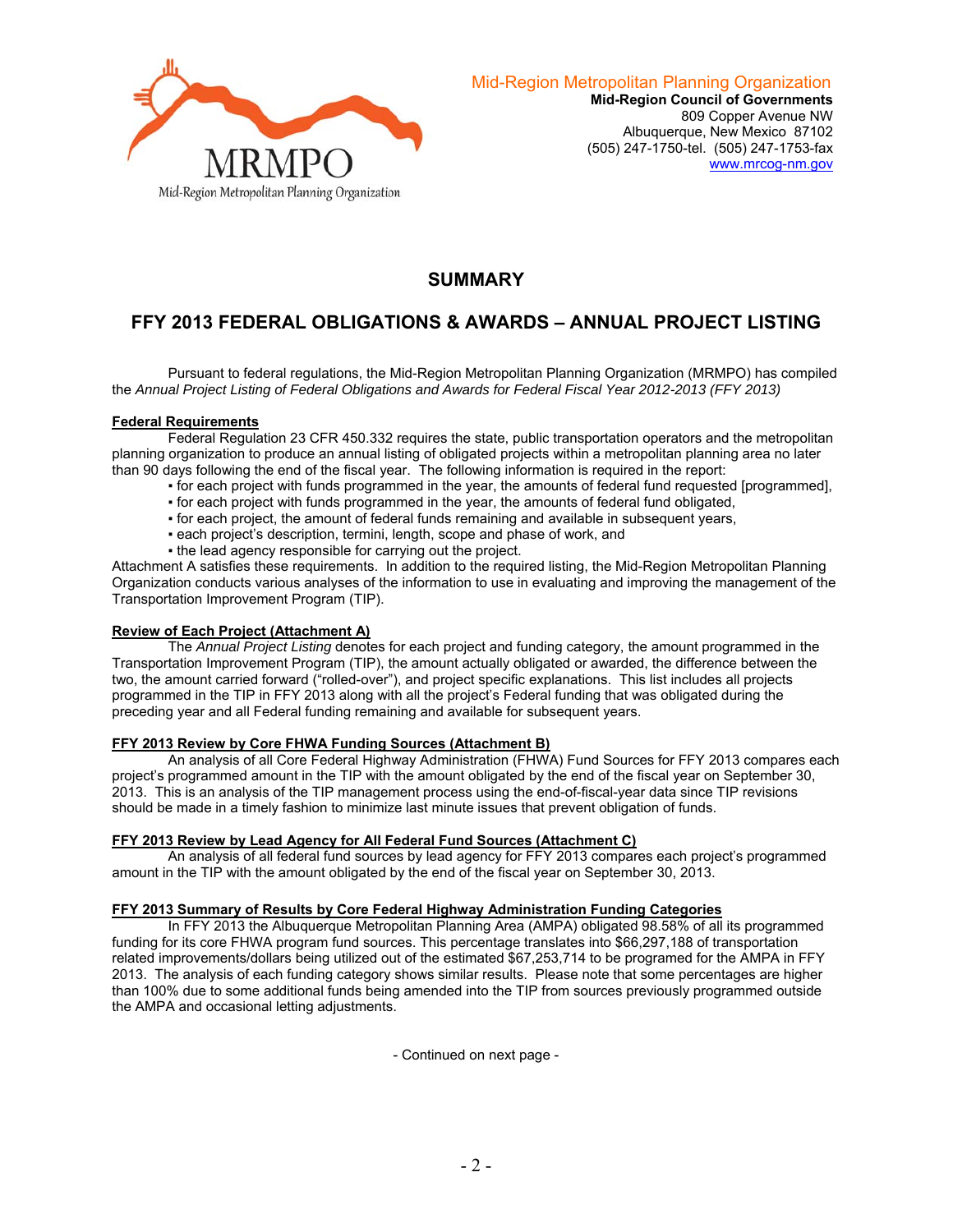#### **Table: Federal Highway Administration (FHWA) Core Program Fund Sources**

| <b>FFY</b> | <b>Funding Category</b> | <b>Total Federal</b><br><b>Amount</b><br>Programmed in<br><b>TIP</b> |    | <b>Total Federal</b><br><b>Obligated</b><br><b>Amount</b> |     | <b>Difference Prog -</b><br><b>Oblig KEY:</b><br>$$1=$ unoblig $$1)$<br>=excess obligation | % of Prog'md<br><b>Funds</b><br><b>Obligated</b> |
|------------|-------------------------|----------------------------------------------------------------------|----|-----------------------------------------------------------|-----|--------------------------------------------------------------------------------------------|--------------------------------------------------|
| 2013       | Bridge R & R - On       | 0.00                                                                 | H. | 336.272.73                                                | $=$ | (\$336,272.73)                                                                             | Let Adjust.                                      |
| 2013       | <b>CMAQ-Flex</b>        | 4,485,600.00                                                         | H. | 4,485,600.00                                              | $=$ | \$0.00                                                                                     | 100.00%                                          |
| 2013       | CMAQ-Mand               | 4,945,061.00                                                         | H. | 5,668,245.29                                              | $=$ | (\$723, 184.29)                                                                            | 114.62%                                          |
| 2013       | <b>Equity Bonus</b>     | 3,965,665.00                                                         | н  | 6.330.669.94                                              | $=$ | (\$2,365,004.94)                                                                           | 159.64%                                          |
| 2013       | IM                      | 5,293,562.00                                                         | L. | 3,370,420.10                                              | Ξ   | \$1,923,141.90                                                                             | 63.67%                                           |
| 2013       | <b>NHPP</b>             | 16,521,597.00                                                        | ш  | 16,271,838.13                                             | $=$ | \$249,758.87                                                                               | 98.49%                                           |
| 2013       | <b>NHS</b>              | 2.061.768.00                                                         | н  | 2.061.768.46                                              | Ξ   | (\$0.46)                                                                                   | 100.00%                                          |
| 2013       | STP-Bridge Off<br>Sys   | 758,880.00                                                           | L  | $0.00^{\circ}$                                            | $=$ | \$758,880.00                                                                               | $0.00\%$                                         |
| 2013       | STP-E                   | 3,868,312.00                                                         | н  | 3,918,906.90                                              | Ξ   | ( \$50,594.90)                                                                             | 101.31%                                          |
| 2013       | STP-Flex                | 7,653,679.00                                                         | ш  | 6,883,922.51                                              | $=$ | \$769,756.49                                                                               | 89.94%                                           |
| 2013       | <b>STP-Rural</b>        | 3.418.00                                                             | ш  | 3.417.60                                                  | $=$ | \$0.40                                                                                     | 99.99%                                           |
| 2013       | STP-Sm Urb              | 1,034,414.00                                                         | ц  | 993.442.16                                                | $=$ | \$40.971.84                                                                                | 96.04%                                           |
| 2013       | STP-U                   | 16,661,758.00                                                        | L  | 15,972,683.68                                             | $=$ | \$689,074.32                                                                               | 95.86%                                           |
| 2013       | <b>Grand Total</b>      | 67,253,714.00                                                        | ÷  | 66,297,188                                                | =   | \$956,526.50                                                                               | 98.58%                                           |

### **FY 2013 Summary of Results by Lead Agency**

 In FFY 2013 the Albuquerque Metropolitan Planning Area obligated 94.27% of all its programmed funding for all Federal Fund Sources. This percentage translates into \$109,528,294 of transportation related improvements/dollars being utilized within the region out of the estimated \$116,181,024 slated to be programmed for the region in FFY 2013. The analysis of programmed funds obligated by lead agency for all federal fund sources below shows similar results. Please note that some percentages are higher than 100% due to some additional funds being amended into the TIP from sources previously programmed outside the AMPA and occasional letting adjustments.

| <b>FFY</b> | <b>Lead Agency</b>             | <b>Total Federal</b><br><b>Amount</b><br>Programmed in<br>TIP |    | <b>Total Federal</b><br><b>Obligated</b><br><b>Amount</b> |   | Difference Prog -<br><b>Oblig KEY:</b><br>$$1=$ unoblig $($1)$<br>=excess obligation | % of Prog'md<br><b>Funds</b><br>Obligated |
|------------|--------------------------------|---------------------------------------------------------------|----|-----------------------------------------------------------|---|--------------------------------------------------------------------------------------|-------------------------------------------|
| 2013       | ABQ-Ride                       | 20,259,000.00                                                 | H. | 19,981,137.74                                             | Ξ | \$277,862.26                                                                         | 98.63%                                    |
| 2013       | <b>CABQ</b>                    | 4,062,110.00                                                  | н  | 4,302,110.00                                              | Ξ | (\$240,000.00)                                                                       | 105.91%                                   |
| 2013       | City of Rio Rancho             | 4,853,087.00                                                  | H. | 4,853,087.00                                              | ۰ | \$0.00                                                                               | 100.00%                                   |
| 2013       | County of<br><b>Bernalillo</b> | 5,514,000.00                                                  | ÷  | 1,514,000.32                                              | Ξ | (\$0.32)                                                                             | 27.46%                                    |
| 2013       | <b>County of Socorro</b>       | 758,880.00                                                    | H. | 0.00                                                      | Ξ | \$758,880.00                                                                         | $0.00\%$                                  |
| 2013       | <b>County of Valencia</b>      | 690,569.00                                                    | u, | 0.00                                                      | Ξ | \$690,569.00                                                                         | $0.00\%$                                  |
| 2013       | <b>MRCOG</b>                   | 981,066.00                                                    | H. | 981,066.00                                                | ۰ | \$0.00                                                                               | 100.00%                                   |
| 2013       | <b>MRMPO</b>                   | 400.000.00                                                    | ш  | 400.000.00                                                | ۰ | \$0.00                                                                               | 100.00%                                   |
| 2013       | <b>NMDOT</b>                   | 59,129,391.00                                                 | н  | 58,803,972.15                                             | Ξ | \$325,418.85                                                                         | 99.45%                                    |
| 2013       | Pueblo of Isleta               | 1,875,292.00                                                  | L. | 1,875,292.00                                              | ۰ | \$0.00                                                                               | 100.00%                                   |
| 2013       | <b>Rio Metro NMRRX</b>         | 7,353,430.00                                                  | н  | 7,353,430.00                                              | ۰ | \$0.00                                                                               | 100.00%                                   |
| 2013       | <b>Rio Metro RTD</b>           | 2,177,003.00                                                  | H. | 2,177,003.00                                              | Ξ | \$0.00                                                                               | 100.00%                                   |
| 2013       | <b>Town of Bernalillo</b>      | 4,265,846.00                                                  | н  | 3,450,846.00                                              | = | \$815,000.00                                                                         | 80.89%                                    |
| 2013       | <b>Town of Peralta</b>         | 185,280.00                                                    | H. | 185,280.00                                                | = | \$0.00                                                                               | 100.00%                                   |
| 2013       | <b>US BIA/Cochiti</b>          | 67,769.00                                                     | L  | 67,769.00                                                 | Ξ | \$0.00                                                                               | 100.00%                                   |
|            | Pueblo                         |                                                               |    |                                                           |   |                                                                                      |                                           |
| 2013       | <b>Village of Corrales</b>     | 120,419.00                                                    | н  | 95,419.00                                                 | ۰ | \$25,000.00                                                                          | 79.24%                                    |
| 2013       | Village of Los<br>Lunas        | 3,487,882.00                                                  | u, | 3,487,882.00                                              | Ξ | \$0.00                                                                               | 100.00%                                   |
| 2013       | <b>Grand Total</b>             | 116,181,024.00                                                | ۰  | 109,528,294.21                                            | Ξ | \$2,652,729.79                                                                       | 94.27%                                    |

#### **Table: Percent of Programmed Funds Obligated by Lead Agency for All Fund Federal Fund Sources**

Any questions regarding this report should be directed to Mr. Steven Montiel at the Mid-Region Metropolitan Planning Organization; email **smontiel@mrcog-nm.gov** or at the address above.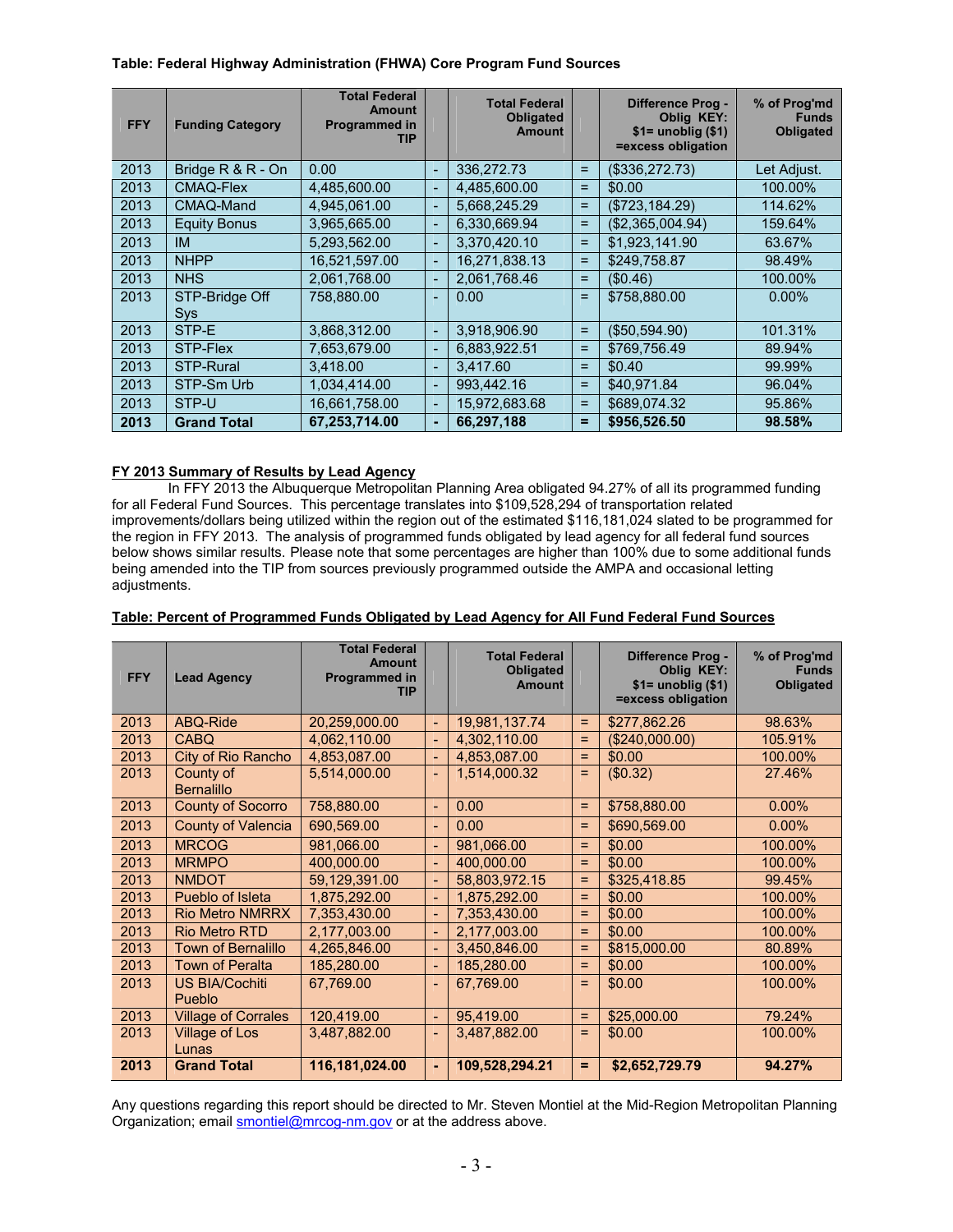|                          |                                                                                                |                                                    |                                    |                                                                                                                                                                                                                   |                          |          |                                                                                    |                                                                                        | <b>Project Phase</b>                                                                                                                                                                                                                 |         |                     |                                                                                                               |                                            |                                       |                                                                                   |                    |                                                          |                                                                                                                                            |                  | <b>Oblig Phase</b>                         |                    |
|--------------------------|------------------------------------------------------------------------------------------------|----------------------------------------------------|------------------------------------|-------------------------------------------------------------------------------------------------------------------------------------------------------------------------------------------------------------------|--------------------------|----------|------------------------------------------------------------------------------------|----------------------------------------------------------------------------------------|--------------------------------------------------------------------------------------------------------------------------------------------------------------------------------------------------------------------------------------|---------|---------------------|---------------------------------------------------------------------------------------------------------------|--------------------------------------------|---------------------------------------|-----------------------------------------------------------------------------------|--------------------|----------------------------------------------------------|--------------------------------------------------------------------------------------------------------------------------------------------|------------------|--------------------------------------------|--------------------|
| Control<br><b>Number</b> | <b>Project Title</b>                                                                           | From                                               | To                                 | <b>Project Description</b>                                                                                                                                                                                        | Project<br>Type          | ojLength | Lead<br>Agency                                                                     | ∣Total<br>인보 Estimated<br><b>COLORED</b><br><b>Project Cost</b><br><b>COLORED</b><br>립 | Enverse de la mondiale de la materiale de la materiale de la materiale de la materiale de la materiale de la m<br>En la materiale de la materiale de la materiale de la materiale de la materiale de la materiale de la materia<br>S |         | $ \tilde{\Xi} $ FFY | <b>Funding</b><br>Category                                                                                    | <b>Federal Amt</b><br>Programmed<br>in TIP | Federal<br>Obligated<br><b>Amount</b> | Difference Prog<br>Oblig KEY:<br>$$1=$ unoblig $($1)$<br>$=$ excess<br>obligation |                    | <b>Total Amt</b><br>은 Prog'md in<br>공유 TIP with<br>Match | <b>Federal Project Number</b><br>and/or Notes                                                                                              | adFundsObligatec | nstr/Impl                                  |                    |
| <b>KEY:</b>              |                                                                                                |                                                    |                                    | Yellow rows indicated FFY 2013 Federal Funds. Blue rows denote state and local funds. White rows indicate previous funding and/or subsequent funding.                                                             |                          |          |                                                                                    |                                                                                        |                                                                                                                                                                                                                                      |         |                     |                                                                                                               |                                            |                                       |                                                                                   |                    |                                                          |                                                                                                                                            |                  |                                            |                    |
| 3100240                  |                                                                                                |                                                    |                                    | Manzano Exwy: Van Camp south to Rio del Ord All funds obligated per Rebecca 3-25-13.                                                                                                                              | Hwy & Brg<br><b>Pres</b> |          | 0.000 County of Val                                                                | \$863,211                                                                              | YIY                                                                                                                                                                                                                                  |         |                     | 2013 HPP                                                                                                      | 690,569.00                                 | 0.00                                  | \$690,569.00                                                                      | 0.00%              | 863,211.25                                               |                                                                                                                                            |                  |                                            |                    |
| 3100300                  | <b>NM 47 in Peralta</b><br>(Old CN=2105)                                                       | MP 31.000                                          | MP 32.800                          | Rehabilitate/reconstruct from 2 to 5 lane<br>facility with center turn lane and drainage<br>improvements.                                                                                                         | Capacity<br>Proj         |          | 1.800 NMDOT D-3                                                                    | \$12,273,942                                                                           | Y Y Y Y Y                                                                                                                                                                                                                            | YIYIYIY |                     | $2013$ STP-Sm Urb<br>2013 STP-Sm Urb                                                                          | 854,400.00<br>180,014.00                   | 812,646.93<br> 0.00                   | \$41,753.07<br>\$180,014.00                                                       | 95.11%<br>$0.00\%$ | 999,999.97<br>210,690.54                                 | 3100300                                                                                                                                    |                  |                                            | 15<br>16           |
|                          |                                                                                                |                                                    |                                    |                                                                                                                                                                                                                   |                          |          |                                                                                    | YY                                                                                     | Y Y Y Y Y                                                                                                                                                                                                                            |         |                     | 2014 STP-Flex                                                                                                 | 353,799.00                                 | $0.00$ =                              | \$353,799.00                                                                      |                    | 414,090.58                                               |                                                                                                                                            |                  |                                            | 03                 |
|                          |                                                                                                |                                                    |                                    |                                                                                                                                                                                                                   |                          |          |                                                                                    | YY                                                                                     | Y Y Y Y Y                                                                                                                                                                                                                            |         |                     | 2014 STP-Sm Urb                                                                                               | 3,398,027.00                               | $0.00 =$                              | \$3,398,027.00                                                                    |                    | 3,977,091.41                                             |                                                                                                                                            |                  |                                            | 03                 |
|                          |                                                                                                |                                                    |                                    |                                                                                                                                                                                                                   |                          |          |                                                                                    | YY<br>YY                                                                               | $\overline{Y Y Y Y Y }$<br> Y Y Y Y Y                                                                                                                                                                                                |         |                     | 2014 STP-Sm Urb<br>2014 STP-Sm Urb                                                                            | 149,520.00<br>106,800.00                   | $0.00$ =<br>$0.00$ =                  | \$149,520.00<br>\$106,800.00                                                      |                    | 175,000.00<br>125,000.00                                 |                                                                                                                                            |                  |                                            | 16<br>15           |
|                          |                                                                                                |                                                    |                                    |                                                                                                                                                                                                                   |                          |          |                                                                                    | YY                                                                                     | Y Y Y Y Y                                                                                                                                                                                                                            |         |                     | 2015 STP-Flex                                                                                                 | 2,392,320.00                               | $0.00 =$                              | \$2,392,320.00                                                                    |                    | 2,799,999.92                                             |                                                                                                                                            |                  |                                            | 03                 |
|                          |                                                                                                |                                                    |                                    |                                                                                                                                                                                                                   |                          |          |                                                                                    | $\overline{Y}$                                                                         | Y Y Y Y Y                                                                                                                                                                                                                            |         |                     | 2015 STP-Sm Urb                                                                                               | 3,051,977.00                               | $0.00$ =                              | \$3,051,977.00                                                                    |                    | 3,572,070.36                                             |                                                                                                                                            |                  |                                            | 03                 |
| 3100320                  | NM 304 South of<br>Belen, Bridge                                                               | MP 13.9                                            | MP 14.4                            | Bridge replacement.                                                                                                                                                                                               | Hwy & Brg                | 0.500    | <b>NMDOT</b>                                                                       | \$3,400,000 YYYYYY                                                                     | $ \mathsf{Y} \mathsf{Y} \mathsf{Y} \mathsf{Y} $ Y $ \mathsf{Y} $                                                                                                                                                                     |         |                     | 2013 Equity Bonus<br>2013 Equity Bonus                                                                        | 2,884,454.00<br>17,088.00                  | $2,809,363.49$ =<br> 0.00             | \$75,090.51<br>\$17,088.00                                                        | $97.40\%$<br>0.00% | 3,375,999.44 3100320<br>20,000.00                        |                                                                                                                                            | $ Y $ $ $        | $\Box$ $\bm{\mathsf{Y}}$ $\bm{\mathsf{L}}$ | . 111<br> 43       |
|                          | #05235                                                                                         |                                                    |                                    |                                                                                                                                                                                                                   | <b>Pres</b>              |          | CRDC                                                                               |                                                                                        | <u>  Y Y Y Y Y Y</u>                                                                                                                                                                                                                 |         |                     | 2013 STP-Rural                                                                                                | 3,418.00                                   | $3,417.60 =$                          | \$0.40                                                                            | 99.99%             |                                                          | 4,000.47 3100320                                                                                                                           | $ Y $ $ Y $      |                                            | .16                |
| 3100410                  | Paizalas Rd<br><b>Railroad Xing</b><br>$\#019504$ north of<br>US 60 & south of<br><b>Belen</b> | RR MP<br> 0948.12;<br>mile N of<br><b>Exit 175</b> | 1/4 mile east<br>of NM 116         | Lights, gates and new concrete surface.                                                                                                                                                                           | <b>Safety</b>            | 0.000    | <b>NMDOT</b><br><b>Transit Rail</b>                                                | $$385,000$   Y   Y   Y      Y                                                          |                                                                                                                                                                                                                                      |         |                     | <b>Rail Protect.</b><br>2013 Devices (Sect<br>130)                                                            | 356,664.00                                 | $282,585.35$ =                        | \$74,078.65                                                                       | 79.23%             | 385,000.00 3100410                                       |                                                                                                                                            |                  |                                            | 22                 |
| 3100430                  | <b>BL0013 &amp; NM</b><br>$314$ Lighting<br>Project                                            |                                                    |                                    | Install street lighting. Termini: I-25 at Exit 191<br>Belen Business Loop BL0013 fr MM 4.12 to<br>MM 6.6 & NM 314 fr MM 0.0 to MM 0.25                                                                            | <b>Misc</b>              |          | $0.000$ NMDOT D-3 Y                                                                | $$750,000$ Y YY.                                                                       |                                                                                                                                                                                                                                      | IYI.    |                     | <b>2013 NHPP</b>                                                                                              | 640,800.00                                 | 575,029.14                            | \$65,770.86                                                                       | 89.74%             | 749,999.98 3100430                                       |                                                                                                                                            |                  |                                            | . 21               |
| 3100450                  | Chughole Ln from<br>Herron Rd to<br>Chaparral Ln,<br>Peralta                                   | Herron Rd                                          | Chaparral Ln                       | Restore 24 ft wide roadway width on horizontal<br>curves, restore or pave drop-offs from<br>Chughole Ln edge of pavement and<br>intersecting unpaved streets, upgraded signs,<br>pavement markings, and lighting. | Safety                   |          | Town of<br>$\begin{array}{ c c c }\n\hline\n0.000 & \text{Peralta}\n\end{array}$   | $$459,821$ $Y$ $Y$ $Y$ $Y$ $Y$                                                         |                                                                                                                                                                                                                                      |         |                     | 2013 MAP                                                                                                      | 0.00                                       | $259,821.00$ =                        | (\$259,821.00)                                                                    |                    | 259,821.00                                               | <b>Presume MAP funds</b><br>received                                                                                                       |                  |                                            |                    |
|                          |                                                                                                |                                                    |                                    |                                                                                                                                                                                                                   |                          |          |                                                                                    | IYL.                                                                                   | Y Y Y Y Y                                                                                                                                                                                                                            |         |                     | $\vert$ 2013 Safety (HSIP)                                                                                    | 185,280.00                                 | $185,280.00 =$                        |                                                                                   | $$0.00$   100.00%  | 200,000.00 3100450                                       |                                                                                                                                            | $ Y $            |                                            |                    |
| 3100480                  | <b>Socorro County</b><br><b>Road #125</b><br><b>Bridge</b><br>Replacement                      |                                                    |                                    | Replace bridge and other appurtenances as<br>necessary.                                                                                                                                                           | Hwy & Brg<br>Pres        | 0.000    | County of<br>Socorro                                                               | \$1,248,600  Y Y Y Y Y                                                                 |                                                                                                                                                                                                                                      |         | 2013                | STP-Bridge Off                                                                                                | 758,880.00                                 | $ 0.00 $ =                            | \$758,880.00                                                                      | $0.00\%$           | 948,600.00                                               |                                                                                                                                            |                  |                                            |                    |
|                          |                                                                                                |                                                    |                                    |                                                                                                                                                                                                                   |                          |          |                                                                                    | <b>YY</b>                                                                              | $ \gamma \gamma \gamma \gamma $                                                                                                                                                                                                      |         |                     | 2014 STP-Bridge Off<br>Sys                                                                                    | 240,000.00                                 | $0.00 =$                              | \$240,000.00                                                                      |                    | 300,000.00                                               |                                                                                                                                            |                  |                                            |                    |
| A300060                  | Coors Blvd<br>Northbound Lane<br>Addition                                                      | S.I.P.I. (MP<br>4.25)                              | (Calabacillas<br>Arroyo)           | Coors Bypass Build an Additional Northbound lane and<br>realign PdN EB to north ramp. Project<br>UNDERWAY.                                                                                                        | Safety                   |          | <b>NMDOT</b><br>$1.090$ CRDC                                                       | \$3,000,000  Y Y Y Y Y                                                                 |                                                                                                                                                                                                                                      |         |                     | 2010 Safety (HSIP)                                                                                            | 2,112,192.00                               | 3,060,001.53                          | (\$947,809.53)                                                                    |                    |                                                          | 2,280,000.02 HSIP-0448(17)5                                                                                                                |                  | $ Y $ $ $                                  | .  21              |
|                          |                                                                                                |                                                    |                                    |                                                                                                                                                                                                                   |                          |          |                                                                                    |                                                                                        | YYYYY                                                                                                                                                                                                                                |         |                     | 2013 Safety (HSIP)                                                                                            | 0.00                                       | $150,343.73$ =                        | (\$150,343.73)                                                                    | unprog             |                                                          | HSIP-0448(17)5 HSIP fund<br>0.00 obligated not in TIP                                                                                      |                  |                                            | 01                 |
| A300061                  | <b>Coors Corridor</b><br>Improvements<br>Stage I                                               | <b>Bridge Blvd</b>                                 | <b>NM 528</b><br>Alameda<br>Blvd)  | Implement improvements consistent with the<br>Coors Corridor Plan Update (CN=L3210).<br>Includes Coors Bypass.                                                                                                    | Capacity<br>Proj         |          | City of<br>9.584 Albuquerque-Y<br><b>DMD</b>                                       | \$3,000,000 Y Y Y Y Y                                                                  |                                                                                                                                                                                                                                      |         |                     | 2013 Local Non-Match                                                                                          | 0.00                                       | 0.00                                  | \$0.00                                                                            |                    | 500,000.00                                               |                                                                                                                                            |                  |                                            | 15                 |
|                          |                                                                                                |                                                    |                                    |                                                                                                                                                                                                                   |                          |          |                                                                                    | YY                                                                                     | Y Y Y Y<br> Y Y Y Y Y                                                                                                                                                                                                                |         |                     | 2014 Local Non-Match<br>2015 Local Non-Match                                                                  | $0.00$ -<br>$0.00 -$                       | $0.00 =$<br>$0.00 =$                  | \$0.00<br>\$0.00                                                                  |                    | 500,000.00<br>1,000,000.00                               |                                                                                                                                            |                  |                                            | $    $ 15<br>   15 |
|                          |                                                                                                |                                                    |                                    |                                                                                                                                                                                                                   |                          |          |                                                                                    | $\frac{Y}{Y} \frac{Y}{Y}$                                                              | Y Y Y Y Y                                                                                                                                                                                                                            |         |                     | 2016 Local Non-Match                                                                                          | $0.00$ -                                   | $0.00 =$                              | \$0.00                                                                            |                    | 1,000,000.00                                             |                                                                                                                                            |                  |                                            | . 15               |
| A300093                  | <b>SRTS: Corrales</b><br>Schools Phase 2                                                       | Corrales<br>Elementary<br>School                   | Cottonwood<br>Montessori<br>School | Educational programs for children on safety<br>traveling to school. SRTS-Flex is (LU30)                                                                                                                           | Misc                     |          | Village of<br>$0.000$ $\begin{array}{c} \sim \\ \sim \\ \sim \end{array}$ Corrales | \$25,000                                                                               | Y   Y   Y      Y                                                                                                                                                                                                                     |         |                     | 2011 Safe Rts to Sch-                                                                                         | 25,000.00                                  | $25,000.00$ =                         | \$0.00                                                                            |                    | 25,000.00 A300093                                        |                                                                                                                                            |                  |                                            | Y 44               |
|                          |                                                                                                |                                                    |                                    |                                                                                                                                                                                                                   |                          |          |                                                                                    |                                                                                        |                                                                                                                                                                                                                                      |         |                     | $\sqrt{\mathsf{Y}\mathsf{Y}\mathsf{Y}}\cdot\mathsf{Y}\cdot\mathsf{I}\cdot\mathsf{I}\cdot\mathsf{I}$ 2013 Flex | $25,000.00$ .                              | $ 0.00 $ =                            | \$25,000.00                                                                       | 0.00%              |                                                          | Not obligated because the<br>Village didn't return the<br>25,000.00 signed MOA amendment<br>prior to the MOA expiration<br>date of 6/30/13 |                  |                                            | . 44               |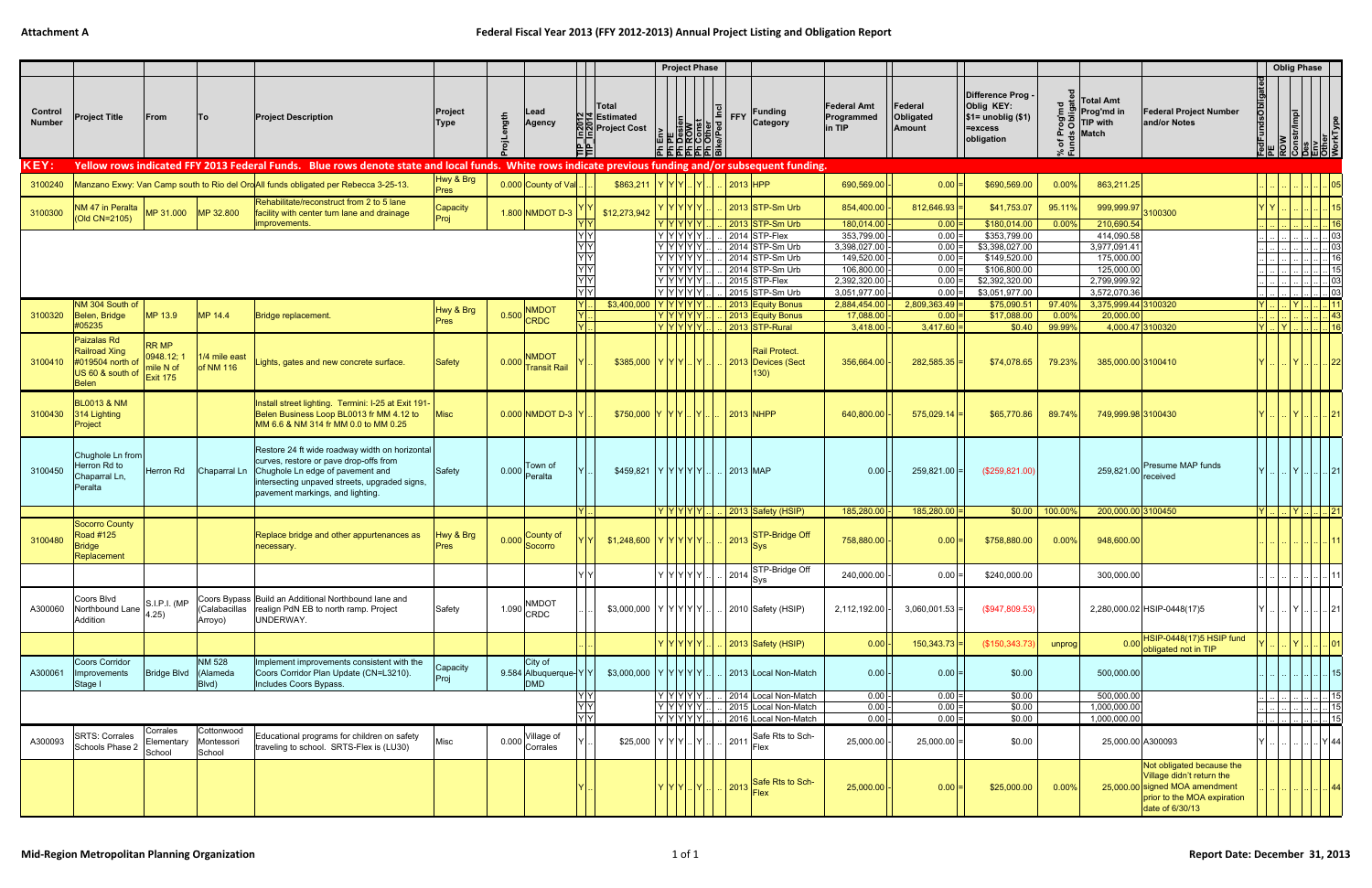## **Federal Fiscal Year 2013 (FFY 2012‐2013) Annual Project Listing and Obligation Report**

|                          |                                                                                           |                                                         |                                                       |                                                                                                                                                                                                                                                                                         |                                              |                                                  |                                                     |             | <b>Project Phase</b>                                                                                                                                                                                                                                                                               |                                                                                                                                                                                                                                                                              |                                            |                                |                                                                                        |                             |                                                                                                          |                                   | <b>Oblig Phase</b>                                                                                                       |                                                                                                                                                                  |             |
|--------------------------|-------------------------------------------------------------------------------------------|---------------------------------------------------------|-------------------------------------------------------|-----------------------------------------------------------------------------------------------------------------------------------------------------------------------------------------------------------------------------------------------------------------------------------------|----------------------------------------------|--------------------------------------------------|-----------------------------------------------------|-------------|----------------------------------------------------------------------------------------------------------------------------------------------------------------------------------------------------------------------------------------------------------------------------------------------------|------------------------------------------------------------------------------------------------------------------------------------------------------------------------------------------------------------------------------------------------------------------------------|--------------------------------------------|--------------------------------|----------------------------------------------------------------------------------------|-----------------------------|----------------------------------------------------------------------------------------------------------|-----------------------------------|--------------------------------------------------------------------------------------------------------------------------|------------------------------------------------------------------------------------------------------------------------------------------------------------------|-------------|
| Control<br><b>Number</b> | <b>Project Title</b>                                                                      | From                                                    | To                                                    | Project<br><b>Project Description</b><br>Type                                                                                                                                                                                                                                           | Lead<br>.ength<br><b>Agency</b>              | In2012<br>Lail<br>Tiel                           | <b>Total</b><br>부분 Estimated<br><b>Project Cost</b> |             | Environmental<br>Environment<br>Environment<br>Control<br>Control<br>Control<br>Control<br>Control<br>Control<br>Control<br>Control<br>Control<br>Control<br>Control<br>Control<br>Control<br>Control<br>Control<br>Control<br>Control<br>Control<br>Control<br>Control<br>C<br><u>ਵੇਤਿਸਤਵਿਸਤੀ</u> | $\left \frac{\overline{Q}}{P}\right $ FFY<br><b>Funding</b><br>Category                                                                                                                                                                                                      | <b>Federal Amt</b><br>Programmed<br>in TIP | Federal<br>Obligated<br>Amount | Difference Prog -<br><b>Oblig KEY:</b><br>$$1=$ unoblig (\$1)<br>=excess<br>obligation | $\frac{1}{2}$ $\frac{1}{2}$ | <b>Total Amt</b><br><b>Federal Project Number</b><br>.≌ ∣Prog'md in<br>and/or Notes<br>TIP with<br>Match | edFundsObligated                  | ROW<br>Constr/Impl<br>Des<br>Env<br>Other<br>WorkType                                                                    |                                                                                                                                                                  |             |
| A300094                  | SRTS: NM 448<br>Corrales Rd<br>Pedestrian/Cross (approx. MP<br>walk<br>Improvements       | Cabezon Rd                                              | approx.<br>Milepoint 9                                | Crosswalk and other pedestrian improvements<br>Bike/Ped<br>as needed.                                                                                                                                                                                                                   | $0.000$ NMDOT D-3 Y                          |                                                  | \$50,000                                            |             | $\left  \ldots \right  \ldots \left  \mathsf{Y} \right  \mathsf{Y} \left  \ldots \right $ 2013                                                                                                                                                                                                     | Safe Rts to Sch-<br>Infrast                                                                                                                                                                                                                                                  | 50,000.00                                  | $50,000.00$ =                  | \$0.00                                                                                 | 100.00%                     | 50,000.00 A300094                                                                                        |                                   |                                                                                                                          |                                                                                                                                                                  |             |
| A300095                  | <b>SRTS: South</b><br><b>Valley Safe</b><br><b>Routes to</b><br>Schools                   | McEwen<br>Ave on<br>south; Lucia<br>St on west          | Valdora Av on<br>north; Isleta<br><b>Blvd on east</b> | Construct sidewalks on Byron Ave, Citation St,<br>& McEwen Ave. Construct mid-block crossing<br>Safety<br>with refuge median and HAWK signal at Isleta<br>Blvd near McEwen Ave.                                                                                                         | County of<br>0.000<br><b>Bernalillo</b>      |                                                  | \$500,000  Y Y Y Y                                  |             |                                                                                                                                                                                                                                                                                                    | $\left\lfloor \frac{2013}{\text{Infrared Rts to Sch}} \right\rfloor$                                                                                                                                                                                                         | 500,000.00                                 | $500,000.00$ =                 | \$0.00                                                                                 | 100.00%                     | 500,000.00                                                                                               |                                   | IYL.                                                                                                                     |                                                                                                                                                                  | 28          |
| A300102                  | Multi-modal<br>Improvements a<br><b>West Central</b><br>Vicinity                          | $-40 &$<br><b>Atrisco Vista</b><br><b>Blvd</b> vicinity |                                                       | Multi-modal Improvements as determined in<br>scoping & PE; funds may be used for scoping<br>8 PE. Construction phase to be added once<br>/lisc<br>scope is established. Demo ID NM059. HPP<br>funds CAN NOT be used for this purpose away<br>from the interchange (as of 10-9-13).      | County of<br>4.000<br><b>Bernalillo</b>      |                                                  | \$5,000,000  Y Y Y Y .                              |             |                                                                                                                                                                                                                                                                                                    | $ 2013 $ HPP                                                                                                                                                                                                                                                                 | 4,000,000.00                               | $0.00 =$                       | \$4,000,000.00                                                                         | $0.00\%$                    | Funds not obligated. See<br>5,000,000.00<br>note in description.                                         |                                   |                                                                                                                          |                                                                                                                                                                  |             |
| A300104                  | I-25 Landscaping<br>8 Signage<br><b>Enhancements at</b><br><b>NM 473 in</b><br>Bernalillo | approx. MP<br>240                                       | approx. MP<br>241                                     | andscaping and signage improvements<br>Misc<br>(Demo ID NM048)                                                                                                                                                                                                                          | Town of<br>1.000<br>Bernalillo               |                                                  | \$344,489   Y Y Y Y                                 |             |                                                                                                                                                                                                                                                                                                    | . 2013 HPP                                                                                                                                                                                                                                                                   | 275,591.00                                 | $275,591.00$ =                 | \$0.00                                                                                 | 100.00%                     | 344,488.75 A300104                                                                                       |                                   | I Y L.I                                                                                                                  |                                                                                                                                                                  |             |
| A300110                  | <b>University Blvd</b><br>Multimodal<br>Improvements                                      | Bravo Blvd                                              | NM 500, Rio Gibson Blvd                               | Construct missing bike lanes and improve<br>existing roadway segments as needed,<br>construction management services; request to<br>Bike/Ped<br>use local design services as "soft match".<br>Proj. will be Constructed in phases. Env.<br>clearance will be requested for both phases. | City of<br>1.642 Albuquerque-Y<br><b>DMD</b> |                                                  |                                                     |             |                                                                                                                                                                                                                                                                                                    | \$6,210,824   Y   Y   Y   Y   Y   Y   2013   Local Non-Match                                                                                                                                                                                                                 | 0.00                                       | 0.00                           | \$0.00                                                                                 |                             | 800,000.00                                                                                               |                                   |                                                                                                                          |                                                                                                                                                                  |             |
|                          |                                                                                           |                                                         |                                                       |                                                                                                                                                                                                                                                                                         |                                              | YY                                               |                                                     |             |                                                                                                                                                                                                                                                                                                    | $ Y Y Y Y X $ Y 2014 Local Non-Match                                                                                                                                                                                                                                         | 0.00                                       | $0.00 =$                       | \$0.00                                                                                 |                             | 59,176.00                                                                                                |                                   |                                                                                                                          |                                                                                                                                                                  | 15          |
|                          |                                                                                           |                                                         |                                                       |                                                                                                                                                                                                                                                                                         |                                              | $\frac{1}{\sqrt{\frac{1}{x}}\sqrt{\frac{1}{x}}}$ |                                                     |             |                                                                                                                                                                                                                                                                                                    | Υ Υ Υ Υ Υ   Υ  2014  STP-U<br>  Y   Y   Y   Y   Y      Y   2015  STP-U                                                                                                                                                                                                       | 700,000.00<br>1,300,000.00                 | $0.00 =$<br>$0.00 =$           | \$700,000.00<br>\$1,300,000.00                                                         |                             | 819,288.37<br>1,521,535.54                                                                               |                                   |                                                                                                                          |                                                                                                                                                                  | 28<br>28    |
|                          |                                                                                           |                                                         |                                                       |                                                                                                                                                                                                                                                                                         |                                              |                                                  |                                                     |             |                                                                                                                                                                                                                                                                                                    | $ Y Y Y Y Y $   Y   2016 Local Non-Match                                                                                                                                                                                                                                     | 0.00                                       | $0.00 =$                       | \$0.00                                                                                 |                             | 2,200,000.00                                                                                             |                                   |                                                                                                                          |                                                                                                                                                                  |             |
|                          | Bernalillo (Town)                                                                         | NM473 &                                                 |                                                       |                                                                                                                                                                                                                                                                                         |                                              |                                                  |                                                     |             | $ \mathsf{Y} \mathsf{Y} \mathsf{Y} \mathsf{Y} \mathsf{Y} $                                                                                                                                                                                                                                         | 2012 STP-U (old)                                                                                                                                                                                                                                                             | 251,279.00                                 | 251,279.00                     | \$0.00                                                                                 |                             | 294,099.94 A300130                                                                                       |                                   | $\mathbf{Y}$ $\mathbf{Y}$ $\ldots$ $\mathbf{Y}$ $\mathbf{Y}$ $\ldots$ $\mathbf{Y}$ $\mathbf{Y}$ $\ldots$ $\mathbf{Y}$ 15 |                                                                                                                                                                  |             |
| A300130                  | Intersection<br>Improvements                                                              | NM313,<br><b>US550 &amp;</b><br>Don Tomas               |                                                       | Intersection improvements for pedestrian and<br>Safety<br>vehicular safety and lighting.                                                                                                                                                                                                | Town of<br>$0.002$ Bernalillo                |                                                  | \$4,010,456                                         | Y Y Y Y Y . |                                                                                                                                                                                                                                                                                                    | 2012 STP-U (old)                                                                                                                                                                                                                                                             | 0.00                                       | $170,880.00$ =                 | (\$170,880.00)                                                                         |                             | 0.00 A300130 Not Programed in                                                                            | YIYI                              |                                                                                                                          | . YY. 43                                                                                                                                                         |             |
|                          |                                                                                           |                                                         |                                                       |                                                                                                                                                                                                                                                                                         |                                              | IYL                                              |                                                     | Y Y Y Y Y   |                                                                                                                                                                                                                                                                                                    | $2013$ STP-U                                                                                                                                                                                                                                                                 | $3,175,255.00$ -                           | $3,175,255.00$ =               |                                                                                        | $$0.00$   100.00%           | 3,716,356.40 Obligated FFY 14                                                                            | $ Y $                             |                                                                                                                          | .   Y            03                                                                                                                                              |             |
|                          |                                                                                           |                                                         |                                                       | Construct new 4 lane divided facility with bike                                                                                                                                                                                                                                         |                                              | YY                                               |                                                     |             |                                                                                                                                                                                                                                                                                                    | \$17,960,961   Y   Y   Y   Y   Y      Y   2012   STP-U (old)                                                                                                                                                                                                                 | 506,584.00                                 | $506,584.00$ =                 | \$0.00                                                                                 |                             | 592,911.97 A300160 partial oblig of<br>\$1,806,934 progm'd                                               | $Y$ $Y$                           |                                                                                                                          | $ \mathsf{Y} \mathsf{Y} \mathsf{Y} $ 15                                                                                                                          |             |
| A300160                  | Sunport Blvd<br>Extension                                                                 | Broadway                                                | I-25 Exit 221<br>at Sunport                           | lanes includes signage, drainage, and other<br>Capacity<br>necessary appurtenances. Demo ID NM006.<br>Proj                                                                                                                                                                              | 0.000 County of                              |                                                  |                                                     |             |                                                                                                                                                                                                                                                                                                    | $Y Y Y Y Y $ $Y 2012$ STP-U (old)                                                                                                                                                                                                                                            | 493,416.00                                 | $493,416.00$ =                 | \$0.00                                                                                 |                             | 577,499.98 A300160                                                                                       | YY                                |                                                                                                                          | . YY. 16                                                                                                                                                         |             |
|                          |                                                                                           |                                                         | Blvd                                                  | Project total includes capital outlay & county<br>funds in previous FYs.                                                                                                                                                                                                                |                                              | <b>YY</b>                                        |                                                     |             |                                                                                                                                                                                                                                                                                                    | Y   Y   Y   Y   Y      Y   2012   TCSP                                                                                                                                                                                                                                       | 88,920.00                                  | $88,920.00$ =                  | \$0.00                                                                                 |                             | A300160 county reimbursed<br>111,150.00<br>3-18-2011                                                     |                                   |                                                                                                                          |                                                                                                                                                                  | 15          |
|                          |                                                                                           |                                                         |                                                       |                                                                                                                                                                                                                                                                                         |                                              | Y Y                                              |                                                     |             |                                                                                                                                                                                                                                                                                                    | Y   Y   Y   Y   Y      Y   2013  HPP                                                                                                                                                                                                                                         | 143,525.00                                 | $143,525.00$ =                 |                                                                                        | $$0.00$ 100.00%             | 179,406.25                                                                                               | $ {\mathsf Y}  \, {\mathsf Y} $ . |                                                                                                                          |                                                                                                                                                                  | 15          |
|                          |                                                                                           |                                                         |                                                       |                                                                                                                                                                                                                                                                                         |                                              |                                                  |                                                     |             |                                                                                                                                                                                                                                                                                                    | $ \hspace{.04cm}\t\mathsf{Y} \mathsf{Y} \mathsf{Y} \mathsf{Y} .\hspace{.04cm} \hspace{.04cm}\overline{\mathsf{Y}}\hspace{.04cm} \hspace{.04cm}\overline{\mathsf{2015}}\hspace{.04cm} \overline{\mathsf{STP\text{-}U}}\hspace{.04cm}$<br>$ Y Y Y Y $   Y 2016 Local Non-Match | 377,107.00<br>0.00                         | $0.00 =$<br>$0.00 =$           | \$377,107.00<br>\$0.00                                                                 |                             | 441,370.54<br>4,465,032.00                                                                               |                                   |                                                                                                                          | <u>    01</u><br>01                                                                                                                                              |             |
|                          |                                                                                           |                                                         |                                                       |                                                                                                                                                                                                                                                                                         |                                              |                                                  |                                                     |             |                                                                                                                                                                                                                                                                                                    | YYYYYY Y 2016 STP-U                                                                                                                                                                                                                                                          | 4,039,027.00                               | $0.00 =$                       | \$4,039,027.00                                                                         |                             | 4,727,325.47                                                                                             |                                   |                                                                                                                          |                                                                                                                                                                  | $\ldots$ 01 |
|                          |                                                                                           |                                                         |                                                       |                                                                                                                                                                                                                                                                                         |                                              |                                                  |                                                     |             |                                                                                                                                                                                                                                                                                                    | Y   Y   Y   Y   Y      Y   2017   STP-U                                                                                                                                                                                                                                      | 3,983,866.00                               | $0.00 =$                       | \$3,983,866.00                                                                         |                             | 4,662,764.38                                                                                             |                                   |                                                                                                                          | $\left\lfloor \frac{1}{2} \right\rfloor \left\lfloor \frac{1}{2} \right\rfloor \left\lfloor \frac{1}{2} \right\rfloor \left\lfloor \frac{1}{2} \right\rfloor$ 01 |             |
|                          |                                                                                           |                                                         |                                                       | Construct street improvements including:                                                                                                                                                                                                                                                |                                              |                                                  |                                                     |             |                                                                                                                                                                                                                                                                                                    | Y   Y   Y   Y   Y      Y   2018   STP-U                                                                                                                                                                                                                                      | 3,104,346.00                               | $0.00 =$                       | \$3,104,346.00                                                                         |                             | 3,633,363.66                                                                                             |                                   |                                                                                                                          |                                                                                                                                                                  | 01          |
| A300190                  | <b>Courthouse Road</b><br>Improvements<br>Stage II                                        | <b>NM 314</b>                                           | Calle Madero                                          | pavement, on-street parking, landscaping,<br>Hwy & Brg<br>sidewalks, curbs, bike lanes, crosswalks,<br>drainage, signage, signal improvements and<br>Pres<br>intersection improvements at side streets as<br>needed.                                                                    | Village of<br>0.300<br>Los Lunas             |                                                  | \$772,472  Y Y Y Y .                                |             |                                                                                                                                                                                                                                                                                                    | $\frac{1}{2013}$ STP-Flex                                                                                                                                                                                                                                                    | 660,000.00                                 | $660,000.00$ =                 | \$0.00                                                                                 | 100.00%                     | Funds obligated as STP-<br>$\sqrt{772,471.89}$ Small Urban                                               |                                   |                                                                                                                          | .   Y            06                                                                                                                                              |             |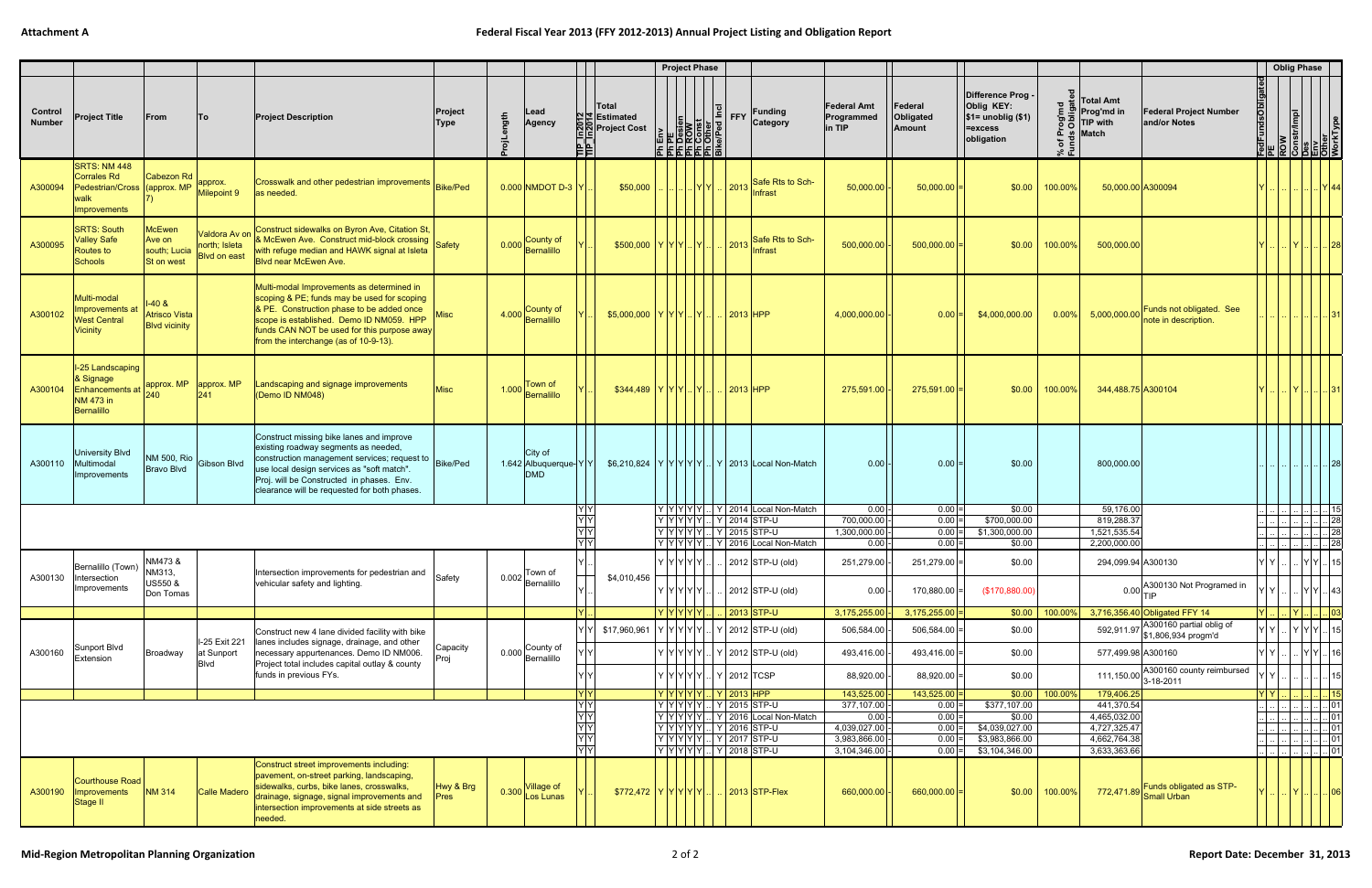|                          |                                                                                 |                                                              |                                              |                                                                                                                                                                                                                                                              |                   |          |                                                 |                                          |                                               | <b>Project Phase</b>                                                                                      |   |                                                                        |                                                                                             |                                     |                                       |                                                                                  |                       |                                                                          |                                                 |                  | <b>Oblig Phase</b>                                         |                                                                  |
|--------------------------|---------------------------------------------------------------------------------|--------------------------------------------------------------|----------------------------------------------|--------------------------------------------------------------------------------------------------------------------------------------------------------------------------------------------------------------------------------------------------------------|-------------------|----------|-------------------------------------------------|------------------------------------------|-----------------------------------------------|-----------------------------------------------------------------------------------------------------------|---|------------------------------------------------------------------------|---------------------------------------------------------------------------------------------|-------------------------------------|---------------------------------------|----------------------------------------------------------------------------------|-----------------------|--------------------------------------------------------------------------|-------------------------------------------------|------------------|------------------------------------------------------------|------------------------------------------------------------------|
| Control<br><b>Number</b> | <b>Project Title</b>                                                            | From                                                         | To                                           | <b>Project Description</b>                                                                                                                                                                                                                                   | Project<br>Type   | ojLength | Lead<br>Agency                                  | In201<br>Len<br>Tier                     | ∣Total<br>일본 Estimated<br><b>Project Cost</b> | Enveloped the Magnetic Science<br><b>E</b> MOON Const<br>Const<br>Const<br>Constant<br><u>로</u> 목 목 목 목 목 |   | $ \tilde{=} \text{FFY}$                                                | <b>Funding</b><br><b>Category</b>                                                           | Federal Amt<br>Programmed<br>in TIP | Federal<br>Obligated<br><b>Amount</b> | Difference Prog -<br>Oblig KEY:<br>$$1=$ unoblig $($1)$<br>=excess<br>obligation | - "                   | Total Amt<br><sup>)</sup> ∣Prog'md in<br><b>TIP with</b><br><b>Match</b> | <b>Federal Project Number</b><br>and/or Notes   | edFundsObligated | : COW<br>Constr/Impl<br>Des<br>Cother<br>Other<br>WorkType |                                                                  |
| A300200                  | Idalia Rd<br>Reconstruction & Iris Rd<br>Widening                               |                                                              | <b>NM 528</b>                                | Widen from 2 to 3 lane undivided or 4 lane<br>divided roadway. Includes: turn lanes,<br>intersection improvements, curbs, gutter,<br>storm drains, bike lanes, etc. Project t.b.d.<br>concurrently with sewer project.                                       | Capacity<br>Proj  | 2.439    | <b>City of Rio</b><br>Rancho                    |                                          | \$13,378,780                                  |                                                                                                           |   | Y   Y   Y   Y   Y   .   Y   2013   STP-U<br>Y Y Y Y Y Y L Y 2013 STP-U |                                                                                             | 545,630.00<br>1,110,200.00          | $545,630.00$ =<br>$1,110,200.00$ =    | \$0.00<br>\$0.00                                                                 | 100.00%<br>$100.00\%$ | 638,611.87<br>1,299,391.35                                               | STP-U funds split into PE<br>and ROW            |                  |                                                            | 16<br>15                                                         |
|                          |                                                                                 |                                                              |                                              |                                                                                                                                                                                                                                                              |                   |          |                                                 | $\overline{X}$                           |                                               |                                                                                                           |   | Y  Y Y Y Y   Y   2015  STP-U                                           |                                                                                             | 9,775,000.00                        | $0.00$ =                              | \$9,775,000.00                                                                   |                       | 11,440,776.83                                                            |                                                 |                  |                                                            | .  03                                                            |
| A300302                  | <b>Unser Blvd</b><br>Corridor<br>mprovements<br><b>Future Stages</b>            | Central Ave Sandoval                                         | <b>Bernalillo-</b><br>County Line            | Complete a uniform 4 and/or 6 lane roadway<br>facility and implement multi-modal<br>mprovements; construction management<br>services. Local design funds may be used as<br>"soft" match. Projet may be phased. (Some<br>PE, Design & ROW done under A300300) | Capacity<br>Proj  |          | City of<br>11.126 Albuquerque-Y Y<br><b>DMD</b> |                                          |                                               |                                                                                                           |   |                                                                        | \$9,352,600   Y   Y   Y   Y   Y   Y   Y   2013   Local Non-Match                            | 0.00                                | $0.00$ =                              | \$0.00                                                                           |                       | 1,250,000.00                                                             |                                                 |                  |                                                            |                                                                  |
|                          |                                                                                 |                                                              |                                              |                                                                                                                                                                                                                                                              |                   |          |                                                 | YY                                       |                                               |                                                                                                           |   |                                                                        | $ Y Y Y Y Y Y$ 2014 Local Bond Funds                                                        | 0.00                                | $0.00 =$                              | \$0.00                                                                           |                       | 500,000.00                                                               |                                                 |                  |                                                            | $\     15$                                                       |
|                          |                                                                                 |                                                              |                                              |                                                                                                                                                                                                                                                              |                   |          |                                                 | YY<br>Y                                  |                                               |                                                                                                           |   |                                                                        | $ Y Y Y Y Y Y Y $ 2016 Local Bond Funds<br>$ Y Y Y Y Y Y Z$ 2017 Local Bond Funds           | 0.00<br>0.00                        | $0.00$ =<br>$0.00 =$                  | \$0.00<br>\$0.00                                                                 |                       | 1,000,000.00<br>1,756,158.00                                             |                                                 |                  |                                                            | 03<br>. 03                                                       |
|                          |                                                                                 |                                                              |                                              |                                                                                                                                                                                                                                                              |                   |          |                                                 | $\frac{1}{\gamma}$<br>$\frac{1}{\gamma}$ |                                               |                                                                                                           |   | Y   Y   Y   Y   Y   Y   2017   STP-U                                   |                                                                                             | 3,500,000.00                        | $0.00 =$                              | \$3,500,000.00                                                                   |                       | 4,096,441.83                                                             |                                                 |                  |                                                            | $\vert$ 03                                                       |
|                          |                                                                                 |                                                              |                                              |                                                                                                                                                                                                                                                              |                   |          |                                                 |                                          |                                               |                                                                                                           |   |                                                                        | $ \mathsf{Y} \mathsf{Y} \mathsf{Y} \mathsf{Y} \mathsf{Y} \mathsf{Y} $ 2018 Local Bond Funds | 0.00                                | $0.00 =$                              | \$0.00                                                                           |                       | 2,000,000.00                                                             |                                                 |                  |                                                            |                                                                  |
| A300313                  | <b>Courthouse Rd</b><br>NMRX Gate<br><b>Upgrades</b>                            | Courthouse<br>Rd at<br>Railroad<br>Crossing                  | <b>Crossing</b><br>#0194624                  | Upgrade from a two-quadrant gate railroad<br>crossing to a four-quadrant railroad crossing.                                                                                                                                                                  | <b>Safety</b>     | 0.000    | <b>NMDOT</b><br><b>Transit Rail</b>             |                                          | \$125,000  Y Y Y .  Y                         |                                                                                                           |   |                                                                        | Rail Protect.<br>2013 Devices (Sect                                                         | 112,500.00                          | $ 0.00 =$                             | \$112,500.00                                                                     | 0.00%                 | 125,000.00                                                               |                                                 |                  |                                                            |                                                                  |
| A300314                  | Morris Road &<br><b>NMRX</b> Gate<br>Upgrades                                   | Morris Rd at<br>Railroad<br>Crossing                         | Crossing<br>#019463F                         | Upgrade two-quadrant gate railroad crossing<br>to a four-quadrant railroad crossing                                                                                                                                                                          | <b>Safety</b>     |          | <b>NMDOT</b><br>0.000 Transit Rail              |                                          | \$100,000  Y Y Y Y Y                          |                                                                                                           |   |                                                                        | Rail Protect.<br>2013 Devices (Sect                                                         | 90,000.00                           | $ 0.00 =$                             | \$90,000.00                                                                      | 0.00%                 | 100,000.00                                                               |                                                 |                  |                                                            |                                                                  |
| A300360                  | I-25, NM 317<br>Isleta Pueblo to<br>Broadway<br>Pavement<br>Preservation        | MP 207<br>(approx.)                                          | MP 217<br>(approx.) near<br>Broadway<br>Blvd | Pavement preservation (mill and inlay and<br>open-graded friction course) including<br>pavement markings, signage, and other<br>appurtenances as necessary. NOTE: MP 207-<br>209 tbd under A300361. COMPLETED.                                               | Hwy & Brg<br>Pres |          | 2.000 NMDOT D-3                                 |                                          | \$3.967,655  Y Y Y Y .                        |                                                                                                           |   | 2010 IM                                                                |                                                                                             | 3,675,636.00                        | $3,675,635.95$ =                      | \$0.05                                                                           |                       | 3,967,655.47 A300360                                                     |                                                 |                  |                                                            | 05                                                               |
|                          |                                                                                 |                                                              |                                              |                                                                                                                                                                                                                                                              |                   |          |                                                 |                                          |                                               | YYY                                                                                                       |   | $2013$ IM                                                              |                                                                                             | 0.00                                | $148,435.75$ =                        | (\$148,435.75)                                                                   | unprog                |                                                                          | IM funds obligated due to<br>0.00 cost overruns |                  |                                                            |                                                                  |
| A300371                  | I-25 NB Lane<br>Addition                                                        | Comanche<br>Rd (MP<br>227.57)                                | Jefferson St<br>(MP 229.51)                  | Additional northbound lane from Comanche to<br>Jefferson including pavement markings and<br>other appurtenances as necessary.                                                                                                                                | Hwy & Brg<br>Pres |          | 1.940 NMDOT D-3 $ Y $                           |                                          | $$3,052,614$ $Y Y Y$ .                        |                                                                                                           | Y | 2012 IM                                                                |                                                                                             | 2,827,942.00                        | 1,939,862.11                          | \$888,079.89                                                                     |                       |                                                                          | 3,052,614.44 A300371 Obligation +               |                  | lylyl.                                                     |                                                                  |
|                          |                                                                                 |                                                              |                                              |                                                                                                                                                                                                                                                              |                   |          |                                                 | ΙYΙ.                                     |                                               | $ Y Y Y $ $ Y $                                                                                           |   |                                                                        | $2013$ NHPP                                                                                 | 0.00                                | $521,617.14$ =                        | (S521, 617.14)                                                                   | unprog                |                                                                          | 0.00 Let adjustment-not in TIP                  | $ Y $            | .   Y            01                                        |                                                                  |
| A300380                  | <b>NM 528 Rio</b><br>Rancho Blvd                                                | Southern                                                     | Northern Blvd                                | Pavement overlay/reconstruction and widening<br>including pavement markings, signage, and                                                                                                                                                                    | Capacity          |          | 2.680 NMDOT D-3                                 | YY                                       | \$17,532,751                                  | Y Y Y Y Y Y                                                                                               |   |                                                                        | 2010 Equity Bonus                                                                           | 768,960.00                          | 768,960.00 =                          | \$0.00                                                                           |                       | 899,999.97                                                               | A300380                                         | YY               |                                                            | $Y Y $ 15                                                        |
|                          | Improvements                                                                    | <b>Blvd</b>                                                  |                                              | other appurtenances as necessary. Total cost Proj<br>incl. FY 2010 & 2011 funds.                                                                                                                                                                             |                   |          |                                                 |                                          |                                               | Y Y Y Y Y Y                                                                                               |   | <b>2011 NHS</b>                                                        |                                                                                             | 427,200.00                          | $0.00 =$                              | \$427,200.00                                                                     |                       | 499,999.99                                                               |                                                 |                  |                                                            | 15                                                               |
|                          |                                                                                 |                                                              |                                              |                                                                                                                                                                                                                                                              |                   |          |                                                 | YY                                       |                                               | Y Y Y Y Y                                                                                                 |   |                                                                        | 2013 Equity Bonus                                                                           | 0.00                                | 21,237.78                             | (S21, 237.78)                                                                    | unprog                |                                                                          | 0.00 EB fund obligated not in TIP               | <u>IYIYI</u>     | $\left\  \ldots \right\ $ $\left\  15 \right\ $            |                                                                  |
|                          |                                                                                 |                                                              |                                              |                                                                                                                                                                                                                                                              |                   |          |                                                 | $\overline{Y}$<br>$\overline{Y}$         |                                               | Y Y Y Y Y <br> Y Y Y Y Y                                                                                  |   |                                                                        | 2013 NHPP<br>2013 NHPP                                                                      | 12,220,823.00<br>213,600.00         | $11,728,817.85$ =<br>$ 0.00 $ =       | \$492,005.15<br>\$213,600.00                                                     | 95.97%<br>$0.00\%$    | 14,303,397.30<br>249,999.99                                              |                                                 | $Y$ .            | Y                                                          | .  03 <br>$\begin{array}{ c c }\n\hline\n\hline\n\end{array}$ 16 |
|                          |                                                                                 |                                                              |                                              |                                                                                                                                                                                                                                                              |                   |          |                                                 | $\overline{Y}$                           |                                               | Y Y Y Y Y                                                                                                 |   |                                                                        | $2013$ STP-Flex                                                                             | 854,400.00                          | $847,821.00$ =                        | \$6,579.00                                                                       | 99.23%                | 999,999.97                                                               |                                                 | $ Y Y $ .        |                                                            | 15                                                               |
|                          |                                                                                 |                                                              |                                              |                                                                                                                                                                                                                                                              |                   |          |                                                 |                                          |                                               | YYYYYY                                                                                                    |   |                                                                        | 2013 STP-U                                                                                  | 495,000.00                          | $495,000.00$ =                        | \$0.00                                                                           | 100.00%               |                                                                          | 579,353.92 Funds obligated as STP-Flex          |                  |                                                            | $\left  . \right $ 03                                            |
|                          |                                                                                 |                                                              |                                              |                                                                                                                                                                                                                                                              |                   |          |                                                 | $\overline{X}$                           |                                               | Y Y Y Y Y                                                                                                 |   |                                                                        | 2014 NHPP                                                                                   | 64,080.00                           | $0.00 =$                              | \$64,080.00                                                                      |                       | 75,000.00                                                                |                                                 |                  |                                                            | .  03                                                            |
| A300383                  | <b>NM 528 Rio</b><br>Rancho Blvd<br>Roadway and<br>Intersection<br>Improvements | approx. 1/2<br>mile South<br>l of<br>Enchanted<br>Hills Blvd | <b>US 550</b>                                | Intersection improvements at NM 528 &<br>Enchanted Hills and roadway reconstruction<br>and widening on NM 528 between Enchanted Pres<br>Hills and US 550. Demo ID NM062.                                                                                     | Hwy & Brg         |          | 1.085 NMDOT D-3                                 |                                          | \$3,801,345                                   | YIYIYIYI                                                                                                  |   |                                                                        | 2012 Equity Bonus                                                                           | 833,576.00                          | $833,576.00$ =                        | \$0.00                                                                           |                       | $975,627.31\big  {\rm A}300383$                                          |                                                 | YIYI             | Y Y   03                                                   |                                                                  |
|                          |                                                                                 |                                                              |                                              |                                                                                                                                                                                                                                                              |                   |          |                                                 | IYL.                                     |                                               | Y Y Y Y Y                                                                                                 |   | 2012 HPP                                                               |                                                                                             | 2,260,574.00                        | $2,260,573.82$ =                      | \$0.18                                                                           |                       | 2,825,717.50                                                             | Funds obligated due to cost                     | $Y$ $Y$ $Y$ 03   |                                                            |                                                                  |
|                          |                                                                                 |                                                              |                                              |                                                                                                                                                                                                                                                              |                   |          |                                                 |                                          |                                               | YYYYY                                                                                                     |   |                                                                        | 2013 Equity Bonus                                                                           | $ 0.00 $ -                          | $31,588.66$ =                         | (\$31,588.66)                                                                    | unprog                | 0.00                                                                     | overruns                                        |                  |                                                            | Y 44                                                             |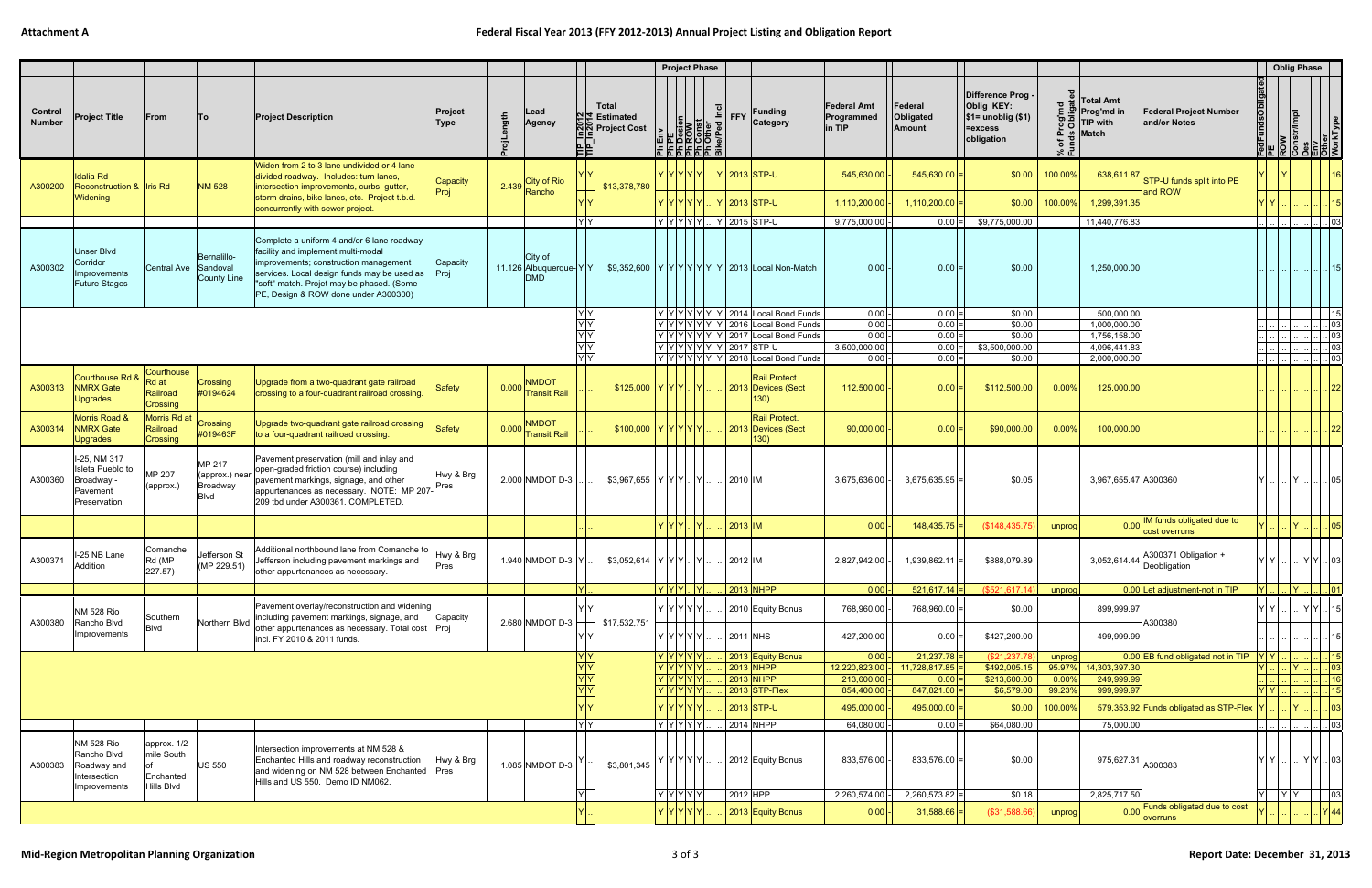|                          |                                                                               |                                                    |                                                          |                                                                                                                                                                                                                                                                       |                          |          |                                                                                      |                                                                                                                                                      |                                               | <b>Project Phase</b>                                                                                                                                             |                                                                                            |                                     |                                    |                                                                                  |                   |                                                                                                             |                           | <b>Oblig Phase</b>                                                      |                                                                                 |          |
|--------------------------|-------------------------------------------------------------------------------|----------------------------------------------------|----------------------------------------------------------|-----------------------------------------------------------------------------------------------------------------------------------------------------------------------------------------------------------------------------------------------------------------------|--------------------------|----------|--------------------------------------------------------------------------------------|------------------------------------------------------------------------------------------------------------------------------------------------------|-----------------------------------------------|------------------------------------------------------------------------------------------------------------------------------------------------------------------|--------------------------------------------------------------------------------------------|-------------------------------------|------------------------------------|----------------------------------------------------------------------------------|-------------------|-------------------------------------------------------------------------------------------------------------|---------------------------|-------------------------------------------------------------------------|---------------------------------------------------------------------------------|----------|
| Control<br><b>Number</b> | <b>Project Title</b>                                                          | From                                               | <b>To</b>                                                | <b>Project Description</b>                                                                                                                                                                                                                                            | Project<br>Type          | ojLength | Lead<br>Agency                                                                       | In201<br>In201<br>Lai<br>Thu                                                                                                                         | ∣Total<br>일본 Estimated<br><b>Project Cost</b> | Enveloped<br><b>Explosion</b><br><b>Explosion</b><br><b>Explosion</b><br><b>Explosion</b><br><b>Explosion</b><br><b>Explosion</b><br><b>Explosion</b><br>힃ן콜쿸ႀ눌는 | <b>Funding</b><br>$ \tilde{\mathsf{E}} $ FFY<br><b>Category</b>                            | Federal Amt<br>Programmed<br>in TIP | Federal<br>Obligated<br>Amount     | Difference Prog -<br>Oblig KEY:<br>$$1=$ unoblig $($1)$<br>=excess<br>obligation | - "               | Total Amt<br>Prog'md in<br><b>Federal Project Number</b><br>and/or Notes<br><b>TIP with</b><br><b>Match</b> | edFundsObligated          | onstr/Impl                                                              |                                                                                 |          |
|                          |                                                                               |                                                    |                                                          |                                                                                                                                                                                                                                                                       |                          |          |                                                                                      | ΙYΙ.                                                                                                                                                 |                                               | Y Y Y Y Y                                                                                                                                                        | $ 2013 $ HPP                                                                               | $ 0.00 $ -                          | $0.58 =$                           | (S0.58)                                                                          | unprog            | 0.00   A300383                                                                                              | $ Y $                     | IYL.                                                                    |                                                                                 |          |
| A300412                  | <b>NM 333</b><br>Pavement<br>Preservation<br>Segment 2                        | Carnuel<br>Area (MP<br>$ 4.3\rangle$               | Tijeras Area<br>(MP 7.35)                                | Pavement preservation including pavement<br>markings, signage, and other appurtenances<br>as necessary.                                                                                                                                                               | Hwy & Brg<br><b>Pres</b> |          | 2.700 NMDOT D-3 $ Y $                                                                |                                                                                                                                                      | $$1,800,000$ $Y$ $Y$ $Y$                      |                                                                                                                                                                  | $2013$ STP-U                                                                               | 1,537,920.00                        | 1,423,845.32 =                     | \$114,074.68                                                                     | 92.58%            | 1,799,999.95                                                                                                |                           |                                                                         |                                                                                 |          |
| A300413                  | Pavement<br>Preservation                                                      | Tijeras Area<br>(MP 7.38)                          | Sedillo Area<br>(MP 12.00)                               | Pavement preservation including pavement<br>markings, signage, and other appurtenances<br>as necessary.                                                                                                                                                               | Hwy & Brg<br><b>Pres</b> |          | 4.620 NMDOT D-3                                                                      |                                                                                                                                                      | \$2,650,000                                   | YYY<br>YYY                                                                                                                                                       | 2013 STP-Flex<br>2013 STP-U                                                                | 1,537,920.00<br>726,240.00          | $1,083,133.19$ =<br>$726,240.04$ = | \$454,786.81<br>(S0.04)                                                          | 70.43%<br>100.00% | 1,799,999.95<br>849,999.98                                                                                  |                           |                                                                         |                                                                                 | 05<br>05 |
|                          | <b>NM 6 Bridge</b>                                                            |                                                    |                                                          | Replace bridge with culvert pipe, modify                                                                                                                                                                                                                              |                          |          |                                                                                      |                                                                                                                                                      |                                               | <u>IYIYIYI</u>                                                                                                                                                   | $2013$ STP-Flex                                                                            | 1,522,367.00                        | $1,522,367.00 =$                   | \$0.00                                                                           | $100.00\%$        | 1,781,796.53                                                                                                | $ Y $                     | IYL.                                                                    |                                                                                 |          |
| A300422                  | Replacement<br><b>Timber Bridge</b><br>#210                                   | approx. MP<br>29.659                               | approx MP<br>30.659                                      | superelevation, correct horizontal curve, widen Hwy & Brg<br>approach shoulders, and other appurtenances   Pres<br>as necessary.                                                                                                                                      |                          |          | 1.000 NMDOT D-3                                                                      |                                                                                                                                                      | \$1,781,797                                   | YIYIYIY                                                                                                                                                          | 2013 STP-Sm Urb                                                                            | 0.00                                | $180,795.23$ =                     | (\$180,795.23)                                                                   | unprog            | <b>STP-Sm Urban funds</b><br>0.00<br>obligated to cover overruns                                            |                           |                                                                         |                                                                                 |          |
| A300460                  | Bosque del Rio<br>Trail & Chris<br><b>Chavez Trail</b>                        | BdR: S.<br>Diversion<br>Channel to<br>Bridge Blvd. | CCT: S.<br>Diversion<br>Channel to<br>Rio Bravo<br>Blvd. | Reconstruct portions of the Bosque del Rio<br>Trail (S Div Ch to approx 1200' N of Bridge<br>Blvd) & Chris Chavez Trail (S Div Ch to/along<br>Rio Bravo), add signage/amenities, improve<br>connections & add new connection at<br>Woodward with bridge over channel. | Bike/Ped                 |          | County of<br>2.670 Bernalillo                                                        |                                                                                                                                                      |                                               |                                                                                                                                                                  | \$998.230 Y Y Y Y Y Y J  Y 2012 STP-E                                                      | 91,000.00                           | 91,000.00                          | \$0.00                                                                           |                   | 121,333.33 A300460                                                                                          | Y Y I                     |                                                                         | YY. 28                                                                          |          |
|                          |                                                                               |                                                    |                                                          |                                                                                                                                                                                                                                                                       |                          |          |                                                                                      | IYL.                                                                                                                                                 |                                               |                                                                                                                                                                  | Y   Y   Y   Y   Y   .   Y   2013   STP-E                                                   | 657,672.00                          | $657,672.00 =$                     |                                                                                  | $$0.00$   100.00% | 876,896.00                                                                                                  | IYL.                      | $\left\vert \mathbf{Y}\right\vert$ . $\left\vert \mathbf{I}\right\vert$ |                                                                                 | 28       |
|                          |                                                                               | north of<br><b>Tribal</b>                          |                                                          | Design & install center median & roadside<br>landscaping with curbing, sidewalks, plantings,                                                                                                                                                                          |                          |          |                                                                                      |                                                                                                                                                      |                                               |                                                                                                                                                                  | <b>FLHP-Tribal Trans</b><br>2013<br>Prog                                                   | 186,292.00                          | $186,292.00$ =                     | \$0.00                                                                           | 100.00%           | 186,292.00                                                                                                  |                           |                                                                         |                                                                                 |          |
| A300510                  | NM 47 Medians 8<br>Roadside                                                   | Services                                           | <b>Isleta Pueblo</b>                                     | irrigation, water conserv measures, erosion                                                                                                                                                                                                                           | <b>Misc</b>              | 0.920    | Pueblo of                                                                            |                                                                                                                                                      | \$2,315,000                                   |                                                                                                                                                                  | 2013 STP-E                                                                                 | 200,000.00                          | $200,000.00$ =                     | \$0.00                                                                           | 100.00%           | 266,666.67                                                                                                  |                           |                                                                         |                                                                                 |          |
|                          | Landscaping                                                                   | Complex<br>entrance<br>(MP 39.59)                  | Boundary                                                 | cntrl, appurtenances, beautification & local<br>artwork. Project let in stages, Ph 1=\$940,000.<br>(see remarks)                                                                                                                                                      |                          |          |                                                                                      |                                                                                                                                                      |                                               | YIYIY                                                                                                                                                            | $2013$ STP-U                                                                               | 100,000.00                          | $ 100,000.00 $ =                   | \$0.00                                                                           | 100.00%           | 117,041.20                                                                                                  |                           |                                                                         |                                                                                 | Y 31     |
|                          |                                                                               |                                                    |                                                          |                                                                                                                                                                                                                                                                       |                          |          |                                                                                      | YY                                                                                                                                                   |                                               | YYY                                                                                                                                                              | <b>FLHP-Tribal Trans</b><br>2014                                                           | 370,000.00                          | $0.00 =$                           | \$370,000.00                                                                     |                   | 370,000.00                                                                                                  |                           |                                                                         |                                                                                 |          |
|                          |                                                                               |                                                    |                                                          |                                                                                                                                                                                                                                                                       |                          |          |                                                                                      | $\overline{X}$                                                                                                                                       |                                               | Y Y Y Y Y Y                                                                                                                                                      | 2010 Local Bond Funds                                                                      | $0.00 -$                            | $0.00 =$                           | \$0.00                                                                           |                   | 433,222.00                                                                                                  |                           |                                                                         |                                                                                 | 15       |
| A300520                  | <b>Broadmoor Blvd</b><br>(30th St)                                            | Northern                                           | Paseo del                                                | First phase to complete a corridor study and<br>prelim. design. Then complete final design &<br>construction of a 2 lane roadway with                                                                                                                                 | <b>Misc</b>              | 1.239    | City of Rio                                                                          |                                                                                                                                                      | \$2,747,167                                   | YIYIYIYI                                                                                                                                                         | $2013$ STP-U                                                                               | 640,800.00                          | $640,800.00$ =                     | \$0.00                                                                           | 100.00%           | 749,999.98                                                                                                  | $\mathbf{1}$ $\mathbf{1}$ |                                                                         |                                                                                 | 15       |
|                          | Expansion                                                                     | <b>B</b> lvd                                       | Volcan                                                   | accommodation for future widening. Total cost<br>includes FY 2010 local funding.                                                                                                                                                                                      |                          |          | Rancho                                                                               |                                                                                                                                                      |                                               | Y Y Y Y Y Y                                                                                                                                                      | $ 2013 $ STP-U                                                                             | 826,235.00                          | $826,235.00$ =                     | \$0.00                                                                           | 100.00%           | 967,035.32                                                                                                  |                           |                                                                         |                                                                                 |          |
|                          |                                                                               |                                                    |                                                          |                                                                                                                                                                                                                                                                       |                          |          |                                                                                      | $\overline{Y}$                                                                                                                                       |                                               | Y Y Y Y Y                                                                                                                                                        | 2016 STP-U                                                                                 | $510,000.00$ -                      | $0.00 =$                           | \$510,000.00                                                                     |                   | 596,910.10                                                                                                  |                           | .            04                                                         |                                                                                 |          |
| A300580                  | Albuquerque<br><b>Street Sign</b><br>Safety                                   | Albuquerque<br>City Wide                           |                                                          | Replace (as needed) regulatory, street, way-<br>finding, and informational signs to be in<br>compliance with new federal requirements and                                                                                                                             | Safety                   |          | City of<br>0.000 Albuquerque-<br><b>DMD</b>                                          |                                                                                                                                                      | \$6,118,340                                   | $Y Y $ . $ Y Y $                                                                                                                                                 | 2011 Local Bond Funds                                                                      | 0.00                                | $0.00 =$                           | \$0.00                                                                           |                   | 900,000.00                                                                                                  |                           |                                                                         |                                                                                 | 21       |
|                          | Improvements                                                                  |                                                    |                                                          | the MUTCD.                                                                                                                                                                                                                                                            |                          |          |                                                                                      | YY                                                                                                                                                   |                                               | $ Y Y $ . $ Y Y $                                                                                                                                                | 2012 Local Bond Funds                                                                      | $0.00 -$                            | $0.00 =$                           | \$0.00                                                                           |                   | 900,000.00                                                                                                  |                           |                                                                         |                                                                                 | 21       |
|                          |                                                                               |                                                    |                                                          |                                                                                                                                                                                                                                                                       |                          |          |                                                                                      | YY                                                                                                                                                   |                                               | .  Y Y   Y Y                                                                                                                                                     | 2013 Local Bond Funds                                                                      | 0.00                                | $ 0.00 $ =                         | \$0.00                                                                           |                   | 1,000,000.00                                                                                                |                           |                                                                         | .            21                                                                 |          |
|                          |                                                                               |                                                    |                                                          |                                                                                                                                                                                                                                                                       |                          |          |                                                                                      | $\frac{1}{\left  \frac{1}{\left  \mathbf{1} \right } \right } \times \frac{1}{\left  \mathbf{1} \right } \times \frac{1}{\left  \mathbf{1} \right }$ |                                               | $ Y Y $ $ Y Y $<br>. <u> </u> Y Y   Y Y                                                                                                                          | 2014 Local Bond Funds<br>2015 Local Bond Funds                                             | $0.00 -$<br>$0.00 -$                | $0.00 =$<br>$0.00 =$               | \$0.00<br>\$0.00                                                                 |                   | 1,000,000.00<br>1,000,000.00                                                                                |                           |                                                                         | 21                                                                              | 21       |
|                          |                                                                               |                                                    |                                                          |                                                                                                                                                                                                                                                                       |                          |          |                                                                                      |                                                                                                                                                      |                                               | .  Y Y   Y Y                                                                                                                                                     | 2016 Local Non-Match                                                                       | $0.00 -$                            | $0.00 =$                           | \$0.00                                                                           |                   | 659,170.00                                                                                                  |                           |                                                                         | $\begin{array}{c} \begin{array}{c} \begin{array}{c} \end{array} \\ \end{array}$ |          |
|                          |                                                                               |                                                    |                                                          |                                                                                                                                                                                                                                                                       |                          |          |                                                                                      |                                                                                                                                                      |                                               | .  Y Y   Y Y                                                                                                                                                     | 2017 Local Non-Match                                                                       | $0.00$ -                            | $0.00 =$                           | \$0.00                                                                           |                   | 659,170.00                                                                                                  |                           |                                                                         | $\ldots$ $\ldots$ $\ldots$ 21                                                   |          |
| A300591                  | Bear Canyon<br>Arroyo Trail Ext.<br>& Pedestrian<br>Overcrossings<br>Phase II | $\vert$ I-25 (east<br>side of<br>roadway)          | existing trail<br>at Seagull<br>$\vert$ Lane             | Construction of the Bear Canyon Arroyo Trail<br>along alignment of Osuna Rd and Bear<br>Canyon Arroyo with future pedestrian<br>overcrossings at San Mateo & Wyoming<br>Blvds. Initial phase will construct at-grade<br>crossings at San Mateo & Wyoming.             | <b>Bike/Ped</b>          |          | City of<br>0.000 Albuquerque YY<br><b>DMD</b>                                        |                                                                                                                                                      |                                               |                                                                                                                                                                  | _\$1,900,000   Y  Y  Y  Y  Y  Y   Y   2013  STP-U                                          | 427,200.00                          | $427,200.00$ =                     |                                                                                  | $$0.00$   100.00% | 499,999.99                                                                                                  | IY.                       |                                                                         |                                                                                 | .  16    |
|                          |                                                                               |                                                    |                                                          |                                                                                                                                                                                                                                                                       |                          |          |                                                                                      | YY                                                                                                                                                   |                                               |                                                                                                                                                                  | $ \mathsf{Y} \mathsf{Y} \mathsf{Y} \mathsf{Y} \mathsf{Y} \mathsf{Y} $ 2014 Local Non-Match | $0.00 -$                            | $0.00 =$                           | \$0.00                                                                           |                   | 1,400,000.00                                                                                                | $\cdot$ .                 |                                                                         | $\ldots$ $\ldots$ $\ldots$ 28                                                   |          |
| A300621                  | Isleta Blvd (NM<br>$ 314\rangle$<br>Reconstruction<br>(Stage I)               | Muniz Rd                                           | Gun Club Rd                                              | Reconstruct roadway with shoulders. Other<br>appurtenances as necessary. Demo ID<br>NM024.                                                                                                                                                                            | Hwy & Brg<br>Pres        |          | County of<br>$\begin{array}{ c c c }\n\hline\n0.813 & \text{Bernaililo} \end{array}$ |                                                                                                                                                      | $$233,964$ $Y Y Y Y$                          |                                                                                                                                                                  | 2013 HPP                                                                                   | 187,171.00                          | $187,171.00$ =                     | \$0.00                                                                           | $100.00\%$        | 233,963.75                                                                                                  |                           | .   Y            04                                                     |                                                                                 |          |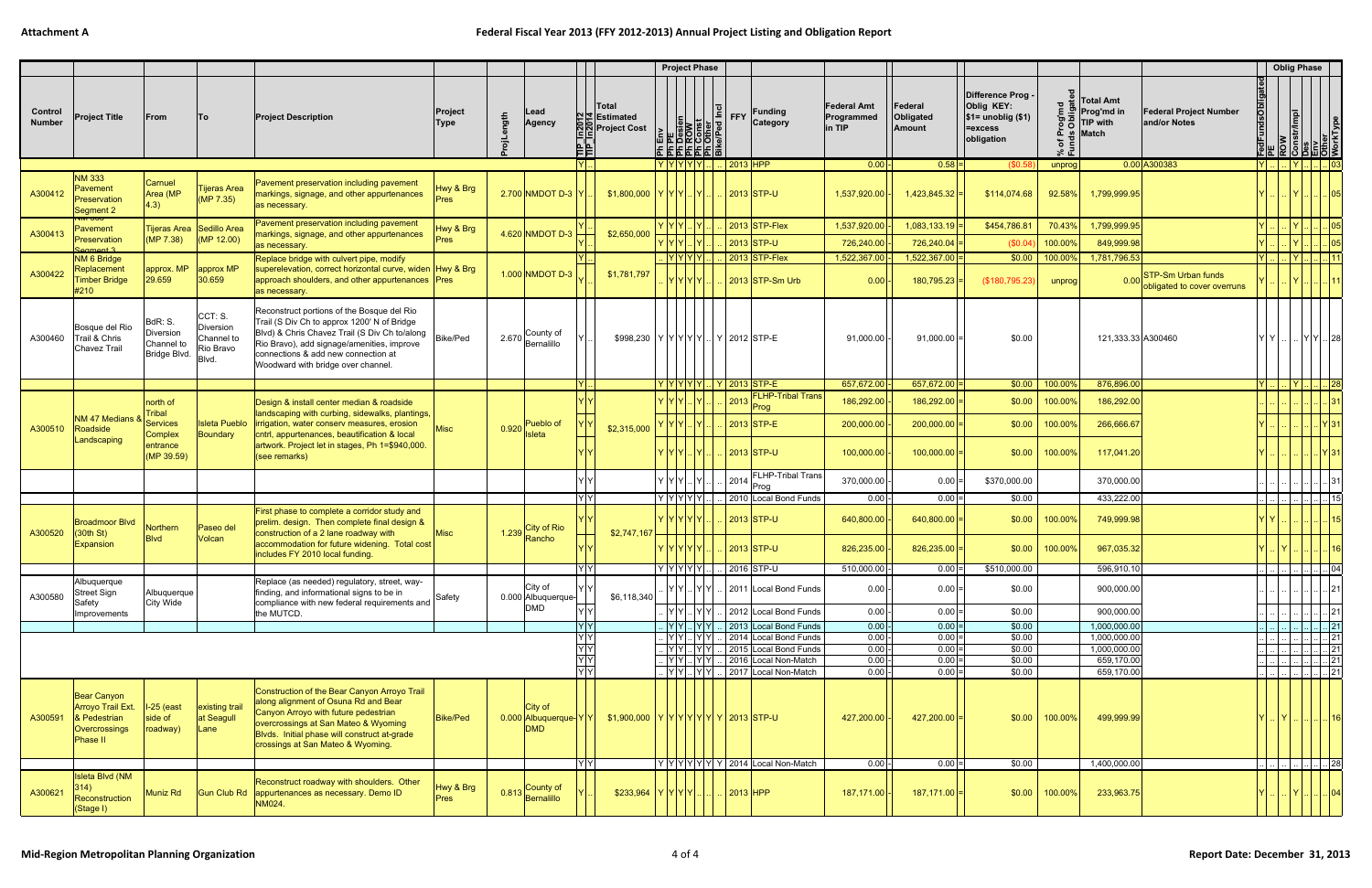|                          |                                                                                                     |                             |                         |                                                                                                                                        |                 |           |                                                     |                           |                                                                         | <b>Project Phase</b>    |                         |                                       |                                            |                                |                                                                                  |          |                                                                                                      |                  | <b>Oblig Phase</b>                                           |                             |
|--------------------------|-----------------------------------------------------------------------------------------------------|-----------------------------|-------------------------|----------------------------------------------------------------------------------------------------------------------------------------|-----------------|-----------|-----------------------------------------------------|---------------------------|-------------------------------------------------------------------------|-------------------------|-------------------------|---------------------------------------|--------------------------------------------|--------------------------------|----------------------------------------------------------------------------------|----------|------------------------------------------------------------------------------------------------------|------------------|--------------------------------------------------------------|-----------------------------|
| Control<br><b>Number</b> | <b>Project Title</b>                                                                                | From                        | lTo l                   | <b>Project Description</b>                                                                                                             | Project<br>Type | ngth<br>능 | Lead<br>Agency                                      |                           | ∣Total<br>일본 Estimated<br>Estimated<br>Elect Cost<br>France Cost<br>FFF | EN MARKING<br>휘려콰르르 초   | $ \tilde{=} \text{FFY}$ | <b>Funding</b><br>Category            | <b>Federal Amt</b><br>Programmed<br>in TIP | Federal<br>Obligated<br>Amount | Difference Prog -<br>Oblig KEY:<br>$$1=$ unoblig $($1)$<br>=excess<br>obligation |          | Total Amt<br>Prog'md in<br><b>Federal Project Number</b><br>and/or Notes<br>TIP with<br><b>Match</b> | edFundsObligated | : Constr/Impl<br>Des<br>Env<br>Other<br>WorkType<br>WorkType |                             |
|                          |                                                                                                     |                             |                         |                                                                                                                                        |                 |           |                                                     | $ Y $ .                   |                                                                         | $ Y Y Y Y$              |                         | 2013 Local Bond Funds                 | $0.00$ -                                   | $0.00$ =                       | \$0.00                                                                           |          | 106,414.00                                                                                           |                  |                                                              | 15                          |
|                          |                                                                                                     |                             |                         | Reconstruct interchange and associated                                                                                                 |                 |           |                                                     | $Y$ .                     |                                                                         | Y Y Y Y Y Y Y           |                         | 2010 Equity Bonus                     | 583,542.00                                 | 583,542.00                     | \$0.00                                                                           |          | 682,984.53 A300660                                                                                   | Y Y              |                                                              | . YY . 15                   |
|                          |                                                                                                     |                             |                         | bridge rehab/replacement as needed.                                                                                                    |                 |           |                                                     | $Y$ .                     |                                                                         | Y Y Y Y Y Y             |                         | 2012 Bridge R & R - Off               | 200,000.00                                 | $200,000.00$ =                 | \$0.00                                                                           |          | 250,000.00 A300660                                                                                   | $Y \cup Y$       |                                                              | 16                          |
|                          | I-40 Rio Puerco                                                                                     | Exit #140                   |                         | (Formerly CN G1513.) Breakdown of the FY                                                                                               |                 |           |                                                     | $\overline{\mathbf{Y}}$ . |                                                                         | Y Y Y Y Y Y             |                         | 2012 Bridge R & R - Off               | 379,422.00                                 | $379,422.00 =$                 | \$0.00                                                                           |          | 474,277.50 A300660                                                                                   | $ Y $            | $ Y $                                                        | $\overline{\ldots}$ 10      |
| A300660                  | Area Interchange                                                                                    | Rio Puerco                  |                         | 2012 Bridge funds: BRM=\$2,397,591, BR-                                                                                                | Hwy & Brg       |           | NMDO <sub>1</sub><br>$0.260$ CRDC                   | $ Y $<br>$\overline{Y}$   | \$6,993,383                                                             | Y Y Y Y Y               |                         | 2012 Bridge R & R - On                | 3,126,531.00                               | $3,126,531.00$ =               | \$0.00                                                                           |          | 3,908,163.75 A300660                                                                                 | $ Y $            | $ Y $                                                        | 10                          |
|                          | Reconstruction                                                                                      | Interchange                 |                         | On=\$756,377, BR-Off=\$579,422, BR-                                                                                                    | Pres            |           |                                                     |                           |                                                                         | Y Y Y Y Y Y             |                         | 2012 Equity Bonus                     | 85,440.00                                  | $85,440.00$ =                  | \$0.00                                                                           |          | 100,000.00 A300660                                                                                   | Y Y              |                                                              | YY  03                      |
|                          |                                                                                                     |                             |                         | ON/Off+\$772,563. Total Cost incl FY 2010                                                                                              |                 |           |                                                     |                           |                                                                         | Y Y Y Y Y Y Y           |                         | 2012 Equity Bonus                     | 0.00                                       | $281,758.26$ =                 | (\$281,758.26)                                                                   |          | 0.00 A300660 Not Programmed in                                                                       |                  |                                                              | 05                          |
|                          |                                                                                                     |                             |                         | funds.                                                                                                                                 |                 |           |                                                     | Y                         |                                                                         | Y Y Y Y Y               | 2012 IM                 |                                       | 1,461,820.00                               | $1,404,334.35$ =               | \$57,485.65                                                                      |          | 1,577,957.70 A300660                                                                                 | $ Y $            |                                                              |                             |
|                          |                                                                                                     |                             |                         |                                                                                                                                        |                 |           |                                                     | IYI.                      |                                                                         | Y Y Y Y Y Y             |                         | $2013$ Bridge R & R - On              | 0.00                                       | $336,272.73$ =                 | (\$336,272.73                                                                    | unprog   | 0.00                                                                                                 | $ Y $            | $\boxed{Y}$ 10                                               |                             |
|                          |                                                                                                     |                             |                         |                                                                                                                                        |                 |           |                                                     | $\overline{Y}$ .          |                                                                         | <u>  Y Y Y Y Y Y Y </u> |                         | 2013 Equity Bonus                     | 0.00                                       | $34,447.46$ =                  | \$34,447.46                                                                      | unprog   | 0.00 <br>et Adjustment - not in TIP                                                                  |                  | IYL.                                                         | $\left  . \right $ 03       |
|                          |                                                                                                     |                             |                         |                                                                                                                                        |                 |           |                                                     | $\overline{Y}$ .          |                                                                         | Y Y Y Y Y Y             | $ 2013 $ IM             |                                       | 0.00                                       | $99,124.00$ =                  | (\$99,124.00                                                                     | unprog   | 0.00                                                                                                 |                  | $\overline{Y}$ .                                             | $\overline{\phantom{a}}$ 10 |
|                          |                                                                                                     |                             |                         |                                                                                                                                        |                 |           |                                                     | Y                         |                                                                         | Y Y Y Y Y Y Y           | $2013$ IM               |                                       | 0.00                                       | $57,485.94$ =                  | (\$57,485.94                                                                     | unprog   | 0.00                                                                                                 | IYL.             | Y                                                            | . . 03                      |
| A300670                  | Alameda &<br>Broadway<br>Combined                                                                   | NM 47,<br>Broadway<br>Bvd @ | NM 528,<br>Alameda Blvd | Installation of a traffic signal & ITS<br>components and various intersection<br>improvements such as signage, street lighting, Safety |                 |           | 0.400 NMDOT D-3                                     |                           | \$1,170,412                                                             |                         |                         | $ Y Y Y Y $ . $ Y $ 2010 CMAQ-Mand    | 696,791.00                                 | 696,790.99                     | \$0.01                                                                           |          | 815,532.51<br>A300670                                                                                | YY               | .   Y   Y   Y      24                                        |                             |
|                          | Intersection<br>Project                                                                             | Prosperity<br>Ave           | @ Alameda<br>Park Dr.   | ADA compliance, drainage improvements,<br>crosswalks and pavement markings                                                             |                 |           |                                                     |                           |                                                                         |                         |                         | Y Y Y Y Y  Y  2011   CMAQ-Mand        | 303,209.00                                 | 108,501.81                     | \$194,707.19                                                                     |          | 354,879.44                                                                                           |                  | Y                                                            | 24                          |
|                          |                                                                                                     |                             |                         |                                                                                                                                        |                 |           |                                                     |                           |                                                                         |                         |                         | $Y Y Y Y Y$ $Y 2013 CMAQ-Mand$        | 0.00                                       | $1,046.55 =$                   | (\$1,046.55)                                                                     | unprog   | <b>CMAQ-Mand funds obligated</b><br>0.00<br>due to cost overruns                                     |                  |                                                              |                             |
|                          | NM 314 Bridge                                                                                       | NM 314 over                 |                         |                                                                                                                                        | Hwy & Brg       |           | <b>NMDOT</b>                                        | IYL                       |                                                                         | $Y Y Y $ $ Y $          |                         | $2013$ STP-Flex                       | 1,518,992.00                               | $1,270,601.32$ =               | \$248,390.68                                                                     | 83.65%   | 1,777,846.39                                                                                         | $Y \cup$         | Y                                                            | . 11                        |
| A300693                  | over Highline                                                                                       | <b>Highline</b>             |                         | Replace Bridge. Old CN=BR313.                                                                                                          | <b>Pres</b>     |           | 0.000 CRDC                                          | $\overline{Y}$            | $$1,848,071$ $Y$ $Y$ $Y$ $ Y$                                           |                         |                         | 2013 STP-Flex                         | 50,000.00                                  | 0.00                           | \$50,000.00                                                                      | 0.00%    | 58,520.60 A300693                                                                                    |                  |                                                              | 15                          |
|                          | Canal                                                                                               | Canal                       |                         |                                                                                                                                        |                 |           |                                                     | $\vee$                    |                                                                         | $ Y Y Y $ $ Y $         |                         | $2013$ STP-Flex                       | 10,000.00                                  | $ 0.00 $ =                     | \$10,000.00                                                                      | 0.00%    | 11,704.12                                                                                            |                  |                                                              |                             |
| A300703                  | <b>AMPA Wide</b><br><b>Bicycle Facil.</b><br>Prog. & Activities Metro Area<br>$ $ (FY 2013)         | Albuquerque                 |                         | Improvements to bicycle facilities, programs<br>and activities.                                                                        | <b>Bike/Ped</b> |           | <b>City of</b><br>0.000 Albuquerque-Y<br><b>DMD</b> |                           | \$204,822                                                               |                         |                         | $\left  \right $ Y   2013 CMAQ-Mand   | 175,000.00                                 | $175,000.00 =$                 | \$0.00                                                                           | 100.00%  | 204,822.09                                                                                           |                  | IYI                                                          | 24                          |
|                          | <b>AMPA Wide</b><br>Bicycle/Pedestria<br>A300713   n Safety Educ.<br>Program (FY<br>$ 2013 - 2014 $ | <b>AMPA</b> wide            |                         | <b>Bicycle &amp; Pedestrian Safety Education</b><br>Program.                                                                           | <b>Bike/Ped</b> |           | City of<br>0.000 Albuquerque-Y<br><b>P&amp;R</b>    |                           | \$146,667                                                               |                         | IYI                     | 2013 STP-E                            | 110,000.00                                 | $110,000.00$ =                 | \$0.00                                                                           | 100.00%  | 146,666.67                                                                                           |                  | 1 Y L.                                                       | 38                          |
|                          | <b>Travel Demand</b>                                                                                |                             |                         | <b>Transportation Demand Management</b>                                                                                                |                 |           | City of                                             |                           |                                                                         |                         |                         | 2012 CMAQ-Mand                        | 805,000.00                                 | $805,000.00$ =                 | \$0.00                                                                           |          | 942,181.62                                                                                           |                  |                                                              | Y 24                        |
| A300732                  | Management (FY                                                                                      | <b>AMPA Wide</b>            |                         | Program. Increase alternative modes of<br>transportation at major traffic generators.                                                  | <b>TDM</b>      |           | 0.000 Albuquerque-<br>ABQ Ride                      |                           | \$1,006,250                                                             |                         |                         | 2012 Local Non-Match                  | 0.00                                       | $0.00 =$                       | \$0.00                                                                           |          | A300732<br>64,068.00                                                                                 |                  |                                                              | 24                          |
|                          | 2012)                                                                                               |                             |                         |                                                                                                                                        |                 |           |                                                     |                           |                                                                         |                         |                         |                                       |                                            |                                |                                                                                  |          | Net reduction of 2013 funds                                                                          |                  |                                                              |                             |
|                          |                                                                                                     |                             |                         |                                                                                                                                        |                 |           |                                                     |                           |                                                                         |                         |                         | 2013 CMAQ-Mand                        | 0.00                                       | $-12,916.71$                   | \$12,916.71                                                                      | $0.00\%$ | 0.00 blig/deobligated                                                                                |                  |                                                              | $\lceil 24 \rceil$          |
| A300733                  | ABQ Ride - TDM-<br><b>Travel Demand</b><br>Management (FY<br>$ 2013\rangle$                         | <b>AMPA Wide</b>            |                         | <b>Transportation Demand Management</b><br>Program. Increase alternative modes of<br>transportation at major traffic generators.       | <b>TDM</b>      |           | City of<br>0.000 Albuquerque-Y<br><b>ABQ Ride</b>   |                           | \$1,006,250                                                             | … │ … │ … │ Y│ .        |                         | $\frac{1}{2013}$ CMAQ-Mand            | 805,000.00                                 | $809,897.55$ =                 | $(4,897.55)$ 100.61%                                                             |          | Funds obligated higher than<br>$\sqrt{942,181.62}$ $\left  \frac{1}{1}$ federal amt. prog'md         |                  | $ Y $ $ . $ 24                                               |                             |
|                          |                                                                                                     |                             |                         |                                                                                                                                        |                 |           |                                                     | $\overline{Y}$            |                                                                         |                         |                         | $     \times   $ 2013 Local Non-Match | $0.00$ -                                   | $ 0.00 $ =                     | \$0.00                                                                           |          | 64,068.00                                                                                            |                  | $ $ $ $ $ $ $ $ 24                                           |                             |
| A300743                  | Rio Metro TDM-<br><b>Travel Demand</b><br>Management (FY<br>2013)                                   | <b>AMPA Wide</b>            |                         | TDM program for Rail Runner and Rio Metro<br>services to include public education, outreach, TDM<br>etc.                               |                 |           | <b>Rio Metro</b><br>0.000 Transit Dist              |                           | \$328,579                                                               |                         |                         | 2013 CMAQ-Mand                        | 280,738.00                                 | $280,738.00$ =                 | \$0.00                                                                           | 100.00%  | Funds transferred to FTA<br>328,579.1<br>grant NM95-X016                                             |                  |                                                              | $\lfloor$ Y 24              |
| A300744                  | Rio Metro TDM-<br><b>Travel Demand</b><br>Management (<br>For FY 2014)                              | <b>AMPA Wide</b>            |                         | TDM program for Rail Runner and Rio Metro<br>services to include public education, outreach, TDM<br>etc.                               |                 |           | <b>Rio Metro</b><br>0.000 Transit Dist              |                           | \$338,381                                                               |                         |                         | 2013 CMAQ-Mand                        | 289,113.00                                 | $289,113.00$ =                 | \$0.00                                                                           | 100.00%  | CMAQ funds transferred to<br>338,381.31                                                              |                  | Y  .  .  Y  24                                               |                             |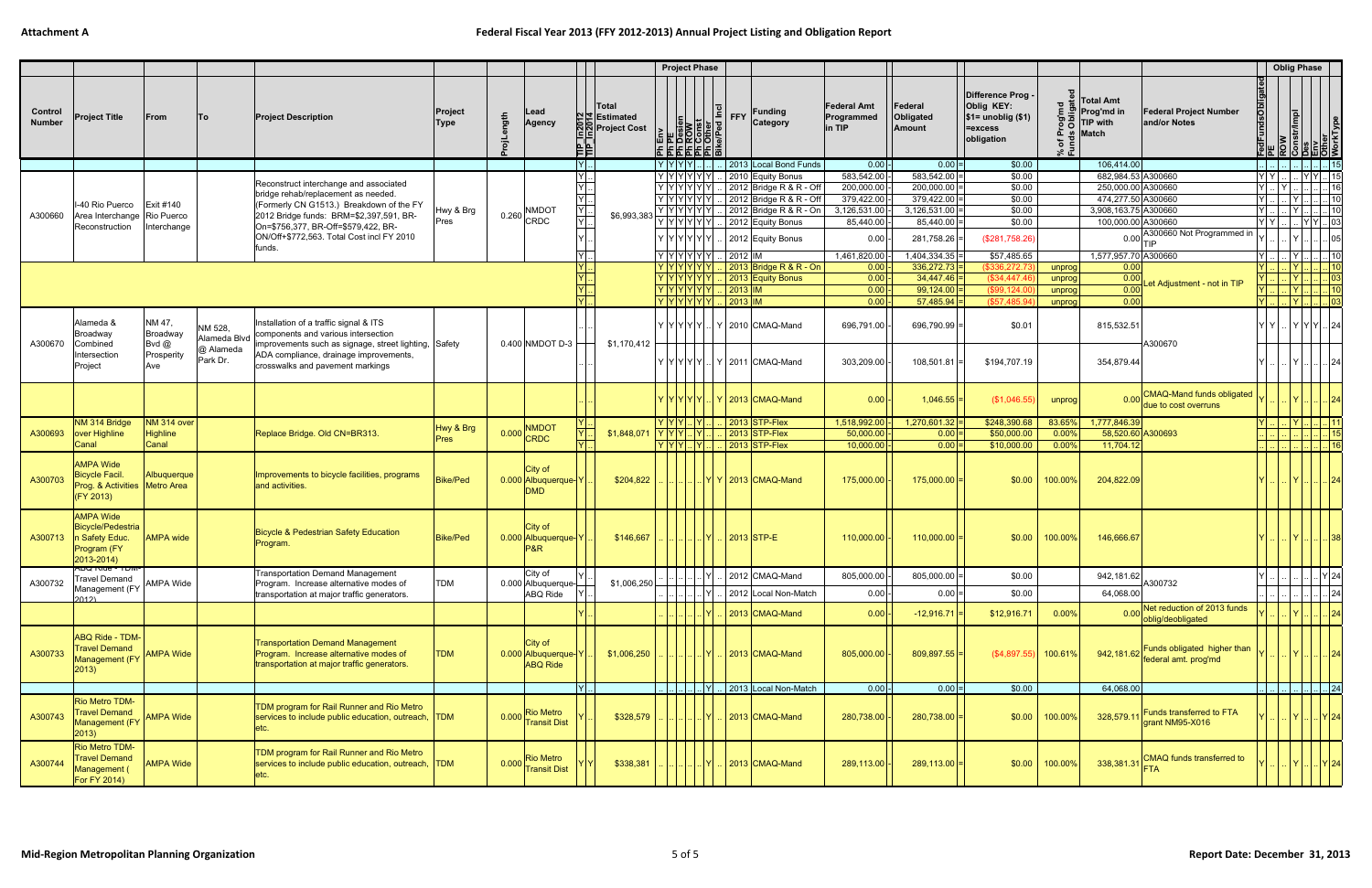|                          |                                                                                   |                                        |                             |                                                                                                                                                                                                                             |                 |          |                                              |                                                                                                                                                                                          | <b>Project Phase</b>                                                                                                                                                                                                                                                                                              |           |                                                                                              |                                     |                                  |                                                                                  |                   |                                                                                                             |                                                                                            | <b>Oblig Phase</b>                           |                                                                                                       |                                            |
|--------------------------|-----------------------------------------------------------------------------------|----------------------------------------|-----------------------------|-----------------------------------------------------------------------------------------------------------------------------------------------------------------------------------------------------------------------------|-----------------|----------|----------------------------------------------|------------------------------------------------------------------------------------------------------------------------------------------------------------------------------------------|-------------------------------------------------------------------------------------------------------------------------------------------------------------------------------------------------------------------------------------------------------------------------------------------------------------------|-----------|----------------------------------------------------------------------------------------------|-------------------------------------|----------------------------------|----------------------------------------------------------------------------------|-------------------|-------------------------------------------------------------------------------------------------------------|--------------------------------------------------------------------------------------------|----------------------------------------------|-------------------------------------------------------------------------------------------------------|--------------------------------------------|
| Control<br><b>Number</b> | <b>Project Title</b>                                                              | From                                   | <b>To</b>                   | <b>Project Description</b>                                                                                                                                                                                                  | Project<br>Type | ojLength | Lead<br><b>Agency</b>                        | ∣Total<br>일본 Estimated<br>Estimated<br>Solone Project Cost<br>FIFI                                                                                                                       | Env<br>E CON<br>Desien<br>Const<br>Const<br>Const<br>Const<br>Const<br>Const<br>Const<br>Const<br>Const<br>Const<br>Const<br>Const<br>Const<br>Const<br>Const<br>Const<br>Const<br>Const<br>Const<br>Const<br>Const<br>Const<br>Const<br>Const<br>Const<br>Const<br>Const<br>Const<br>Const<br><br><u>로</u> 론된된 및 |           | $\left \frac{\overline{C}}{2}\right $ FFY<br><b>Funding</b><br>Category                      | Federal Amt<br>Programmed<br>in TIP | Federal<br>Obligated<br>Amount   | Difference Prog -<br>Oblig KEY:<br>$$1=$ unoblig $($1)$<br>=excess<br>obligation | * ਦੌ              | Total Amt<br><b>Federal Project Number</b><br>Prog'md in<br>and/or Notes<br><b>TIP with</b><br><b>Match</b> | edFundsObligated<br><b>Text :</b><br>ROW<br>Constrimpl<br>Constrippe<br>Differ<br>MorkType |                                              |                                                                                                       |                                            |
| A300753                  | <b>ITS-Albuquerque</b><br>Traffic<br>Management<br>System (FY<br>$ 2013\rangle$   | Albuquerque<br>City Wide               |                             | Plan, design, install, integrate and replace<br>traffic signal infrastructure communications,<br>monitoring devices, other ITS related elements ITS-TSM<br>and services, and construction management<br>services.           |                 |          | City of<br>0.000 Albuquerque-Y<br><b>DMD</b> | \$2,640,824  Y Y Y .  Y                                                                                                                                                                  |                                                                                                                                                                                                                                                                                                                   |           | 2013 CMAQ-Mand                                                                               | 1,867,846.00                        | $1,867,846.00$ =                 | \$0.00                                                                           | $100.00\%$        | 2,186,149.28                                                                                                |                                                                                            | IYL.                                         |                                                                                                       | . 24                                       |
|                          |                                                                                   |                                        |                             |                                                                                                                                                                                                                             |                 |          |                                              | $ Y $ .                                                                                                                                                                                  | $ Y Y Y $ $ Y $                                                                                                                                                                                                                                                                                                   |           | 2013 Local Bond Funds                                                                        | 0.00                                | $ 0.00 $ =                       | \$0.00                                                                           |                   | 300,000.00                                                                                                  |                                                                                            |                                              | $\ldots$ $\ldots$ $\ldots$ 24                                                                         |                                            |
| A300763                  | ITS - District 3<br>Deployment of<br>ITS (FY 2013)                                | I-25 & I-40 &<br>other State<br>Hwys   | <b>AMPA Wide</b>            | Implement ITS Improvements in conformance<br>to the Regional ITS Architecture                                                                                                                                               | <b>ITS-TSM</b>  |          | NMDOT D-3 Y                                  | ΙYΙ.<br>\$1,484,081                                                                                                                                                                      | $ Y Y Y $ $ Y $<br>$ Y Y $ $ Y $                                                                                                                                                                                                                                                                                  |           | 2013 STP-U<br>2012 STP-U (old)                                                               | 132,154.00<br>690,635.00            | $132,154.00$ =<br>$690,635.00$ = | \$0.00                                                                           | $$0.00$   100.00% | 154,674.62<br>808,327.46 A300763                                                                            | IYL.<br>Y Y I                                                                              | IYI.                                         |                                                                                                       | 24 <br>24                                  |
|                          |                                                                                   |                                        |                             |                                                                                                                                                                                                                             |                 |          | IYI.                                         |                                                                                                                                                                                          | <u> Y Y  .  Y </u>                                                                                                                                                                                                                                                                                                |           | 2013 CMAQ-Mand                                                                               | 577,364.00                          | $577,364.00$ =                   |                                                                                  | $$0.00$ 100.00%   | 675,753.73                                                                                                  | $ Y $                                                                                      | <u>  Y 24</u>                                |                                                                                                       |                                            |
| A300770                  | ABQ City-Wide<br>Mediar<br>Landscaping &<br>nterstate                             | various<br>locations in<br>the City of |                             | Install median landscaping and enhancements<br>on various highways.                                                                                                                                                         | Misc            |          | City of<br>0.000 Albuquerque-<br><b>DMD</b>  | YY<br>$$36,000,000$ $\sqrt{\vert \gamma \vert \gamma \vert}$ .                                                                                                                           | YYY                                                                                                                                                                                                                                                                                                               | - IY      | 2010 Local Bond Funds<br>2011 Local Bond Funds                                               | 0.00<br>0.00                        | $0.00 =$<br>$0.00 =$             | \$0.00<br>\$0.00                                                                 |                   | 3,500,000.00<br>1,000,000.00                                                                                |                                                                                            |                                              |                                                                                                       |                                            |
|                          | Enhancements                                                                      | Albuquerque                            |                             |                                                                                                                                                                                                                             |                 |          |                                              | <u>YY</u>                                                                                                                                                                                | $ Y Y Y$ $ Y $                                                                                                                                                                                                                                                                                                    |           | 2012 Local Bond Funds                                                                        | 0.00                                | $0.00$ =                         | \$0.00                                                                           |                   | 1,000,000.00                                                                                                |                                                                                            |                                              |                                                                                                       |                                            |
|                          |                                                                                   |                                        |                             |                                                                                                                                                                                                                             |                 |          |                                              | Y Y                                                                                                                                                                                      | $ Y Y Y $ $ Y $                                                                                                                                                                                                                                                                                                   |           | 2013 Local Bond Funds                                                                        | 0.00                                | $ 0.00 $ =                       | \$0.00                                                                           |                   | 1,000,000.00                                                                                                |                                                                                            |                                              |                                                                                                       |                                            |
|                          |                                                                                   |                                        |                             |                                                                                                                                                                                                                             |                 |          |                                              | Y Y                                                                                                                                                                                      | $ Y Y Y $ $ Y $                                                                                                                                                                                                                                                                                                   |           | 2014 Local Bond Funds                                                                        | 0.00                                | $0.00 =$                         | \$0.00                                                                           |                   | 1,000,000.00                                                                                                |                                                                                            |                                              |                                                                                                       | .  31                                      |
|                          |                                                                                   |                                        |                             |                                                                                                                                                                                                                             |                 |          |                                              | YY<br>$\overline{Y}$                                                                                                                                                                     | $ \overline{Y Y} Y $ $ Y $<br>$ Y Y Y$ $ Y $                                                                                                                                                                                                                                                                      |           | 2015 Local Bond Funds<br>2016 Local Bond Funds                                               | 0.00<br>0.00                        | $0.00$ =<br>$0.00 =$             | \$0.00<br>\$0.00                                                                 |                   | 1,000,000.00<br>1,000,000.00                                                                                |                                                                                            |                                              |                                                                                                       | . 31<br>. 31                               |
| A300780                  | AMPA Wide<br>Comprehensive<br>Regional Travel<br>Survey                           | <b>AMPA Wide</b>                       |                             | Conduct a data collection effort that includes a<br>household survey, commercial vehicle survey,<br>external station survey, transit on-board<br>survey, and integration of survey results into<br>the travel demand model. | <b>ITS-TSM</b>  |          | 0.000 MRMPO                                  | \$1,170,412                                                                                                                                                                              |                                                                                                                                                                                                                                                                                                                   |           | 2012 STP-U (old)                                                                             | 380,000.00                          | 380,000.00                       | \$0.00                                                                           |                   | 444,756.54 A300780                                                                                          |                                                                                            |                                              |                                                                                                       |                                            |
|                          |                                                                                   |                                        |                             |                                                                                                                                                                                                                             |                 |          |                                              | $\begin{array}{c c} \mathsf{Y} & \mathsf{Y} \\ \hline \mathsf{Y} & \mathsf{Y} \end{array}$                                                                                               |                                                                                                                                                                                                                                                                                                                   |           | 2013 STP-U                                                                                   | 400,000.00                          | $400,000.00$ =                   |                                                                                  | $$0.00$   100.00% | 468, 164. 78                                                                                                | $ Y $                                                                                      |                                              | Y  18                                                                                                 |                                            |
| A300802                  | District 3 On-Call District 3<br>Planning &<br>Design Support<br>(FY 2012-2013)   | Wide<br>Projects<br>T.B.D.             |                             | Provide planning, engineering, & design<br>services on an on-call basis. Formerly<br>CN=D3047.                                                                                                                              | Misc            |          | $0.000$ NMDOT D-3 $ Y $                      | \$600,000  Y Y Y                                                                                                                                                                         |                                                                                                                                                                                                                                                                                                                   | <b>NY</b> | 2014 STP-U<br>2012 Equity Bonus                                                              | 220,000.00<br>256,320.00            | $0.00 =$<br>$256,320.00$ =       | \$220,000.00<br>\$0.00                                                           |                   | 257,490.63<br>299,999.99 A300802                                                                            | Y Y I                                                                                      |                                              | . YY . 18                                                                                             | . 18                                       |
|                          |                                                                                   |                                        |                             |                                                                                                                                                                                                                             |                 |          |                                              | IYL.                                                                                                                                                                                     | Y Y Y                                                                                                                                                                                                                                                                                                             |           | 2013 NHPP                                                                                    | 256,320.00                          | $256,320.00$ =                   |                                                                                  | $$0.00$   100.00% | 299,999.99                                                                                                  | Y Y                                                                                        |                                              | $ Y Y $ 18                                                                                            |                                            |
| A300803                  | District 3 On-Call District 3<br>Planning &<br><b>Design Support</b><br>(FY 2013) | Wide<br>Projects<br>T.B.D.             |                             | Provide planning, engineering, & design<br>services on an on-call basis. COMBINED into Misc<br>A300802.                                                                                                                     |                 |          | $0.000$ NMDOT D-3                            | \$300,000  Y Y Y .                                                                                                                                                                       |                                                                                                                                                                                                                                                                                                                   |           | 2013 Equity Bonus                                                                            | $\vert 0.00 \vert$ -                | $256,320.00$ =                   | $($ \$256,320.00)                                                                | unprog            | 0.00 EB funds obligated not in TIP $ Y Y $ .                                                                |                                                                                            |                                              | . YY 18                                                                                               |                                            |
| A300820                  | vii <del>n vviuc</del><br>Intersection                                            | various                                | AMPA Wide                   | Intersection improvements @ \$700,000 per                                                                                                                                                                                   | Hwy & Brg       |          | 0.000 MRMPO                                  | IYIY                                                                                                                                                                                     | $Y Y Y $ $ Y $                                                                                                                                                                                                                                                                                                    |           | 2010 Local Non-Match<br>2011 Local Non-Match                                                 | $0.00 -$<br>$0.00 -$                | $0.00 =$                         | \$0.00                                                                           |                   | 700,000.00                                                                                                  |                                                                                            |                                              | $\ldots$ $\ldots$ $\ldots$ 03                                                                         |                                            |
|                          | Improvements                                                                      | intersections                          |                             | year by various local agencies. Old<br>CN=D3211.                                                                                                                                                                            | Pres            |          |                                              | $Y$ $Y$<br>$$4,200,000$ $Y$ $Y$ $Y$ $Y$<br>YY                                                                                                                                            | $ Y Y Y$ $ Y $                                                                                                                                                                                                                                                                                                    |           | 2012 Local Non-Match                                                                         | $0.00 -$                            | $0.00 =$<br>$0.00 =$             | \$0.00<br>\$0.00                                                                 |                   | 700,000.00<br>700,000.00                                                                                    |                                                                                            | $\frac{1}{2}$ $\frac{1}{2}$ $\frac{1}{2}$ 03 | 04                                                                                                    |                                            |
|                          | (1st Six Fiscal                                                                   |                                        |                             |                                                                                                                                                                                                                             |                 |          |                                              |                                                                                                                                                                                          | $ Y Y Y $ $ Y $                                                                                                                                                                                                                                                                                                   |           | 2013 Local Non-Match                                                                         | $0.00$ -                            | $ 0.00 $ =                       | \$0.00                                                                           |                   | 700,000.00                                                                                                  |                                                                                            |                                              |                                                                                                       |                                            |
|                          |                                                                                   |                                        |                             |                                                                                                                                                                                                                             |                 |          |                                              | $\frac{1}{\sqrt{\frac{1}{x}}\sqrt{\frac{1}{x}}}$                                                                                                                                         | $ Y Y Y $ $ Y $                                                                                                                                                                                                                                                                                                   |           | 2014 Local Non-Match                                                                         | $0.00$ -                            | $0.00 =$                         | \$0.00                                                                           |                   | 700,000.00                                                                                                  |                                                                                            |                                              | $\begin{array}{c c c c c} \ldots & \ldots & \ldots & 04 \\ \ldots & \ldots & \ldots & 04 \end{array}$ |                                            |
|                          |                                                                                   |                                        |                             |                                                                                                                                                                                                                             |                 |          |                                              |                                                                                                                                                                                          | $\overline{Y}$ $Y$ $\overline{Y}$ $\ldots$ $\overline{Y}$                                                                                                                                                                                                                                                         |           | 2015 Local Non-Match                                                                         | 0.00                                | $0.00 =$                         | \$0.00                                                                           |                   | 700,000.00                                                                                                  |                                                                                            |                                              |                                                                                                       | $\overline{.}$ 04                          |
|                          |                                                                                   |                                        |                             |                                                                                                                                                                                                                             |                 |          |                                              | $\frac{1}{\sqrt{1}}$                                                                                                                                                                     | $ Y Y Y$ $ Y $<br>$ Y Y Y$ $ Y $                                                                                                                                                                                                                                                                                  |           | 2016 Local Non-Match<br>2017 Local Non-Match                                                 | $0.00 -$<br>$0.00 -$                | $0.00 =$<br>$0.00 =$             | \$0.00<br>\$0.00                                                                 |                   | 700,000.00<br>700,000.00                                                                                    |                                                                                            |                                              | 04<br>04                                                                                              |                                            |
|                          | <b>AMPA Wide</b>                                                                  |                                        | Selected                    |                                                                                                                                                                                                                             |                 |          |                                              | Y Y                                                                                                                                                                                      | $ Y Y Y $ $ Y $                                                                                                                                                                                                                                                                                                   |           | Y 2010 Local Non-Match                                                                       | $0.00$ -                            | $0.00 =$                         | \$0.00                                                                           |                   | 212,000.00                                                                                                  | المدام                                                                                     |                                              | 28                                                                                                    |                                            |
| A300830                  | Minor Bike Lane                                                                   | AMPA Wide                              | locations                   | Provide bike lanes/routes on roadways as part<br>of a repaving/restriping project or stand-alone   Bike/Ped                                                                                                                 |                 |          | 0.000 MRMPO                                  | \$1,270,000 Y Y Y Y  Y                                                                                                                                                                   |                                                                                                                                                                                                                                                                                                                   |           | Y 2011 Local Non-Match                                                                       | 0.00                                | $0.00 =$                         | \$0.00                                                                           |                   | 212,000.00                                                                                                  |                                                                                            |                                              |                                                                                                       | 28                                         |
|                          | & Bike Route<br>Projects                                                          |                                        | t.b.d. by<br>municipalities | minor project. Formerly CN=L3411.                                                                                                                                                                                           |                 |          |                                              | Y Y                                                                                                                                                                                      | $ Y Y Y $ $ Y $                                                                                                                                                                                                                                                                                                   |           | Y 2012 Local Non-Match                                                                       | 0.00                                | $0.00 =$                         | \$0.00                                                                           |                   | 210,000.00                                                                                                  |                                                                                            |                                              |                                                                                                       |                                            |
|                          |                                                                                   |                                        |                             |                                                                                                                                                                                                                             |                 |          |                                              | Y Y                                                                                                                                                                                      |                                                                                                                                                                                                                                                                                                                   |           | Y   Y   Y      Y      Y   2013   Local Non-Match                                             | 0.00                                | $ 0.00 $ =                       | \$0.00                                                                           |                   | 210,000.00                                                                                                  |                                                                                            |                                              | . $\left\vert .\right\vert$ $\left\vert 28\right\vert$                                                | $\begin{array}{c c} \hline 28 \end{array}$ |
|                          |                                                                                   |                                        |                             |                                                                                                                                                                                                                             |                 |          |                                              |                                                                                                                                                                                          |                                                                                                                                                                                                                                                                                                                   |           | Y   Y   Y      Y      Y   2014   Local Non-Match                                             | $0.00$ -                            | $0.00 =$                         | \$0.00                                                                           |                   | 210,000.00                                                                                                  |                                                                                            |                                              |                                                                                                       | $\overline{\phantom{1}}$ 28                |
|                          |                                                                                   |                                        |                             |                                                                                                                                                                                                                             |                 |          |                                              |                                                                                                                                                                                          |                                                                                                                                                                                                                                                                                                                   |           | $ Y Y Y $ $ Y $   Y   2015   Local Non-Match                                                 | $0.00 -$                            | $0.00 =$                         | \$0.00                                                                           |                   | 210,000.00                                                                                                  |                                                                                            |                                              | 28                                                                                                    |                                            |
|                          |                                                                                   |                                        |                             |                                                                                                                                                                                                                             |                 |          |                                              | $\begin{array}{c c c c} \hline \textbf{Y} & \textbf{Y} & \textbf{Y} \\ \hline \textbf{Y} & \textbf{Y} & \textbf{Y} \\ \hline \textbf{Y} & \textbf{Y} & \textbf{Y} \\ \hline \end{array}$ |                                                                                                                                                                                                                                                                                                                   |           | $ Y Y Y $ $ Y $   Y   2016   Local Non-Match<br>$ Y Y Y $ $ Y $   Y   2017   Local Non-Match | $0.00 -$<br>$0.00 -$                | $0.00 =$<br>$0.00 =$             | \$0.00<br>\$0.00                                                                 |                   | 215,000.00<br>215,000.00                                                                                    |                                                                                            |                                              | 28                                                                                                    | .  28                                      |
|                          |                                                                                   |                                        |                             |                                                                                                                                                                                                                             |                 |          |                                              |                                                                                                                                                                                          |                                                                                                                                                                                                                                                                                                                   |           |                                                                                              |                                     |                                  |                                                                                  |                   |                                                                                                             |                                                                                            |                                              |                                                                                                       |                                            |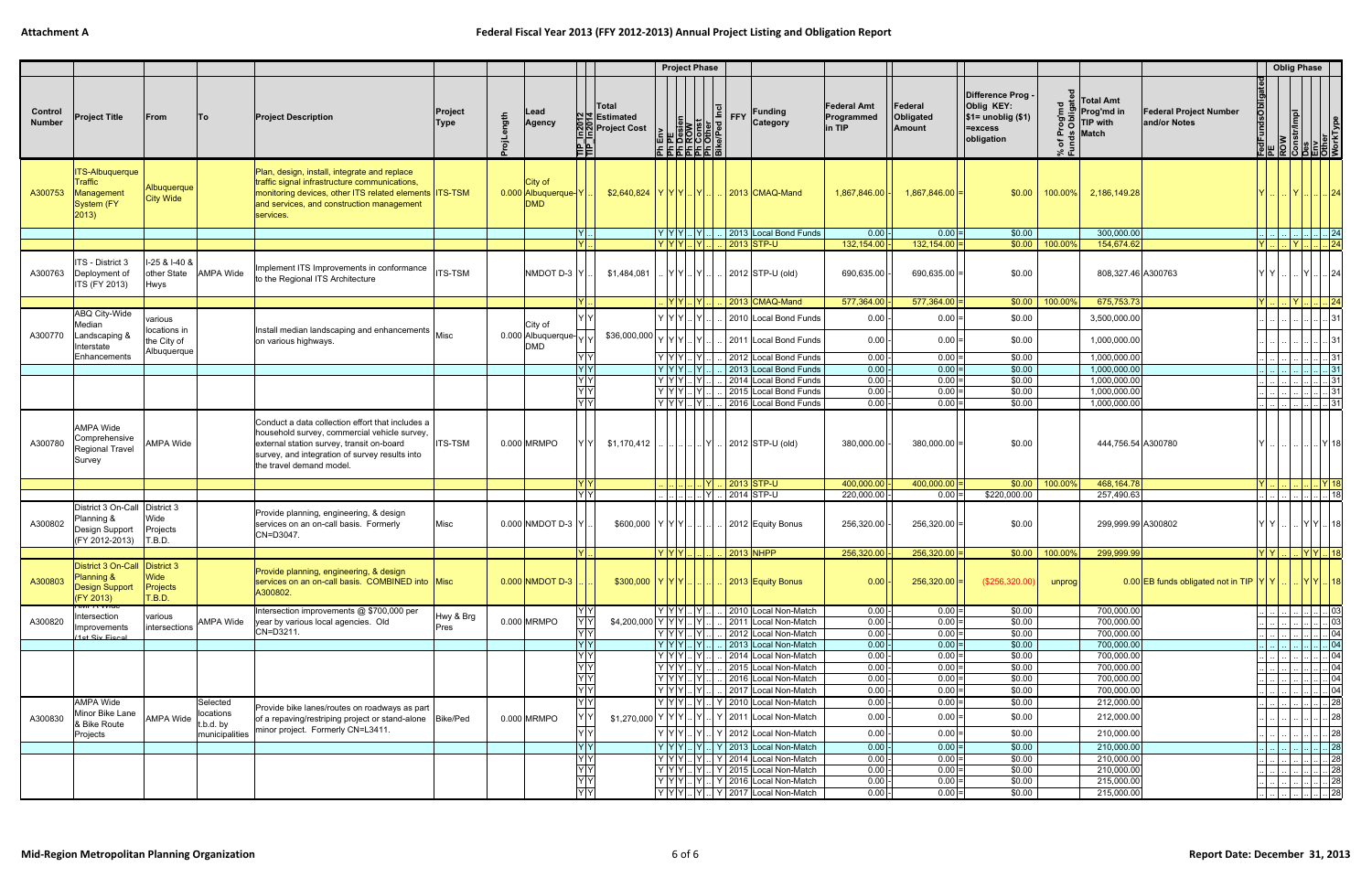|                          |                                                                                       |                                                |                               |                                                                                                                                                                                                                                                                       |                  |            |                                                 |                                                                                                   | <b>Project Phase</b>                                                                                                                                                                                                                                                                                               |                                                                                                                                                                        |                                              |                                    |                                                                                |                                        |                                                                   |                                                                   |                                                                                            | <b>Oblig Phase</b>         |                                                                |
|--------------------------|---------------------------------------------------------------------------------------|------------------------------------------------|-------------------------------|-----------------------------------------------------------------------------------------------------------------------------------------------------------------------------------------------------------------------------------------------------------------------|------------------|------------|-------------------------------------------------|---------------------------------------------------------------------------------------------------|--------------------------------------------------------------------------------------------------------------------------------------------------------------------------------------------------------------------------------------------------------------------------------------------------------------------|------------------------------------------------------------------------------------------------------------------------------------------------------------------------|----------------------------------------------|------------------------------------|--------------------------------------------------------------------------------|----------------------------------------|-------------------------------------------------------------------|-------------------------------------------------------------------|--------------------------------------------------------------------------------------------|----------------------------|----------------------------------------------------------------|
| Control<br><b>Number</b> | <b>Project Title</b>                                                                  | From                                           | <b>To</b>                     | <b>Project Description</b>                                                                                                                                                                                                                                            | Project<br>Type  | ength<br>금 | Lead<br>Agency                                  | ∣Total<br>일본 Estimated<br>Estimated<br>Solone Project Cost<br>FIPE<br>FIPE                        | Env<br><b>E</b><br><b>Desien</b><br>ROW<br>Const<br>Const<br>Const<br>Const<br>Const<br>Const<br>Const<br>Const<br>Const<br>Const<br>Const<br>Const<br>Const<br>Const<br>Const<br>Const<br>Const<br>Const<br>Const<br>Const<br>Const<br>Const<br>Const<br>Const<br>Const<br>Const<br>Const<br>Const<br>C<br>띛ョョ르르르 | <b>Funding</b><br>$ \tilde{=} \text{FFY}$<br>Category                                                                                                                  | <b>Federal Amt</b><br>Programmed<br>in TIP   | Federal<br>Obligated<br>Amount     | Difference Prog<br>Oblig KEY:<br>$$1=$ unoblig $($1)$<br>=excess<br>obligation |                                        | Total Amt<br><b>Prog'md in</b><br><b>TIP with</b><br><b>Match</b> | <b>Federal Project Number</b><br>and/or Notes                     | edFundsObligated<br>rtevi<br>ROW<br>Constrilmpl<br>Constriler<br>Discort Type<br>Work Type |                            |                                                                |
| A300840                  | Albuquerque City<br>Great Streets (FY project<br>2011)                                | Refer to<br>description<br>for termini         |                               | Implement design concepts from Great Facility<br>Street Plan. Termini: Central Ave from 98th St<br>to 8th St, and from Girard to Tramway (West<br>Central, Nob Hill & East Central) and the<br>vicinity of 12th St & Menaul Blvd; other<br>locations may be included. | Misc             |            | City of<br>10.321 Albuquerque-<br><b>DMD</b>    | \$1,006,554                                                                                       |                                                                                                                                                                                                                                                                                                                    | Y Y Y Y Y Y Y L Y 2011 CMAQ-Mand<br>Y Y Y Y Y Y  Y 2011 STP-U                                                                                                          | 240,000.00<br>620,000.00                     | $0.00 =$<br>$0.00 =$               | \$240,000.00<br>\$620,000.00                                                   |                                        | 280,898.87<br>725,655.41                                          |                                                                   |                                                                                            |                            |                                                                |
|                          |                                                                                       |                                                |                               |                                                                                                                                                                                                                                                                       |                  |            |                                                 |                                                                                                   |                                                                                                                                                                                                                                                                                                                    | $Y Y Y Y Y $ $Y 2013 STP-U$                                                                                                                                            | 0.00                                         | $240,000.00$ =                     | (\$240,000.00)                                                                 | unprog                                 | 0.00                                                              | Funds reobligated (proj was<br>on inactive list)                  |                                                                                            |                            |                                                                |
| A300870                  | <b>Irving Blvd</b><br>Widening                                                        | <b>Universe</b><br>Blvd.                       | Dr.                           | Widen roadway from 2 to 4 lanes, divided;<br>Rio Los Pinos   includes bike lanes between Unser Blvd and<br>Eagle Ranch Rd. Includes Intersection<br>improvements. Former CN-L3039.                                                                                    | Capacity<br>Proj |            | City of<br>0.750 Albuquerque- Y<br><b>DMD</b>   |                                                                                                   |                                                                                                                                                                                                                                                                                                                    | \$3,650,000   Y   Y   Y   Y   Y   Y   2013 Local Non-Match                                                                                                             | 0.00                                         | $ 0.00 $ =                         | \$0.00                                                                         |                                        | 250,000.00                                                        |                                                                   |                                                                                            |                            | 16                                                             |
|                          |                                                                                       |                                                |                               |                                                                                                                                                                                                                                                                       |                  |            |                                                 | $\frac{Y}{Y} \frac{Y}{Y}$                                                                         |                                                                                                                                                                                                                                                                                                                    | $ \mathsf{Y} \mathsf{Y} \mathsf{Y} \mathsf{Y}  \mathsf{Y} $ 2014 Local Bond Funds<br>$ \mathsf{Y} \mathsf{Y} \mathsf{Y} \mathsf{Y}  \mathsf{Y} $ 2018 Local Bond Funds | 0.00<br>0.00                                 | $0.00$ =<br>$0.00 =$               | \$0.00<br>\$0.00                                                               |                                        | 900,000.00<br>2,500,000.00                                        |                                                                   |                                                                                            |                            | 16                                                             |
| A300890                  | NM 314 Bike<br>Lanes &<br>Enhancements                                                | Morris Rd                                      | NM 6 (Main<br>St)             | Construct sidewalks, bicycle lanes, lighting,<br>medians and outer curbs to manage access.<br>Signage and other appurtenances included.<br>Former CN=L3313.                                                                                                           | Bike/Ped         |            | 1.585 Village of<br>Los Lunas                   |                                                                                                   |                                                                                                                                                                                                                                                                                                                    | $$2,855,618  Y Y Y Y Y 2012 STP-E$                                                                                                                                     | 231,062.00                                   | $231,062.00$ =                     | \$0.00                                                                         |                                        | 308,082.67 A300890                                                |                                                                   | YY                                                                                         |                            | .  Y Y    15                                                   |
|                          |                                                                                       |                                                |                               |                                                                                                                                                                                                                                                                       |                  |            |                                                 | <u>YY</u><br>$\overline{Y}$ $\overline{Y}$                                                        |                                                                                                                                                                                                                                                                                                                    | Y   Y   Y      Y      Y   2013   STP-E<br>$ \mathsf{Y} \mathsf{Y} \mathsf{Y} $ $ \mathsf{Y} $ $ \mathsf{Y} $ 2013 STP-Flex                                             | 329,938.00<br>1,500,000.00                   | $329.938.00 =$<br>$1,500,000.00$ = | \$0.00                                                                         | $$0.00$   100.00%<br>$  100.00\%  $    | 439,917.33 A300890<br>1,755,617.93                                |                                                                   | IYL.                                                                                       | Y  .  <br>$\overline{Y}$ . | 28 <br> 28                                                     |
|                          |                                                                                       |                                                |                               |                                                                                                                                                                                                                                                                       |                  |            |                                                 | $\begin{array}{c c} \hline \mathsf{Y} & \mathsf{Y} \\ \hline \mathsf{Y} & \mathsf{Y} \end{array}$ |                                                                                                                                                                                                                                                                                                                    |                                                                                                                                                                        | 211,322.00                                   | $0.00$ =                           | \$211,322.00                                                                   |                                        | 247,333.79                                                        |                                                                   |                                                                                            |                            | $\overline{\ldots}$ $\overline{\ldots}$ $\overline{\ldots}$ 28 |
|                          |                                                                                       |                                                |                               |                                                                                                                                                                                                                                                                       |                  |            |                                                 |                                                                                                   |                                                                                                                                                                                                                                                                                                                    | $\mid$ Y $\mid$ Y $\mid$ Y $\mid$ $\mid$ Y $\mid$ 2014 $\mid$ TAP-Sm Urb                                                                                               | 85,707.00                                    | $0.00 =$                           | \$85,707.00                                                                    |                                        | 100,312.50                                                        |                                                                   |                                                                                            |                            | . 28                                                           |
| A300900                  | Paradise Blvd<br>Trail                                                                | <b>City Limits</b><br>west of La<br><b>Paz</b> | <b>Golf Course</b><br>Rd      | Construct trail to connect existing trails along<br>Paradise Blvd including a connection to<br>existing ped facil. On Golf Course Rd approx<br>400ft south of Paradise Blvd. Former<br>CN=L3413                                                                       | Bike/Ped         |            | 2.093 County of                                 | \$819,288                                                                                         |                                                                                                                                                                                                                                                                                                                    | $ Y Y Y Y Y Y Y$ 2014 CMAQ-Mand<br>Y Y Y Y Y Y Y  2014 STP-U                                                                                                           | 300,000.00<br>374,367.68                     | $0.00 =$<br>$0.00 =$               | \$300,000.00<br>\$374,367.68                                                   |                                        | 351,123.59<br>438,164.41                                          |                                                                   |                                                                                            |                            | 28                                                             |
|                          |                                                                                       |                                                |                               |                                                                                                                                                                                                                                                                       |                  |            |                                                 | <u>IY</u> Y                                                                                       |                                                                                                                                                                                                                                                                                                                    | Y   Y   Y   Y   Y   Y   2014 <mark>  STP-U</mark>                                                                                                                      | 8,544.00                                     | $8,544.32$ =                       | (\$0.32)                                                                       | 100.00%                                |                                                                   | 10,000.00 Funds programmed in FY 14 $ Y $ $ Y $                   |                                                                                            |                            | 16                                                             |
|                          |                                                                                       |                                                |                               |                                                                                                                                                                                                                                                                       |                  |            |                                                 |                                                                                                   |                                                                                                                                                                                                                                                                                                                    | Y   Y   Y   Y   Y   Y   2014   STP-U                                                                                                                                   | 17,088.00                                    | $17,088.00 =$                      | \$0.00                                                                         | 100.00%                                |                                                                   | 20,000.00 and obligated in FY 13                                  |                                                                                            | IYI.                       | 15                                                             |
| A300910                  | NM 6 in Los<br>Lunas Sidewalk<br><i>improvements</i>                                  | various<br>locations                           |                               | Sidewalk improvements and ADA compliance.<br>COMPLETED.                                                                                                                                                                                                               | Bike/Ped         |            | 0.000 NMDOT D-3                                 |                                                                                                   |                                                                                                                                                                                                                                                                                                                    | \$592,599   Y   Y   Y      Y      Y   2011   STP-E                                                                                                                     | 444,449.00                                   | $444,449.04$ =                     | (\$0.04)                                                                       |                                        | 592,598.67 A300910                                                |                                                                   |                                                                                            | $ Y $                      | 28                                                             |
|                          |                                                                                       |                                                |                               |                                                                                                                                                                                                                                                                       |                  |            |                                                 |                                                                                                   |                                                                                                                                                                                                                                                                                                                    | <mark>  Ү   Ү   Ү      Ү   2</mark> 013  STP-Е<br>  Y   Y  Y     Y      Y   2013  STP-E                                                                                | $\vert 0.00 \vert$ -<br>$\vert 0.00 \vert$ - | 49,514.42<br>$1,080.48$ =          | (\$49,514.42)<br>(S1,080.48)                                                   | unprog<br>unprog                       |                                                                   | 0.00 STP-E funds obligated for<br>$0.00$ 2011 project -not in TIP | $\mathbf{Y}$ .<br>$ Y $                                                                    | <u> Ү 28</u><br>Ү 28       |                                                                |
| A300940                  | <b>NM 500 Rio</b><br><b>Bravo Blvd</b><br>Roadway &<br>Intersection<br>Reconstruction | NM 500 at<br><b>Isleta Blvd</b><br>(MP 1.91)   |                               | Reconstruction of roadway section and<br>intersection. Cost incl FY 2011 funds.<br>(Broadway to be done under A300280 and 2nd Pres<br>St t.b.d. later under separate CN.)                                                                                             | Hwy & Brg        |            | $0.200$ NMDOT D-3 $ Y $                         | $$4,936,241$ $ Y Y Y$ $ Y $                                                                       |                                                                                                                                                                                                                                                                                                                    | . 2011 NHS                                                                                                                                                             | 1,953,364.00                                 | $0.00 =$                           | \$1,953,364.00                                                                 |                                        | 2,286,240.57                                                      |                                                                   |                                                                                            |                            |                                                                |
|                          |                                                                                       |                                                |                               |                                                                                                                                                                                                                                                                       |                  |            |                                                 | $\frac{Y}{Y}$ .                                                                                   | $ Y Y Y $ $ Y $                                                                                                                                                                                                                                                                                                    | 2013 NHPP                                                                                                                                                              | 2,258,486.00                                 | $2,258,486.00$ =                   |                                                                                | $$0.00$   100.00%                      | 2,643,359.01                                                      |                                                                   |                                                                                            |                            |                                                                |
|                          |                                                                                       |                                                |                               |                                                                                                                                                                                                                                                                       |                  |            |                                                 |                                                                                                   | $ Y Y Y$ $ Y $<br>$ Y Y Y $ $ Y $                                                                                                                                                                                                                                                                                  | 2013 NHPP<br>2013 NHPP                                                                                                                                                 | 3,000.00<br>10,000.00                        | $3,000.00$ =<br>$10,000.00$ =      |                                                                                | $$0.00$   100.00%<br>$$0.00$   100.00% | 3,511.24<br>11,704.12                                             |                                                                   | $\left\vert \mathsf{Y}\right\vert$                                                         |                            | $  .  .  $ Y 43                                                |
| A301040                  | Southern Blvd<br>Corridor Study                                                       | Rainbow<br><b>Blvd</b>                         | <b>NM 528</b>                 | Prepare a corridor study                                                                                                                                                                                                                                              | <b>Misc</b>      |            | 0.000 City of Rio                               | \$994,850                                                                                         |                                                                                                                                                                                                                                                                                                                    | 2013 STP-U                                                                                                                                                             | 850,000.00                                   | $850,000.00$ =                     | \$0.00                                                                         | 100.00%                                | 994,850.16                                                        |                                                                   | YY                                                                                         |                            | 15                                                             |
| A301070                  | Osuna Blvd<br>Widening Phase Edith Blvd                                               |                                                | North<br>Diversion<br>Channel | Widen from 4 to 6 lanes, divided. Includes bike Capacity<br>lanes and multi-purpose trail.                                                                                                                                                                            | Proj             |            | City of<br>1.056 Albuquerque-Y Y <br><b>DMD</b> | $$12,490,824$ $Y Y Y Y Y$ .                                                                       |                                                                                                                                                                                                                                                                                                                    | $\lfloor$ Y 2013 Local Non-Match                                                                                                                                       | 0.00                                         | $0.00 =$                           | \$0.00                                                                         |                                        | 1,300,000.00                                                      |                                                                   |                                                                                            |                            | 15                                                             |
|                          |                                                                                       |                                                |                               |                                                                                                                                                                                                                                                                       |                  |            |                                                 | Y Y<br>YY                                                                                         | Y Y Y Y Y                                                                                                                                                                                                                                                                                                          | $\lfloor$ Y 2014 Local Non-Match<br>$ Y Y Y Y X $ $ Y $ 2016 Local Non-Match                                                                                           | $0.00$ -<br>$0.00 -$                         | $0.00 =$<br>$0.00 =$               | \$0.00<br>\$0.00                                                               |                                        | 2,950,000.00<br>4,700,000.00                                      |                                                                   |                                                                                            |                            | 15<br>.  03                                                    |
|                          |                                                                                       |                                                |                               |                                                                                                                                                                                                                                                                       |                  |            |                                                 | YY                                                                                                |                                                                                                                                                                                                                                                                                                                    | $ Y Y Y Y Y $   Y   2018   Local Non-Match                                                                                                                             | $0.00 -$                                     | $0.00 =$                           | \$0.00                                                                         |                                        | 2,500,000.00                                                      |                                                                   | $\ldots$ $\vert \ldots \vert$                                                              | <u>        </u>      03    |                                                                |
|                          |                                                                                       |                                                |                               |                                                                                                                                                                                                                                                                       |                  |            |                                                 | $v$ $\overline{v}$                                                                                |                                                                                                                                                                                                                                                                                                                    | $\vert$ Y $\vert$ Y $\vert$ Y $\vert$ Y $\vert$ ' $\vert$ $\vert$ Y $\vert$ 2018 $\vert$ STP-U                                                                         | 2,000,000.00                                 | $0.00$ =                           | \$2,000,000.00                                                                 |                                        | 2,340,823.90                                                      |                                                                   |                                                                                            |                            |                                                                |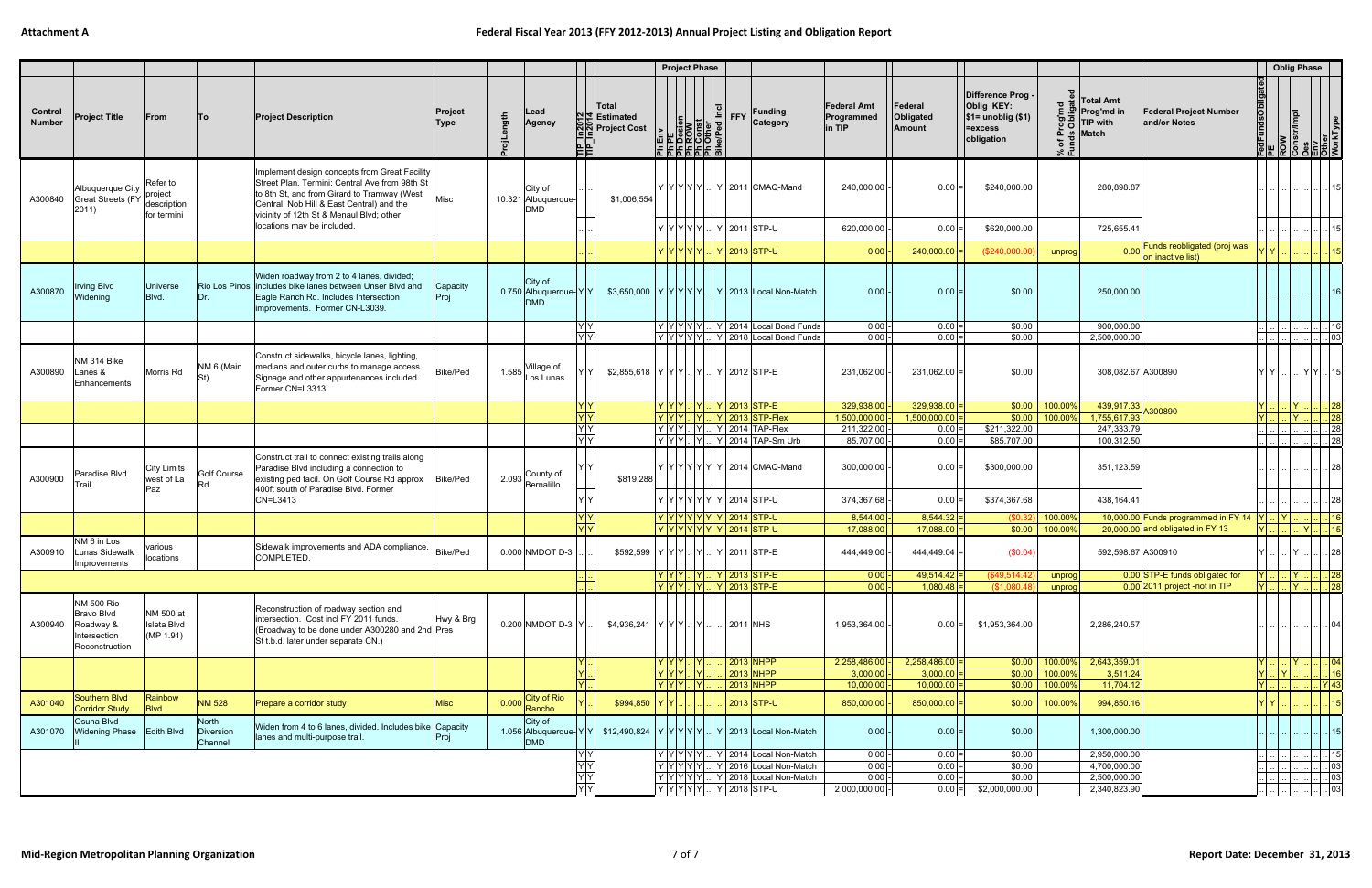## **Federal Fiscal Year 2013 (FFY 2012‐2013) Annual Project Listing and Obligation Report**

|                          |                                                              |                                                   |                             |                                                                                                                                                                                                                                                                                |                        |       |                                                           |                                                                          |                                                 |                                                  | <b>Project Phase</b>                                                     |                                                                                                                                                                                                                                                                        |                                            |                                       |                                                                                  |                    |                                                                                                          |                  | <b>Oblig Phase</b>                                                                                                                                                                                      |                                                                                        |
|--------------------------|--------------------------------------------------------------|---------------------------------------------------|-----------------------------|--------------------------------------------------------------------------------------------------------------------------------------------------------------------------------------------------------------------------------------------------------------------------------|------------------------|-------|-----------------------------------------------------------|--------------------------------------------------------------------------|-------------------------------------------------|--------------------------------------------------|--------------------------------------------------------------------------|------------------------------------------------------------------------------------------------------------------------------------------------------------------------------------------------------------------------------------------------------------------------|--------------------------------------------|---------------------------------------|----------------------------------------------------------------------------------|--------------------|----------------------------------------------------------------------------------------------------------|------------------|---------------------------------------------------------------------------------------------------------------------------------------------------------------------------------------------------------|----------------------------------------------------------------------------------------|
| Control<br><b>Number</b> | <b>Project Title</b>                                         | From                                              | <b>To</b>                   | <b>Project Description</b>                                                                                                                                                                                                                                                     | Project<br><b>Type</b> | ngth  | Lead<br>Agency                                            |                                                                          | Total<br>일본 Estimated<br><b>RR</b> Project Cost |                                                  | Env<br>PE<br>Desien<br>Const<br>Const<br>Const<br><u>है होइ होड  है </u> | $\left \frac{\overline{G}}{F}\right $ FFY<br>Funding<br>Category                                                                                                                                                                                                       | <b>Federal Amt</b><br>Programmed<br>in TIP | Federal<br><b>Obligated</b><br>Amount | Difference Prog -<br>Oblig KEY:<br>$$1=$ unoblig $($1)$<br>=excess<br>obligation | ※ 군                | <b>Total Amt</b><br>Prog'md in<br><b>Federal Project Number</b><br>8 응 TIP with<br>and/or Notes<br>Match | edFundsObligated | <b>Pexes</b><br>ROW<br>Constriimpl<br>Constriipe<br>Dispect<br>VorkType                                                                                                                                 |                                                                                        |
| A301085                  | ribal Road #40<br>Construction                               | Current TR<br>#40<br><b>Terminus</b><br>(MP 1.0)  | <b>NM 314</b>               | Construct approx. 0.7 mile road. Includes 24'<br>wide typical section, with curbs, shoulders,<br>grading, drainage, and retention pond<br>mprovements.                                                                                                                         | Capacity<br>Proj       | 0.000 | Pueblo of<br>Isleta                                       |                                                                          | \$1,389,000  Y Y Y Y Y                          |                                                  |                                                                          | 2013 FLHP-Indian Res F                                                                                                                                                                                                                                                 | 1,389,000.00                               | $1,389,000.00$ =                      | \$0.00                                                                           | 100.00%            | 1,389,000.00                                                                                             |                  |                                                                                                                                                                                                         |                                                                                        |
| A301090                  | NM 47 Safety<br>Project                                      | <b>Chical Rd</b><br>(MP 35)                       | NM 147 (MP<br>$ 38\rangle$  | Intersection safety improvements.                                                                                                                                                                                                                                              | Safety                 |       | $0.000$ NMDOT D-3 Y                                       |                                                                          | $$771,778$ $Y[Y Y Y Y]$                         |                                                  |                                                                          | 2013 Safety (HSIP)                                                                                                                                                                                                                                                     | 714,975.00                                 | $714,975.00$ =                        | \$0.00                                                                           | 100.00%            | Funds later reduced<br>$771,777.85$ \$122,658.65 as let adj                                              | $Y$ $Y$          |                                                                                                                                                                                                         |                                                                                        |
| A301120                  | $1-25$ & NM 6<br>Interchange<br>Enhancements in<br>Los Lunas | MP 203.19                                         | MP 203.40                   | andscaping of the NM 6 & I-25 Interchange.                                                                                                                                                                                                                                     | <b>Misc</b>            | 0.210 | Village of<br>Los Lunas                                   |                                                                          | \$1,200,000  Y Y Y                              | IYI                                              |                                                                          | 2013 STP-E                                                                                                                                                                                                                                                             | 900,000.00                                 | $900,000.00$ =                        | \$0.00                                                                           | 100.00%            | 1,200,000.00                                                                                             |                  |                                                                                                                                                                                                         | <u>Y31</u>                                                                             |
| A301170                  | NM 333 & NM<br>217 Intersection<br>Improvements              | MP 15.2 on MP 10.5 on<br><b>NM 333</b>            | <b>NM 217</b>               | Construct left turn lanes on NM 333 both EB<br>and WB & redefine the intersection reducing<br>its width, etc. Includes pavement markings,<br>signage, redefining access existing ingress &<br>egress access to selected mailbox clusters &<br>possible lighting improvements.  | <b>Safety</b>          |       | $0.000$ NMDOT D-3 Y                                       |                                                                          | \$1,500,000  Y Y Y Y                            |                                                  |                                                                          | $\vert$ 2013 Safety (HSIP)                                                                                                                                                                                                                                             | 1,389,600.00                               | $1,280,799.27$ =                      | \$108,800.73                                                                     | 92.17%             | Funds later reduced<br>1,500,000.07<br>\$140,983.96 for let adj                                          |                  | IYI                                                                                                                                                                                                     |                                                                                        |
| A301180                  | I-25 & Paseo del<br>Norte<br>Interchange<br>Reconstruction   | $1-25$ :<br>Jefferson St<br>to Alameda<br>Blvd    | PdN: 2nd St<br>to San Pedro | Reconstr interchange with ramps/frontage<br>road imprv., constr free-flow ramp EB PdN to<br>SB I-25, flyover NB I-25 to WB PdN, grade<br>sep. at Jefferson, bike/ped imprv., I-25<br>mainline imprv. btwn Jeff & Alameda & other<br>roadway rehab/reconst & imprv freeway acc. | Capacity<br>Proj       |       | NMDOT<br>$0.000$ CRDC                                     |                                                                          |                                                 |                                                  |                                                                          | \$95,000,000   Y   Y   Y   Y   Y      Y   2012   CMAQ-Flex                                                                                                                                                                                                             | 1,473,840.00                               | $1,473,840.00$ =                      | \$0.00                                                                           |                    | 1,724,999.95 A301180                                                                                     | YYY              |                                                                                                                                                                                                         | . YY 15                                                                                |
|                          |                                                              |                                                   |                             |                                                                                                                                                                                                                                                                                |                        |       |                                                           |                                                                          |                                                 |                                                  |                                                                          | $Y Y Y Y Y$   $Y 2013 CMAQ-Flex$                                                                                                                                                                                                                                       | 4,485,600.00                               | $4,485,600.00$ =                      | \$0.00                                                                           | 100.00%            | 5,249,999.85 <sup>\$74,116.32</sup> obligated for PE<br>and remainder Cons                               |                  |                                                                                                                                                                                                         | 03                                                                                     |
|                          |                                                              |                                                   |                             |                                                                                                                                                                                                                                                                                |                        |       |                                                           | YL<br>$Y$ .                                                              |                                                 |                                                  |                                                                          | Y   Y   Y   Y   Y      Y   2013   HPP<br>$ Y Y Y Y Y$ $ Y $ 2013 Local Bond Funds                                                                                                                                                                                      | 6,877,590.00<br>0.00                       | $6,877,590.00$ =<br>$0.00$ =          | \$0.00<br>\$0.00                                                                 | 100.00%            | 8,596,987.50 A301180<br>44,394,116.00                                                                    | $ Y $ $ Y $      |                                                                                                                                                                                                         | 16<br>$\sqrt{03}$                                                                      |
|                          |                                                              |                                                   |                             |                                                                                                                                                                                                                                                                                |                        |       |                                                           | $Y$ .                                                                    |                                                 |                                                  |                                                                          | $\boxed{Y}$ Y Y Y Y $\boxed{Y}$ Y 2013 Local Bond Funds                                                                                                                                                                                                                | 0.00                                       | $0.00$ =                              | \$0.00                                                                           |                    | 5,000,000.00                                                                                             |                  |                                                                                                                                                                                                         | 16                                                                                     |
|                          |                                                              |                                                   |                             |                                                                                                                                                                                                                                                                                |                        |       |                                                           | Y.<br>$Y$ .                                                              |                                                 |                                                  |                                                                          | $ Y Y Y Y Y $ 2013 Severance Tax<br>$ \hspace{.06cm}\mathsf{Y} \hspace{.06cm} \hspace{.06cm}\mathsf{Y} \hspace{.06cm} \hspace{.06cm}\mathsf{Y} \hspace{.06cm} \hspace{.06cm}\mathsf{Y} \hspace{.06cm} $ $ \hspace{.06cm}\mathsf{Y} \hspace{.06cm} $ 2013 Severance Tax | 0.00<br>0.00                               | $0.00$ =<br>$0.00$ =                  | \$0.00<br>\$0.00                                                                 |                    | 17, 124, 139.00<br>8,203,012.00                                                                          |                  |                                                                                                                                                                                                         | 03<br>$\begin{array}{ c c c c c }\n\hline\n\cdots & \cdots & \cdots & 16\n\end{array}$ |
|                          |                                                              |                                                   |                             |                                                                                                                                                                                                                                                                                |                        |       |                                                           | $Y$ .                                                                    |                                                 |                                                  |                                                                          | $ Y Y Y Y Y $ 2013 Severance Tax                                                                                                                                                                                                                                       | 0.00                                       | 0.00                                  | \$0.00                                                                           |                    | 1,240,849.00                                                                                             |                  |                                                                                                                                                                                                         | 15                                                                                     |
|                          |                                                              |                                                   |                             |                                                                                                                                                                                                                                                                                |                        |       |                                                           | $\overline{Y}$                                                           |                                                 |                                                  |                                                                          | $ Y Y Y Y Y $ 2013 Severance Tax                                                                                                                                                                                                                                       | 0.00                                       | $0.00$ =                              | \$0.00                                                                           |                    | 3,200,000.00                                                                                             |                  | Y  28                                                                                                                                                                                                   | $\frac{1}{2}$ $\frac{1}{2}$ $\frac{1}{2}$ $\frac{1}{2}$ $\frac{1}{43}$                 |
|                          |                                                              |                                                   |                             |                                                                                                                                                                                                                                                                                |                        |       |                                                           | $\frac{Y}{Y}$ .                                                          |                                                 |                                                  |                                                                          | Y   Y   Y   Y   Y      Y   2013   STP-E<br>  Y  Y  Y  Y  Y      Y   2013  STP-U                                                                                                                                                                                        | 1,670,702.00<br>2,886,404.00               | $1,670,702.00$ =<br>$2,886,404.00 =$  | \$0.00<br>\$0.00                                                                 | 100.00%<br>100.00% | 2,227,602.67<br>A301180<br>3,378,281.74                                                                  | $\mathbf{Y}$ .   | . Y 03                                                                                                                                                                                                  |                                                                                        |
| A301211                  | <b>University Blvd</b><br>Los Picaros<br><b>Widening</b>     | Approx 1000<br>1500 ft<br>$N+S$ of Los<br>Picaros |                             | Construct northbound University Blvd grade<br>separation over Loss Picaros Rd. Total length Capacity<br>approx 1000 -1500 ft. Demo ID NM038. Local Proj<br>design funds as soft match.                                                                                         |                        |       | City of<br>0.200 Albuquerque-Y<br><b>DMD</b>              |                                                                          | $$1,537,388$ $Y Y Y Y $                         |                                                  |                                                                          | 2013 HPP                                                                                                                                                                                                                                                               | 1,229,910.00                               | $1,229,910.00$ =                      | \$0.00                                                                           | $100.00\%$         | 1,537,387.50 A301211                                                                                     |                  | . Y 01                                                                                                                                                                                                  |                                                                                        |
|                          |                                                              |                                                   |                             |                                                                                                                                                                                                                                                                                |                        |       |                                                           | YI<br>$Y$ .                                                              |                                                 | .   Y   Y  <br>. YY.                             |                                                                          | . 2012 Bridge R & R - Off<br>2012 Bridge R & R - On                                                                                                                                                                                                                    | 65,484.00<br>363,114.00                    | $65,484.00$ =<br>$363,114.00$ =       | \$0.00<br>\$0.00                                                                 |                    | 81,855.00<br>453,892.50                                                                                  | $ Y $            | $\left\lfloor \frac{1}{2} \right\rfloor \left\lfloor \frac{1}{2} \right\rfloor \left\lfloor \frac{1}{2} \right\rfloor \left\lfloor \frac{1}{2} \right\rfloor \left\lfloor \frac{1}{2} \right\rfloor$ 03 |                                                                                        |
|                          |                                                              |                                                   |                             | Reconstruct and reconfigure Interchange                                                                                                                                                                                                                                        |                        |       |                                                           | Υ.                                                                       |                                                 | . YY.                                            |                                                                          | 2012 Equity Bonus                                                                                                                                                                                                                                                      | 1,708,800.00                               | $1,708,800.00$ =                      | \$0.00                                                                           |                    | 1,999,999.94 A301220                                                                                     |                  | Y Y  Y Y Y  03<br>Y  Y Y    16                                                                                                                                                                          |                                                                                        |
|                          | I-25 & US 550                                                |                                                   |                             | (includes approaches from both routes & utility                                                                                                                                                                                                                                |                        |       |                                                           | YI.                                                                      |                                                 | $ Y Y $ .                                        |                                                                          | 2012 Hwys for Life                                                                                                                                                                                                                                                     | 3,937,669.00                               | $3,937,669.00$ =                      | \$0.00                                                                           |                    | 4,922,086.25                                                                                             | Y                | Y   03                                                                                                                                                                                                  |                                                                                        |
| A301220                  | Interchange                                                  | I-25 Exit 242<br>at US 550                        |                             | relocations as needed). Some funds obligated Hwy & Brg<br>in FY 2009, 2010 & 2011. Also see old CN                                                                                                                                                                             | Pres                   |       | <b>NMDOT</b><br>$1.260$ <sup><math>\sim</math></sup> CRDC | Y <br>$\overline{Y}$ .                                                   | \$23,440,509                                    | Y Y .<br> Y Y .                                  |                                                                          | 2012 IM<br>2012 Local Non-Match                                                                                                                                                                                                                                        | 3,294,153.00<br>0.00                       | $3,294,152.84$ =<br>$60,000.00$ =     | \$0.16<br>(\$60,000.00)                                                          |                    | 3,555,864.66<br>60,000.00 A301220 RMRTD Funds                                                            | $Y$<br>$ Y $     | $\boxed{Y}$ 03<br>$Y$ 01                                                                                                                                                                                |                                                                                        |
|                          | Reconstruction                                               |                                                   |                             | D3019. NOTE: Local funds are RMRTD GRT,                                                                                                                                                                                                                                        |                        |       |                                                           | $Y$ .                                                                    |                                                 | Y Y                                              |                                                                          | 2012 NHS                                                                                                                                                                                                                                                               | 1,570,050.00                               | $1,570,049.53$ =                      | \$0.47                                                                           |                    | 1,837,605.28                                                                                             |                  | YY. YYY.03                                                                                                                                                                                              |                                                                                        |
|                          |                                                              |                                                   |                             | STP-U match is from Town of Bernalillo.                                                                                                                                                                                                                                        |                        |       |                                                           |                                                                          |                                                 | . YY                                             |                                                                          | $2012$ STP-E<br>2012 STP-Flex (old)                                                                                                                                                                                                                                    | 124,821.00                                 | $124,821.00 =$                        | \$0.00                                                                           |                    | 166,428.00 A301220<br>609,568.10                                                                         | $Y \cdot$        | $YY$ . $Y$ $Y$ . 03<br>$\boxed{Y}$ 03                                                                                                                                                                   |                                                                                        |
|                          |                                                              |                                                   |                             |                                                                                                                                                                                                                                                                                |                        |       |                                                           | $\begin{array}{c} Y \\ Y \\ \hline Y \\ \hline Y \\ \hline \end{array}.$ |                                                 | Y Y .<br>$\lfloor \mathsf{Y} \mathsf{Y} \rfloor$ |                                                                          | 2012 STP-U (old)                                                                                                                                                                                                                                                       | 520,815.00<br>192,240.00                   | $520,815.47$ =<br>$192,240.00$ =      | (\$0.47)<br>\$0.00                                                               |                    |                                                                                                          | $ Y $            |                                                                                                                                                                                                         |                                                                                        |
|                          |                                                              |                                                   |                             |                                                                                                                                                                                                                                                                                |                        |       |                                                           |                                                                          |                                                 | .         Y   Y   .                              |                                                                          | 2013 Equity Bonus                                                                                                                                                                                                                                                      | 519,606.00                                 | $519,606.00$ =                        |                                                                                  | $$0.00$ 100.00%    | 608,153.07 Obligated as part of two sep                                                                  | $ Y $            | . Y    43<br>. Y <mark> 03</mark>                                                                                                                                                                       |                                                                                        |
|                          |                                                              |                                                   |                             |                                                                                                                                                                                                                                                                                |                        |       |                                                           | $\begin{array}{c} Y \overline{Y} \overline{Y} \end{array}$ .             |                                                 | Y Y <br> Y Y                                     |                                                                          | 2013 Equity Bonus<br>2013 Equity Bonus                                                                                                                                                                                                                                 | 375,936.00<br>168,581.00                   | $375,936.00 =$<br>$168,581.00$ =      | \$0.00<br>\$0.00                                                                 | 100.00%<br>100.00% | $\sqrt{\frac{439,999.99}{439,999.99}}$ EB obligations<br>197,309.22                                      | $\overline{Y}$   | $\mathsf{Y}$<br>$\vert\vert$ Y $\vert$ $\vert$                                                                                                                                                          | . 16<br>. 43                                                                           |
|                          |                                                              |                                                   |                             |                                                                                                                                                                                                                                                                                |                        |       |                                                           |                                                                          |                                                 | <u>IYIYI</u>                                     |                                                                          | 2013 Equity Bonus                                                                                                                                                                                                                                                      | 0.00                                       | $2,113,589.55$ =                      | (\$2,113,589.55)                                                                 | unprog             | 0.00 EB obligated but not                                                                                |                  |                                                                                                                                                                                                         | $\cdot \vert$ 03                                                                       |
|                          |                                                              |                                                   |                             |                                                                                                                                                                                                                                                                                |                        |       |                                                           |                                                                          |                                                 | IYIYI                                            |                                                                          | $ 2013 $ IM                                                                                                                                                                                                                                                            | 5,293,562.00                               | $3,065,374.41$ =                      | \$2,228,187.59                                                                   | 57.91%             | programmed<br>5,714,121.37 Obligated only partial IM                                                     |                  |                                                                                                                                                                                                         |                                                                                        |
|                          |                                                              |                                                   |                             |                                                                                                                                                                                                                                                                                |                        |       |                                                           | $\overline{Y}$                                                           |                                                 | . YY                                             |                                                                          | $\frac{1}{2013}$ NHS                                                                                                                                                                                                                                                   | 2,061,768.00                               | $2,061,768.46$ =                      | (S0.46)                                                                          | unprog             | 2,413,117.91 A301220                                                                                     |                  | $\boxed{ \mathsf{Y} }$ $ \mathsf{Y} $ $ $ $ $ 03                                                                                                                                                        | $\cdot \vert$ 03                                                                       |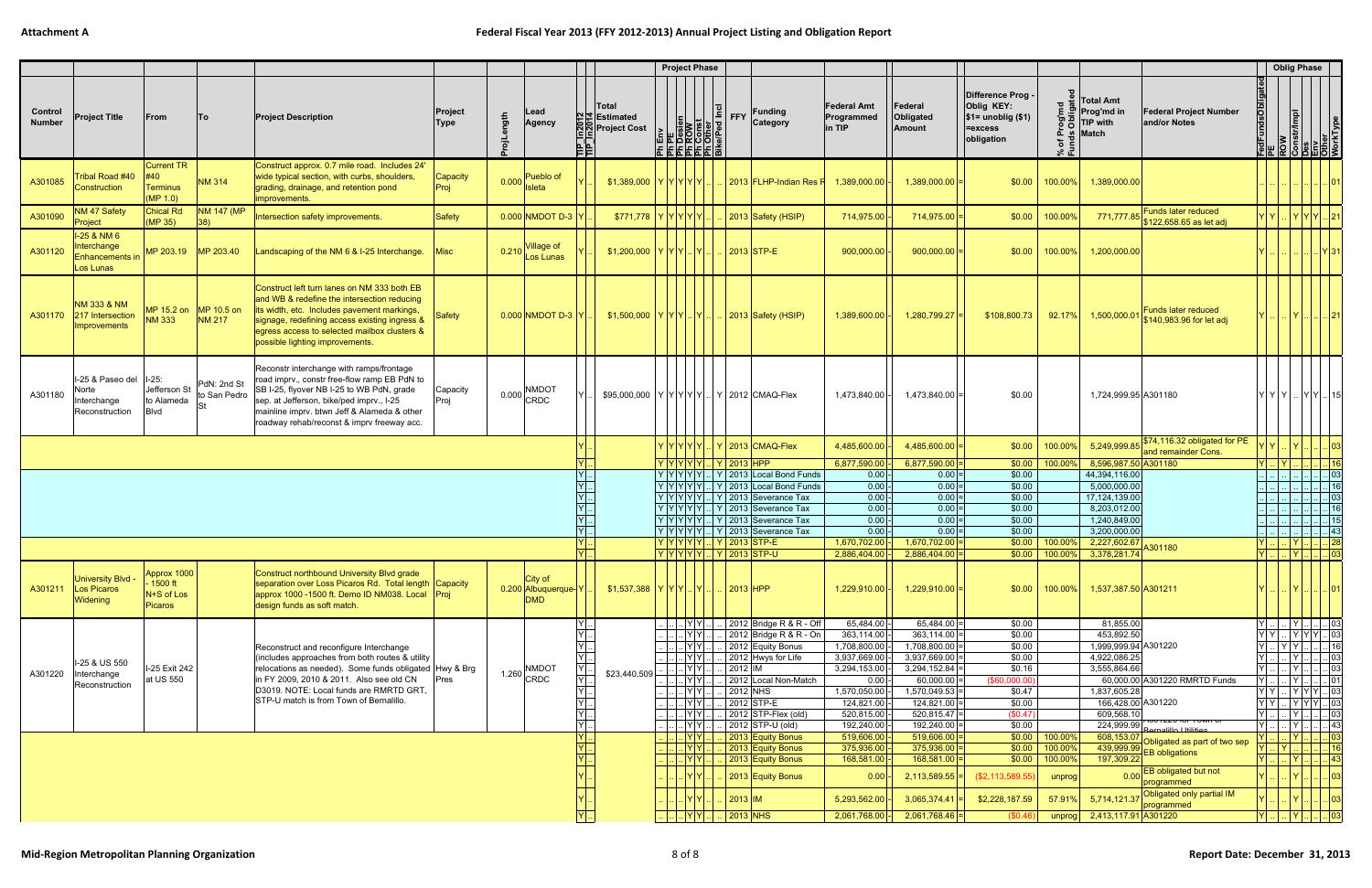|                          |                                                                                              |                                                                  |                                                                     |                                                                                                                                                                                                                                                                               |                          |       |                                                         |                               |                                                      |           | <b>Project Phase</b>                                                                             |   |                |                                                  |                                            |                                       |                                                                                |                   |                                                             |                                               |               | <b>Oblig Phase</b>                                              |                             |
|--------------------------|----------------------------------------------------------------------------------------------|------------------------------------------------------------------|---------------------------------------------------------------------|-------------------------------------------------------------------------------------------------------------------------------------------------------------------------------------------------------------------------------------------------------------------------------|--------------------------|-------|---------------------------------------------------------|-------------------------------|------------------------------------------------------|-----------|--------------------------------------------------------------------------------------------------|---|----------------|--------------------------------------------------|--------------------------------------------|---------------------------------------|--------------------------------------------------------------------------------|-------------------|-------------------------------------------------------------|-----------------------------------------------|---------------|-----------------------------------------------------------------|-----------------------------|
| Control<br><b>Number</b> | <b>Project Title</b>                                                                         | From                                                             | To                                                                  | <b>Project Description</b>                                                                                                                                                                                                                                                    | Project<br>Type          | ength | Lead<br><b>Agency</b>                                   | 맡                             | ∣Total<br><b>Estimated</b><br><b>QQ</b> Project Cost |           | <b>Them</b><br>Ph PE<br>Ph Dosien<br>Ph Const<br>Ph Other<br>Ph Other<br>Bike/Ped In             | ⊆ | FFY            | <b>Funding</b><br>Category                       | <b>Federal Amt</b><br>Programmed<br>in TIP | Federal<br>Obligated<br><b>Amount</b> | Difference Prog<br>Oblig KEY:<br>$$1=$ unoblig $($1)$<br>=excess<br>obligation |                   | Total Amt<br>∣Prog'md in<br><b>TIP with</b><br><b>Match</b> | <b>Federal Project Number</b><br>and/or Notes | edFundsObliga | <b>PE</b><br>ROW<br>Constr/Impl<br>Constr/Implement<br>NorkType |                             |
|                          |                                                                                              |                                                                  |                                                                     |                                                                                                                                                                                                                                                                               |                          |       |                                                         |                               |                                                      |           |                                                                                                  |   |                | 2013 STP-U                                       | 132,866.00                                 | $132,866.00 =$                        | \$0.00                                                                         | 100.00%           | 155,507.95                                                  | Obligated under different<br>appr. code       |               |                                                                 |                             |
| A301230                  | US 550 Traffic &<br><b>Operations Study</b>                                                  | <b>NM 528</b>                                                    | <b>NM 313</b>                                                       | Conduct traffic operations study. Project is<br>funded with SPR (State Planning & Research) Misc<br>funds.                                                                                                                                                                    |                          |       | $0.000$ NMDOT D-3                                       |                               | \$500,000   Y   Y                                    |           |                                                                                                  |   |                | 2013 HPR                                         | 0.00                                       | 320,000.00                            | (\$320,000.00                                                                  | unprog            | 0.00                                                        | HPR funds obligated not in                    |               |                                                                 |                             |
| A301240                  | NM 47 &<br>Appaloosa Dr<br>Intersection<br>Improvements                                      |                                                                  |                                                                     | Construct median improvements; includes:<br>signage, markings, sidewalk improvements<br>and ADA compliance and construction of turn-<br>bay(s). Other appurtenances as necessary.                                                                                             | <b>Safety</b>            | 0.000 | /illage of<br>Los Lunas                                 |                               | \$85,000 YYYYYY.                                     |           |                                                                                                  |   |                | 2013 Safety (HSIP)                               | 78,744.00                                  | 78,744.00                             | \$0.00                                                                         | 100.00%           | 85,000.00 A301240                                           |                                               |               | $\ \mathsf{Y}$ . $\ .\ $                                        | 21                          |
| A301250                  | <b>Corrales Safety</b><br><b>Project - Digital</b><br><b>Speed Warning</b><br><b>Signs</b>   | various<br>roads in<br><b>Corrales</b>                           |                                                                     | Purchase and installation of digital speed<br>warning reader board signs.                                                                                                                                                                                                     | <b>Safety</b>            | 0.000 | Village of<br>Corrales                                  |                               | $$103,000  Y Y$ .                                    |           | . IYL                                                                                            |   |                | 2013 Safety (HSIP)                               | 95,419.00                                  | $95,419.00$ =                         | \$0.00                                                                         | 100.00%           | 102,999.78                                                  |                                               |               |                                                                 |                             |
| A301261                  | <b>Coors Blvd</b><br>Rehabilitation<br>Near I-40                                             | Hanover Rd<br>(MP 14.00)                                         | Quail Rd (MP<br>16.00                                               | Pavement rehabilitation and/or reconstruction<br>and other appurtenances as needed. Demo<br><b>ID NM041.</b>                                                                                                                                                                  | Hwy & Brg<br><b>Pres</b> |       | $2.000$ NMDOT D-3 Y                                     |                               | \$2,700,000                                          | I YIYIYI. | <u>IYI</u>                                                                                       |   |                | 2013 HPP                                         | 2,350,768.00                               | $2,350,767.78$ =                      | \$0.22                                                                         | 100.00%           | 2,938,460.00                                                |                                               |               |                                                                 | 05                          |
| A301270                  | <b>Historic Rt 66 Los</b><br><b>Lunas Corridor</b><br>Management<br>Plan (FFY 2012<br>Funds) |                                                                  |                                                                     | Plan and develop a Historic Route 66 Corridor<br><b>Management Plan</b>                                                                                                                                                                                                       | <b>Misc</b>              | 0.000 | √illage of<br>Los Lunas                                 |                               | \$24,000                                             |           | Y                                                                                                |   |                | 2013 Scenic Byways                               | 19,200.00                                  | 19,200.00                             | \$0.00                                                                         | 100.00%           | 24,000.00                                                   |                                               |               |                                                                 | Y   30                      |
| A301271                  | Historic Rt 66<br><b>Wayfinding Signs</b><br>in Albuquerque<br>(FFY 2012<br>Funds)           |                                                                  |                                                                     | Design, develop, and install new wayfinding<br>signs on Historic Route 66 and other roads in<br>the vicinity of Historic Route 66.                                                                                                                                            | Misc                     |       | City of<br>0.000 Albuquerque-Y<br>Planning              |                               | _\$150,000   Y   Y   Y      Y   .                    |           |                                                                                                  |   |                | 2013 Scenic Byways                               | 120,000.00                                 | $120,000.00$ =                        | \$0.00                                                                         | 100.00%           | 150,000.00                                                  |                                               |               |                                                                 | $\left  \cdot \right $   15 |
| A301280                  | <b>Railroad Crossing</b><br>Imprv.-Calle del<br><b>Oro</b>                                   | Crossing #<br>019467H                                            |                                                                     | Widen and imrove railroad crossing; includes<br>signage, pavement markings and other<br>appurtenances as necessary.                                                                                                                                                           | Safety                   | 0.000 | NMDOT<br><b>Transit Rail</b>                            |                               | \$75,000  Y Y Y Y Y                                  |           |                                                                                                  |   | 2013           | Rail Xing Haz<br>Elim (Sect 130)                 | 67,500.00                                  | 0.00                                  | \$67,500.00                                                                    | 0.00%             | 75,000.00                                                   |                                               |               |                                                                 |                             |
| A301286                  | <b>Railroad Crossing</b><br>Imprv.-Tribal<br>Road #53 in<br><b>Isleta Pueblo</b>             | Crossing<br>#019463F                                             |                                                                     | Resurface railroad crossing and other<br>appurtenances as necessary.                                                                                                                                                                                                          | <b>Safety</b>            |       | <b>NMDOT</b><br>0.000 Transit Rail                      |                               | $$56,719  Y Y Y . Y$                                 |           |                                                                                                  |   |                | Rail Xing Haz<br>2013 Elim (Sect 130)            | 51,047.00                                  | $51,047.00$ =                         | \$0.00                                                                         | 100.00%           | 56,718.89                                                   |                                               |               | IYI                                                             | $\lvert . \rvert$ 22        |
| A301287                  | Railroad Crossing<br>Imprv.-Morris<br>Road in Los<br>Lunas                                   | Crossing #<br>019443U                                            |                                                                     | Rehabilitate railroad crossing; includes<br>signage, pavement markings and other<br>appurtenances as necessary.                                                                                                                                                               | Safety                   |       | NMDOT<br>0.000 Transit Rail                             |                               | $$56,719$ $Y[Y Y]$ $Y$                               |           |                                                                                                  |   | $\boxed{2013}$ | Rail Xing Haz<br>Elim (Sect 130)                 | 51,047.00                                  | $51,047.00$ =                         |                                                                                | $$0.00$   100.00% | 56,718.89                                                   |                                               |               | $ Y $ $ Y $ $ . 22$                                             |                             |
| A301290                  | Cochiti Pueblo:<br>BIA SP-85                                                                 | .5 miles<br>south of<br>Cochiti<br>Pueblo on<br><b>BIA SP-85</b> | $25 \text{ miles}$<br>south of<br>Cochiti<br>Pueblo on<br>BIA SP-85 | Road/bridge restor/replac; includes TS&L rept,<br>PE, conceptual bridge layouts, surveys,<br>geotech investig., drainage anal., archaeol.<br>assess., ROW, erosion control, clearing,<br>grubbing, removal of struct/obstruct, excav.,<br>gabions, revet mattress, surfacing. | Hwy & Brg<br>Pres        |       | <b>US Bureau</b><br>$0.000$ of Indian<br><b>Affairs</b> |                               | \$2,700,000 YYYYYY.                                  |           |                                                                                                  |   |                | $\left  \frac{\text{2013}}{\text{Prog}} \right $ | 67,769.00                                  | $67,769.00 =$                         | \$0.00                                                                         | $100.00\%$        | 67,769.00                                                   |                                               |               |                                                                 | 06                          |
|                          |                                                                                              |                                                                  |                                                                     |                                                                                                                                                                                                                                                                               |                          |       |                                                         | Y Y                           |                                                      |           | $ Y Y Y Y Y$ .                                                                                   |   |                | 2013 Local Non-Match<br><b>FLHP-Tribal Trans</b> | 0.00                                       | 0.00                                  | \$0.00                                                                         |                   | 7,350.00                                                    |                                               |               |                                                                 |                             |
|                          |                                                                                              |                                                                  |                                                                     |                                                                                                                                                                                                                                                                               |                          |       |                                                         | YY                            |                                                      |           | Y Y Y Y Y                                                                                        |   | 2014           | Prog                                             | 91,890.00                                  | $0.00 =$                              | \$91,890.00                                                                    |                   | 91,890.00                                                   |                                               |               |                                                                 | 06                          |
|                          |                                                                                              |                                                                  |                                                                     |                                                                                                                                                                                                                                                                               |                          |       |                                                         | $\overline{Y}$ $\overline{Y}$ |                                                      |           | Y Y Y Y Y                                                                                        |   |                | 2014 Local Non-Match                             | $0.00$ -                                   | $0.00 =$                              | \$0.00                                                                         |                   | 4,595.00                                                    |                                               |               |                                                                 | 27                          |
|                          |                                                                                              |                                                                  |                                                                     |                                                                                                                                                                                                                                                                               |                          |       |                                                         | YY                            |                                                      |           | Y Y Y Y Y                                                                                        |   |                | <b>FLHP-Tribal Trans</b><br>  2015   Frog        | 91,890.00                                  | $0.00 =$                              | \$91,890.00                                                                    |                   | 91,890.00                                                   |                                               |               |                                                                 | 06                          |
|                          |                                                                                              |                                                                  |                                                                     |                                                                                                                                                                                                                                                                               |                          |       |                                                         | YY                            |                                                      |           | $\boxed{\mathsf{Y} \boxed{\mathsf{Y}} \boxed{\mathsf{Y}} \boxed{\mathsf{Y}} \boxed{\mathsf{Y}}.$ |   |                | 2015 Local Non-Match                             | $0.00$ -                                   | $0.00 =$                              | \$0.00                                                                         |                   | 4,595.00                                                    |                                               |               |                                                                 | . 27                        |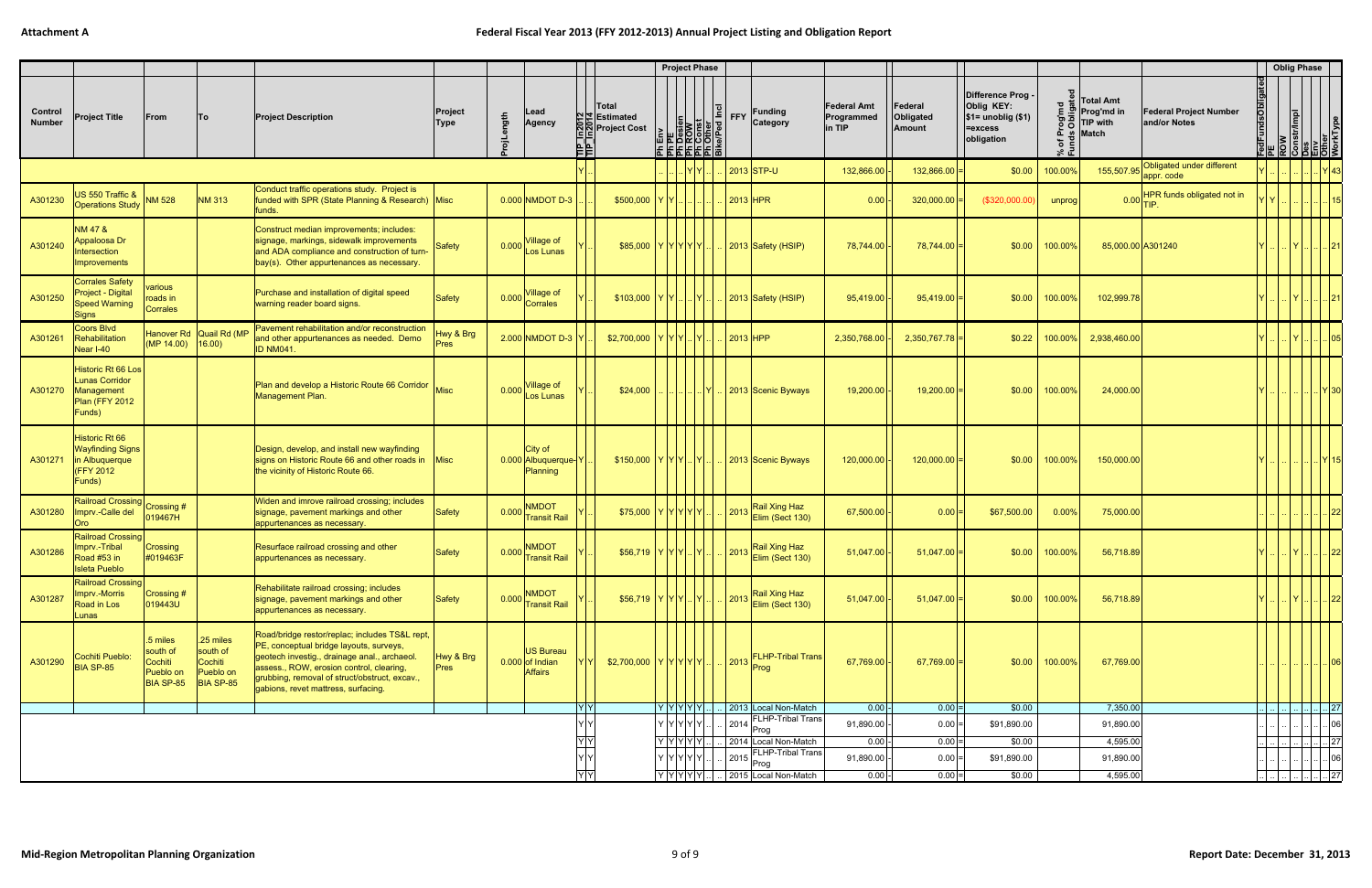|                          |                                                                                      |                                          |                               |                                                                                                                                                                           |                          |       |                                                   |      |                                                 |               | <b>Project Phase</b>                                                                                              |                                                                                    |                                            |                                       |                                                                                  |                     |                                                                              |                                                                | <b>Oblig Phase</b>                                                                                                                                                                                                                                                                                                                 |                                              |         |
|--------------------------|--------------------------------------------------------------------------------------|------------------------------------------|-------------------------------|---------------------------------------------------------------------------------------------------------------------------------------------------------------------------|--------------------------|-------|---------------------------------------------------|------|-------------------------------------------------|---------------|-------------------------------------------------------------------------------------------------------------------|------------------------------------------------------------------------------------|--------------------------------------------|---------------------------------------|----------------------------------------------------------------------------------|---------------------|------------------------------------------------------------------------------|----------------------------------------------------------------|------------------------------------------------------------------------------------------------------------------------------------------------------------------------------------------------------------------------------------------------------------------------------------------------------------------------------------|----------------------------------------------|---------|
| Control<br><b>Number</b> | <b>Project Title</b>                                                                 | From                                     | To                            | <b>Project Description</b>                                                                                                                                                | Project<br>Type          | ength | Lead<br>Agency                                    | ≘⊫'  | Total<br>일본 Estimated<br><b>QQ</b> Project Cost |               | <b>Env</b><br><b>PE</b><br><b>ROW</b><br>Const<br>Const<br>Const<br>Const<br>Const<br>Ke/Ped In<br><u>로</u> 목목목 목 | <b>Funding</b><br>∣≘∣<br>FFY<br>Category                                           | <b>Federal Amt</b><br>Programmed<br>in TIP | Federal<br>Obligated<br><b>Amount</b> | Difference Prog -<br>Oblig KEY:<br>$$1=$ unoblig $($1)$<br>=excess<br>obligation |                     | <b>Total Amt</b><br>Prog'md in<br><b>TIP with</b><br><b>Match</b>            | <b>Federal Project Number</b><br>and/or Notes                  | FedFundsObligate<br>PE<br>ROW<br>Constr/Impl<br>Des<br>Other<br>Other                                                                                                                                                                                                                                                              |                                              |         |
| A301310                  | Bernalillo Main St<br>Streetscape<br>Phase III                                       | Calle<br>Presidente                      | Calle del<br>Norte            | Sidewalk replacement for ADA compliance,<br>pedestrian and roadway lighting and ADA<br>compliant crosswalks. Phases I & II under CN Proj<br>3450.                         | Capacity                 | 0.000 | Town of<br>Bernalillo                             |      | \$789,515                                       |               |                                                                                                                   | 2013 Local Non-Match                                                               | 0.00                                       | 0.00                                  | \$0.00                                                                           |                     | 414,983.00                                                                   |                                                                |                                                                                                                                                                                                                                                                                                                                    |                                              |         |
| A301320                  | <b>Unser Blvd</b><br>Rights-of-way<br><b>Acquisition for</b><br>Phase 2B             | <b>Farol Rd</b>                          | Paseo del<br>Volcan           | Purchase rights-of-way                                                                                                                                                    | Capacity<br>Proj         | 0.000 | City of Rio<br>Rancho                             | IYI. | \$789,515<br>\$1,030,222                        |               | .IYI.                                                                                                             | 2013 STP-U<br>2013 STP-U                                                           | 320,000.00<br>880,222.00                   | $0.00 =$<br>$880,222.00$ =            | \$320,000.00<br>\$0.00                                                           | $0.00\%$<br>100.00% | 374,531.82<br>1,030,222.35                                                   |                                                                |                                                                                                                                                                                                                                                                                                                                    |                                              |         |
| A301330                  | District 3 Rehab<br>Projects<br>Professional<br>Services                             |                                          |                               | Professional services for the development of<br>rehabilitation projects.                                                                                                  | Misc                     |       | $0.000$ NMDOT D-3 Y                               |      | $$500,000  Y Y Y$ .                             |               | . I. . IY                                                                                                         | 2013 State Funds                                                                   | 0.00                                       | $0.00$ =                              | \$0.00                                                                           |                     | 500,000.00                                                                   |                                                                |                                                                                                                                                                                                                                                                                                                                    |                                              |         |
| A301340                  | <b>District 3 Bridge</b><br><b>Deck Overlays</b>                                     | Various<br>bridges on I-<br>25 & I-40    |                               | Epoxy polymer bridge deck overlay on bridge<br>#6228, 6229, 6203, 6204, 8700, 8509, 8510,<br>9341, 9342, 6104, 6105 & 8793.                                               | Hwy & Brg<br><b>Pres</b> |       | $0.000$ NMDOT D-3                                 |      | \$1,075,103  Y Y Y                              |               | . IYI                                                                                                             | 2013 NHPP                                                                          | 918,568.00                                 | $918,568.00$ =                        | \$0.00                                                                           | 100.00%             | 1,075,102.97                                                                 |                                                                |                                                                                                                                                                                                                                                                                                                                    |                                              | 14      |
| L3409                    | <b>Bernalillo Rail</b><br><b>Runner Station</b><br><b>Entrance Rd</b>                | NM 313,<br>Camino del<br>Pueblo          | <b>Rail Runner</b><br>Station | Construct (incl Design) new 2 lane roadway,<br>gutters, sidewalks, parking lot, etc. Total cost<br>includes 2009 funds.                                                   | Capacity                 | 0.130 | Town of<br>Bernalillo                             |      |                                                 |               |                                                                                                                   | \$654,108 Y Y Y Y Y Y Y  Y 2013 STP-U                                              | 495,000.00                                 | 0.00                                  | \$495,000.00                                                                     | 0.00%               | 579,353.92                                                                   |                                                                |                                                                                                                                                                                                                                                                                                                                    |                                              |         |
| RR00011                  | <b>Railroad Crossing</b><br>Imprv.-North<br>Camino de Los<br><b>Chavez Crossing</b>  | Crossing #<br>019469N                    |                               | Imrove railroad crossing; includes crossing<br>surface improvements, signage, pavement<br>markings and other appurtenances as<br>necessary.                               | Transit                  | 0.000 | NMDOT<br><b>Transit Rail</b>                      |      | \$72,000  Y Y Y .  Y .                          |               |                                                                                                                   | 2013 Safety (HSIP)                                                                 | 66,701.00                                  | $66,701.00$ =                         | \$0.00                                                                           | 100.00%             | 72,000.22                                                                    |                                                                | IYI                                                                                                                                                                                                                                                                                                                                |                                              | 22      |
| RR00012                  | <b>Railroad Crossing</b><br>Imprv.- South<br>Camino de Los<br><b>Chavez Crossing</b> | Crossing #<br>019469P                    |                               | Imrove railroad crossing; includes crossing<br>surface improvements, signage, pavement<br>markings and other appurtenances as<br>necessary.                               | <b>Safety</b>            | 0.000 | <b>NMDOT</b><br><b>Transit Rail</b>               |      | $$72,000  Y Y Y$ .                              |               | .IYI.                                                                                                             | Rail Xing Haz<br>$ 2013\rangle$<br>Elim (Sect 130)                                 | 64,800.00                                  | 66,701.00                             | (\$1,901.00)                                                                     | unprog              | 72,000.00                                                                    |                                                                | IY.                                                                                                                                                                                                                                                                                                                                |                                              | 22      |
| TA00033                  | <b>Rio Metro Transit</b><br><b>Facilities (FY</b><br>2013)                           | Rio Metro<br>Service Area<br><b>Wide</b> |                               | Construct bus stops, access to bus stops, park<br>& ride lots, shelters and associated equipment.                                                                         | Transit                  | 0.000 | <b>Rio Metro</b><br><b>Transit Dist</b>           |      | $$175,562$ $Y Y Y Y Y$                          |               |                                                                                                                   | 2013 CMAQ-Mand                                                                     | 150,000.00                                 | $150,000.00$ =                        | \$0.00                                                                           | 100.00%             | 175,561.79                                                                   | Funds transferred to FTA<br>grant NM 95-X015                   | $\mathbf{Y}$ $\mathbf{Y}$ $\mathbf{Y}$ $\mathbf{Y}$ $\mathbf{Y}$ $\mathbf{Y}$ $\mathbf{Y}$ $\mathbf{X}$ $\mathbf{Y}$ $\mathbf{Y}$ $\mathbf{Y}$ $\mathbf{Y}$ $\mathbf{Y}$ $\mathbf{Y}$ $\mathbf{Y}$ $\mathbf{Y}$ $\mathbf{Y}$ $\mathbf{Y}$ $\mathbf{Y}$ $\mathbf{Y}$ $\mathbf{Y}$ $\mathbf{Y}$ $\mathbf{Y}$ $\mathbf{Y}$ $\mathbf{$ |                                              |         |
| TA00053                  | ABQ Ride -<br>Vehicles & Equip.<br>Purchase (FY<br>2013 Revenue                      | <b>ABQ Ride</b><br>System<br>Wide        |                               | Replace buses and associated equipment<br>including fare boxes, debt service and<br>manufacturing inspections.                                                            | Transit                  |       | City of<br>0.000 Albuquerque-<br>ABQ Ride         |      | \$20,610,336                                    |               |                                                                                                                   | 2013   FTA 5307 (Urban)<br>$\frac{1}{2}$ . $\frac{1}{2}$ . $ Y $ . . 2013 FTA 5339 | 16,106,579.00<br>1,000,000.00              | $16,106,579.00$ =                     | \$0.00<br>$ 0.00 $ = \$1,000,000.00                                              | 100.00%             | $\begin{array}{ c c c c c } \hline 0.00\% & 1,204,819.00 \hline \end{array}$ | 19,405,517.00 Award NM90X0114                                  |                                                                                                                                                                                                                                                                                                                                    |                                              | $Y$  23 |
| TA00061                  | ABQ Ride - Bus<br><b>Stop Facilities</b><br>Improvements<br>(FY 2013)                | <b>ABQ Ride</b><br>System<br>Wide        |                               | Rehabilitate, upgrade and/or construct bus<br>stop infrastructure including access, paving,<br>signage, lighting, shelters and other amenities<br>& associated equipment. | Transit                  |       | City of<br>0.000 Albuquerque-<br>ABQ Ride         |      |                                                 |               |                                                                                                                   | $$351,124   Y Y Y Y Y.$ 2013 CMAQ-Mand                                             | 300,000.00                                 | $300,000.00$ =                        |                                                                                  | $$0.00$   100.00%   | 351,123.59                                                                   |                                                                | Y         <mark>  23</mark>                                                                                                                                                                                                                                                                                                        |                                              |         |
| TA00093                  | ABQ Ride -<br>Transit<br><b>Enhancements</b><br>(FY 2012 & 2013<br>Allocation)       | <b>ABQ Ride</b><br>Service Area          |                               | Construct bus shelters, landscaping, bike/ped<br>access, signage, public art. \$237,000=FY<br>2012 allocation previously under TA00092.                                   | Misc                     |       | City of<br>0.000 Albuquerque-Y<br><b>ABQ Ride</b> |      | \$434,276                                       | $ Y Y $ $ Y $ |                                                                                                                   | 2013   FTA 5307 (Urban)                                                            | 347,421.00                                 | $347,421.00$ =                        |                                                                                  | $$0.00$   100.00%   |                                                                              | 434,276.25 Award NM90X0114                                     |                                                                                                                                                                                                                                                                                                                                    | $\left\  . \right\  \left\  . \right\ $ Y 23 |         |
| TA00103                  | <b>AMPA Wide</b><br><b>JARC (FY 2013</b><br>using FY 2012<br>Alloca)                 | <b>AMPA Wide</b>                         |                               | Fund eligible Job Access Reverse Commute<br>Programs.                                                                                                                     | <b>Transit</b>           |       | $0.000$ MRCOG                                     |      | \$526,868                                       |               | . I  IYE                                                                                                          | $\vert$ 2013 FTA 5316 (JARC)                                                       | 421,494.00                                 | $421,494.00$ =                        | \$0.00                                                                           | 100.00%             |                                                                              | 526,867.50 Award NM37X029                                      | Y         <mark>  23</mark>                                                                                                                                                                                                                                                                                                        |                                              |         |
| TA00112                  | ABQ Ride -<br><b>Transit Planning</b><br>(FY 2013)                                   | ABQ Ride<br>System<br>Wide               |                               | Facilities & Operations Planning. Includes<br>short, medium and long range planning<br>activities.                                                                        | <b>Transit</b>           |       | City of<br>0.000 Albuquerque-<br>ABQ Ride         |      | \$250,000                                       |               |                                                                                                                   | 2013 FTA 5307 (Urban)                                                              | 200,000.00                                 | $200,000.00$ =                        | \$0.00                                                                           | 100.00%             |                                                                              | 250,000.00 Award Pending NM90X0119   Y                  Y   27 |                                                                                                                                                                                                                                                                                                                                    |                                              |         |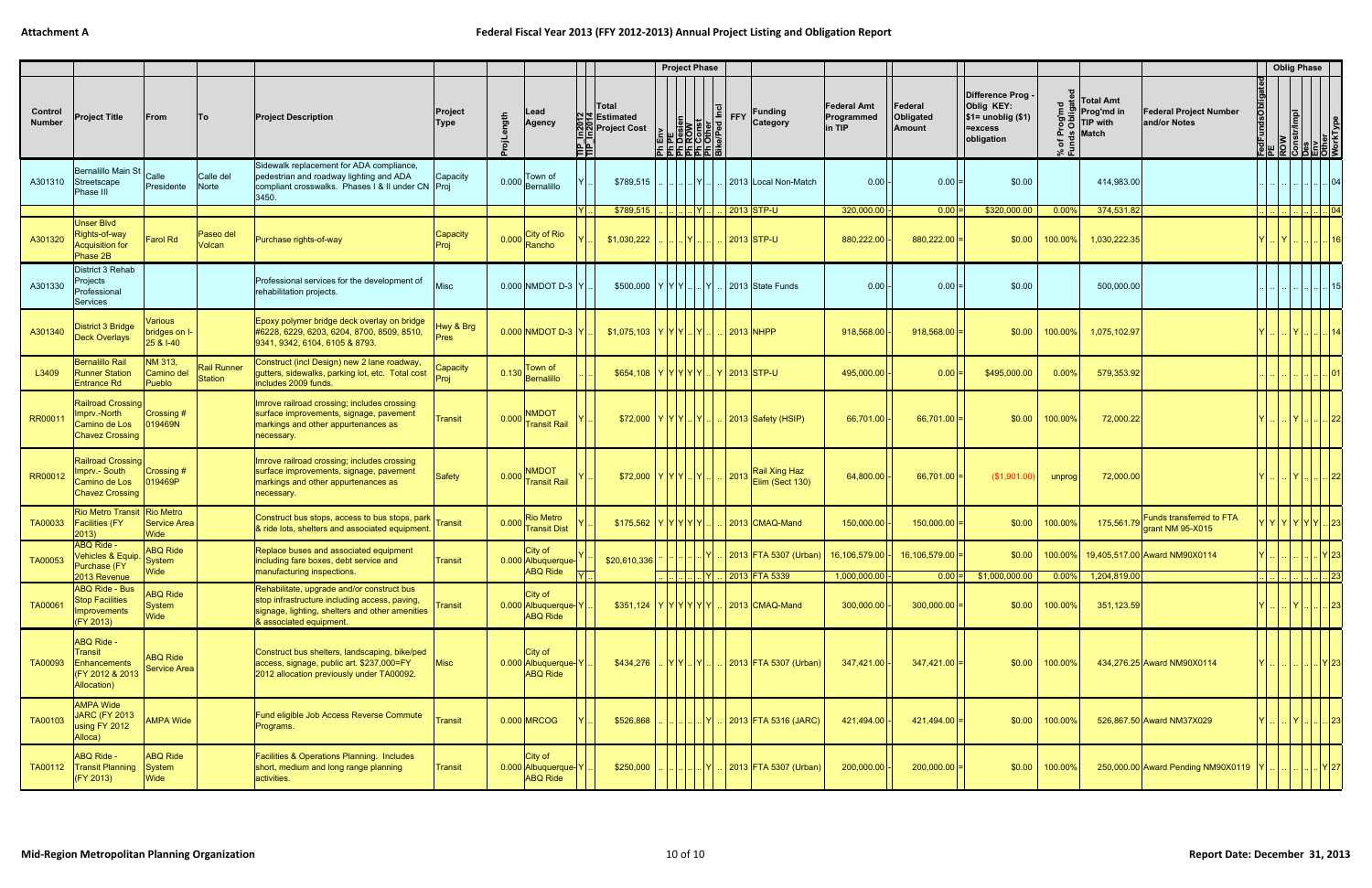|                          |                                                                                                                                     |                                     |                                                       |                                                                                                                                                                                |                                |                                                                     |                                                                                 | <b>Project Phase</b>                                                                                                                                                                                                                                                                                           |      |                         |                                        |                                            |                                       |                                                                                         |                   |                                                     |                                                                | <b>Oblig Phase</b>                                             |         |
|--------------------------|-------------------------------------------------------------------------------------------------------------------------------------|-------------------------------------|-------------------------------------------------------|--------------------------------------------------------------------------------------------------------------------------------------------------------------------------------|--------------------------------|---------------------------------------------------------------------|---------------------------------------------------------------------------------|----------------------------------------------------------------------------------------------------------------------------------------------------------------------------------------------------------------------------------------------------------------------------------------------------------------|------|-------------------------|----------------------------------------|--------------------------------------------|---------------------------------------|-----------------------------------------------------------------------------------------|-------------------|-----------------------------------------------------|----------------------------------------------------------------|----------------------------------------------------------------|---------|
| Control<br><b>Number</b> | <b>Project Title</b>                                                                                                                | From                                | <b>To</b>                                             | <b>Project Description</b>                                                                                                                                                     | Project<br>ngth<br><b>Type</b> | Lead<br>Agency                                                      | Total<br>일본 Estimated<br><b>SIP</b><br><b>Project Cost</b><br><b>E</b> E<br>EE' | Env<br>E Bosien<br>Desien<br>Const<br>Const<br>Const<br>Const<br>Const<br>Const<br>Const<br>Const<br>Const<br>Const<br>Const<br>Const<br>Const<br>Const<br>Const<br>Const<br>Const<br>Const<br>Const<br>Const<br>Const<br>Const<br>Const<br>Const<br>Const<br>Const<br>Const<br>Const<br>Con<br><u>토토토토토 및</u> |      | $ \tilde{=} \text{FFY}$ | <b>Funding</b><br>Category             | <b>Federal Amt</b><br>Programmed<br>in TIP | Federal<br>Obligated<br><b>Amount</b> | Difference Prog -<br><b>Oblig KEY:</b><br>$$1=$ unoblig $($1)$<br>=excess<br>obligation |                   | Total Amt<br>Prog'md in<br>TIP with<br><b>Match</b> | edFundsObliga<br><b>Federal Project Number</b><br>and/or Notes | <b>PE</b><br>ROW<br>Constr/Impl<br>Des<br>NorkType<br>NorkType |         |
| TA00141                  | ABQ Ride -<br><b>Transit Facility</b><br><b>Transit Facility</b><br>Rehabilitation (FY System<br>Read LOAN<br>$ 2011 - 2012\rangle$ | <b>ABQ Ride</b>                     |                                                       | Rehabilitate & Remodel Transit Facilities.<br>Some FTA 5307 funds are from FY 2011.                                                                                            | Transit                        | City of<br>0.000 Albuquerque-Y<br><b>ABQ Ride</b>                   | $$1,250,000$ $Y$ $Y$ $Y$ $.1Y$                                                  |                                                                                                                                                                                                                                                                                                                |      |                         | 2013   FTA 5307 (Urban)                | 1,000,000.00                               | 1,000,000.00                          | \$0.00                                                                                  | 100.00%           | 1,250,000.00 Award NM90X0114                        |                                                                |                                                                | 23      |
| TA00152                  | <b>ABQ Ride - Fixed</b><br>Route<br><b>Expansions &amp;</b><br><b>Revisions (FY</b><br>$ 2013\rangle$                               | <b>ABQ Ride</b><br>System<br>Wide   | selected<br>routes t.b.d.                             | <b>Expansion of Bus Service pending vehicle</b><br>availability, funding and any necessary<br>interagency and intermunicipal agreements.                                       | Transit                        | City of<br>0.000 Albuquerque-Y<br><b>ABQ Ride</b>                   | \$877,809                                                                       |                                                                                                                                                                                                                                                                                                                |      |                         | $ 2013 $ CMAQ-Mand                     | 500,000.00                                 | $1,230,156.90 =$                      | $($ \$730,156.90) 246.03%                                                               |                   | 585,205.98                                          | Oblig 12-1-12 of \$500,000;<br>oblg 5-1-12 of \$730,157        |                                                                |         |
|                          |                                                                                                                                     |                                     |                                                       |                                                                                                                                                                                |                                | ΙYΙ.                                                                |                                                                                 |                                                                                                                                                                                                                                                                                                                | IYI  |                         | 2013 Local Non-Match                   | 0.00                                       | $ 0.00 $ =                            | \$0.00                                                                                  |                   | 292,603.00                                          |                                                                |                                                                | 23      |
| TA00163                  | <b>AMPA Wide New</b><br>Freedom<br>Program (FY<br>2013 using FY<br>2012 Alloca)                                                     | <b>AMPA Wide</b>                    |                                                       | Fund eligible New Freedom programs.                                                                                                                                            | Transit                        | $0.000$ MRCOG                                                       | \$283,840                                                                       |                                                                                                                                                                                                                                                                                                                |      |                         | 2013 FTA 5317 (New<br>Free)            | 227,072.00                                 | $227,072.00$ =                        | \$0.00                                                                                  | 100.00%           | 283,840.00 Award NM57X017                           |                                                                |                                                                | 23      |
| TA00183                  | Rio Metro Transit Regional<br>Capital (FY 2013) Transit                                                                             | <b>Rio Metro</b><br><b>District</b> | outside ABQ<br><b>Urban Area</b>                      | Capital purchase.                                                                                                                                                              | Transit                        | <b>Rio Metro</b><br>0.000 Transit Dist                              | \$20,000                                                                        |                                                                                                                                                                                                                                                                                                                |      |                         | 2013   FTA 5311 Capital                | 16,000.00                                  | $16,000.00$ =                         | \$0.00                                                                                  | 100.00%           | 20,000.00                                           | NMDOT Contract M01162<br>awarded                               |                                                                | Y 23    |
| TA00203                  | Rio Metro Transit   Rio Metro<br>5311 Operations Regional<br>& Administration<br>$ $ (FY 2013)                                      | Transit<br><b>District</b>          | outside ABQ<br>Urban Area                             | Operating & administrative funds for bus<br>service in areas outside the census defined<br>Albuquerque Urban Area.                                                             | Transit                        | <b>Rio Metro</b><br>0.000 Transit Dist                              | \$1,941,415                                                                     |                                                                                                                                                                                                                                                                                                                |      |                         | 2013 FTA 5311 Admin<br><b>FTA 5311</b> | 177,188.00                                 | $177,188.00$ =                        | \$0.00                                                                                  | 100.00%           | 221,485.00                                          | NMDOT Contract M01162<br>awarded                               |                                                                |         |
|                          |                                                                                                                                     |                                     |                                                       |                                                                                                                                                                                |                                |                                                                     |                                                                                 |                                                                                                                                                                                                                                                                                                                |      | 2013                    | Operating                              | 697,464.00                                 | $697,464.00$ =                        | \$0.00                                                                                  | $100.00\%$        | 1,394,928.00                                        |                                                                |                                                                | Y 23    |
| TA00222                  | Rio Metro Transit Rio Metro<br><b>Rural JARC (FY</b><br>$ 2013\rangle$                                                              | Transit<br>District Wide Defined    | outside<br>Albuquerque<br>Census<br><b>Urban Area</b> | Fund and/or provide Job Access Reverse<br>Commute programs.                                                                                                                    | Transit                        | <b>Rio Metro</b><br>0.000 Transit Dist                              | \$444,400                                                                       |                                                                                                                                                                                                                                                                                                                |      |                         | 2013   FTA 5316 (JARC)                 | 226,500.00                                 | $226,500.00$ =                        | \$0.00                                                                                  | 100.00%           | 453,000.00                                          | <b>NMDOT Contract M01163</b><br>awarded                        |                                                                | IYI 23  |
| TA00261                  | <b>Rio Metro NMRX</b><br>Maint of Eqiup & NMRRX<br>Maint of Way (FY Service Area<br>2012 Allocation)                                |                                     |                                                       | Provide capital maintenance of equipment and<br>capital maintenance of way (track<br>improvements, etc.) for the New Mexico<br>Railrunner Express commuter train system.       | <b>Transit</b>                 | <b>Rio Metro</b><br>$\boxed{0.000}$ NMRRX                           | \$7,998,038                                                                     |                                                                                                                                                                                                                                                                                                                |      |                         | 2013   FTA 5307 (Urban)                | $6,398,430.00$ -                           | $6,398,430.00$ =                      | \$0.00                                                                                  | $100.00\%$        | 7,998,037.50                                        | FTA grant NM-90-X111<br>awarded                                |                                                                | $Y$  23 |
|                          | Veterans'                                                                                                                           |                                     |                                                       | Implement a one-click website for referrals to                                                                                                                                 |                                |                                                                     |                                                                                 |                                                                                                                                                                                                                                                                                                                |      |                         | 2013 FTA 5309                          | 282,500.00                                 | 282,500.00                            | \$0.00                                                                                  | 100.00%           | 353,125.00 Award NM040030                           |                                                                |                                                                |         |
| TA00280                  | Initiative Website<br>Development<br>Project                                                                                        |                                     |                                                       | public transportation services, workforce<br>services, human services, and the veterans'<br>community.                                                                         | <b>Transit</b>                 | $0.000$ MRCOG                                                       | \$407,500                                                                       |                                                                                                                                                                                                                                                                                                                |      |                         | (Bus/Facil)<br>2013 FTA 5312           | 50,000.00                                  | $50,000.00$ =                         |                                                                                         | $$0.00$   100.00% | 50,000.00 Award NM260004                            |                                                                | Y  .  .  .  .  23                                              |         |
|                          |                                                                                                                                     |                                     |                                                       |                                                                                                                                                                                |                                |                                                                     | $Y$ .                                                                           |                                                                                                                                                                                                                                                                                                                | Y  . |                         | . 2013 Local Non-Match                 | $0.00 -$                                   | $ 0.00 $ =                            | \$0.00                                                                                  |                   | 4,375.00                                            |                                                                |                                                                |         |
| TA00290                  | <b>Rio Metro Transit</b><br>Asset<br>Management<br>System (TAMS)<br>$CFY 2012$ Alloc.)                                              |                                     |                                                       | Purchase, implement and maintain an<br>automated Transit Asset Management System Transit<br>(TAMS)                                                                             |                                | <b>Rio Metro</b><br>0.000 Transit Dist                              | \$425,000                                                                       |                                                                                                                                                                                                                                                                                                                | IYI  |                         | . 2013 FTA 5309(b) SGR                 | $340,000.00$ .                             | $340,000.00$ =                        | \$0.00                                                                                  | $100.00\%$        |                                                     | 425,000.00 FTA grant NM-04-0029<br>awarded.                    |                                                                | Y 23    |
| TA00300                  | Rio Metro NMRX Albuquerque<br>$ $ Capital<br>Maintenance                                                                            | Large Urban<br>Area                 |                                                       | Railroad track improvements on commuter rail<br>line in Albuquerque UZA; includes tie<br>replacement at various locations and Mountain<br>Rd RRxing resurfacing & track rehab. | <b>Transit</b>                 | <b>NM Rail</b><br>$\bigcap_{n=1}^{\infty} 0.000 \bigg $ Runner Exp. | - \$1,117,743   Y   Y   Y     Y                                                 |                                                                                                                                                                                                                                                                                                                |      |                         | . 2013 STP-U                           | $955,000.00$ -                             | $955,000.00$ =                        |                                                                                         | $$0.00$   100.00% | 1,117,743.41                                        | <b>Transferred to FTA</b><br>NM95X117                          | Y   23                                                         |         |
|                          |                                                                                                                                     |                                     |                                                       |                                                                                                                                                                                |                                |                                                                     |                                                                                 |                                                                                                                                                                                                                                                                                                                |      |                         |                                        |                                            |                                       |                                                                                         |                   |                                                     |                                                                |                                                                |         |
|                          |                                                                                                                                     |                                     |                                                       |                                                                                                                                                                                |                                |                                                                     |                                                                                 |                                                                                                                                                                                                                                                                                                                |      |                         |                                        |                                            |                                       |                                                                                         |                   |                                                     |                                                                |                                                                |         |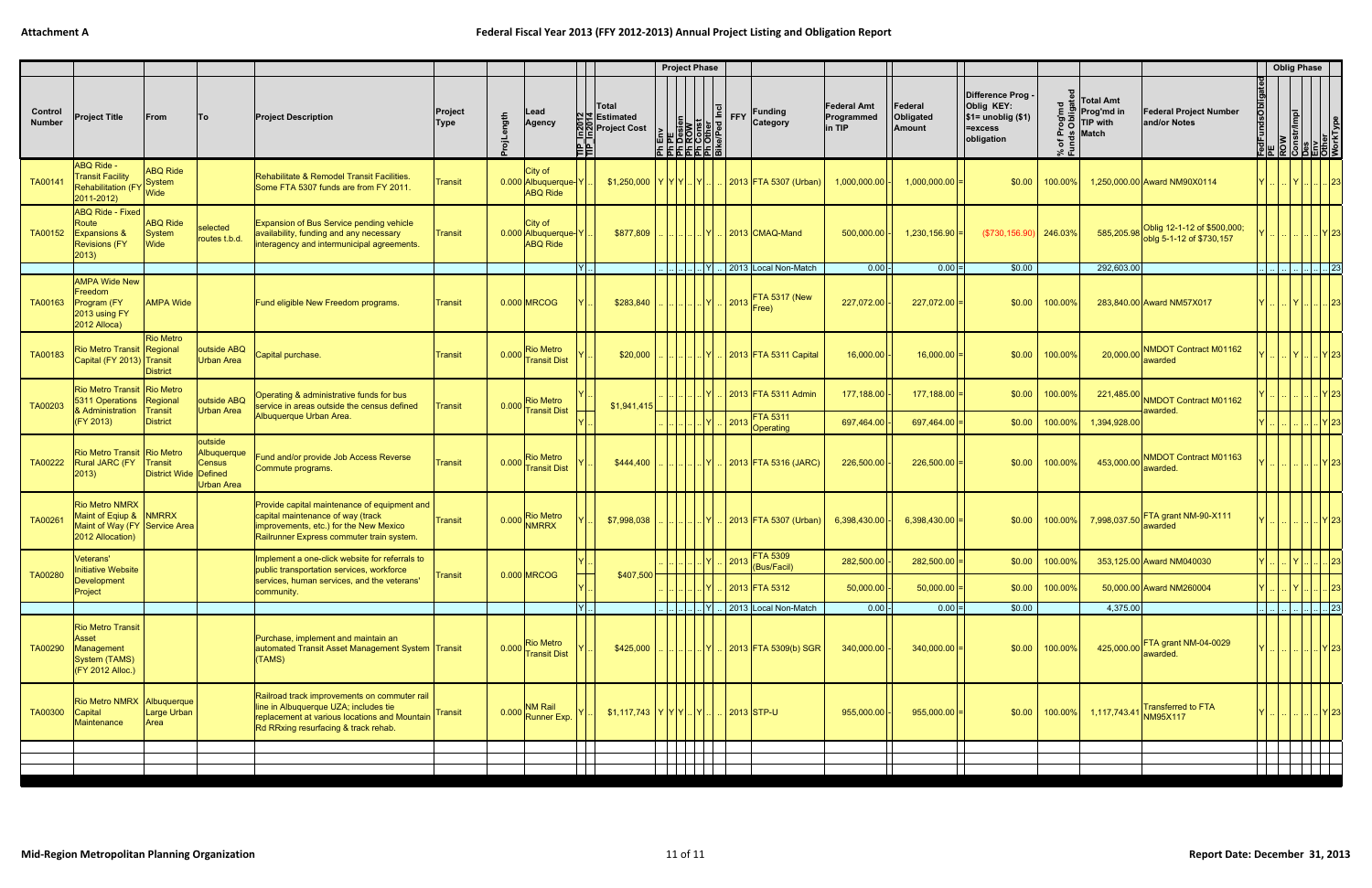|                          |                                                                               |                                                  |                                                  |                                                                                                                                                                                                                                                                              |                                                 |           |                                                              | <b>Project Phase</b>                               |                                                                  |                                                   |                                |                                                                                |                |                                                              |                                                         |     | <b>Oblig Phase</b> |                                                            |      |
|--------------------------|-------------------------------------------------------------------------------|--------------------------------------------------|--------------------------------------------------|------------------------------------------------------------------------------------------------------------------------------------------------------------------------------------------------------------------------------------------------------------------------------|-------------------------------------------------|-----------|--------------------------------------------------------------|----------------------------------------------------|------------------------------------------------------------------|---------------------------------------------------|--------------------------------|--------------------------------------------------------------------------------|----------------|--------------------------------------------------------------|---------------------------------------------------------|-----|--------------------|------------------------------------------------------------|------|
| Control<br><b>Number</b> | <b>Project Title</b>                                                          | From                                             | To                                               | <b>Project Description</b>                                                                                                                                                                                                                                                   |                                                 |           | Total<br><b>Lead Agency Estimated</b><br><b>Project Cost</b> | $\frac{\text{wcl}}{\text{uQN}}$<br>ن تم ام ام      | <b>Funding</b><br><b>FFY</b><br>Category<br>Other<br>ce/Ped Incl | <b>Federal Amt</b><br>Programmed in<br><b>TIP</b> | Federal<br>Obligated<br>Amount | Difference Prog<br>Oblig KEY:<br>\$1= unoblig<br>$($1)$ = excess<br>obligation | `চ ≣<br>్టీ డి | <b>Total Amt</b><br>Prog'md in TIP & MPO Notes<br>with Match |                                                         |     |                    | PE<br>ROW<br>Constrilmpl<br>Des<br>Other<br>Other<br>Other |      |
| A300660                  | -40 Rio Puerco Area<br>nterchange Reconstruction                              | Exit #140 Rio<br>Puerco<br>Interchange           |                                                  | Reconstruct interchange and associated bridge<br>rehab/replacement as needed. (Formerly CN G1513.)<br>Breakdown of the FY 2012 Bridge funds:<br>BRM=\$2,397,591, BR-On=\$756,377, BR-<br>Off=\$579,422, BR-ON/Off+\$772,563. Total Cost incl FY<br>2010 funds.               | NMDOT<br>$0.26$ CRDC                            |           | \$6,993,383                                                  | Y Y Y Y Y Y                                        | Bridge R & R -<br>$ 2013 _{\text{On}}$                           | 0.00                                              | $336,272.73$ =                 | (\$336,272.73)                                                                 | unprog         |                                                              | 0.00 Let Adjustment - not in TIP                        |     |                    |                                                            |      |
|                          |                                                                               |                                                  |                                                  |                                                                                                                                                                                                                                                                              |                                                 |           | FUNDING CATEGORY TOTAL 2013                                  |                                                    | Bridge R & R -<br>lOn                                            | 0.00                                              | 336,272.73                     | (\$336,272.73)                                                                 | unprog         |                                                              |                                                         |     |                    |                                                            |      |
| A301180                  | I-25 & Paseo del Norte<br>Interchange Reconstruction                          | I-25: Jefferson<br>St to Alameda<br><b>B</b> lvd | PdN: 2nd St<br>to San Pedro                      | Reconstr interchange with ramps/frontage road imprv.,<br>constr free-flow ramp EB PdN to SB I-25, flyover NB I-<br>25 to WB PdN, grade sep. at Jefferson, bike/ped<br>imprv., I-25 mainline imprv. btwn Jeff & Alameda &<br>other roadway rehab/reconst & imprv freeway acc. | <b>NMDOT</b><br>$0.00$ CRDC                     |           | \$95,000,000                                                 |                                                    | 2013 CMAQ-Flex                                                   | 4,485,600.00                                      | 4,485,600.00                   | \$0.00                                                                         | 100.00%        | 5,249,999.85                                                 | \$74,116.32 obligated for PE and remainder Cons.        | YY. |                    | $ Y $ $ 03 $                                               |      |
|                          |                                                                               |                                                  |                                                  |                                                                                                                                                                                                                                                                              |                                                 |           |                                                              |                                                    | FUNDING CATEGORY TOTAL 2013 CMAQ-Flex                            | 4,485,600.00                                      | 4,485,600.00                   | \$0.00                                                                         | 100.00%        |                                                              |                                                         |     |                    |                                                            |      |
|                          | Alameda & Broadway<br>A300670 Combined Intersection<br>Project                | NM 47,<br>Broadway Bvd<br>@ Prosperity<br>Ave    | NM 528,<br>Alameda Blvd<br>@ Alameda<br>Park Dr. | Installation of a traffic signal & ITS components and<br>various intersection improvements such as signage,<br>street lighting, ADA compliance, drainage<br>improvements, crosswalks and pavement markings                                                                   | 0.40 NMDOT D-3                                  |           | \$1,170,412                                                  | Y Y Y Y Y                                          | 2013 CMAQ-Mand                                                   | 0.00                                              | 1,046.55                       | (\$1,046.55)                                                                   | unprog         | 0.00                                                         | CMAQ-Mand funds obligated due to cost overruns  Y .     |     | Y                  |                                                            |      |
| A300703                  | AMPA Wide Bicycle Facil.<br>Prog. & Activities (FY 2013) Metro Area           | Albuquerque                                      |                                                  | Improvements to bicycle facilities, programs and<br>activities.                                                                                                                                                                                                              | City of<br>0.00 Albuquerque-<br>DMD             |           | \$204,822                                                    |                                                    | 2013 CMAQ-Mand                                                   | 175,000.00                                        | $175,000.00$ =                 | \$0.00                                                                         | 100.00%        | 204,822.09                                                   |                                                         |     |                    |                                                            | . 24 |
|                          | ABQ Ride - TDM-Travel<br>A300732 Demand Management (FY   AMPA Wide<br>2012)   |                                                  |                                                  | Transportation Demand Management Program<br>Increase alternative modes of transportation at major<br>traffic generators.                                                                                                                                                     | City of<br>0.00 Albuquerque-<br><b>ABQ Ride</b> |           | \$1,006,250                                                  |                                                    | 2013 CMAQ-Mand                                                   | 0.00                                              | $-12,916.71$                   | \$12,916.71                                                                    | 0.00%          | 0.00                                                         | Net reduction of 2013 funds oblig/deobligated           |     |                    |                                                            |      |
|                          | ABQ Ride - TDM-Travel<br>A300733   Demand Management (FY   AMPA Wide<br>2013) |                                                  |                                                  | Transportation Demand Management Program<br>Increase alternative modes of transportation at major<br>traffic generators.                                                                                                                                                     | City of<br>0.00 Albuquerque-<br><b>ABQ Ride</b> |           | \$1,006,250                                                  |                                                    | 2013 CMAQ-Mand                                                   | 805,000.00                                        | 809,897.55                     | (\$4,897.55)                                                                   | 100.61%        | 942,181.62                                                   | Funds obligated higher than federal amt. prog'md        |     |                    |                                                            |      |
|                          | Rio Metro TDM-Travel<br>A300743 Demand Management (FY   AMPA Wide<br>2013)    |                                                  |                                                  | TDM program for Rail Runner and Rio Metro services<br>to include public education, outreach, etc.                                                                                                                                                                            | Rio Metro<br>0.00<br><b>Transit Dist</b>        |           | \$328,579                                                    |                                                    | 2013 CMAQ-Mand                                                   | 280,738.00                                        | 280,738.00                     | \$0.00                                                                         | 100.00%        | 328,579.1                                                    | Funds transferred to FTA grant NM95-X016                |     | l Y I              | .      Y   24                                              |      |
|                          | Rio Metro TDM-Travel<br>A300744 Demand Management (For AMPA Wide<br>FY 2014)  |                                                  |                                                  | TDM program for Rail Runner and Rio Metro services<br>to include public education, outreach, etc.                                                                                                                                                                            | Rio Metro<br>0.00<br><b>Transit Dist</b>        |           | \$338,381                                                    |                                                    | 2013 CMAQ-Mand                                                   | 289,113.00                                        | $289,113.00$ =                 | \$0.00                                                                         | 100.00%        | 338,381.31                                                   | CMAQ funds transferred to FTA                           |     |                    | Y 24                                                       |      |
|                          | TS-Albuquerque Traffic<br>A300753 Management System (FY<br>2013)              | Albuquerque<br>City Wide                         |                                                  | Plan, design, install, integrate and replace traffic signal<br>infrastructure communications, monitoring devices,<br>other ITS related elements and services, and<br>construction management services.                                                                       | City of<br>0.00 Albuquerque-<br>DMD             |           | \$2,640,824                                                  | $\mathbf{y}[\mathbf{y} \mathbf{y}  \mathbf{y} ]$ . | 2013 CMAQ-Mand                                                   | 1,867,846.00                                      | $1,867,846.00$ =               | \$0.00                                                                         | 100.00%        | 2,186,149.28                                                 |                                                         |     |                    |                                                            | . 24 |
| A300763                  | TS - District 3 Deployment<br>of ITS (FY 2013)                                | I-25 & I-40 &<br>other State<br>Hwys             | <b>AMPA Wide</b>                                 | Implement ITS Improvements in conformance to the<br>Regional ITS Architecture                                                                                                                                                                                                |                                                 | NMDOT D-3 | \$1,484,081                                                  | IYM                                                | 2013 CMAQ-Mand                                                   | 577,364.00                                        | $577,364.00$ =                 | \$0.00                                                                         | 100.00%        | 675,753.73                                                   |                                                         |     |                    | . Y 24                                                     |      |
| TA00033                  | Rio Metro Transit Facilities<br>(FY 2013)                                     | Rio Metro<br>Service Area<br>Wide                |                                                  | Construct bus stops, access to bus stops, park & ride<br>lots, shelters and associated equipment.                                                                                                                                                                            | 0.00 Rio Metro<br>Transit Dist                  |           | \$175,562                                                    | YYYYY Y                                            | 2013 CMAQ-Mand                                                   | 150,000.00                                        | $150,000.00$ =                 | \$0.00                                                                         | 100.00%        | 175,561.79                                                   | Funds transferred to FTA grant NM 95-X015               |     |                    | Y Y Y Y Y Y  23                                            |      |
|                          | ABQ Ride - Bus Stop<br>TA00061 Facilities Improvements (FY<br>2013)           | ABQ Ride<br><b>System Wide</b>                   |                                                  | Rehabilitate, upgrade and/or construct bus stop<br>infrastructure including access, paving, signage,<br>lighting, shelters and other amenities & associated<br>equipment.                                                                                                    | City of<br>0.00 Albuquerque-<br>ABQ Ride        |           | \$351,124                                                    | Y Y Y Y Y Y                                        | 2013 CMAQ-Mand                                                   | 300,000.00                                        | 300,000.00                     | \$0.00                                                                         | 100.00%        | 351,123.59                                                   |                                                         |     |                    | Y          23                                              |      |
|                          | ABQ Ride - Fixed Route<br>TA00152 Expansions & Revisions (FY<br>2013)         | ABQ Ride<br>System Wide                          | selected<br>routes t.b.d.                        | Expansion of Bus Service pending vehicle availability,<br>funding and any necessary interagency and<br>intermunicipal agreements.                                                                                                                                            | City of<br>0.00 Albuquerque-<br><b>ABQ Ride</b> |           | \$877,809                                                    |                                                    | 2013 CMAQ-Mand                                                   | 500,000.00                                        | 1,230,156.90                   | (\$730, 156.90)                                                                | 246.03%        | 585,205.98                                                   | Oblig 12-1-12 of \$500,000; oblg 5-1-12 of<br>\$730,157 |     |                    | Y23                                                        |      |
|                          |                                                                               |                                                  |                                                  |                                                                                                                                                                                                                                                                              |                                                 |           |                                                              |                                                    | FUNDING CATEGORY TOTAL 2013 CMAQ-Mand                            | 4,945,061.00 -                                    |                                | $5,668,245.29$ = $( $723,184.29)$ 114.62%                                      |                |                                                              |                                                         |     |                    | .                                                          |      |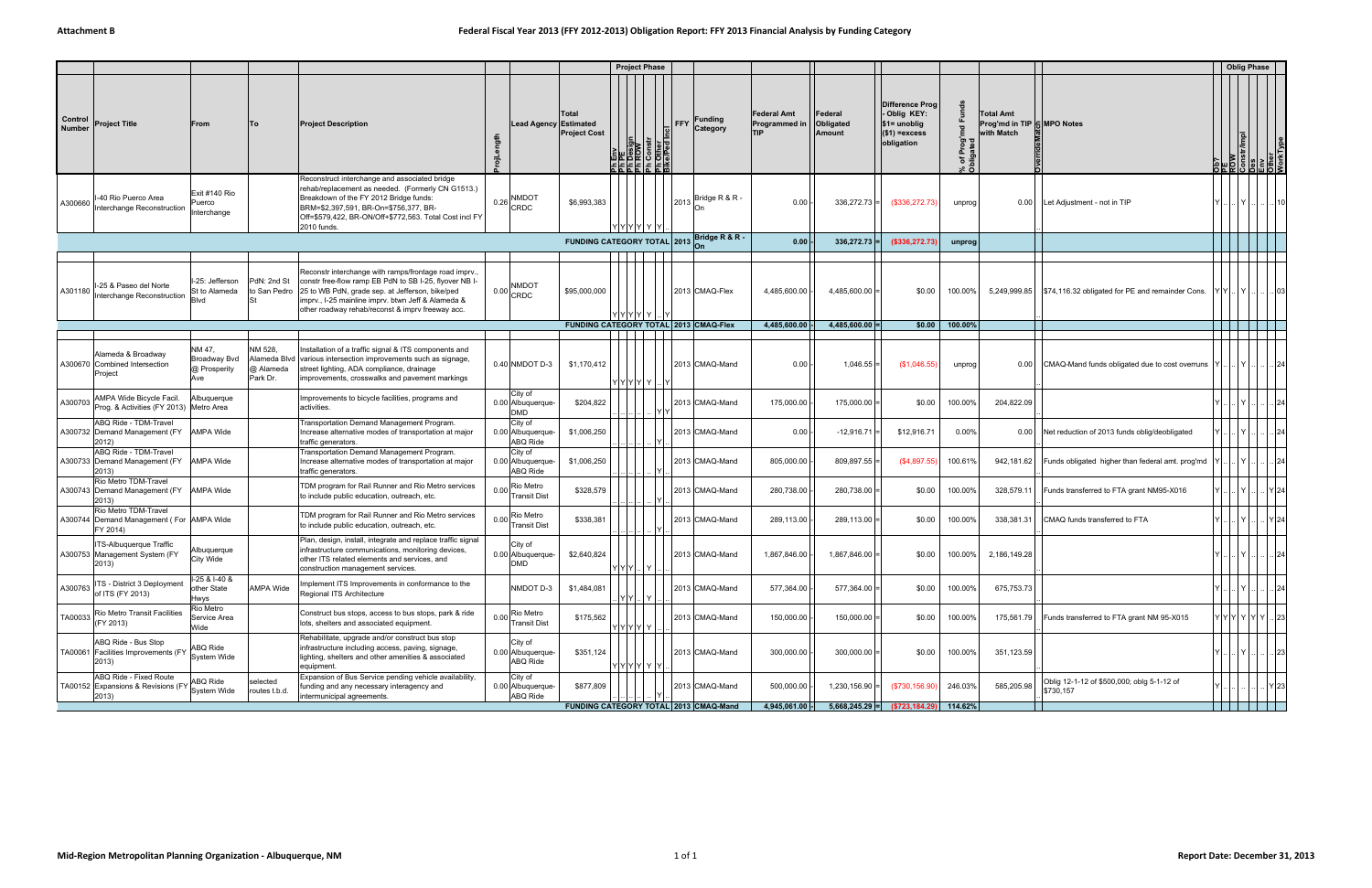|                   |                                                                                          |                                                                 |                                                         |                                                                                                                                                                                                                                                                           |      |                                                            |                              |         | <b>Project Phase</b> |                                                                                      |                                            |                                |                                                                                   |               |                                                              |                                                        |     |                           | <b>Oblig Phase</b> |      |
|-------------------|------------------------------------------------------------------------------------------|-----------------------------------------------------------------|---------------------------------------------------------|---------------------------------------------------------------------------------------------------------------------------------------------------------------------------------------------------------------------------------------------------------------------------|------|------------------------------------------------------------|------------------------------|---------|----------------------|--------------------------------------------------------------------------------------|--------------------------------------------|--------------------------------|-----------------------------------------------------------------------------------|---------------|--------------------------------------------------------------|--------------------------------------------------------|-----|---------------------------|--------------------|------|
| Control<br>Number | <b>Project Title</b>                                                                     | From                                                            | To                                                      | <b>Project Description</b>                                                                                                                                                                                                                                                |      | <b>Lead Agency Estimated</b>                               | Total<br><b>Project Cost</b> |         | $\frac{1}{\sqrt{2}}$ | Funding<br><b>FFY</b><br>Category                                                    | <b>Federal Amt</b><br>Programmed in<br>TIP | Federal<br>Obligated<br>Amount | Difference Prog<br>- Oblig KEY:<br>$$1=$ unoblig<br>$($1)$ = excess<br>obligation | % of<br>Oblig | <b>Total Amt</b><br>Prog'md in TIP F MPO Notes<br>with Match |                                                        |     | ROW<br>Constr/Impl<br>Des |                    |      |
| 3100320           | NM 304 South of Belen.                                                                   | MP 13.9                                                         | MP 14.4                                                 | Bridge replacement.                                                                                                                                                                                                                                                       | 0.50 | <b>NMDOT</b>                                               | \$3,400,000                  |         |                      | 2013 Equity Bonus                                                                    | 2,884,454.00                               | 2,809,363.49                   | \$75,090.51                                                                       | 97.40%        | 3,375,999.44                                                 | 3100320                                                |     |                           |                    |      |
|                   | Bridge #05235<br>NM 304 South of Belen,                                                  | MP 13.9                                                         | MP 14.4                                                 | Bridge replacement.                                                                                                                                                                                                                                                       |      | <b>CRDC</b><br>NMDO <sub>1</sub><br>$0.50$ <sub>CRDC</sub> | \$3,400,000                  |         | Y Y Y Y  Y           | 2013 Equity Bonus                                                                    | 17,088.00                                  | $0.00 =$                       | \$17,088.00                                                                       | 0.00%         | 20,000.00                                                    |                                                        |     |                           |                    |      |
| A300380           | 3100320   WWW 02<br>NM 528 Rio Rancho Blvd<br>mprovements                                | Southern Blvd                                                   | Northern Blvd                                           | Pavement overlay/reconstruction and widening<br>including pavement markings, signage, and other<br>appurtenances as necessary. Total cost incl. FY 2010<br>& 2011 funds.                                                                                                  |      | 2.68 NMDOT D-3 \ \$17,532,751                              |                              |         | Y Y Y Y Y <br>YYYYY  | 2013 Equity Bonus                                                                    | 0.00                                       | $21,237.78$ =                  | (\$21,237.78)                                                                     | unprog        |                                                              | 0.00 EB fund obligated not in TIP                      |     |                           |                    |      |
|                   | NM 528 Rio Rancho Blvd<br>A300383 Roadway and Intersection<br>mprovements                | approx. 1/2 mile<br>South of<br><b>Enchanted Hills</b><br>Blvd  | <b>US 550</b>                                           | Intersection improvements at NM 528 & Enchanted<br>Hills and roadway reconstruction and widening on NM<br>528 between Enchanted Hills and US 550. Demo ID<br>NM062.                                                                                                       |      | 1.09 NMDOT D-3                                             | \$3,801,345                  |         | Y Y Y Y Y            | 2013 Equity Bonus                                                                    | 0.00                                       | 31,588.66                      | (\$31,588.66)                                                                     | unprog        |                                                              | 0.00 Funds obligated due to cost overruns              |     |                           |                    | Y 44 |
| A300660           | -40 Rio Puerco Area<br>nterchange Reconstruction                                         | Exit #140 Rio<br>Puerco<br>Interchange                          |                                                         | Reconstruct interchange and associated bridge<br>rehab/replacement as needed. (Formerly CN G1513.)<br>Breakdown of the FY 2012 Bridge funds:<br>BRM=\$2,397,591, BR-On=\$756,377, BR-<br>Off=\$579,422, BR-ON/Off+\$772,563. Total Cost incl FY<br>2010 funds.            |      | <b>NMDOT</b><br>$0.26$ <sub>CRDC</sub>                     | \$6,993,383                  |         | Y Y Y Y Y Y          | 2013 Equity Bonus                                                                    | 0.00                                       | $34,447.46$ =                  | (\$34,447.46)                                                                     | unprog        |                                                              | 0.00   Let Adjustment - not in TIP                     |     |                           |                    | .103 |
| A300803           | District 3 On-Call Planning & District 3 Wide<br>Design Support (FY 2013)                | Projects T.B.D.                                                 |                                                         | Provide planning, engineering, & design services on an<br>on-call basis. COMBINED into A300802.                                                                                                                                                                           |      | $0.00$ NMDOT D-3                                           | \$300,000                    | Y Y Y . |                      | 2013 Equity Bonus                                                                    | 0.00                                       | $256,320.00 =$                 | (\$256,320.00)                                                                    | unprog        |                                                              | 0.00 EB funds obligated not in TIP                     | YY. |                           | $ Y Y $ 18         |      |
|                   | I-25 & US 550 Interchange  I-25 Exit 242 at<br>A301220 $ ^{\sim}$ A301220                | <b>US 550</b>                                                   |                                                         | Reconstruct and reconfigure Interchange (includes<br>approaches from both routes & utility relocations as<br>needed). Some funds obligated in FY 2009, 2010 &<br>2011. Also see old CN D3019. NOTE: Local funds are<br>RMRTD GRT, STP-U match is from Town of Bernalillo. |      |                                                            | \$23,440,509                 |         | .         Y   Y      | 2013 Equity Bonus                                                                    | 519,606.00                                 | $519,606.00$ =                 | \$0.00                                                                            | 100.00%       | 608,153.07                                                   | Obligated as part of two sep EB obligations            |     |                           | $ Y $ $  $ 03      |      |
| A301220           | -25 & US 550 Interchange<br>Reconstruction                                               | I-25 Exit 242 at<br><b>US 550</b>                               |                                                         | Reconstruct and reconfigure Interchange (includes<br>approaches from both routes & utility relocations as<br>needed). Some funds obligated in FY 2009, 2010 &<br>2011. Also see old CN D3019. NOTE: Local funds are<br>RMRTD GRT, STP-U match is from Town of Bernalillo. |      | <b>NMDOT</b><br>$1.26$ CRDC                                | \$23,440,509                 |         | IY Y                 | 2013 Equity Bonus                                                                    | 375,936.00                                 | 375,936.00 =                   | \$0.00                                                                            | 100.00%       |                                                              | 439,999.99 Obligated as part of two sep EB obligations |     |                           |                    |      |
| A301220           | I-25 & US 550 Interchange<br>Reconstruction                                              | I-25 Exit 242 at<br><b>US 550</b>                               |                                                         | Reconstruct and reconfigure Interchange (includes<br>approaches from both routes & utility relocations as<br>needed). Some funds obligated in FY 2009, 2010 &<br>2011. Also see old CN D3019. NOTE: Local funds are<br>RMRTD GRT, STP-U match is from Town of Bernalillo. |      | 1.26 NMDOT                                                 | \$23,440,509                 |         |                      | 2013 Equity Bonus                                                                    | 168,581.00                                 | $168,581.00$ =                 | \$0.00                                                                            | 100.00%       | 197,309.22                                                   | Obligated as part of two sep EB obligations            |     |                           |                    |      |
|                   | I-25 & US 550 Interchange   I-25 Exit 242 at<br>A301220 $ ^{\sim}$ $\sim$ Reconstruction | <b>US 550</b>                                                   |                                                         | Reconstruct and reconfigure Interchange (includes<br>approaches from both routes & utility relocations as<br>needed). Some funds obligated in FY 2009, 2010 &<br>2011. Also see old CN D3019. NOTE: Local funds are<br>RMRTD GRT, STP-U match is from Town of Bernalillo. |      | 1.26 NMDOT                                                 | \$23,440,509                 |         | IY Y                 | 2013 Equity Bonus                                                                    | 0.00                                       |                                | $2,113,589.55$ = $(S2,113,589.55)$                                                | unprog        |                                                              | 0.00 EB obligated but not programmed                   |     |                           | $ Y $ 03           |      |
|                   |                                                                                          |                                                                 |                                                         |                                                                                                                                                                                                                                                                           |      |                                                            |                              |         |                      | FUNDING CATEGORY TOTAL 2013 Equity Bonus                                             | 3,965,665.00                               |                                | 6,330,669.94 $=$ (\$2,365,004.94)                                                 | 159.64%       |                                                              |                                                        |     |                           |                    |      |
| A301085           | Tribal Road #40<br>Construction                                                          | Current TR #40<br>Terminus (MP<br>1.0)                          | NM 314                                                  | Construct approx. 0.7 mile road. Includes 24' wide<br>typical section, with curbs, shoulders, grading,<br>drainage, and retention pond improvements.                                                                                                                      |      | 0.00 Pueblo of                                             | \$1,389,000                  |         | Y Y Y Y Y            | FLHP-Indian<br>$\left  \frac{2013}{\text{Res Rds}} \right _{\text{R}}^{\text{F-LH}}$ | 1,389,000.00                               | 1,389,000.00                   | \$0.00                                                                            | 100.00%       | 1,389,000.00                                                 |                                                        |     |                           |                    |      |
| A300510           | NM 47 Medians & Roadside<br>Landscaping                                                  | north ofTribal<br>Services<br>Complex<br>entrance (MP<br>39.59) | Isleta Pueblo<br>Boundary                               | Design & install center median & roadside landscaping<br>with curbing, sidewalks, plantings, irrigation, water<br>conserv measures, erosion cntrl, appurtenances,<br>beautification & local artwork. Project let in stages, Ph<br>1=\$940,000. (see remarks)              |      | 0.92 Pueblo of                                             | \$2,315,000                  |         | $Y Y Y $ $Y $        | FLHP-Tribal<br>2013<br>Trans Prog                                                    | 186,292.00                                 | 186,292.00                     | \$0.00                                                                            | 100.00%       | 186,292.00                                                   |                                                        |     |                           |                    |      |
|                   | A301290 Cochiti Pueblo: BIA SP-85                                                        | .5 miles south of<br>Cochiti Pueblo<br>on BIA SP-85             | .25 miles<br>south of<br>Cochiti Pueblo<br>on BIA SP-85 | Road/bridge restor/replac; includes TS&L rept, PE,<br>conceptual bridge layouts, surveys, geotech investig.<br>drainage anal., archaeol. assess., ROW, erosion<br>control, clearing, grubbing, removal of struct/obstruct,<br>excav., gabions, revet mattress, surfacing. |      | 0.00 US Bureau of                                          | \$2,700,000                  |         | Y Y Y Y Y            | FLHP-Tribal<br>$ 2013 $ Trans Prog                                                   | 67,769.00                                  | 67,769.00                      | \$0.00                                                                            | 100.00%       | 67,769.00                                                    |                                                        |     |                           |                    |      |
|                   |                                                                                          |                                                                 |                                                         |                                                                                                                                                                                                                                                                           |      |                                                            |                              |         |                      | FUNDING CATEGORY TOTAL 2013 FLHP-Tribal<br><b>Trans Prog</b>                         | 1,643,061.00                               | $1,643,061.00$ =               | \$0.00                                                                            | 100.00%       |                                                              |                                                        |     |                           |                    |      |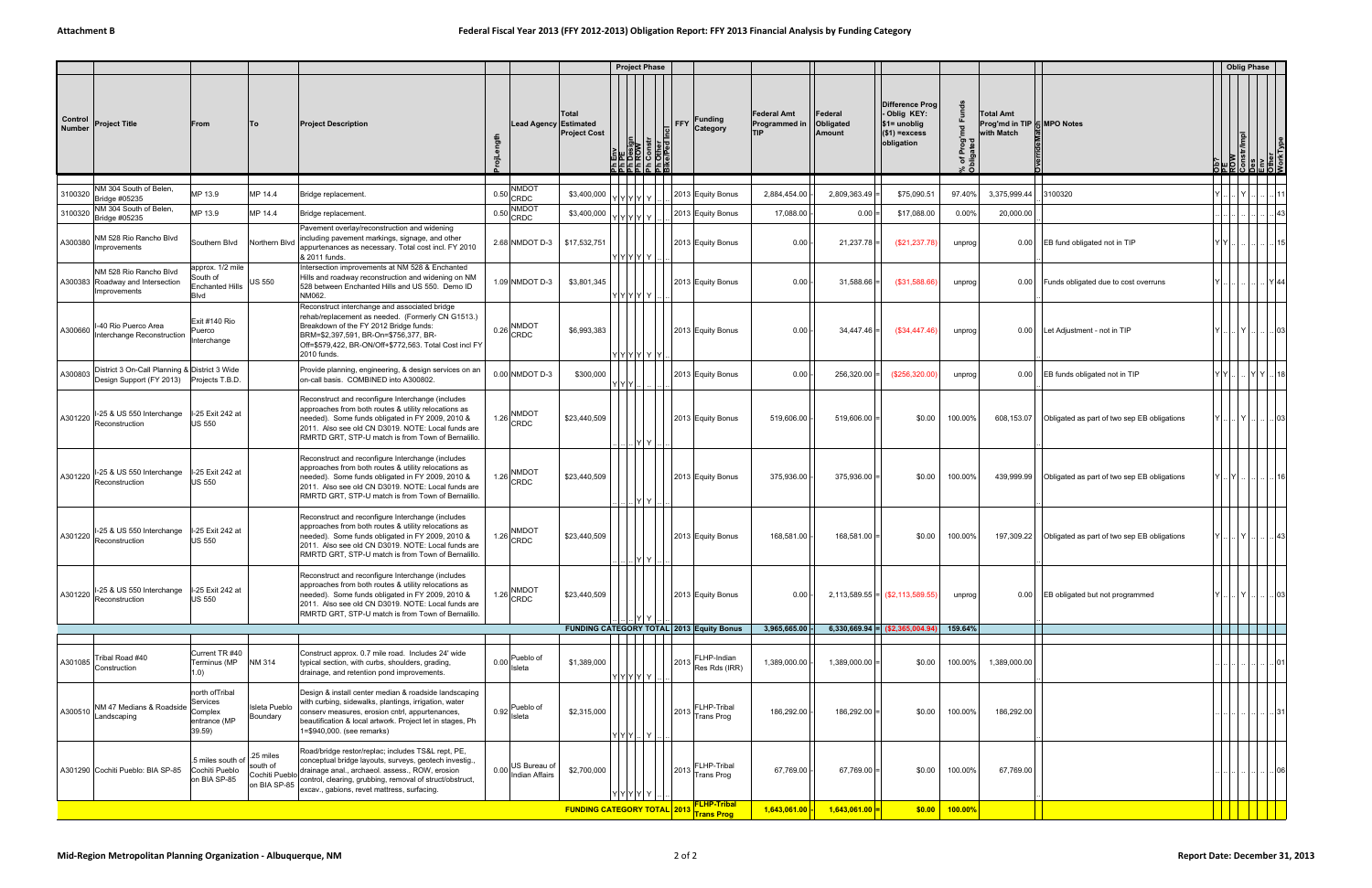|                          |                                                                                      |                                                                |                                                           |                                                                                                                                                                          |                                                 |                                                              | <b>Project Phase</b>                                 |                                    |                                                    |                              |                                       |                                                                                 |          |                                                              |                                | <b>Oblig Phase</b>               |               |
|--------------------------|--------------------------------------------------------------------------------------|----------------------------------------------------------------|-----------------------------------------------------------|--------------------------------------------------------------------------------------------------------------------------------------------------------------------------|-------------------------------------------------|--------------------------------------------------------------|------------------------------------------------------|------------------------------------|----------------------------------------------------|------------------------------|---------------------------------------|---------------------------------------------------------------------------------|----------|--------------------------------------------------------------|--------------------------------|----------------------------------|---------------|
| Control<br><b>Number</b> | <b>Project Title</b>                                                                 | From                                                           | To                                                        | <b>Project Description</b>                                                                                                                                               |                                                 | Total<br><b>Lead Agency Estimated</b><br><b>Project Cost</b> | $\frac{\text{esign}}{\text{OW}}$<br>بتاقافات<br>회뢰귋들 | <b>FFY</b><br>Other<br>ce/Ped Incl | <b>Funding</b><br>Category                         | Federal Amt<br>Programmed in | Federal<br>Obligated<br><b>Amount</b> | Difference Prog<br>Oblig KEY:<br>$$1=$ unoblig<br>$($1)$ = excess<br>obligation | 'ত :     | <b>Total Amt</b><br>Prog'md in TIP 등 MPO Notes<br>with Match |                                | ROW<br>Constr/Impl<br>Des<br>Env |               |
|                          |                                                                                      |                                                                |                                                           |                                                                                                                                                                          |                                                 |                                                              |                                                      |                                    |                                                    |                              |                                       |                                                                                 |          |                                                              |                                |                                  |               |
|                          | ABQ Ride - Vehicles &<br>TA00053 Equip. Purchase (FY 2013<br>Revenue Vehicles)       | ABQ Ride<br>System Wide                                        |                                                           | Replace buses and associated equipment including<br>fare boxes, debt service and manufacturing<br>inspections.                                                           | City of<br>0.00 Albuquerque-<br><b>ABQ Ride</b> | \$20,610,336                                                 |                                                      | 2013<br>IY                         | FTA 5307<br>(Urban)                                | 16,106,579.00                | $16, 106, 579.00$ =                   | \$0.00                                                                          | 100.00%  | 19,405,517.00                                                | Award NM90X0114                |                                  | $Y$ 23        |
|                          | <b>ABQ Ride - Transit</b><br>TA00093 Enhancements (FY 2012 &<br>2013 Allocation)     | <b>ABQ Ride</b><br>Service Area                                |                                                           | Construct bus shelters, landscaping, bike/ped access<br>signage, public art. \$237,000=FY 2012 allocation<br>previously under TA00092.                                   | City of<br>0.00 Albuquerque-<br><b>ABQ Ride</b> | \$434,276                                                    | $ Y Y $ $ Y $                                        | 2013                               | FTA 5307<br>(Urban)                                | 347,421.00                   | 347,421.00                            | \$0.00                                                                          | 100.00%  | 434,276.25                                                   | Award NM90X0114                |                                  | Y 23          |
| TA00112                  | ABQ Ride - Transit Planning ABQ Ride<br>(FY 2013)                                    | System Wide                                                    |                                                           | Facilities & Operations Planning. Includes short,<br>medium and long range planning activities.                                                                          | City of<br>0.00 Albuquerque-<br><b>ABQ Ride</b> | \$250,000                                                    |                                                      | 2013                               | FTA 5307<br>(Urban)                                | 200,000.00                   | 200,000.00                            | \$0.00                                                                          | 100.00%  | 250,000.00                                                   | Award Pending NM90X0119        |                                  | Y 27          |
|                          | ABQ Ride - Transit Facility<br>TA00141 Rehabilitation (FY 2011-<br>2012)             | ABQ Ride<br>System Wide                                        |                                                           | Rehabilitate & Remodel Transit Facilities. Some FTA<br>5307 funds are from FY 2011                                                                                       | City of<br>0.00 Albuquerque-<br><b>ABQ Ride</b> | \$1,250,000                                                  | Y   Y   Y      Y                                     | 2013                               | FTA 5307<br>(Urban)                                | 1,000,000.00                 | 1,000,000.00                          | \$0.00                                                                          | 100.00%  | 1,250,000.00                                                 | Award NM90X0114                |                                  | 23            |
| TA00261                  | Rio Metro NMRX Maint of<br>Eqiup & Maint of Way (FY<br>2012 Allocation)              | MRRX Service<br>Area                                           |                                                           | Provide capital maintenance of equipment and capital<br>maintenance of way (track improvements, etc.) for the<br>New Mexico Railrunner Express commuter train<br>system. | Rio Metro<br>$0.00$ NMRRX                       | \$7,998,038                                                  |                                                      | 2013                               | FTA 5307<br>(Urban)                                | 6,398,430.00                 | 6,398,430.00                          | \$0.00                                                                          | 100.00%  | 7,998,037.50                                                 | FTA grant NM-90-X111 awarded   |                                  | $Y$  23       |
| TA00280                  | Veterans' Initiative Website<br>Development Project                                  |                                                                |                                                           | Implement a one-click website for referrals to public<br>transportation services, workforce services, human<br>services, and the veterans' community.                    | 0.00 MRCOG                                      | \$407,500                                                    |                                                      |                                    | FTA 5309<br>$ 2013 $ <sub>(Bus/Facil)</sub>        | 282,500.00                   | 282,500.00                            | \$0.00                                                                          | 100.00%  | 353,125.00                                                   | Award NM040030                 |                                  | . 1231        |
|                          | Rio Metro Transit Asset<br>TA00290 Management System<br>(TAMS) (FY 2012 Alloc.)      |                                                                |                                                           | Purchase, implement and maintain an automated<br>Transit Asset Management System (TAMS)                                                                                  | Rio Metro<br>0.00 Transit Dist                  | \$425,000                                                    |                                                      |                                    | FTA 5309(b)<br>$ 2013 _{\text{SGR}}$               | 340,000.00                   | 340,000.00                            | \$0.00                                                                          | 100.00%  | 425,000.00                                                   | FTA grant NM-04-0029 awarded.  |                                  | Y 23          |
|                          | Rio Metro Transit 5311<br>TA00203 Operations & Administration<br>(FY 2013)           | <b>Rio Metro</b><br><b>Regional Transit</b><br><b>District</b> | outside ABQ<br>Urban Area                                 | Operating & administrative funds for bus service in<br>areas outside the census defined Albuquerque Urban<br>Area.                                                       | Rio Metro<br>0.00 Transit Dist                  | \$1,941,415                                                  |                                                      | 2013                               | FTA 5311<br>Admin                                  | 177,188.00                   | 177,188.00                            | \$0.00                                                                          | 100.00%  | 221,485.00                                                   | NMDOT Contract M01162 awarded. |                                  | Y 23          |
| TA00183                  | Rio Metro Transit Capital<br>(FY 2013)                                               | Rio Metro<br><b>Regional Transit</b><br><b>District</b>        | outside ABQ<br>Urban Area                                 | Capital purchase.                                                                                                                                                        | Rio Metro<br>0.00 Transit Dist                  | \$20,000                                                     |                                                      | 2013                               | FTA 5311<br>Capital                                | 16,000.00                    | $16,000.00$ :                         | \$0.00                                                                          | 100.00%  | 20,000.00                                                    | NMDOT Contract M01162 awarded  |                                  | Y 23          |
|                          | Rio Metro Transit 5311<br>TA00203 Operations & Administration<br>(FY 2013)           | <b>Rio Metro</b><br><b>Regional Transit</b><br><b>District</b> | outside ABQ<br>Urban Area                                 | Operating & administrative funds for bus service in<br>areas outside the census defined Albuquerque Urban<br>Area.                                                       | Rio Metro<br>$0.00$ Transit Dist                | \$1,941,415                                                  |                                                      | 2013                               | FTA 5311<br>Operating                              | 697,464.00                   | 697,464.00                            | \$0.00                                                                          | 100.00%  | 1,394,928.00                                                 | NMDOT Contract M01162 awarded. |                                  | $Y$  23       |
| TA00280                  | Veterans' Initiative Website<br><b>Development Project</b>                           |                                                                |                                                           | Implement a one-click website for referrals to public<br>transportation services, workforce services, human<br>services, and the veterans' community.                    | 0.00 MRCOG                                      | \$407,500                                                    |                                                      |                                    | 2013 FTA 5312                                      | 50,000.00                    | 50,000.00                             | \$0.00                                                                          | 100.00%  | 50,000.00                                                    | Award NM260004                 |                                  | . 23          |
| TA00103                  | AMPA Wide JARC (FY<br>2013 using FY 2012 Alloca)                                     | AMPA Wide                                                      |                                                           | Fund eligible Job Access Reverse Commute Programs.                                                                                                                       | 0.00 MRCOG                                      | \$526,868                                                    |                                                      | 2013                               | FTA 5316<br>JARC)                                  | 421,494.00                   | 421,494.00                            | \$0.00                                                                          | 100.00%  | 526,867.50                                                   | Award NM37X029                 |                                  | 23            |
| TA00222                  | Rio Metro Transit Rural<br><b>JARC (FY 2013)</b>                                     | Rio Metro<br><b>Transit District</b><br>Wide                   | outside<br>Albuquerque<br>Census<br>Defined<br>Urban Area | Fund and/or provide Job Access Reverse Commute<br>programs.                                                                                                              | 0.00 Rio Metro<br>Transit Dist                  | \$444,400                                                    |                                                      |                                    | FTA 5316<br>$ 2013 $ (JARC)                        | 226,500.00                   | 226,500.00                            | \$0.00                                                                          | 100.00%  | 453,000.00                                                   | NMDOT Contract M01163 awarded. |                                  | Y23           |
|                          | AMPA Wide New Freedom<br>TA00163 Program (FY 2013 using FY AMPA Wide<br>2012 Alloca) |                                                                |                                                           | Fund eligible New Freedom programs.                                                                                                                                      | 0.00 MRCOG                                      | \$283,840                                                    |                                                      | IY                                 | FTA 5317 (New<br>$ 2013 $ Free)                    | 227,072.00                   | 227,072.00                            | \$0.00                                                                          | 100.00%  | 283,840.00                                                   | Award NM57X017                 |                                  | .  Y       23 |
|                          | ABQ Ride - Vehicles &<br>TA00053 Equip. Purchase (FY 2013<br>Revenue Vehicles)       | ABQ Ride<br>System Wide                                        |                                                           | Replace buses and associated equipment including<br>fare boxes, debt service and manufacturing<br>inspections.                                                           | City of<br>0.00 Albuquerque-<br>ABQ Ride        | \$20,610,336                                                 |                                                      |                                    | 2013 FTA 5339                                      | 1,000,000.00                 |                                       | $0.00$ = \$1,000,000.00                                                         | $0.00\%$ | 1,204,819.00                                                 | ABQ-Ride has 3 yrs to apply    |                                  | 23            |
|                          |                                                                                      |                                                                |                                                           |                                                                                                                                                                          |                                                 |                                                              |                                                      |                                    | <b>FUNDING CATEGORY TOTAL 2013 FTA AII Transit</b> | 27,490,648.00                |                                       | $26,490,648.00 = $1,000,000.00$                                                 | 96.36%   |                                                              |                                |                                  |               |
|                          |                                                                                      |                                                                |                                                           |                                                                                                                                                                          |                                                 |                                                              |                                                      |                                    |                                                    |                              |                                       |                                                                                 |          |                                                              |                                |                                  | .             |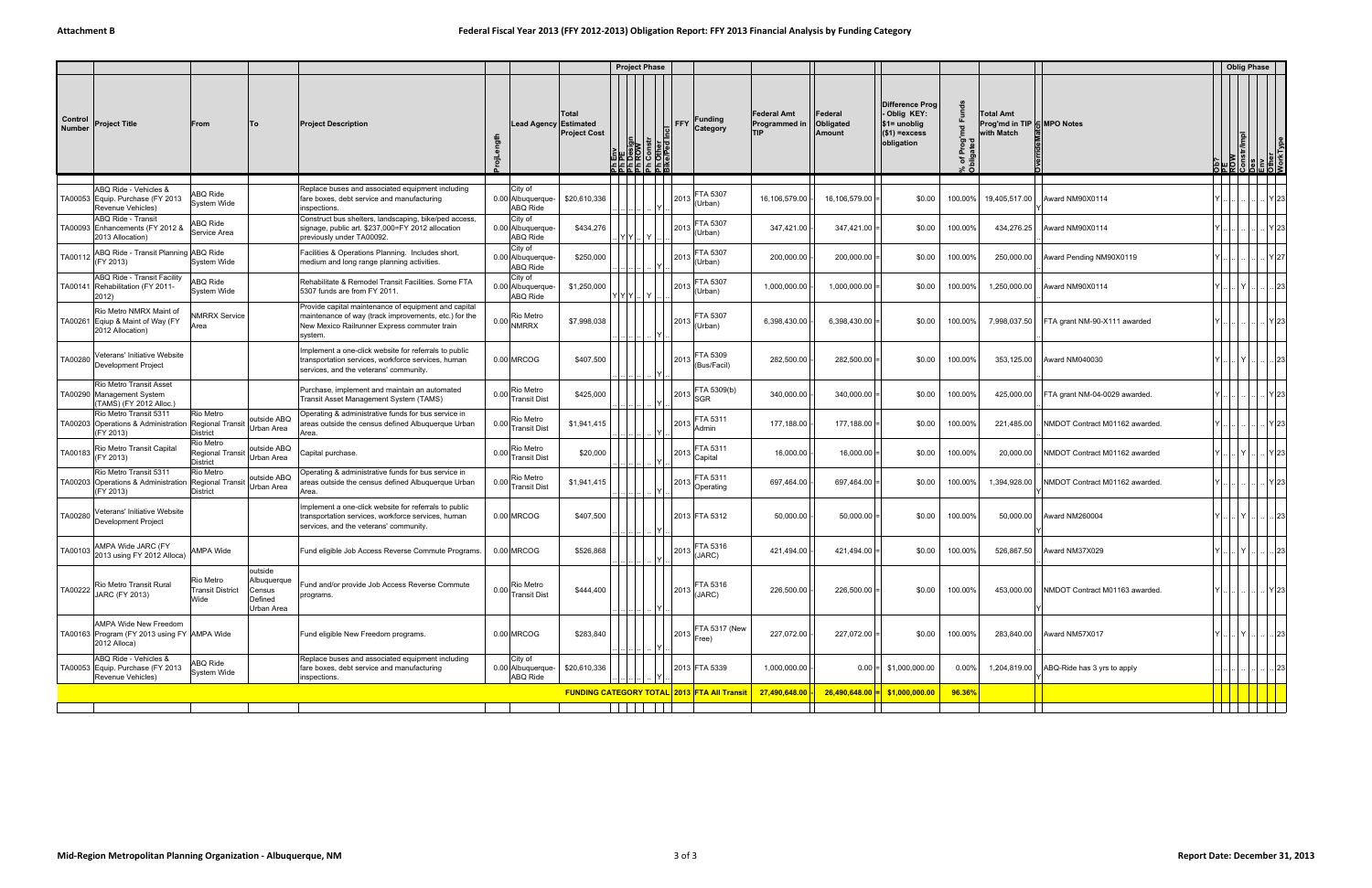| Difference Prog<br>Ξő<br><b>Federal Amt</b><br>- Oblig KEY:<br><b>Total Amt</b><br>Total<br>Federal<br>Control<br>Funding<br>FFY<br>Prog'md in TIP - MPO Notes<br><b>Project Title</b><br><b>Project Description</b><br><b>Lead Agency Estimated</b><br>Obligated<br><b>From</b><br> To<br>Programmed in<br>$$1=$ unoblig<br>Category<br><b>Number</b><br>Other<br>ce/Ped Incl<br><b>Project Cost</b><br><b>TIP</b><br>$($1)$ =excess<br>with Match<br>Amount<br><b>Ob?</b><br>ROW<br>Constrinpl<br>Des<br>Chher<br>Chher<br>Design<br>ROW<br>Constr<br>obligation<br>Ā<br>% of<br>Oblig<br>Manzano Exwy: Van Camp<br>0.00 County of<br>Valencia<br>2013 HPP<br>\$863,211<br>690,569.00<br>$0.00 =$<br>\$690,569.00<br>0.00%<br>3100240 south to Rio del Oro & NM<br>All funds obligated per Rebecca 3-25-13.<br>863,211.25<br>47 to Dehan<br>Y Y Y <br>. I Y<br>Multi-modal Improvements as determined in scoping &<br>-40 & Atrisco<br>PE; funds may be used for scoping & PE. Construction<br>Funds not obligated. HPP not eligible for proposed<br>Multi-modal Improvements<br>4.00 County of<br>2013 HPP<br>A300102<br>\$5,000,000<br>4,000,000.00<br>$0.00$ = \$4,000,000.00<br>0.00%<br>5,000,000.00<br>Vista Blvd<br>phase to be added once scope is established. Demo<br>at West Central Vicinity<br>improvements<br>vicinity<br>ID NM059. HPP funds CAN NOT be used for this<br>purpose away from the interchange (as of 10-9-13).<br>Y Y Y  Y<br>I-25 Landscaping & Signage<br>approx. MP<br>Landscaping and signage improvements (Demo ID<br>1.00 Town of<br>Bernalillo<br>2013 HPP<br>A300104 Enhancements at NM 473<br>approx. MP 240<br>\$344,489<br>275,591.00<br>$275,591.00$ =<br>\$0.00<br>100.00%<br>344,488.75<br>A300104<br>Y<br>241<br>NM048)<br>Y Y Y   Y<br>in Bernalillo<br>Construct new 4 lane divided facility with bike lanes<br>-25 Exit 221<br>includes signage, drainage, and other necessary<br>$0.00$ County of Bernalillo<br>2013 HPP<br>143,525.00<br>A300160 Sunport Blvd Extension<br>\$17,960,961<br>143,525.00<br>\$0.00<br>100.00%<br>179,406.25<br>Broadway<br>at Sunport<br>YIYI<br>appurtenances. Demo ID NM006. Project total includes<br>Blvd<br>capital outlay & county funds in previous FYs.<br>Y Y Y Y Y<br>approx. 1/2 mile<br>Intersection improvements at NM 528 & Enchanted<br>NM 528 Rio Rancho Blvd<br>South of<br>Hills and roadway reconstruction and widening on NM<br>1.09 NMDOT D-3<br>\$3,801,345<br>2013 HPP<br>0.00<br>0.58<br>A300383 Roadway and Intersection<br><b>US 550</b><br>(\$0.58)<br>A300383<br>0.00<br>unprog<br><b>Enchanted Hills</b><br>528 between Enchanted Hills and US 550. Demo ID<br>mprovements<br><b>Blvd</b><br>NM062.<br>Y Y Y Y  Y<br>Isleta Blvd (NM 314)<br>Reconstruct roadway with shoulders. Other<br>0.81 County of<br>A300621<br>Gun Club Rd<br>\$233,964<br>2013 HPP<br>187,171.00<br>$187,171.00$ =<br>\$0.00<br>100.00%<br>Muniz Rd<br>233,963.75<br>Bernalillo<br>Reconstruction (Stage I)<br>appurtenances as necessary. Demo ID NM024.<br>Y Y Y Y<br>Reconstr interchange with ramps/frontage road imprv.<br>constr free-flow ramp EB PdN to SB I-25, flyover NB I-<br>I-25: Jefferson<br>PdN: 2nd St<br><b>NMDOT</b><br>I-25 & Paseo del Norte<br>2013 HPP<br>A301180<br>to San Pedro<br>25 to WB PdN, grade sep. at Jefferson, bike/ped<br>$0.00$ CRDC<br>\$95,000,000<br>6,877,590.00<br>$6,877,590.00$ :<br>\$0.00<br>8,596,987.50<br>A301180<br>St to Alameda<br>100.00%<br>$Y \cup Y$<br>Interchange Reconstruction<br>imprv., I-25 mainline imprv. btwn Jeff & Alameda &<br>other roadway rehab/reconst & imprv freeway acc.<br>Y Y Y Y Y I<br>IY<br>Approx 1000 -<br>Construct northbound University Blvd grade separation<br>City of<br>University Blvd - Los<br>2013 HPP<br>1500 ft N+S of<br>over Loss Picaros Rd. Total length approx 1000 -1500<br>\$1,537,388<br>1,229,910.00<br>1,229,910.00<br>\$0.00<br>100.00%<br>1,537,387.50<br>A301211<br>A301211 Picaros Widening<br>0.20 Albuquerque-<br><b>DMD</b><br>Los Picaros<br>ft. Demo ID NM038. Local design funds as soft match.<br>Y Y Y Y Y<br>Hanover Rd (MP Quail Rd (MP<br>Coors Blvd Rehabilitation<br>Pavement rehabilitation and/or reconstruction and other<br>lYl.<br>A301261<br>2.00 NMDOT D-3<br>2013 HPP<br>2,350,768.00<br>2,350,767.78<br>100.00%<br>\$2,700,000<br>\$0.22<br>2,938,460.00<br>14.00)<br>16.00)<br>Y Y Y<br>IY.<br>Near I-40<br>appurtenances as needed. Demo ID NM041.<br><b>FUNDING CATEGORY TOTAL 2013 HPP</b><br><mark>.15,755,124.00<sup> </sup></mark><br>$11,064,555.36$ = \$4,690,568.64<br>70.23%<br>MP 217<br>Pavement preservation (mill and inlay and open-graded<br>I-25, NM 317 Isleta Pueblo<br><b>MP 207</b><br>(approx.) near friction course) including pavement markings, signage,<br>\$3,967,655<br>A300360 to Broadway - Pavement<br>2.00 NMDOT D-3<br>$2013$ IM<br>$148,435.75$ = $( $148,435.75)$<br>$0.00 -$<br>0.00   IM funds obligated due to cost overruns<br>$Y \cup$<br>unprog<br>$ Y $<br>and other appurtenances as necessary. NOTE: MP<br>(approx.)<br>Broadway<br>Preservation<br><b>Blvd</b><br>207-209 tbd under A300361. COMPLETED.<br>Y Y Y  Y I<br>Reconstruct interchange and associated bridge<br>rehab/replacement as needed. (Formerly CN G1513.)<br>Exit #140 Rio<br>Breakdown of the FY 2012 Bridge funds:<br>I-40 Rio Puerco Area<br>A300660<br>\$6,993,383<br>2013 IM<br>$0.00 -$<br>$99,124.00$ =<br>$(\$99,124.00)$<br>0.00 Let Adjustment - not in TIP<br>unprog<br>$ Y $<br>Puerco<br>  Y      <br>Interchange Reconstruction<br>BRM=\$2,397,591, BR-On=\$756,377, BR-<br>Interchange<br>Off=\$579,422, BR-ON/Off+\$772,563. Total Cost incl FY<br>2010 funds.<br>Y Y Y Y  Y  Y<br>Reconstruct interchange and associated bridge<br>rehab/replacement as needed. (Formerly CN G1513.)<br>Exit #140 Rio<br>Breakdown of the FY 2012 Bridge funds:<br>0.26 NMDOT<br>I-40 Rio Puerco Area<br>\$6,993,383<br>2013 IM<br>$57,485.94$ =<br>(\$57,485.94)<br>A300660<br>0.00<br>0.00 Let Adjustment - not in TIP<br>Puerco<br>unprog<br>$Y \cup$<br>.I Y II<br>BRM=\$2,397,591, BR-On=\$756,377, BR-<br>Interchange Reconstruction<br>Interchange<br>Off=\$579,422, BR-ON/Off+\$772,563. Total Cost incl FY<br>2010 funds.<br>Y Y Y Y Y Y<br>Reconstruct and reconfigure Interchange (includes<br>approaches from both routes & utility relocations as<br><b>NMDOT</b><br>I-25 Exit 242 at<br>I-25 & US 550 Interchange<br>\$23,440,509<br>2013 IM<br>$3,065,374.41$ = \$2,228,187.59<br>$ $ A301220 $ $ Reconstruction<br>needed). Some funds obligated in FY 2009, 2010 &<br>$1.26$ CRDC<br>5,293,562.00 -<br>57.91%<br>5,714,121.37   Obligated only partial IM programmed<br><b>US 550</b><br>2011. Also see old CN D3019. NOTE: Local funds are<br>RMRTD GRT, STP-U match is from Town of Bernalillo.<br>YI Y<br>FUNDING CATEGORY TOTAL 2013 IM<br>$5,293,562.00$ .<br>$3,370,420.10$ = \$1,923,141.90<br>63.67%<br>. |  |  |  |  | <b>Project Phase</b> |  |  |  |  | <b>Oblig Phase</b> |       |
|-------------------------------------------------------------------------------------------------------------------------------------------------------------------------------------------------------------------------------------------------------------------------------------------------------------------------------------------------------------------------------------------------------------------------------------------------------------------------------------------------------------------------------------------------------------------------------------------------------------------------------------------------------------------------------------------------------------------------------------------------------------------------------------------------------------------------------------------------------------------------------------------------------------------------------------------------------------------------------------------------------------------------------------------------------------------------------------------------------------------------------------------------------------------------------------------------------------------------------------------------------------------------------------------------------------------------------------------------------------------------------------------------------------------------------------------------------------------------------------------------------------------------------------------------------------------------------------------------------------------------------------------------------------------------------------------------------------------------------------------------------------------------------------------------------------------------------------------------------------------------------------------------------------------------------------------------------------------------------------------------------------------------------------------------------------------------------------------------------------------------------------------------------------------------------------------------------------------------------------------------------------------------------------------------------------------------------------------------------------------------------------------------------------------------------------------------------------------------------------------------------------------------------------------------------------------------------------------------------------------------------------------------------------------------------------------------------------------------------------------------------------------------------------------------------------------------------------------------------------------------------------------------------------------------------------------------------------------------------------------------------------------------------------------------------------------------------------------------------------------------------------------------------------------------------------------------------------------------------------------------------------------------------------------------------------------------------------------------------------------------------------------------------------------------------------------------------------------------------------------------------------------------------------------------------------------------------------------------------------------------------------------------------------------------------------------------------------------------------------------------------------------------------------------------------------------------------------------------------------------------------------------------------------------------------------------------------------------------------------------------------------------------------------------------------------------------------------------------------------------------------------------------------------------------------------------------------------------------------------------------------------------------------------------------------------------------------------------------------------------------------------------------------------------------------------------------------------------------------------------------------------------------------------------------------------------------------------------------------------------------------------------------------------------------------------------------------------------------------------------------------------------------------------------------------------------------------------------------------------------------------------------------------------------------------------------------------------------------------------------------------------------------------------------------------------------------------------------------------------------------------------------------------------------------------------------------------------------------------------------------------------------------------------------------------------------------------------------------------------------------------------------------------------------------------------------------------------------------------------------------------------------------------------------------------------------------------------------------------------------------------------------------------------------------------------------------------------------------------------------------------------------------------------------------------------------------------------------------------------------------------------------------------------------------------------------------------------------------------------------------------------------------------------------------------------------------------------------------------------------------------------------------------------------------------------------------------------------------------------------------------------------------------------------------------------------------------------------------------------------------------------------------------------------------------------------------------------------------------------------------------------------------------------------------------------------------------------------------------------------------------------------------------------------------------------------------------------------------------------------------------------------------------------------------------------------------------------------------------------------------------------------------------------------------------------------------------------------------------|--|--|--|--|----------------------|--|--|--|--|--------------------|-------|
|                                                                                                                                                                                                                                                                                                                                                                                                                                                                                                                                                                                                                                                                                                                                                                                                                                                                                                                                                                                                                                                                                                                                                                                                                                                                                                                                                                                                                                                                                                                                                                                                                                                                                                                                                                                                                                                                                                                                                                                                                                                                                                                                                                                                                                                                                                                                                                                                                                                                                                                                                                                                                                                                                                                                                                                                                                                                                                                                                                                                                                                                                                                                                                                                                                                                                                                                                                                                                                                                                                                                                                                                                                                                                                                                                                                                                                                                                                                                                                                                                                                                                                                                                                                                                                                                                                                                                                                                                                                                                                                                                                                                                                                                                                                                                                                                                                                                                                                                                                                                                                                                                                                                                                                                                                                                                                                                                                                                                                                                                                                                                                                                                                                                                                                                                                                                                                                                                                                                                                                                                                                                                                                                                                                                                                                                                                                                                                                                                                                                                                                                                                                                                                                                                                                                                                                                                                                                                                                                                                               |  |  |  |  |                      |  |  |  |  |                    |       |
|                                                                                                                                                                                                                                                                                                                                                                                                                                                                                                                                                                                                                                                                                                                                                                                                                                                                                                                                                                                                                                                                                                                                                                                                                                                                                                                                                                                                                                                                                                                                                                                                                                                                                                                                                                                                                                                                                                                                                                                                                                                                                                                                                                                                                                                                                                                                                                                                                                                                                                                                                                                                                                                                                                                                                                                                                                                                                                                                                                                                                                                                                                                                                                                                                                                                                                                                                                                                                                                                                                                                                                                                                                                                                                                                                                                                                                                                                                                                                                                                                                                                                                                                                                                                                                                                                                                                                                                                                                                                                                                                                                                                                                                                                                                                                                                                                                                                                                                                                                                                                                                                                                                                                                                                                                                                                                                                                                                                                                                                                                                                                                                                                                                                                                                                                                                                                                                                                                                                                                                                                                                                                                                                                                                                                                                                                                                                                                                                                                                                                                                                                                                                                                                                                                                                                                                                                                                                                                                                                                               |  |  |  |  |                      |  |  |  |  |                    | 05    |
|                                                                                                                                                                                                                                                                                                                                                                                                                                                                                                                                                                                                                                                                                                                                                                                                                                                                                                                                                                                                                                                                                                                                                                                                                                                                                                                                                                                                                                                                                                                                                                                                                                                                                                                                                                                                                                                                                                                                                                                                                                                                                                                                                                                                                                                                                                                                                                                                                                                                                                                                                                                                                                                                                                                                                                                                                                                                                                                                                                                                                                                                                                                                                                                                                                                                                                                                                                                                                                                                                                                                                                                                                                                                                                                                                                                                                                                                                                                                                                                                                                                                                                                                                                                                                                                                                                                                                                                                                                                                                                                                                                                                                                                                                                                                                                                                                                                                                                                                                                                                                                                                                                                                                                                                                                                                                                                                                                                                                                                                                                                                                                                                                                                                                                                                                                                                                                                                                                                                                                                                                                                                                                                                                                                                                                                                                                                                                                                                                                                                                                                                                                                                                                                                                                                                                                                                                                                                                                                                                                               |  |  |  |  |                      |  |  |  |  |                    |       |
|                                                                                                                                                                                                                                                                                                                                                                                                                                                                                                                                                                                                                                                                                                                                                                                                                                                                                                                                                                                                                                                                                                                                                                                                                                                                                                                                                                                                                                                                                                                                                                                                                                                                                                                                                                                                                                                                                                                                                                                                                                                                                                                                                                                                                                                                                                                                                                                                                                                                                                                                                                                                                                                                                                                                                                                                                                                                                                                                                                                                                                                                                                                                                                                                                                                                                                                                                                                                                                                                                                                                                                                                                                                                                                                                                                                                                                                                                                                                                                                                                                                                                                                                                                                                                                                                                                                                                                                                                                                                                                                                                                                                                                                                                                                                                                                                                                                                                                                                                                                                                                                                                                                                                                                                                                                                                                                                                                                                                                                                                                                                                                                                                                                                                                                                                                                                                                                                                                                                                                                                                                                                                                                                                                                                                                                                                                                                                                                                                                                                                                                                                                                                                                                                                                                                                                                                                                                                                                                                                                               |  |  |  |  |                      |  |  |  |  |                    | . 31  |
|                                                                                                                                                                                                                                                                                                                                                                                                                                                                                                                                                                                                                                                                                                                                                                                                                                                                                                                                                                                                                                                                                                                                                                                                                                                                                                                                                                                                                                                                                                                                                                                                                                                                                                                                                                                                                                                                                                                                                                                                                                                                                                                                                                                                                                                                                                                                                                                                                                                                                                                                                                                                                                                                                                                                                                                                                                                                                                                                                                                                                                                                                                                                                                                                                                                                                                                                                                                                                                                                                                                                                                                                                                                                                                                                                                                                                                                                                                                                                                                                                                                                                                                                                                                                                                                                                                                                                                                                                                                                                                                                                                                                                                                                                                                                                                                                                                                                                                                                                                                                                                                                                                                                                                                                                                                                                                                                                                                                                                                                                                                                                                                                                                                                                                                                                                                                                                                                                                                                                                                                                                                                                                                                                                                                                                                                                                                                                                                                                                                                                                                                                                                                                                                                                                                                                                                                                                                                                                                                                                               |  |  |  |  |                      |  |  |  |  |                    |       |
|                                                                                                                                                                                                                                                                                                                                                                                                                                                                                                                                                                                                                                                                                                                                                                                                                                                                                                                                                                                                                                                                                                                                                                                                                                                                                                                                                                                                                                                                                                                                                                                                                                                                                                                                                                                                                                                                                                                                                                                                                                                                                                                                                                                                                                                                                                                                                                                                                                                                                                                                                                                                                                                                                                                                                                                                                                                                                                                                                                                                                                                                                                                                                                                                                                                                                                                                                                                                                                                                                                                                                                                                                                                                                                                                                                                                                                                                                                                                                                                                                                                                                                                                                                                                                                                                                                                                                                                                                                                                                                                                                                                                                                                                                                                                                                                                                                                                                                                                                                                                                                                                                                                                                                                                                                                                                                                                                                                                                                                                                                                                                                                                                                                                                                                                                                                                                                                                                                                                                                                                                                                                                                                                                                                                                                                                                                                                                                                                                                                                                                                                                                                                                                                                                                                                                                                                                                                                                                                                                                               |  |  |  |  |                      |  |  |  |  |                    | 103   |
|                                                                                                                                                                                                                                                                                                                                                                                                                                                                                                                                                                                                                                                                                                                                                                                                                                                                                                                                                                                                                                                                                                                                                                                                                                                                                                                                                                                                                                                                                                                                                                                                                                                                                                                                                                                                                                                                                                                                                                                                                                                                                                                                                                                                                                                                                                                                                                                                                                                                                                                                                                                                                                                                                                                                                                                                                                                                                                                                                                                                                                                                                                                                                                                                                                                                                                                                                                                                                                                                                                                                                                                                                                                                                                                                                                                                                                                                                                                                                                                                                                                                                                                                                                                                                                                                                                                                                                                                                                                                                                                                                                                                                                                                                                                                                                                                                                                                                                                                                                                                                                                                                                                                                                                                                                                                                                                                                                                                                                                                                                                                                                                                                                                                                                                                                                                                                                                                                                                                                                                                                                                                                                                                                                                                                                                                                                                                                                                                                                                                                                                                                                                                                                                                                                                                                                                                                                                                                                                                                                               |  |  |  |  |                      |  |  |  |  |                    | 04    |
|                                                                                                                                                                                                                                                                                                                                                                                                                                                                                                                                                                                                                                                                                                                                                                                                                                                                                                                                                                                                                                                                                                                                                                                                                                                                                                                                                                                                                                                                                                                                                                                                                                                                                                                                                                                                                                                                                                                                                                                                                                                                                                                                                                                                                                                                                                                                                                                                                                                                                                                                                                                                                                                                                                                                                                                                                                                                                                                                                                                                                                                                                                                                                                                                                                                                                                                                                                                                                                                                                                                                                                                                                                                                                                                                                                                                                                                                                                                                                                                                                                                                                                                                                                                                                                                                                                                                                                                                                                                                                                                                                                                                                                                                                                                                                                                                                                                                                                                                                                                                                                                                                                                                                                                                                                                                                                                                                                                                                                                                                                                                                                                                                                                                                                                                                                                                                                                                                                                                                                                                                                                                                                                                                                                                                                                                                                                                                                                                                                                                                                                                                                                                                                                                                                                                                                                                                                                                                                                                                                               |  |  |  |  |                      |  |  |  |  |                    | .  16 |
|                                                                                                                                                                                                                                                                                                                                                                                                                                                                                                                                                                                                                                                                                                                                                                                                                                                                                                                                                                                                                                                                                                                                                                                                                                                                                                                                                                                                                                                                                                                                                                                                                                                                                                                                                                                                                                                                                                                                                                                                                                                                                                                                                                                                                                                                                                                                                                                                                                                                                                                                                                                                                                                                                                                                                                                                                                                                                                                                                                                                                                                                                                                                                                                                                                                                                                                                                                                                                                                                                                                                                                                                                                                                                                                                                                                                                                                                                                                                                                                                                                                                                                                                                                                                                                                                                                                                                                                                                                                                                                                                                                                                                                                                                                                                                                                                                                                                                                                                                                                                                                                                                                                                                                                                                                                                                                                                                                                                                                                                                                                                                                                                                                                                                                                                                                                                                                                                                                                                                                                                                                                                                                                                                                                                                                                                                                                                                                                                                                                                                                                                                                                                                                                                                                                                                                                                                                                                                                                                                                               |  |  |  |  |                      |  |  |  |  |                    |       |
|                                                                                                                                                                                                                                                                                                                                                                                                                                                                                                                                                                                                                                                                                                                                                                                                                                                                                                                                                                                                                                                                                                                                                                                                                                                                                                                                                                                                                                                                                                                                                                                                                                                                                                                                                                                                                                                                                                                                                                                                                                                                                                                                                                                                                                                                                                                                                                                                                                                                                                                                                                                                                                                                                                                                                                                                                                                                                                                                                                                                                                                                                                                                                                                                                                                                                                                                                                                                                                                                                                                                                                                                                                                                                                                                                                                                                                                                                                                                                                                                                                                                                                                                                                                                                                                                                                                                                                                                                                                                                                                                                                                                                                                                                                                                                                                                                                                                                                                                                                                                                                                                                                                                                                                                                                                                                                                                                                                                                                                                                                                                                                                                                                                                                                                                                                                                                                                                                                                                                                                                                                                                                                                                                                                                                                                                                                                                                                                                                                                                                                                                                                                                                                                                                                                                                                                                                                                                                                                                                                               |  |  |  |  |                      |  |  |  |  |                    | 05    |
|                                                                                                                                                                                                                                                                                                                                                                                                                                                                                                                                                                                                                                                                                                                                                                                                                                                                                                                                                                                                                                                                                                                                                                                                                                                                                                                                                                                                                                                                                                                                                                                                                                                                                                                                                                                                                                                                                                                                                                                                                                                                                                                                                                                                                                                                                                                                                                                                                                                                                                                                                                                                                                                                                                                                                                                                                                                                                                                                                                                                                                                                                                                                                                                                                                                                                                                                                                                                                                                                                                                                                                                                                                                                                                                                                                                                                                                                                                                                                                                                                                                                                                                                                                                                                                                                                                                                                                                                                                                                                                                                                                                                                                                                                                                                                                                                                                                                                                                                                                                                                                                                                                                                                                                                                                                                                                                                                                                                                                                                                                                                                                                                                                                                                                                                                                                                                                                                                                                                                                                                                                                                                                                                                                                                                                                                                                                                                                                                                                                                                                                                                                                                                                                                                                                                                                                                                                                                                                                                                                               |  |  |  |  |                      |  |  |  |  |                    |       |
|                                                                                                                                                                                                                                                                                                                                                                                                                                                                                                                                                                                                                                                                                                                                                                                                                                                                                                                                                                                                                                                                                                                                                                                                                                                                                                                                                                                                                                                                                                                                                                                                                                                                                                                                                                                                                                                                                                                                                                                                                                                                                                                                                                                                                                                                                                                                                                                                                                                                                                                                                                                                                                                                                                                                                                                                                                                                                                                                                                                                                                                                                                                                                                                                                                                                                                                                                                                                                                                                                                                                                                                                                                                                                                                                                                                                                                                                                                                                                                                                                                                                                                                                                                                                                                                                                                                                                                                                                                                                                                                                                                                                                                                                                                                                                                                                                                                                                                                                                                                                                                                                                                                                                                                                                                                                                                                                                                                                                                                                                                                                                                                                                                                                                                                                                                                                                                                                                                                                                                                                                                                                                                                                                                                                                                                                                                                                                                                                                                                                                                                                                                                                                                                                                                                                                                                                                                                                                                                                                                               |  |  |  |  |                      |  |  |  |  |                    |       |
|                                                                                                                                                                                                                                                                                                                                                                                                                                                                                                                                                                                                                                                                                                                                                                                                                                                                                                                                                                                                                                                                                                                                                                                                                                                                                                                                                                                                                                                                                                                                                                                                                                                                                                                                                                                                                                                                                                                                                                                                                                                                                                                                                                                                                                                                                                                                                                                                                                                                                                                                                                                                                                                                                                                                                                                                                                                                                                                                                                                                                                                                                                                                                                                                                                                                                                                                                                                                                                                                                                                                                                                                                                                                                                                                                                                                                                                                                                                                                                                                                                                                                                                                                                                                                                                                                                                                                                                                                                                                                                                                                                                                                                                                                                                                                                                                                                                                                                                                                                                                                                                                                                                                                                                                                                                                                                                                                                                                                                                                                                                                                                                                                                                                                                                                                                                                                                                                                                                                                                                                                                                                                                                                                                                                                                                                                                                                                                                                                                                                                                                                                                                                                                                                                                                                                                                                                                                                                                                                                                               |  |  |  |  |                      |  |  |  |  |                    | .  10 |
|                                                                                                                                                                                                                                                                                                                                                                                                                                                                                                                                                                                                                                                                                                                                                                                                                                                                                                                                                                                                                                                                                                                                                                                                                                                                                                                                                                                                                                                                                                                                                                                                                                                                                                                                                                                                                                                                                                                                                                                                                                                                                                                                                                                                                                                                                                                                                                                                                                                                                                                                                                                                                                                                                                                                                                                                                                                                                                                                                                                                                                                                                                                                                                                                                                                                                                                                                                                                                                                                                                                                                                                                                                                                                                                                                                                                                                                                                                                                                                                                                                                                                                                                                                                                                                                                                                                                                                                                                                                                                                                                                                                                                                                                                                                                                                                                                                                                                                                                                                                                                                                                                                                                                                                                                                                                                                                                                                                                                                                                                                                                                                                                                                                                                                                                                                                                                                                                                                                                                                                                                                                                                                                                                                                                                                                                                                                                                                                                                                                                                                                                                                                                                                                                                                                                                                                                                                                                                                                                                                               |  |  |  |  |                      |  |  |  |  |                    | . 03  |
|                                                                                                                                                                                                                                                                                                                                                                                                                                                                                                                                                                                                                                                                                                                                                                                                                                                                                                                                                                                                                                                                                                                                                                                                                                                                                                                                                                                                                                                                                                                                                                                                                                                                                                                                                                                                                                                                                                                                                                                                                                                                                                                                                                                                                                                                                                                                                                                                                                                                                                                                                                                                                                                                                                                                                                                                                                                                                                                                                                                                                                                                                                                                                                                                                                                                                                                                                                                                                                                                                                                                                                                                                                                                                                                                                                                                                                                                                                                                                                                                                                                                                                                                                                                                                                                                                                                                                                                                                                                                                                                                                                                                                                                                                                                                                                                                                                                                                                                                                                                                                                                                                                                                                                                                                                                                                                                                                                                                                                                                                                                                                                                                                                                                                                                                                                                                                                                                                                                                                                                                                                                                                                                                                                                                                                                                                                                                                                                                                                                                                                                                                                                                                                                                                                                                                                                                                                                                                                                                                                               |  |  |  |  |                      |  |  |  |  |                    |       |
|                                                                                                                                                                                                                                                                                                                                                                                                                                                                                                                                                                                                                                                                                                                                                                                                                                                                                                                                                                                                                                                                                                                                                                                                                                                                                                                                                                                                                                                                                                                                                                                                                                                                                                                                                                                                                                                                                                                                                                                                                                                                                                                                                                                                                                                                                                                                                                                                                                                                                                                                                                                                                                                                                                                                                                                                                                                                                                                                                                                                                                                                                                                                                                                                                                                                                                                                                                                                                                                                                                                                                                                                                                                                                                                                                                                                                                                                                                                                                                                                                                                                                                                                                                                                                                                                                                                                                                                                                                                                                                                                                                                                                                                                                                                                                                                                                                                                                                                                                                                                                                                                                                                                                                                                                                                                                                                                                                                                                                                                                                                                                                                                                                                                                                                                                                                                                                                                                                                                                                                                                                                                                                                                                                                                                                                                                                                                                                                                                                                                                                                                                                                                                                                                                                                                                                                                                                                                                                                                                                               |  |  |  |  |                      |  |  |  |  |                    |       |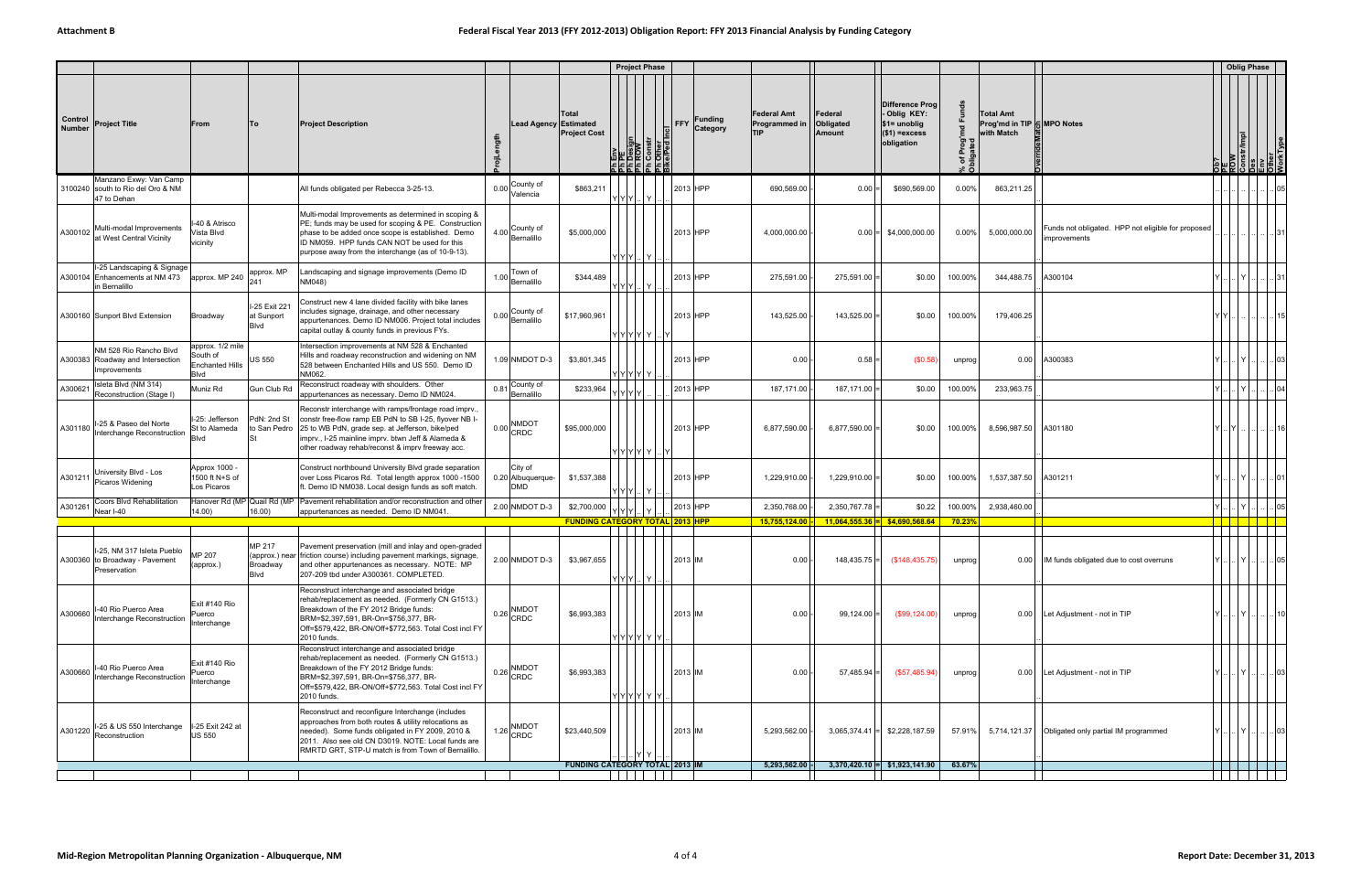|                          |                                                                                   |                                           |                                    |                                                                                                                                                                                                                                                                           |                                                       |                                         | <b>Project Phase</b>                                                 |      |                                                       |                              |                                       |                                                                                     |          |                                                              |                                                                                                                            |      | <b>Oblig Phase</b>                                   |                                                                                                                |
|--------------------------|-----------------------------------------------------------------------------------|-------------------------------------------|------------------------------------|---------------------------------------------------------------------------------------------------------------------------------------------------------------------------------------------------------------------------------------------------------------------------|-------------------------------------------------------|-----------------------------------------|----------------------------------------------------------------------|------|-------------------------------------------------------|------------------------------|---------------------------------------|-------------------------------------------------------------------------------------|----------|--------------------------------------------------------------|----------------------------------------------------------------------------------------------------------------------------|------|------------------------------------------------------|----------------------------------------------------------------------------------------------------------------|
| Control<br><b>Number</b> | <b>Project Title</b>                                                              | From                                      | To                                 | <b>Project Description</b>                                                                                                                                                                                                                                                | <b>Lead Agency Estimated</b>                          | Total<br><b>Project Cost</b>            | TENV<br>Pesign<br>Design<br>Constr<br>Constr<br>Construction<br>로벌리로 | FFY  | <b>Funding</b><br>Category                            | Federal Amt<br>Programmed in | Federal<br>Obligated<br><b>Amount</b> | Difference Prog<br>- Oblig KEY:<br>$$1=$ unoblig<br>$($ \$1) = excess<br>obligation | ৳        | <b>Total Amt</b><br>Prog'md in TIP F MPO Notes<br>with Match |                                                                                                                            |      | ROW<br>Constr/Impl<br>Des<br>Other<br>Other<br>Other |                                                                                                                |
| 3100430                  | 3L0013 & NM 314 Lighting<br>Project                                               |                                           |                                    | Install street lighting. Termini: I-25 at Exit 191- Belen<br>Business Loop BL0013 fr MM 4.12 to MM 6.6 & NM<br>314 fr MM 0.0 to MM 0.25                                                                                                                                   | $0.00$ NMDOT D-3                                      | \$750,000                               |                                                                      |      | 2013 NHPP                                             | 640,800.00                   | 575,029.14                            | \$65,770.86                                                                         | 89.74%   | 749,999.98                                                   | 3100430                                                                                                                    |      |                                                      |                                                                                                                |
|                          | A300371   I-25 NB Lane Addition                                                   | Comanche Rd<br>(MP 227.57)                | Jefferson St<br>(MP 229.51)        | Additional northbound lane from Comanche to<br>Jefferson including pavement markings and other<br>appurtenances as necessary.                                                                                                                                             | 1.94 NMDOT D-3                                        | \$3,052,614                             | Y Y Y H                                                              |      | 2013 NHPP                                             | 0.00                         | $521,617.14$ =                        | (\$521, 617.14)                                                                     | unprog   |                                                              | 0.00 Let Adjustment-not in TIP                                                                                             |      |                                                      |                                                                                                                |
| A300380                  | NM 528 Rio Rancho Blvd<br>mprovements                                             | Southern Blvd                             | Northern Blvd                      | Pavement overlay/reconstruction and widening<br>including pavement markings, signage, and other<br>appurtenances as necessary. Total cost incl. FY 2010<br>& 2011 funds.                                                                                                  | 2.68 NMDOT D-3                                        | \$17,532,751                            | Y Y Y Y Y                                                            |      | 2013 NHPP                                             | 12,220,823.00                | 11,728,817.85                         | \$492,005.15                                                                        |          | 95.97% 14,303,397.30                                         |                                                                                                                            |      |                                                      | 03                                                                                                             |
| A300380                  | NM 528 Rio Rancho Blvd<br>Improvements                                            | Southern Blvd                             | Northern Blvc                      | Pavement overlay/reconstruction and widening<br>including pavement markings, signage, and other<br>appurtenances as necessary. Total cost incl. FY 2010<br>& 2011 funds.                                                                                                  | 2.68 NMDOT D-3                                        | \$17,532,751                            | Y Y Y Y  Y                                                           |      | 2013 NHPP                                             | 213,600.00                   | 0.00:                                 | \$213,600.00                                                                        | $0.00\%$ | 249,999.99                                                   |                                                                                                                            |      |                                                      |                                                                                                                |
|                          | District 3 On-Call Planning &<br>A300802 Design Support (FY 2012-<br>2013)        | District 3 Wide<br>Projects T.B.D.        |                                    | Provide planning, engineering, & design services on an<br>on-call basis. Formerly CN=D3047.                                                                                                                                                                               | 0.00 NMDOT D-3                                        | \$600,000                               | YYY.                                                                 |      | 2013 NHPP                                             | 256,320.00                   | 256,320.00                            | \$0.00                                                                              | 100.00%  | 299,999.99                                                   |                                                                                                                            | YIYI |                                                      | $ Y Y $ 18                                                                                                     |
|                          | NM 500 Rio Bravo Blvd<br>A300940 Roadway & Intersection<br>Reconstruction         | NM 500 at Isleta<br>Blvd (MP 1.91)        |                                    | Reconstruction of roadway section and intersection.<br>Cost incl FY 2011 funds. (Broadway to be done under<br>A300280 and 2nd St t.b.d. later under separate CN.)                                                                                                         | 0.20 NMDOT D-3                                        | \$4,936,241                             |                                                                      |      | 2013 NHPP                                             | 2,258,486.00                 | 2,258,486.00                          | \$0.00                                                                              | 100.00%  | 2,643,359.01                                                 |                                                                                                                            |      | —∨ I                                                 | .104                                                                                                           |
|                          | NM 500 Rio Bravo Blvd<br>A300940 Roadway & Intersection<br>Reconstruction         | NM 500 at Isleta<br>Blvd (MP 1.91)        |                                    | Reconstruction of roadway section and intersection.<br>Cost incl FY 2011 funds. (Broadway to be done under<br>A300280 and 2nd St t.b.d. later under separate CN.)                                                                                                         | 0.20 NMDOT D-3                                        | \$4,936,241                             |                                                                      |      | 2013 NHPP                                             | 3,000.00                     | 3,000.00                              | \$0.00                                                                              | 100.00%  | 3,511.24                                                     |                                                                                                                            |      |                                                      | 16                                                                                                             |
|                          | NM 500 Rio Bravo Blvd<br>A300940 Roadway & Intersection<br>Reconstruction         | NM 500 at Isleta<br>Blvd (MP 1.91)        |                                    | Reconstruction of roadway section and intersection.<br>Cost incl FY 2011 funds. (Broadway to be done under<br>A300280 and 2nd St t.b.d. later under separate CN.)                                                                                                         | 0.20 NMDOT D-3                                        | \$4,936,241                             | Y Y Y  Y I                                                           |      | 2013 NHPP                                             | 10,000.00                    | 10,000.00                             | \$0.00                                                                              | 100.00%  | 11,704.12                                                    |                                                                                                                            |      |                                                      | . IY 43                                                                                                        |
|                          | District 3 Bridge Deck<br>$A301340$ Overlays                                      | Various bridges<br>on I-25 & I-40         |                                    | Epoxy polymer bridge deck overlay on bridge #6228,<br>6229, 6203, 6204, 8700, 8509, 8510, 9341, 9342,<br>6104, 6105 & 8793.                                                                                                                                               | $0.00$ NMDOT D-3                                      | \$1,075,103                             | Y Y Y I                                                              |      | 2013 NHPP                                             | 918,568.00                   | 918,568.00                            | \$0.00                                                                              | 100.00%  | 1,075,102.97                                                 |                                                                                                                            |      |                                                      |                                                                                                                |
|                          |                                                                                   |                                           |                                    |                                                                                                                                                                                                                                                                           |                                                       | <b>FUNDING CATEGORY TOTAL 2013 NHPP</b> |                                                                      |      |                                                       | 16,521,597.00                | 16,271,838.13                         | \$249,758.87                                                                        | 98.49%   |                                                              |                                                                                                                            |      |                                                      |                                                                                                                |
| A301220                  | I-25 & US 550 Interchange<br>Reconstruction                                       | I-25 Exit 242 at<br><b>US 550</b>         |                                    | Reconstruct and reconfigure Interchange (includes<br>approaches from both routes & utility relocations as<br>needed). Some funds obligated in FY 2009, 2010 &<br>2011. Also see old CN D3019. NOTE: Local funds are<br>RMRTD GRT, STP-U match is from Town of Bernalillo. | 1.26 NMDOT                                            | \$23,440,509                            |                                                                      |      | 2013 NHS                                              | 2,061,768.00                 | 2,061,768.46                          | (S0.46)                                                                             | unprog   | 2,413,117.91                                                 | A301220                                                                                                                    |      |                                                      | $Y \cup  \cup 03$                                                                                              |
|                          |                                                                                   |                                           |                                    |                                                                                                                                                                                                                                                                           |                                                       | <b>FUNDING CATEGORY TOTAL 2013 NHS</b>  |                                                                      |      |                                                       | 2,061,768.00                 | $2,061,768.46$ =                      | (\$0.46)                                                                            | 100.00%  |                                                              |                                                                                                                            |      |                                                      | de la contrata de la contrata de la contrata de la contrata de la contrata de la contrata de la contrata de la |
|                          | Paizalas Rd Railroad Xing<br>3100410 #019504 north of US 60 &<br>south of Belen   | RR MP 0948.12;<br>1 mile N of Exit<br>175 | 1/4 mile east<br>of NM 116         | Lights, gates and new concrete surface.                                                                                                                                                                                                                                   | NMDOT<br>0.00 Transit Rail                            | \$385,000                               | Y Y Y  Y I                                                           |      | Rail Protect.<br>2013 Devices (Sect<br>130)           | 356,664.00                   | 282,585.35                            | \$74,078.65                                                                         | 79.23%   | 385,000.00                                                   | 3100410                                                                                                                    |      |                                                      | . 22                                                                                                           |
| A300313                  | Courthouse Rd & NMRX<br>Gate Upgrades                                             | Courthouse Rd<br>at Railroad<br>Crossing  | Crossing<br>#0194624               | Upgrade from a two-quadrant gate railroad crossing to<br>a four-quadrant railroad crossing.                                                                                                                                                                               | <b>NMDOT</b><br>0.00 Transit Rail                     | \$125,000                               | Y Y Y I  I Y I                                                       |      | Rail Protect.<br>2013 Devices (Sect<br>130)           | 112,500.00                   | $0.00 =$                              | \$112,500.00                                                                        | 0.00%    | 125,000.00                                                   |                                                                                                                            |      |                                                      | 22                                                                                                             |
| A300314                  | Morris Road & NMRX Gate<br>Upgrades                                               | Morris Rd at<br>Railroad<br>Crossing      | Crossing<br>#019463F               | Upgrade two-quadrant gate railroad crossing to a four-<br>quadrant railroad crossing.                                                                                                                                                                                     | NMDOT<br>0.00 Transit Rail                            | \$100,000                               | Y Y Y Y Y I                                                          |      | Rail Protect.<br>2013 Devices (Sect<br>130)           | 90,000.00                    | $0.00$ =                              | \$90,000.00                                                                         | 0.00%    | 100,000.00                                                   |                                                                                                                            |      |                                                      | 22                                                                                                             |
| A301280                  | Railroad Crossing Imprv.-<br>Calle del Oro                                        | Crossing #<br>019467H                     |                                    | Widen and imrove railroad crossing; includes signage,<br>pavement markings and other appurtenances as<br>necessary.                                                                                                                                                       | NMDOT<br>0.00 Transit Rail                            | \$75,000                                | Y Y Y Y Y                                                            | 2013 | Rail Xing Haz<br>Elim (Sect 130)                      | 67,500.00                    | 0.00                                  | \$67,500.00                                                                         | 0.00%    | 75,000.00                                                    |                                                                                                                            |      |                                                      | 22                                                                                                             |
|                          | Railroad Crossing Imprv.<br>A301286 Tribal Road #53 in Isleta<br>Pueblo           | Crossing<br>#019463F                      |                                    | Resurface railroad crossing and other appurtenances<br>as necessary.                                                                                                                                                                                                      | <b>NMDOT</b><br>0.00 Transit Rail                     | \$56,719                                | Y Y Y  Y                                                             |      | Rail Xing Haz<br>$ 2013 $ Elim (Sect 130)             | 51,047.00                    | $51,047.00$ =                         | \$0.00                                                                              | 100.00%  | 56,718.89                                                    |                                                                                                                            |      |                                                      | 22                                                                                                             |
| A301287                  | Railroad Crossing Imprv.-<br>Morris Road in Los Lunas                             | Crossing #<br>019443U                     |                                    | Rehabilitate railroad crossing; includes signage,<br>pavement markings and other appurtenances as<br>necessary.                                                                                                                                                           | NMDOT<br>0.00 Transit Rail                            | \$56,719                                | $Y[Y Y]$ $Y$                                                         |      | Rail Xing Haz<br>$2013$ Elim (Sect 130)               | 51,047.00                    | 51,047.00                             | \$0.00                                                                              | 100.00%  | 56,718.89                                                    |                                                                                                                            |      |                                                      | 22                                                                                                             |
|                          | Railroad Crossing Imprv.<br>RR00012 South Camino de Los<br><b>Chavez Crossing</b> | Crossing #<br>019469P                     |                                    | Imrove railroad crossing; includes crossing surface<br>improvements, signage, pavement markings and other<br>appurtenances as necessary                                                                                                                                   | NMDOT<br>0.00 Transit Rail                            | \$72,000                                | Y   Y   Y      Y                                                     |      | Rail Xing Haz<br>$\vert$ 2013 $\vert$ Elim (Sect 130) | 64,800.00                    | 66,701.00                             | (\$1,901.00)                                                                        | unprog   | 72,000.00                                                    |                                                                                                                            |      |                                                      | .        22                                                                                                    |
| A300093                  | SRTS: Corrales Schools<br>Phase 2                                                 | Corrales<br>Elementary<br>School          | Cottonwood<br>Montessori<br>School | Educational programs for children on safety traveling to<br>school. SRTS-Flex is (LU30)                                                                                                                                                                                   | Village of<br>$0.00 \Big  \text{V} \text{m}$ Corrales | \$25,000                                | Y Y Y   Y                                                            |      | 2013 Safe Rts to Sch-<br>Flex                         | 25,000.00                    | 0.00:                                 | \$25,000.00                                                                         | 0.00%    | 25,000.00                                                    | Not obligated because the Village didn't return the<br>signed MOA amendment prior to the MOA<br>expiration date of 6/30/13 |      |                                                      |                                                                                                                |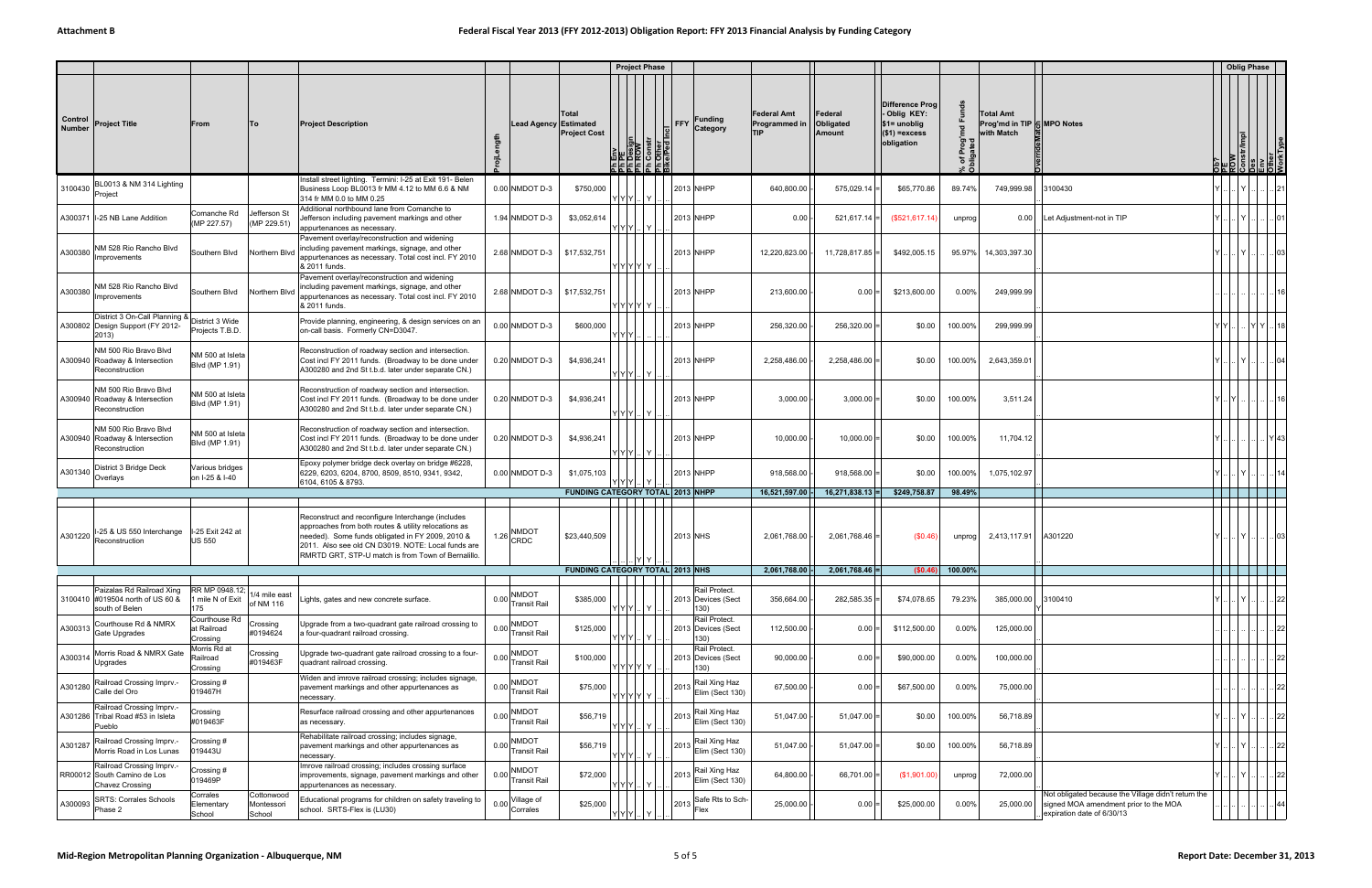|                          |                                                                                    |                                                           |                                          |                                                                                                                                                                                                                                                                           |                                          |                     |                                                              |                                | <b>Project Phase</b>                 |                                     |                                            |                                |                                                                                       |                       |                                                              |                                               | <b>Oblig Phase</b>                             |                    |    |
|--------------------------|------------------------------------------------------------------------------------|-----------------------------------------------------------|------------------------------------------|---------------------------------------------------------------------------------------------------------------------------------------------------------------------------------------------------------------------------------------------------------------------------|------------------------------------------|---------------------|--------------------------------------------------------------|--------------------------------|--------------------------------------|-------------------------------------|--------------------------------------------|--------------------------------|---------------------------------------------------------------------------------------|-----------------------|--------------------------------------------------------------|-----------------------------------------------|------------------------------------------------|--------------------|----|
| Control<br><b>Number</b> | <b>Project Title</b>                                                               | From                                                      | To                                       | <b>Project Description</b>                                                                                                                                                                                                                                                | gth                                      |                     | Total<br><b>Lead Agency Estimated</b><br><b>Project Cost</b> | EN SIGN<br>EN SIGN<br>EN CONST | FFY<br>Other<br>Other<br>ce/Ped Incl | <b>Funding</b><br>Category          | <b>Federal Amt</b><br>Programmed in<br>TIP | Federal<br>Obligated<br>Amount | <b>Difference Prog</b><br>Oblig KEY:<br>$$1=$ unoblig<br>$$1)$ = excess<br>obligation | Prog<br>Jated<br>`5 ፡ | <b>Total Amt</b><br>Prog'md in TIP & MPO Notes<br>with Match |                                               | Ob?<br>PE<br>Constr/Impl<br>Constr/Impl<br>Des |                    |    |
| A300094                  | SRTS: NM 448 Corrales Rd<br>Pedestrian/Crosswalk<br>mprovements                    | Cabezon Rd<br>(approx. MP 7)                              | approx.<br>Milepoint 9                   | Crosswalk and other pedestrian improvements as<br>needed.                                                                                                                                                                                                                 | 0.00 NMDOT D-3                           |                     | \$50,000                                                     |                                | YY                                   | Safe Rts to Sch<br>$ 2013 $ Infrast | 50,000.00                                  | 50,000.00                      | \$0.00                                                                                | 100.00%               | 50,000.00                                                    | A300094                                       |                                                | $Y$ 44             |    |
| A300095                  | <b>SRTS: South Valley Safe</b><br>Routes to Schools                                | McEwen Ave on Valdora Av or<br>south; Lucia St<br>on west | north; Isleta<br>Blvd on east            | Construct sidewalks on Byron Ave, Citation St, &<br>McEwen Ave. Construct mid-block crossing with refuge<br>median and HAWK signal at Isleta Blvd near McEwen<br>Ave.                                                                                                     | 0.00 County of                           |                     | \$500,000                                                    | YIYIYI                         |                                      | 2013 Safe Rts to Sch-               | 500,000.00                                 | 500,000.00                     | \$0.00                                                                                | 100.00%               | 500,000.00                                                   |                                               |                                                |                    | 28 |
| 3100450                  | Chughole Ln from Herron<br>Rd to Chaparral Ln, Peralta                             | lerron Rd                                                 | Chaparral Ln                             | Restore 24 ft wide roadway width on horizontal curves,<br>restore or pave drop-offs from Chughole Ln edge of<br>pavement and intersecting unpaved streets, upgraded<br>signs, pavement markings, and lighting.                                                            | 0.00 Town of                             |                     | \$459,821                                                    | Y Y Y Y  Y                     |                                      | 2013 Safety (HSIP)                  | 185,280.00                                 | 185,280.00                     | \$0.00                                                                                | 100.00%               | 200,000.00                                                   | 3100450                                       |                                                |                    |    |
| A300060                  | Coors Blvd Northbound<br>Lane Addition                                             | S.I.P.I. (MP<br>4.25)                                     | Coors Bypass<br>(Calabacillas<br>Arroyo) | Build an Additional Northbound lane and realign PdN<br>EB to north ramp. Project UNDERWAY.                                                                                                                                                                                | <b>NMDOT</b><br>$1.09$ CRDC              |                     | \$3,000,000                                                  | YYYYY                          |                                      | 2013 Safety (HSIP)                  | 0.00                                       | 150,343.73                     | (\$150,343.73)                                                                        | unprog                | 0.00                                                         | HSIP-0448(17)5 HSIP fund obligated not in TIP |                                                |                    | 01 |
|                          | A301090 NM 47 Safety Project                                                       | Chical Rd (MP<br>35)                                      | NM 147 (MP<br>38)                        | Intersection safety improvements.                                                                                                                                                                                                                                         | 0.00 NMDOT D-3                           |                     | \$771,778                                                    | YYYYY Y                        |                                      | 2013 Safety (HSIP)                  | 714,975.00                                 | 714,975.00                     | \$0.00                                                                                | 100.00%               | 771,777.85                                                   | Funds later reduced \$122,658.65 as let adj   |                                                | $Y[Y]$ $Y[Y Y]$ 21 |    |
| A301170                  | NM 333 & NM 217<br>Intersection Improvements                                       | MP 15.2 on NM MP 10.5 on<br>333                           | NM 217                                   | Construct left turn lanes on NM 333 both EB and WB &<br>redefine the intersection reducing its width, etc<br>Includes pavement markings, signage, redefining<br>access existing ingress & egress access to selected<br>mailbox clusters & possible lighting improvements. | 0.00 NMDOT D-3                           |                     | \$1,500,000                                                  | Y Y Y .                        | Y                                    | 2013 Safety (HSIP)                  | 1,389,600.00                               | 1,280,799.27                   | \$108,800.73                                                                          | 92.17%                | 1,500,000.01                                                 | Funds later reduced \$140,983.96 for let adj  |                                                |                    |    |
| A301240                  | NM 47 & Appaloosa Dr<br>Intersection Improvements                                  |                                                           |                                          | Construct median improvements; includes: signage,<br>markings, sidewalk improvements and ADA compliance<br>and construction of turn-bay(s). Other appurtenances<br>as necessary.                                                                                          | 0.00 Village of Los                      |                     | \$85,000                                                     | Y Y Y Y Y                      |                                      | 2013 Safety (HSIP)                  | 78,744.00                                  | 78,744.00                      | \$0.00                                                                                | 100.00%               | 85,000.00                                                    | A301240                                       |                                                | 21                 |    |
|                          | Corrales Safety Project<br>A301250 Digital Speed Warning<br>Signs                  | arious roads in<br>Corrales                               |                                          | Purchase and installation of digital speed warning<br>reader board signs.                                                                                                                                                                                                 | 0.00 Village of                          |                     | \$103,000                                                    | YY                             | $\checkmark$                         | 2013 Safety (HSIP)                  | 95,419.00                                  | 95,419.00                      | \$0.00                                                                                | 100.00%               | 102,999.78                                                   |                                               |                                                |                    |    |
|                          | Railroad Crossing Imprv.-<br>RR00011 North Camino de Los<br><b>Chavez Crossing</b> | Crossing #<br>019469N                                     |                                          | Imrove railroad crossing; includes crossing surface<br>improvements, signage, pavement markings and other<br>appurtenances as necessary.                                                                                                                                  | NMDOT<br>0.00                            | <b>Transit Rail</b> | \$72,000                                                     | $Y Y Y$ $Y$                    |                                      | 2013 Safety (HSIP)                  | 66,701.00                                  | 66,701.00                      | \$0.00                                                                                | 100.00%               | 72,000.22                                                    |                                               |                                                |                    | 22 |
|                          | Historic Rt 66 Los Lunas<br>A301270 Corridor Management Plan<br>(FFY 2012 Funds)   |                                                           |                                          | Plan and develop a Historic Route 66 Corridor<br>Management Plan.                                                                                                                                                                                                         | 0.00<br>Lunas                            | Village of Los      | \$24,000                                                     |                                |                                      | 2013 Scenic Byways                  | 19,200.00                                  | 19,200.00                      | \$0.00                                                                                | 100.00%               | 24,000.00                                                    |                                               |                                                | Y 30               |    |
|                          | Historic Rt 66 Wayfinding<br>A301271 Signs in Albuquerque (FFY<br>2012 Funds)      |                                                           |                                          | Design, develop, and install new wayfinding signs on<br>Historic Route 66 and other roads in the vicinity of<br>Historic Route 66.                                                                                                                                        | City of<br>0.00 Albuquerque-<br>Planning |                     | \$150,000                                                    | $Y Y Y $   Y                   |                                      | 2013 Scenic Byways                  | 120,000.00                                 | 120,000.00                     | \$0.00                                                                                | 100.00%               | 150,000.00                                                   |                                               |                                                | Y 15               |    |
|                          |                                                                                    |                                                           |                                          |                                                                                                                                                                                                                                                                           |                                          |                     | <b>FUNDING CATEGORY TOTAL 2013</b>                           |                                |                                      | <b>Fed Spec</b><br><b>Progs</b>     | 4,038,477.00                               | 3,712,842.35                   | \$325,634.65                                                                          | 91.94%                |                                                              |                                               |                                                |                    |    |
| 3100480                  | Socorro County Road #125<br><b>Bridge Replacement</b>                              |                                                           |                                          | Replace bridge and other appurtenances as necessary.                                                                                                                                                                                                                      | County of<br>0.00<br>Socorro             |                     | \$1,248,600                                                  | YYYYY Y                        | 2013                                 | STP-Bridge Off<br>Sys               | 758,880.00                                 | 0.00                           | \$758,880.00                                                                          | 0.00%                 | 948,600.00                                                   |                                               |                                                |                    |    |
|                          |                                                                                    |                                                           |                                          |                                                                                                                                                                                                                                                                           |                                          |                     | <b>FUNDING CATEGORY TOTAL 2013</b> Sys                       |                                |                                      | <b>STP-Bridge Off</b>               | 758,880.00                                 | 0.00                           | \$758,880.00                                                                          | 0.00%                 |                                                              |                                               |                                                |                    |    |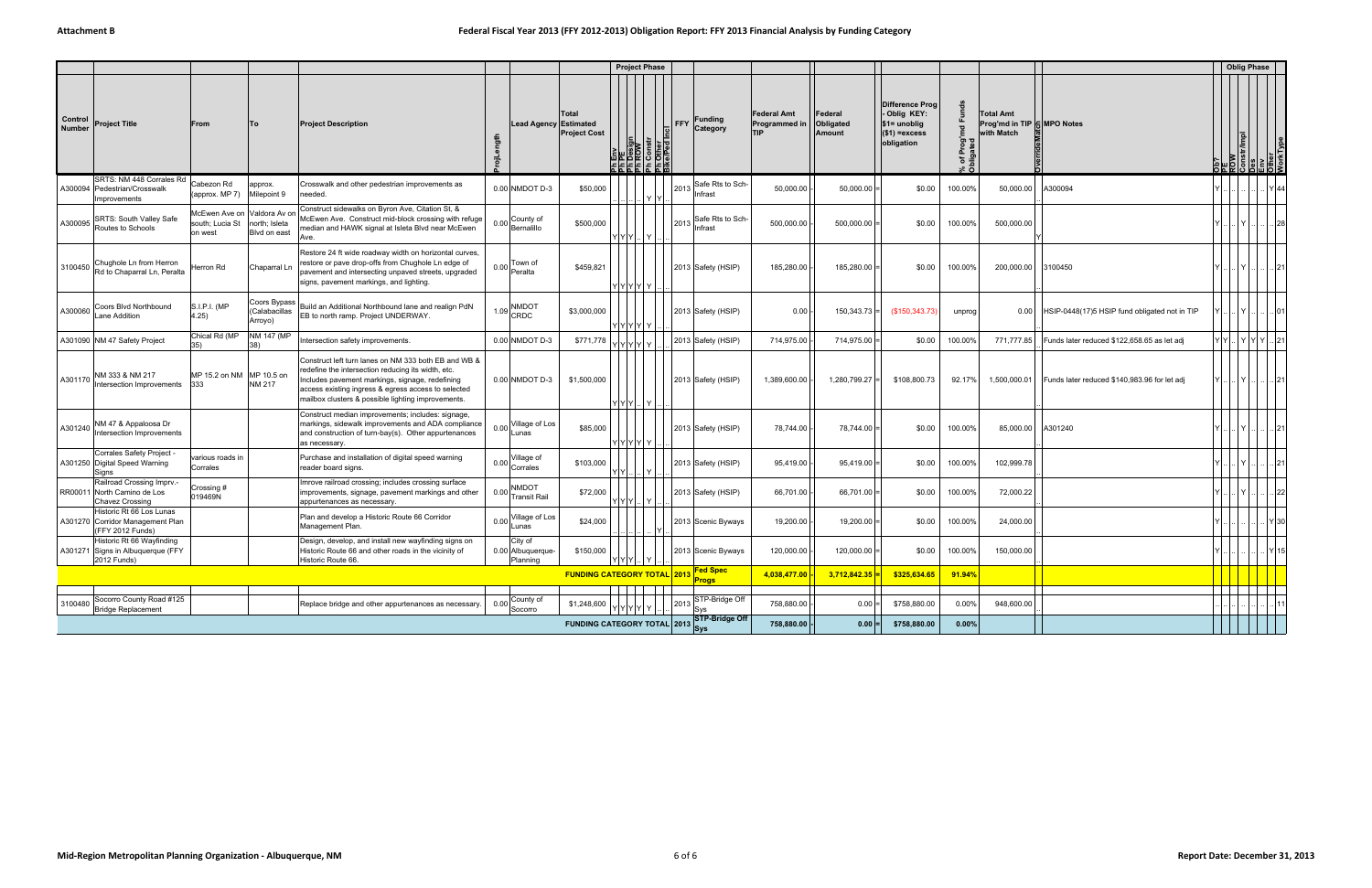|                                 |                                                                                   |                                                                  |                                                          |                                                                                                                                                                                                                                                                              |      |                                     |                              | <b>Project Phase</b>                                 |                                    |                     |                              |                                      |                                                                                       |                   |                                                             |                                                    | <b>Oblig Phase</b>            |                         |
|---------------------------------|-----------------------------------------------------------------------------------|------------------------------------------------------------------|----------------------------------------------------------|------------------------------------------------------------------------------------------------------------------------------------------------------------------------------------------------------------------------------------------------------------------------------|------|-------------------------------------|------------------------------|------------------------------------------------------|------------------------------------|---------------------|------------------------------|--------------------------------------|---------------------------------------------------------------------------------------|-------------------|-------------------------------------------------------------|----------------------------------------------------|-------------------------------|-------------------------|
| <b>Control</b><br><b>Number</b> | <b>Project Title</b>                                                              | From                                                             | Τo                                                       | <b>Project Description</b>                                                                                                                                                                                                                                                   |      | Lead Agency Estimated               | Total<br><b>Project Cost</b> | $\frac{MQ}{10}$<br>∟∣ם∣צ∣ ט                          | <b>FFY</b><br>Other<br>ce/Ped Incl | Funding<br>Category | Federal Amt<br>Programmed in | Federal<br>Obligated<br>Amount       | Difference Prog<br>- Oblig KEY:<br>∣\$1= unoblig<br>$($ \$1) = $excess$<br>obligation | % of<br>Oblig     | <b>Total Amt</b><br>Prog'md in TIP SMPO Notes<br>with Match |                                                    | <b>Istr/Impl</b><br>SFSS SFSS |                         |
| A300460                         | Bosque del Rio Trail & Chris Diversion<br>Chavez Trail                            | BdR: S.<br>Channel to<br>Bridge Blvd.                            | CCT: S.<br>Diversion<br>Channel to<br>Rio Bravo<br>Blvd. | Reconstruct portions of the Bosque del Rio Trail (S Div<br>Ch to approx 1200' N of Bridge Blvd) & Chris Chavez<br>Trail (S Div Ch to/along Rio Bravo), add<br>signage/amenities, improve connections & add new<br>connection at Woodward with bridge over channel.           |      | 2.67 County of                      | \$998,230                    | Y Y Y Y  Y   Y                                       |                                    | 2013 STP-E          | 657,672.00                   | $657,672.00$ =                       | \$0.00                                                                                | 100.00%           | 876,896.00                                                  |                                                    | .I Y I.                       |                         |
| A300510                         | NM 47 Medians & Roadside<br>Landscaping                                           | north of Tribal<br>Services<br>Complex<br>entrance (MP<br>39.59) | Isleta Pueblo<br>Boundary                                | Design & install center median & roadside landscaping<br>with curbing, sidewalks, plantings, irrigation, water<br>conserv measures, erosion cntrl, appurtenances,<br>beautification & local artwork. Project let in stages, Ph<br>1=\$940,000. (see remarks)                 |      | $0.92$ Pueblo of Isleta             | \$2,315,000                  | Y Y Y   Y                                            |                                    | 2013 STP-E          | 200,000.00                   | 200,000.00                           | \$0.00                                                                                | 100.00%           | 266,666.67                                                  |                                                    |                               | Y   31                  |
| A300713                         | <b>AMPA Wide</b><br>Bicycle/Pedestrian Safety<br>Educ. Program (FY 2013-<br>2014) | AMPA wide                                                        |                                                          | Bicycle & Pedestrian Safety Education Program.                                                                                                                                                                                                                               |      | City of<br>0.00 Albuquerque-<br>P&R | \$146,667                    |                                                      |                                    | 2013 STP-E          | 110,000.00                   | 110,000.00                           | \$0.00                                                                                | 100.00%           | 146,666.67                                                  |                                                    | . I Y I                       |                         |
| A300890                         | NM 314 Bike Lanes &<br>Enhancements                                               | Morris Rd                                                        | NM 6 (Main                                               | Construct sidewalks, bicycle lanes, lighting, medians<br>and outer curbs to manage access. Signage and other<br>appurtenances included. Former CN=L3313.                                                                                                                     |      | 1.59 Village of Los                 | \$2,855,618                  | Y Y Y   Y                                            |                                    | 2013 STP-E          | 329,938.00                   | 329,938.00                           | \$0.00                                                                                | 100.00%           | 439,917.33                                                  | A300890                                            | .I Y I                        | .128                    |
| A300910                         | NM 6 in Los Lunas Sidewalk<br>Improvements                                        | various locations                                                |                                                          | Sidewalk improvements and ADA compliance.<br>COMPLETED.                                                                                                                                                                                                                      |      | 0.00 NMDOT D-3                      | \$592,599                    | Y Y Y   Y  .                                         |                                    | 2013 STP-E          | $0.00 \cdot$                 | 49,514.42                            | (\$49,514.42)                                                                         | unprog            | 0.00                                                        | STP-E funds obligated for 2011 project -not in TIP |                               |                         |
| A300910                         | NM 6 in Los Lunas Sidewalk<br>Improvements                                        | various locations                                                |                                                          | Sidewalk improvements and ADA compliance.<br>COMPLETED.                                                                                                                                                                                                                      |      | 0.00 NMDOT D-3                      | \$592,599                    | Y                                                    |                                    | 2013 STP-E          | 0.00                         | 1,080.48                             | (\$1,080.48)                                                                          | unprog            | 0.00                                                        | STP-E funds obligated for 2011 project -not in TIP |                               | 28                      |
|                                 | I-25 & NM 6 Interchange<br>A301120 Enhancements in Los<br>Lunas                   | MP 203.19                                                        | MP 203.40                                                | Landscaping of the NM 6 & I-25 Interchange.                                                                                                                                                                                                                                  |      | Village of Los<br>$0.21$ Lunas      | \$1,200,000                  | Y Y Y  Y                                             |                                    | 2013 STP-E          | 900,000.00                   | 900,000.00                           | \$0.00                                                                                | 100.00%           | 1,200,000.00                                                |                                                    |                               | Y 31                    |
| A301180                         | I-25 & Paseo del Norte<br>Interchange Reconstruction                              | I-25: Jefferson<br>St to Alameda<br>Blvd                         | PdN: 2nd St<br>to San Pedro                              | Reconstr interchange with ramps/frontage road imprv.,<br>constr free-flow ramp EB PdN to SB I-25, flyover NB I-<br>25 to WB PdN, grade sep. at Jefferson, bike/ped<br>imprv., I-25 mainline imprv. btwn Jeff & Alameda &<br>other roadway rehab/reconst & imprv freeway acc. |      | 0.00 NMDOT                          | \$95,000,000                 | r Y Y Y  Y I                                         |                                    | 2013 STP-E          | 1,670,702.00                 | 1,670,702.00                         | \$0.00                                                                                | 100.00%           | 2,227,602.67                                                | A301180                                            | .I Y I.                       |                         |
|                                 |                                                                                   |                                                                  |                                                          |                                                                                                                                                                                                                                                                              |      |                                     |                              | FUNDING CATEGORY TOTAL 2013 STP-E                    |                                    |                     | 3,868,312.00                 | 3,918,906.90                         | (\$50,594.90                                                                          | 101.31%           |                                                             |                                                    |                               |                         |
|                                 | A300190 Courthouse Road<br>Improvements Stage II                                  | NM 314                                                           |                                                          | Construct street improvements including: pavement,<br>on-street parking, landscaping, sidewalks, curbs, bike<br>Calle Madero   lanes, crosswalks, drainage, signage, signal<br>improvements and intersection improvements at side<br>streets as needed.                      | 0.30 | Village of Los<br>Lunas             | \$772,472                    | Y Y Y Y  Y                                           |                                    | 2013 STP-Flex       | 660,000.00                   | 660,000.00                           | \$0.00                                                                                | 100.00%           |                                                             | 772,471.89 Funds obligated as STP-Small Urban      | .   Y                         |                         |
| A300380                         | NM 528 Rio Rancho Blvd<br>Improvements                                            | Southern Blvd                                                    | Northern Blvd                                            | Pavement overlay/reconstruction and widening<br>including pavement markings, signage, and other<br>appurtenances as necessary. Total cost incl. FY 2010<br>& 2011 funds.                                                                                                     |      | 2.68 NMDOT D-3 \ \$17,532,751       |                              | Y Y Y Y  Y                                           |                                    | 2013 STP-Flex       | 854,400.00                   | 847,821.00 =                         | \$6,579.00                                                                            | 99.23%            | 999,999.97                                                  |                                                    |                               |                         |
| A300413                         | NM 333 Pavement<br>Preservation Segment 3                                         | Tijeras Area (MP Sedillo Area<br>7.38)                           | (MP 12.00)                                               | Pavement preservation including pavement markings,<br>signage, and other appurtenances as necessary.                                                                                                                                                                         |      | 4.62 NMDOT D-3                      | \$2,650,000                  | Y Y Y  Y                                             |                                    | 2013 STP-Flex       | 1,537,920.00                 | $1,083,133.19$ =                     | \$454,786.81                                                                          | 70.43%            | 1,799,999.95                                                |                                                    | .I Y I                        | $\  \dots   \dots   05$ |
| A300422                         | NM 6 Bridge Replacement<br>Timber Bridge #210                                     | approx. MP<br>29.659                                             | approx MP<br>30.659                                      | Replace bridge with culvert pipe, modify superelevation,<br>correct horizontal curve, widen approach shoulders,<br>and other appurtenances as necessary.                                                                                                                     |      | 1.00 NMDOT D-3                      | \$1,781,797                  | Y Y Y Y                                              |                                    | 2013 STP-Flex       | 1,522,367.00                 | 1,522,367.00                         | \$0.00                                                                                | 100.00%           | 1,781,796.53                                                |                                                    | Y       11                    |                         |
| A300693                         | NM 314 Bridge over<br><b>Highline Canal</b>                                       | NM 314 over<br><b>Highline Canal</b>                             |                                                          | Replace Bridge. Old CN=BR313.                                                                                                                                                                                                                                                |      | 0.00 NMDOT                          | \$1,848,071                  | Y Y Y  I<br>Y                                        |                                    | 2013 STP-Flex       | 1,518,992.00                 | 1,270,601.32                         | \$248,390.68                                                                          | 83.65%            | 1,777,846.39                                                | A300693                                            |                               |                         |
| A300693                         | NM 314 Bridge over<br>Highline Canal                                              | NM 314 over<br><b>Highline Canal</b>                             |                                                          | Replace Bridge. Old CN=BR313.                                                                                                                                                                                                                                                |      | 0.00 NMDOT                          | \$1,848,071                  | Y Y Y .                                              |                                    | 2013 STP-Flex       | 50,000.00                    | 0.00                                 | \$50,000.00                                                                           | 0.00%             | 58,520.60                                                   |                                                    |                               |                         |
| A300693                         | NM 314 Bridge over<br><b>Highline Canal</b>                                       | NM 314 over<br><b>Highline Canal</b>                             |                                                          | Replace Bridge. Old CN=BR313.                                                                                                                                                                                                                                                |      | 0.00 NMDOT                          | \$1,848,071                  | YIYIYI<br>Y                                          |                                    | 2013 STP-Flex       | 10,000.00                    | 0.00                                 | \$10,000.00                                                                           | 0.00%             | 11,704.12                                                   |                                                    |                               |                         |
| A300890                         | NM 314 Bike Lanes &<br>Enhancements                                               | Morris Rd                                                        | NM 6 (Main                                               | Construct sidewalks, bicycle lanes, lighting, medians<br>and outer curbs to manage access. Signage and other<br>appurtenances included. Former CN=L3313.                                                                                                                     |      | 1.59 Village of Los                 | \$2,855,618                  | Y Y Y  <br>Y<br>FUNDING CATEGORY TOTAL 2013 STP-Flex |                                    | 2013 STP-Flex       | 1,500,000.00<br>7,653,679.00 | $1,500,000.00$ =<br>$6,883,922.51$ = | \$0.00<br>\$769,756.49                                                                | 100.00%<br>89.94% | 1,755,617.93                                                | A300890                                            | .l Y l<br>.                   | 28                      |
|                                 |                                                                                   |                                                                  |                                                          |                                                                                                                                                                                                                                                                              |      |                                     |                              |                                                      |                                    |                     |                              |                                      |                                                                                       |                   |                                                             |                                                    |                               |                         |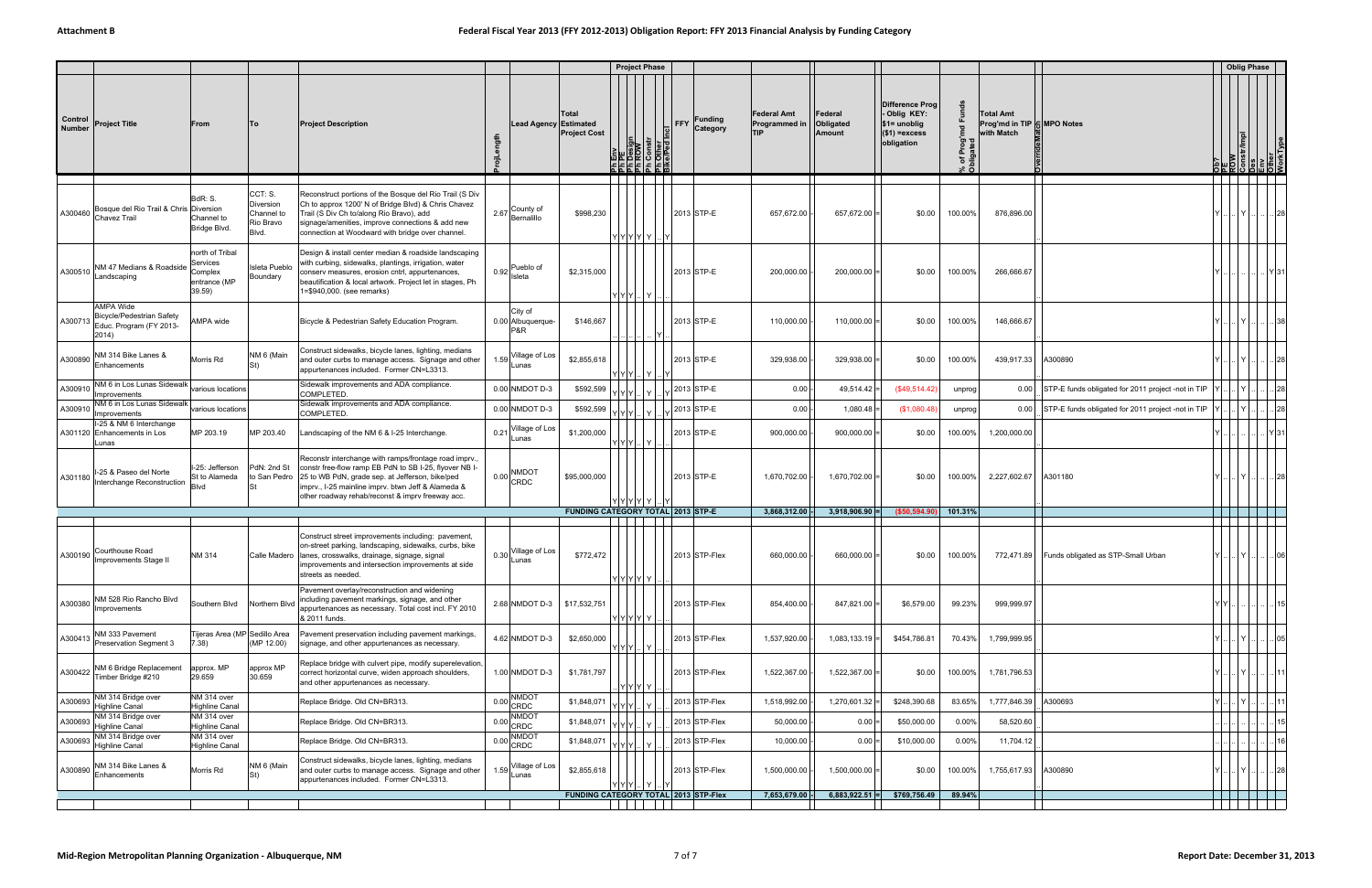|                          |                                                                                 |                                                                 |                           |                                                                                                                                                                                                                                                             |              |                                            | <b>Project Phase</b>                                                       |                      |                                          |                                     |                                |                                                                                |             |                                                              |                                                |        | <b>Oblig Phase</b>                                         |      |
|--------------------------|---------------------------------------------------------------------------------|-----------------------------------------------------------------|---------------------------|-------------------------------------------------------------------------------------------------------------------------------------------------------------------------------------------------------------------------------------------------------------|--------------|--------------------------------------------|----------------------------------------------------------------------------|----------------------|------------------------------------------|-------------------------------------|--------------------------------|--------------------------------------------------------------------------------|-------------|--------------------------------------------------------------|------------------------------------------------|--------|------------------------------------------------------------|------|
| Control<br><b>Number</b> | <b>Project Title</b>                                                            | From                                                            | To                        | <b>Project Description</b>                                                                                                                                                                                                                                  |              | Lead Agency Estimated                      | Total<br><b>Project Cost</b><br>$\frac{\text{AGD}}{\text{AGD}}$<br>ن  ∆ ם. | Other<br>ce/Ped Incl | <b>Funding</b><br><b>FFY</b><br>Category | Federal Amt<br>Programmed in<br>TIP | Federal<br>Obligated<br>Amount | Difference Prog<br>Oblig KEY:<br>\$1= unoblig<br>$($1)$ = excess<br>obligation | `চ ≣<br>҂ ర | <b>Total Amt</b><br>Prog'md in TIP & MPO Notes<br>with Match |                                                |        | PE<br>ROW<br>Constrilmpi<br>Des<br>Other<br>Other<br>Other |      |
| 3100320                  | NM 304 South of Belen.<br>Bridge #05235                                         | MP 13.9                                                         | MP 14.4                   | Bridge replacement.                                                                                                                                                                                                                                         |              | 0.50 NMDOT                                 | \$3,400,000                                                                |                      | 2013 STP-Rural                           | 3,418.00                            | 3,417.60                       | \$0.40                                                                         | 99.99%      | 4,000.47                                                     | 3100320                                        |        |                                                            |      |
|                          |                                                                                 |                                                                 |                           |                                                                                                                                                                                                                                                             |              |                                            | FUNDING CATEGORY TOTAL 2013 STP-Rural                                      |                      |                                          | 3,418.00                            | 3,417.60                       | \$0.40                                                                         | 99.99%      |                                                              |                                                |        |                                                            |      |
| 3100300                  | NM 47 in Peralta (Old<br>CN=2105)                                               | MP 31.000                                                       | MP 32.800                 | Rehabilitate/reconstruct from 2 to 5 lane facility with<br>center turn lane and drainage improvements.                                                                                                                                                      |              | 1.80 NMDOT D-3                             | \$12,273,942                                                               |                      | 2013 STP-Sm Urb                          | 854,400.00                          | 812,646.93                     | \$41,753.07                                                                    | 95.11%      | 999,999.97                                                   | 3100300                                        |        |                                                            |      |
| 3100300                  | NM 47 in Peralta (Old<br>CN=2105)                                               | MP 31.000                                                       | MP 32.800                 | Rehabilitate/reconstruct from 2 to 5 lane facility with<br>center turn lane and drainage improvements.                                                                                                                                                      |              | 1.80 NMDOT D-3                             | \$12,273,942<br>Y Y Y Y Y                                                  |                      | 2013 STP-Sm Urb                          | 180,014.00                          | 0.00                           | \$180,014.00                                                                   | 0.00%       | 210,690.54                                                   |                                                |        |                                                            |      |
| A300422                  | NM 6 Bridge Replacement<br>Timber Bridge #210                                   | approx. MP<br>29.659                                            | approx MP<br>30.659       | Replace bridge with culvert pipe, modify superelevation,<br>correct horizontal curve, widen approach shoulders,<br>and other appurtenances as necessary.                                                                                                    |              | 1.00 NMDOT D-3                             | \$1,781,797                                                                |                      | 2013 STP-Sm Urb                          | 0.00                                | $180,795.23$ =                 | (\$180,795.23)                                                                 | unprog      | 0.00                                                         | STP-Sm Urban funds obligated to cover overruns |        |                                                            |      |
|                          |                                                                                 |                                                                 |                           |                                                                                                                                                                                                                                                             |              |                                            | FUNDING CATEGORY TOTAL 2013 STP-Sm Urb                                     |                      |                                          | 1,034,414.00                        | 993,442.16                     | \$40,971.84                                                                    | 96.04%      |                                                              |                                                |        |                                                            |      |
| A300130                  | Bernalillo (Town)<br>Intersection Improvements                                  | NM473 &<br>VM313, US550<br>& Don Tomas                          |                           | Intersection improvements for pedestrian and vehicular<br>safety and lighting.                                                                                                                                                                              |              | Town of<br>$0.00$<br>Bernalillo            | \$4,010,456<br>YIYIYIYI Y                                                  |                      | 2013 STP-U                               | 3,175,255.00                        | $3,175,255.00$ =               | \$0.00                                                                         | 100.00%     | 3,716,356.40                                                 | Obligated in FFY 14                            |        |                                                            |      |
| A300200                  | dalia Rd Reconstruction &<br>Widening                                           | Iris Rd                                                         | NM 528                    | Widen from 2 to 3 lane undivided or 4 lane divided<br>roadway. Includes: turn lanes, intersection<br>improvements, curbs, gutter, storm drains, bike lanes,<br>etc. Project t.b.d. concurrently with sewer project.                                         |              | 2.44 City of Rio                           | \$13,378,780<br>Y Y Y Y Y                                                  | .IYI                 | 2013 STP-U                               | 545,630.00                          | 545,630.00                     | \$0.00                                                                         | 100.00%     | 638,611.87                                                   | STP-U funds split into PE and ROW              | IYI    |                                                            | 16   |
| A300200                  | Idalia Rd Reconstruction &<br>Widening                                          | Iris Rd                                                         | NM 528                    | Widen from 2 to 3 lane undivided or 4 lane divided<br>roadway. Includes: turn lanes, intersection<br>improvements, curbs, gutter, storm drains, bike lanes,<br>etc. Project t.b.d. concurrently with sewer project.                                         |              | 2.44 City of Rio<br>Rancho                 | \$13,378,780<br>Y Y Y Y Y                                                  | .IYI                 | 2013 STP-U                               | 1,110,200.00                        | 1,110,200.00                   | \$0.00                                                                         | 100.00%     | 1,299,391.35                                                 | STP-U funds split into PE and ROW              | YIYI   |                                                            | 15   |
| A300380                  | NM 528 Rio Rancho Blvd<br>Improvements                                          | Southern Blvd                                                   | Northern Blvo             | Pavement overlay/reconstruction and widening<br>including pavement markings, signage, and other<br>appurtenances as necessary. Total cost incl. FY 2010<br>& 2011 funds.                                                                                    |              |                                            | 2.68 NMDOT D-3 \ \$17,532,751<br>Y Y Y Y  Y                                |                      | 2013 STP-U                               | 495,000.00                          | 495,000.00                     | \$0.00                                                                         | 100.00%     | 579,353.92                                                   | Funds obligated as STP-Flex                    |        | .IY                                                        |      |
| A300412                  | NM 333 Pavement<br>Preservation Segment 2                                       | Carnuel Area<br>MP 4.3)                                         | Tijeras Area<br>(MP 7.35) | Pavement preservation including pavement markings,<br>signage, and other appurtenances as necessary.                                                                                                                                                        |              | 2.70 NMDOT D-3                             | \$1,800,000<br>Y Y Y                                                       | Y                    | 2013 STP-U                               | 1,537,920.00                        | 1,423,845.32                   | \$114,074.68                                                                   | 92.58%      | 1,799,999.95                                                 |                                                |        |                                                            | .105 |
| A300413                  | IM 333 Pavement<br>Preservation Segment 3                                       | Tijeras Area (MP Sedillo Area<br>7.38)                          | (MP 12.00)                | Pavement preservation including pavement markings,<br>signage, and other appurtenances as necessary                                                                                                                                                         |              | 4.62 NMDOT D-3                             | \$2,650,000<br>YIYIYI                                                      |                      | 2013 STP-U                               | 726,240.00                          | 726,240.04                     | $(\$0.04)$                                                                     | 100.00%     | 849,999.98                                                   |                                                |        | IY.                                                        | 05   |
|                          | NM 47 Medians & Roadside<br>$\overline{)1}$ A300510 $\overline{)1}$ Landscaping | north ofTribal<br>Services<br>Complex<br>entrance (MP<br>39.59) | Isleta Pueblo<br>Boundary | Design & install center median & roadside landscaping<br>with curbing, sidewalks, plantings, irrigation, water<br>conserv measures, erosion cntrl, appurtenances<br>beautification & local artwork. Project let in stages, Ph<br>1=\$940,000. (see remarks) | $0.92$ sleta | Pueblo of                                  | \$2,315,000<br>Y Y Y  I                                                    | Y                    | 2013 STP-U                               | 100,000.00                          | $100,000.00$ =                 | \$0.00                                                                         | 100.00%     | 117,041.20                                                   |                                                |        | Y 31                                                       |      |
| A300520                  | Broadmoor Blvd (30th St)<br>Expansion                                           | Northern Blvd                                                   | Paseo del<br>Volcan       | First phase to complete a corridor study and prelim.<br>design. Then complete final design & construction of a<br>2 lane roadway with accommodation for future<br>widening. Total cost includes FY 2010 local funding.                                      |              | 1.24 City of Rio                           | \$2,747,167<br>Y Y Y Y  Y                                                  |                      | 2013 STP-U                               | 640,800.00                          | 640,800.00                     | \$0.00                                                                         | 100.00%     | 749,999.98                                                   |                                                | Y Y L  |                                                            | 15   |
| A300520                  | Broadmoor Blvd (30th St)<br>Expansion                                           | Northern Blvd                                                   | Paseo del<br>Volcan       | First phase to complete a corridor study and prelim.<br>design. Then complete final design & construction of a<br>2 lane roadway with accommodation for future<br>widening. Total cost includes FY 2010 local funding.                                      |              | 1.24 City of Rio                           | \$2,747,167<br>Y Y Y Y  Y                                                  |                      | 2013 STP-U                               | 826,235.00                          | $826,235.00$ =                 | \$0.00                                                                         | 100.00%     | 967,035.32                                                   |                                                | YL.IYI |                                                            | 16   |
|                          | Bear Canyon Arroyo Trail<br>A300591 Ext. & Pedestrian<br>Overcrossings Phase II | -25 (east side of existing trail a<br>roadway)                  | Seagull Lane              | Construction of the Bear Canyon Arroyo Trail along<br>alignment of Osuna Rd and Bear Canyon Arroyo with<br>future pedestrian overcrossings at San Mateo &<br>Wyoming Blvds. Initial phase will construct at-grade<br>crossings at San Mateo & Wyoming.      |              | City of<br>0.00 Albuquerque-<br><b>DMD</b> | \$1,900,000                                                                | Y Y Y Y  Y  Y Y      | 2013 STP-U                               | 427,200.00                          | 427,200.00                     | \$0.00                                                                         | 100.00%     | 499,999.99                                                   |                                                | IYI    |                                                            | 16   |
|                          | ITS-Albuquerque Traffic<br>A300753 Management System (FY<br>2013)               | Albuquerque<br>City Wide                                        |                           | Plan, design, install, integrate and replace traffic signal<br>infrastructure communications, monitoring devices,<br>other ITS related elements and services, and<br>construction management services.                                                      |              | City of<br>0.00 Albuquerque-<br><b>DMD</b> | \$2,640,824                                                                |                      | 2013 STP-U                               | 132,154.00                          | 132,154.00                     | \$0.00                                                                         | 100.00%     | 154,674.62                                                   |                                                |        | I Y I  I                                                   | 24   |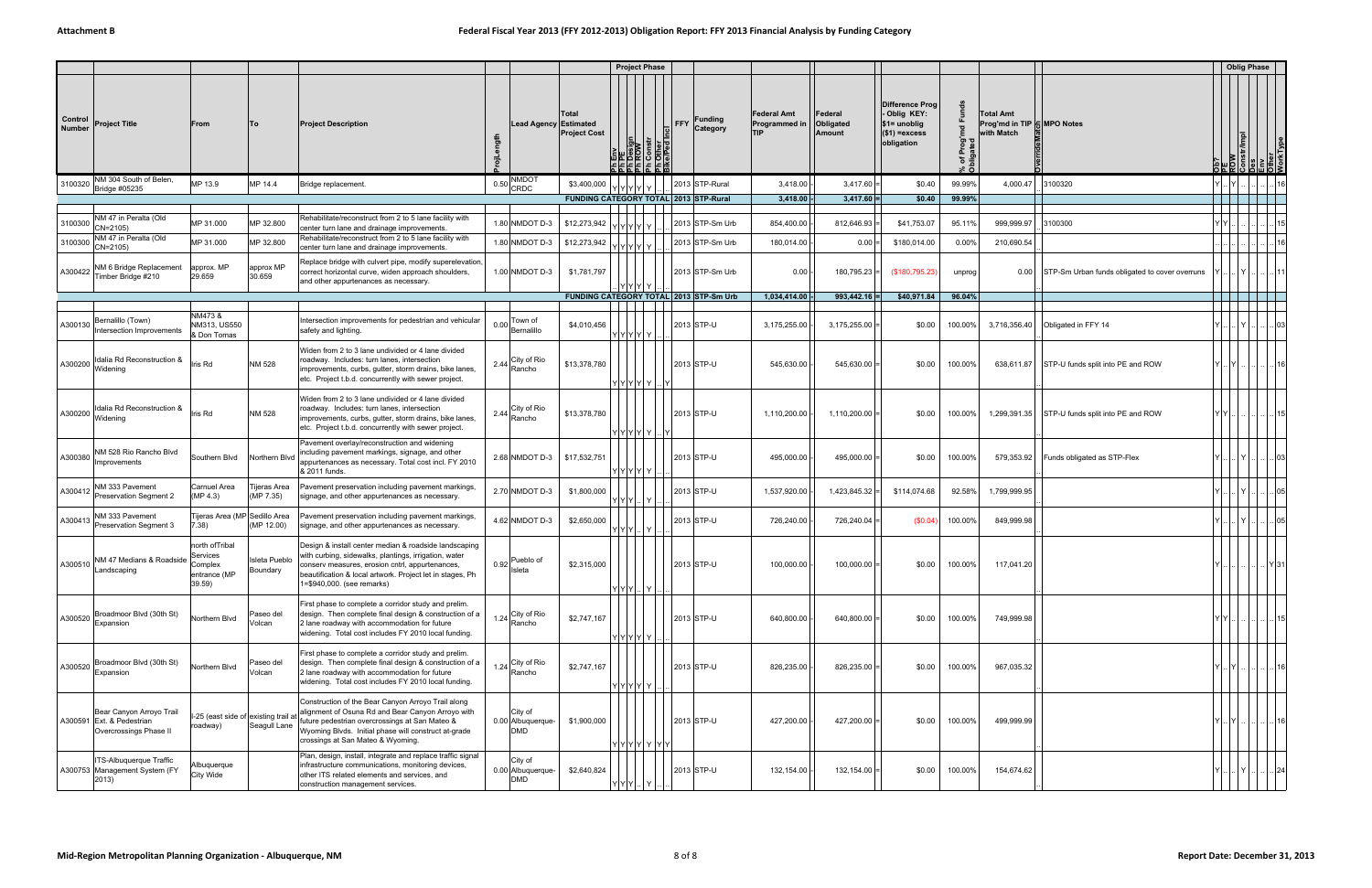|                          |                                                                     |                                                |                                   |                                                                                                                                                                                                                                                                              |                                             |                                        | <b>Project Phase</b>                    |                      |                                                                                  |                                                   |                                |                                                                                  |                    |                                                      |                                               |      | <b>Oblig Phase</b>                                           |      |
|--------------------------|---------------------------------------------------------------------|------------------------------------------------|-----------------------------------|------------------------------------------------------------------------------------------------------------------------------------------------------------------------------------------------------------------------------------------------------------------------------|---------------------------------------------|----------------------------------------|-----------------------------------------|----------------------|----------------------------------------------------------------------------------|---------------------------------------------------|--------------------------------|----------------------------------------------------------------------------------|--------------------|------------------------------------------------------|-----------------------------------------------|------|--------------------------------------------------------------|------|
| Control<br><b>Number</b> | <b>Project Title</b>                                                | From                                           | To                                | <b>Project Description</b>                                                                                                                                                                                                                                                   | <b>Lead Agency Estimated</b><br>능           | Total<br><b>Project Cost</b>           | <b>PE</b><br>Design<br>Constr<br>Constr | Other<br>ce/Ped Incl | <b>Funding</b><br>$\overline{\phantom{a}}$ FFY $\overline{\phantom{a}}$ Category | <b>Federal Amt</b><br>Programmed in<br><b>TIP</b> | Federal<br>Obligated<br>Amount | Difference Prog<br>- Oblig KEY:<br>$$1=$ unoblig<br>$($1)$ =excess<br>obligation | ᅕ<br>% of<br>Oblig | Total Amt<br>Prog'md in TIP SMPO Notes<br>with Match |                                               |      | Ob?<br>PE<br>ROW<br>Constrimpl<br>Discrime<br>Other<br>Other |      |
|                          | AMPA Wide<br>A300780 Comprehensive Regional<br><b>Travel Survey</b> | AMPA Wide                                      |                                   | Conduct a data collection effort that includes a<br>household survey, commercial vehicle survey, external<br>station survey, transit on-board survey, and integration<br>of survey results into the travel demand model.                                                     | 0.00 MRMPO                                  | \$1,170,412                            |                                         |                      | 2013 STP-U                                                                       | 400,000.00                                        | 400,000.00                     | \$0.00                                                                           | 100.00%            | 468,164.78                                           |                                               |      |                                                              | Y 18 |
| A300840                  | Albuquerque City Great<br>Streets (FY 2011)                         | Refer to project<br>description for<br>termini |                                   | Implement design concepts from Great Facility Street<br>Plan. Termini: Central Ave from 98th St to 8th St, and<br>from Girard to Tramway (West Central, Nob Hill & East<br>Central) and the vicinity of 12th St & Menaul Blvd; other<br>locations may be included.           | City of<br>10.32 Albuquerque-<br><b>DMD</b> | \$1,006,554                            | Y Y Y Y Y                               |                      | 2013 STP-U                                                                       | 0.00                                              | $240,000.00$ =                 | (\$240,000.00)                                                                   | unprog             | 0.00                                                 | Funds reobligated (proj was on inactive list) | YYI  |                                                              | 15   |
| A301040                  | Southern Blvd Corridor                                              | Rainbow Blvd                                   | NM 528                            | Prepare a corridor study                                                                                                                                                                                                                                                     | City of Rio<br>0.00<br>Rancho               | \$994,850                              |                                         |                      | 2013 STP-U                                                                       | 850,000.00                                        | 850,000.00                     | \$0.00                                                                           | 100.00%            | 994,850.16                                           |                                               |      |                                                              | 15   |
| A301180                  | I-25 & Paseo del Norte<br>Interchange Reconstruction                | -25: Jefferson<br>St to Alameda<br>Blvd        | PdN: 2nd St<br>to San Pedro<br>St | Reconstr interchange with ramps/frontage road imprv.,<br>constr free-flow ramp EB PdN to SB I-25, flyover NB I-<br>25 to WB PdN, grade sep. at Jefferson, bike/ped<br>imprv., I-25 mainline imprv. btwn Jeff & Alameda &<br>other roadway rehab/reconst & imprv freeway acc. | 0.00 NMDOT                                  | \$95,000,000                           | Y Y Y Y Y                               |                      | 2013 STP-U                                                                       | 2,886,404.00                                      | 2,886,404.00                   | \$0.00                                                                           | 100.00%            | 3,378,281.74                                         | A301180                                       |      |                                                              | 03   |
| A301220                  | -25 & US 550 Interchange<br>Reconstruction                          | I-25 Exit 242 at<br>US 550                     |                                   | Reconstruct and reconfigure Interchange (includes<br>approaches from both routes & utility relocations as<br>needed). Some funds obligated in FY 2009, 2010 &<br>2011. Also see old CN D3019. NOTE: Local funds are<br>RMRTD GRT, STP-U match is from Town of Bernalillo.    | <b>NMDOT</b><br>1.26<br>CRDC                | \$23,440,509                           | YY                                      |                      | 2013 STP-U                                                                       | 132,866.00                                        | 132,866.00                     | \$0.00                                                                           | 100.00%            | 155,507.95                                           | Obligated under different appr. code          |      |                                                              |      |
|                          | A301310 Bernalillo Main St<br>Streetscape Phase III                 | Calle Presidente Norte                         | Calle del                         | Sidewalk replacement for ADA compliance, pedestrian<br>and roadway lighting and ADA compliant crosswalks.<br>Phases I & II under CN 3450.                                                                                                                                    | 0.00 Town of<br>Bernalillo                  | \$789,515                              | Y                                       |                      | 2013 STP-U                                                                       | 320,000.00                                        | $0.00 =$                       | \$320,000.00                                                                     | 0.00%              | 374,531.82                                           |                                               |      |                                                              |      |
| A301320                  | Unser Blvd Rights-of-way<br>Acquisition for Phase 2B                | Farol Rd                                       | Paseo del<br>Volcan               | Purchase rights-of-way                                                                                                                                                                                                                                                       | 0.00 City of Rio<br>Rancho                  | \$1,030,222                            |                                         |                      | 2013 STP-U                                                                       | 880,222.00                                        | 880,222.00                     | \$0.00                                                                           | 100.00%            | 1,030,222.35                                         |                                               |      |                                                              |      |
| L3409                    | Bernalillo Rail Runner<br><b>Station Entrance Rd</b>                | NM 313,<br>Camino del<br>Pueblo                | Rail Runner<br>Station            | Construct (incl Design) new 2 lane roadway, gutters,<br>sidewalks, parking lot, etc. Total cost includes 2009<br>funds.                                                                                                                                                      | Town of<br>$0.13$ Bernalillo                | \$654,108                              | Y Y Y Y  Y                              |                      | 2013 STP-U                                                                       | 495,000.00                                        | $0.00$ =                       | \$495,000.00                                                                     | 0.00%              | 579,353.92                                           |                                               |      |                                                              |      |
| TA00300                  | Rio Metro NMRX Capital<br>Maintenance                               | Albuquerque<br>arge Urban<br>Area              |                                   | Railroad track improvements on commuter rail line in<br>Albuquerque UZA; includes tie replacement at various<br>locations and Mountain Rd RRxing resurfacing & track<br>rehab.                                                                                               | 0.00 NM Rail<br>Runner Exp.                 | \$1,117,743                            | Y Y Y   Y                               |                      | 2013 STP-U                                                                       | 955,000.00                                        | 955,000.00                     | \$0.00                                                                           | 100.00%            | 1,117,743.41                                         | Funds Transferred to FTA NM95X117             |      |                                                              | Y 23 |
|                          | A300900 Paradise Blvd Trail                                         | City Limits west Golf Course<br>of La Paz      | Rd                                | Construct trail to connect existing trails along Paradise<br>Blvd including a connection to existing ped facil. On<br>Golf Course Rd approx 400ft south of Paradise Blvd.<br>Former CN=L3413                                                                                 | 2.09 County of                              | \$819,288                              | Y Y Y Y  Y  Y Y                         |                      | 2014 STP-U                                                                       | 8,544.00                                          | $8,544.32 =$                   | (\$0.32)                                                                         | 100.00%            | 10,000.00                                            | Funds programmed in FY 14 and obligated in FY | -lY  |                                                              | 16   |
|                          | A300900 Paradise Blvd Trail                                         | City Limits west Golf Course<br>of La Paz      | Rd                                | Construct trail to connect existing trails along Paradise<br>Blvd including a connection to existing ped facil. On<br>Golf Course Rd approx 400ft south of Paradise Blvd.<br>Former CN=L3413                                                                                 | 2.09 County of<br>Bernalillo                | \$819,288                              | Y Y Y Y  Y  Y Y                         |                      | 2014 STP-U                                                                       | 17,088.00                                         | $17,088.00 =$                  | \$0.00                                                                           | 100.00%            | 20,000.00                                            | Funds programmed in FY 14 and obligated in FY |      |                                                              | 15   |
|                          |                                                                     |                                                |                                   |                                                                                                                                                                                                                                                                              |                                             |                                        |                                         |                      | <b>FUNDING CATEGORY TOTAL 2013 STP-U</b>                                         | 16,661,758.00 -                                   | 15,972,683.68                  | \$689,074.32                                                                     | 95.86%             |                                                      |                                               |      |                                                              |      |
|                          | $\big $ A301230 $\big $ US 550 Traffic & Operations $\big $ NM 528  |                                                | NM 313                            | Conduct traffic operations study. Project is funded with<br>SPR (State Planning & Research) funds.                                                                                                                                                                           | 0.00 NMDOT D-3                              | \$500,000                              |                                         |                      | 2013 HPR                                                                         | $0.00 -$                                          | $320,000.00$ =                 | (\$320,000.00)                                                                   | unprog             |                                                      | 0.00   HPR funds obligated not in TIP.        | YIY. |                                                              | 15   |
|                          |                                                                     |                                                |                                   |                                                                                                                                                                                                                                                                              |                                             | <b>FUNDING CATEGORY TOTAL 2013 HPR</b> |                                         |                      |                                                                                  | $ 0.00 $ -                                        |                                | $320,000.00 =$ (\$320,000.00)                                                    | uprog              |                                                      |                                               |      |                                                              |      |
|                          |                                                                     |                                                |                                   |                                                                                                                                                                                                                                                                              |                                             |                                        |                                         |                      | <b>Grand Total</b><br><b>ALL Federa</b>                                          | $116,181,024.00$ -                                | $109,528,294.21$ =             | \$6,652,729.79                                                                   | 94.27%             |                                                      |                                               |      |                                                              |      |
|                          |                                                                     |                                                |                                   |                                                                                                                                                                                                                                                                              |                                             |                                        |                                         |                      | Grand Total<br>Federal                                                           | 67,253,714.00                                     | $66,297,188$ =                 | \$956,526.50                                                                     | 98.58%             |                                                      |                                               |      |                                                              |      |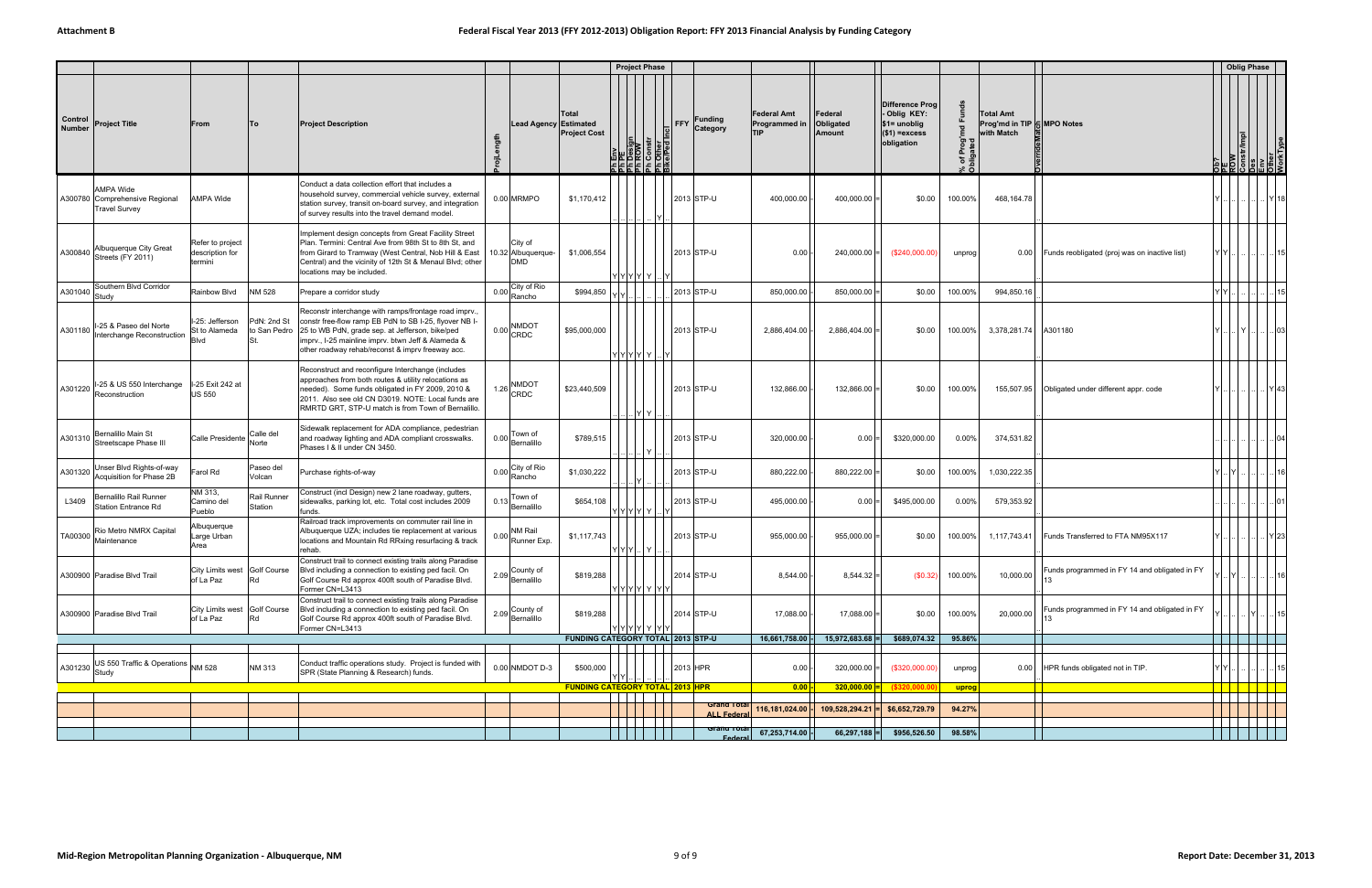|                          |                                                                           |                                   |                           |                                                                                                                                                                                                        |                                                 |                                                  | <b>Project Phase</b>                                                                                                    |                            |                                                   |                                       |                                                                                       |                |                                                            |                                                         |                                                                                                                                                                                                                                                                                                                                                                                                                                                                                       | <b>Oblig Phase</b> |              |
|--------------------------|---------------------------------------------------------------------------|-----------------------------------|---------------------------|--------------------------------------------------------------------------------------------------------------------------------------------------------------------------------------------------------|-------------------------------------------------|--------------------------------------------------|-------------------------------------------------------------------------------------------------------------------------|----------------------------|---------------------------------------------------|---------------------------------------|---------------------------------------------------------------------------------------|----------------|------------------------------------------------------------|---------------------------------------------------------|---------------------------------------------------------------------------------------------------------------------------------------------------------------------------------------------------------------------------------------------------------------------------------------------------------------------------------------------------------------------------------------------------------------------------------------------------------------------------------------|--------------------|--------------|
| Control<br><b>Number</b> | <b>Project Title</b>                                                      | From                              | lTo.                      | <b>Project Description</b>                                                                                                                                                                             | ead Agency.<br>ength<br>ᇹ                       | Total<br><b>Estimated</b><br><b>Project Cost</b> | $\vert \Xi \vert$<br><b>FFY</b><br>Env<br><b>PE Design<br/> ROW</b><br>Constr<br>Other<br>Construe Ded In<br>일뢰 코 코 코 코 | <b>Funding</b><br>Category | <b>Federal Amt</b><br>Programmed in<br><b>TIP</b> | Federal<br>Obligated<br><b>Amount</b> | <b>Difference Prog</b><br>Oblig KEY:<br>$$1=$ unoblig $($1)$<br>=excess<br>obligation | 군<br>҂ ನ       | Total Amt<br>Prog'md in TIP <b>MPO</b> Notes<br>with Match |                                                         | $\begin{array}{c l} \multicolumn{1}{l}{} & \multicolumn{1}{l}{} & \multicolumn{1}{l}{} \\ \multicolumn{1}{l}{} & \multicolumn{1}{l}{} & \multicolumn{1}{l}{} \\ \multicolumn{1}{l}{} & \multicolumn{1}{l}{} & \multicolumn{1}{l}{} \\ \multicolumn{1}{l}{} & \multicolumn{1}{l}{} & \multicolumn{1}{l}{} \\ \multicolumn{1}{l}{} & \multicolumn{1}{l}{} & \multicolumn{1}{l}{} \\ \multicolumn{1}{l}{} & \multicolumn{1}{l}{} & \multicolumn{1}{l}{} \\ \multicolumn{1}{l}{} & \mult$ |                    |              |
|                          |                                                                           |                                   |                           |                                                                                                                                                                                                        |                                                 |                                                  |                                                                                                                         |                            |                                                   |                                       |                                                                                       |                |                                                            |                                                         |                                                                                                                                                                                                                                                                                                                                                                                                                                                                                       |                    |              |
| A300732                  | ABQ Ride - TDM-<br>Travel Demand<br>Management (FY<br>2012)               | <b>AMPA Wide</b>                  |                           | Transportation Demand Management Program. Increase<br>alternative modes of transportation at major traffic generators.                                                                                 | City of Albuquerque<br>0.00<br><b>ABQ Ride</b>  | \$1,006,250                                      |                                                                                                                         | 2013 CMAQ-Mand             | 0.00                                              | $-12,916.71$                          | \$12,916.71                                                                           | $0.00\%$       | 0.00                                                       | Net reduction of 2013 funds oblig/deobligated Y         |                                                                                                                                                                                                                                                                                                                                                                                                                                                                                       | IY.                | . 24         |
| A300733                  | ABQ Ride - TDM-<br><b>Travel Demand</b><br>Management (FY<br>2013)        | <b>AMPA Wide</b>                  |                           | Transportation Demand Management Program. Increase<br>alternative modes of transportation at major traffic generators.                                                                                 | City of Albuquerque<br>0.00<br><b>ABQ Ride</b>  | \$1,006,250                                      |                                                                                                                         | 2013 CMAQ-Mand             | 805,000.00                                        | 809,897.55                            | (\$4,897.55)                                                                          | 100.61%        | 942,181.62                                                 | Funds obligated higher than federal amt.<br>prog'md     |                                                                                                                                                                                                                                                                                                                                                                                                                                                                                       | IYI                | . 24         |
| TA00061                  | ABQ Ride - Bus Stop<br>Facilities<br>Improvements (FY<br>2013)            | <b>ABQ Ride</b><br>System<br>Wide |                           | Rehabilitate, upgrade and/or construct bus stop infrastructure<br>including access, paving, signage, lighting, shelters and other<br>amenities & associated equipment.                                 | City of Albuquerque<br>0.00<br><b>ABQ Ride</b>  | \$351,124                                        | Y Y Y Y Y Y                                                                                                             | 2013 CMAQ-Mand             | 300,000.00                                        | 300,000.00                            | \$0.00                                                                                | 100.00%        | 351,123.59                                                 |                                                         |                                                                                                                                                                                                                                                                                                                                                                                                                                                                                       | Y                  | 23           |
|                          | ABQ Ride - Fixed<br>TA00152 Route Expansions &<br>Revisions (FY 2013)     | <b>ABQ Ride</b><br>System<br>Wide | selected<br>routes t.b.d. | Expansion of Bus Service pending vehicle availability, funding<br>and any necessary interagency and intermunicipal<br>agreements.                                                                      | City of Albuquerque-<br>0.00<br><b>ABQ Ride</b> | \$877,809                                        |                                                                                                                         | 2013 CMAQ-Mand             | 500,000.00                                        | 1,230,156.90                          | (\$730,156.90                                                                         | 246.03%        | 585,205.98                                                 | Oblig 12-1-12 of \$500,000; oblg 5-1-12 of<br>\$730,157 |                                                                                                                                                                                                                                                                                                                                                                                                                                                                                       |                    |              |
| TA00053                  | ABQ Ride - Vehicles &<br>Equip. Purchase (FY<br>2013 Revenue<br>Vehicles) | <b>ABQ Ride</b><br>System<br>Wide |                           | Replace buses and associated equipment including fare<br>boxes, debt service and manufacturing inspections.                                                                                            | City of Albuquerque<br>0.00<br><b>ABQ Ride</b>  | \$20,610,336                                     | 2013                                                                                                                    | <b>FTA 5307</b><br>(Urban) | 16,106,579.00                                     | 16,106,579.00                         | \$0.00                                                                                | 100.00%        | 19,405,517.00                                              | Award NM90X0114                                         |                                                                                                                                                                                                                                                                                                                                                                                                                                                                                       |                    | Y 23         |
| TA00093                  | ABQ Ride - Transit<br>Enhancements (FY<br>2012 & 2013<br>Allocation)      | ABQ Ride<br>Service Area          |                           | Construct bus shelters, landscaping, bike/ped access,<br>signage, public art. \$237,000=FY 2012 allocation previously<br>under TA00092.                                                                | City of Albuquerque-<br>0.00<br><b>ABQ Ride</b> | \$434,276                                        | 2013<br>$ Y Y $ $ Y $                                                                                                   | FTA 5307<br>(Urban)        | 347,421.00                                        | 347,421.00                            | \$0.00                                                                                | 100.00%        | 434,276.25                                                 | Award NM90X0114                                         |                                                                                                                                                                                                                                                                                                                                                                                                                                                                                       |                    | . IY 23      |
| TA00112                  | ABQ Ride - Transit<br>Planning (FY 2013)                                  | <b>ABQ Ride</b><br>System<br>Wide |                           | Facilities & Operations Planning. Includes short, medium and<br>long range planning activities.                                                                                                        | City of Albuquerque<br>$0.00$ ABQ Ride          | \$250,000                                        | 2013                                                                                                                    | FTA 5307<br>Urban)         | 200,000.00                                        | 200,000.00                            | \$0.00                                                                                | 100.00%        | 250,000.00                                                 | Award Pending NM90X0119                                 |                                                                                                                                                                                                                                                                                                                                                                                                                                                                                       |                    | Y 27         |
|                          | ABQ Ride - Transit<br>TA00141   Facility Rehabilitation<br>(FY 2011-2012) | <b>ABQ Ride</b><br>System<br>Wide |                           | Rehabilitate & Remodel Transit Facilities. Some FTA 5307<br>funds are from FY 2011.                                                                                                                    | City of Albuquerque<br>$0.00$ ABQ Ride          | \$1,250,000                                      | 2013<br>$Y Y Y$ $Y$                                                                                                     | FTA 5307<br>(Urban)        | 1,000,000.00                                      | 1,000,000.00                          | \$0.00                                                                                | 100.00%        |                                                            | 1,250,000.00 Award NM90X0114                            |                                                                                                                                                                                                                                                                                                                                                                                                                                                                                       |                    | $ 23\rangle$ |
| TA00053                  | ABQ Ride - Vehicles &<br>Equip. Purchase (FY<br>2013 Revenue<br>Vehicles) | <b>ABQ Ride</b><br>System<br>Wide |                           | Replace buses and associated equipment including fare<br>boxes, debt service and manufacturing inspections.                                                                                            | City of Albuquerque<br>0.00<br><b>ABQ Ride</b>  | \$20,610,336                                     |                                                                                                                         | 2013 FTA 5339              | 1,000,000.00                                      | 0.00                                  | \$1,000,000.00                                                                        | $0.00\%$       | 1,204,819.00                                               |                                                         |                                                                                                                                                                                                                                                                                                                                                                                                                                                                                       |                    |              |
|                          |                                                                           |                                   |                           |                                                                                                                                                                                                        |                                                 |                                                  | Lead Agency Total: ABQ-Ride   2013                                                                                      |                            | 20.259.000.00 -                                   | $19.981.137.74 =$                     | \$277,862.26                                                                          | 98.63%         |                                                            |                                                         |                                                                                                                                                                                                                                                                                                                                                                                                                                                                                       |                    |              |
|                          | AMPA Wide Bicycle<br>A300703   Facil. Prog. &<br>Activities (FY 2013)     | Albuquerque<br>Metro Area         |                           | Improvements to bicycle facilities, programs and activities.                                                                                                                                           | 0.00 City of Albuquerque-                       | \$204,822                                        | IYIY                                                                                                                    | 2013 CMAQ-Mand             | 175,000.00                                        | $175,000.00$ =                        |                                                                                       | \$0.00 100.00% | 204,822.09                                                 |                                                         | YI.                                                                                                                                                                                                                                                                                                                                                                                                                                                                                   | .I Y I             | . 24         |
|                          | ITS-Albuquerque<br>A300753 Traffic Management<br>System (FY 2013)         | Albuquerque<br>City Wide          |                           | Plan, design, install, integrate and replace traffic signal<br>infrastructure communications, monitoring devices, other ITS<br>related elements and services, and construction management<br>services. | 0.00 City of Albuquerque-                       | \$2,640,824                                      | $ Y Y Y $   $Y$                                                                                                         | 2013 CMAQ-Mand             | 1,867,846.00 -                                    | $1,867,846.00 =$                      | \$0.00                                                                                | 100.00%        | 2,186,149.28                                               |                                                         | Y I .                                                                                                                                                                                                                                                                                                                                                                                                                                                                                 | I Y I .            | 24           |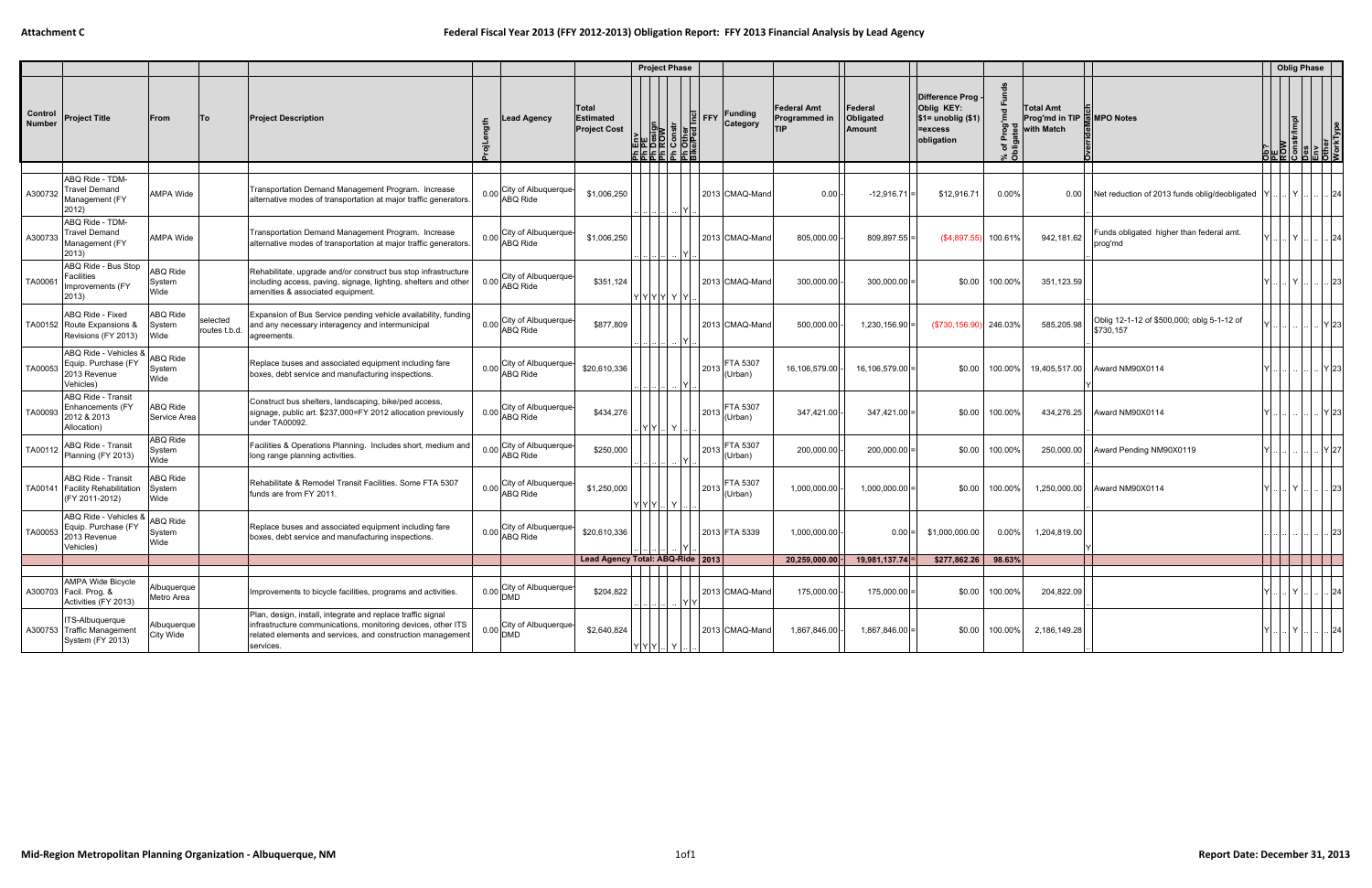|                   |                                                                                  |                                                   |                                     |                                                                                                                                                                                                                                                                   |                                 |                            |                                                  | <b>Project Phase</b>                                                                 |                   |                            |                                            |                                |                                                                                  |                   |                                                            |                                                    | <b>Oblig Phase</b>                                                            |                 |
|-------------------|----------------------------------------------------------------------------------|---------------------------------------------------|-------------------------------------|-------------------------------------------------------------------------------------------------------------------------------------------------------------------------------------------------------------------------------------------------------------------|---------------------------------|----------------------------|--------------------------------------------------|--------------------------------------------------------------------------------------|-------------------|----------------------------|--------------------------------------------|--------------------------------|----------------------------------------------------------------------------------|-------------------|------------------------------------------------------------|----------------------------------------------------|-------------------------------------------------------------------------------|-----------------|
| Control<br>Number | <b>Project Title</b>                                                             | <b>From</b>                                       | <b>To</b>                           | <b>Project Description</b><br>등                                                                                                                                                                                                                                   |                                 | <b>Lead Agency</b>         | Total<br><b>Estimated</b><br><b>Project Cost</b> | <b>PhiEnvisor</b><br>PhiDesign<br>PhiROW<br>PhiConst<br>PhiMelPed in<br>PhiMelPed in | $\frac{1}{2}$ FFY | <b>Funding</b><br>Category | Federal Amt<br>Programmed in<br><b>TIP</b> | Federal<br>Obligated<br>Amount | Difference Prog<br>Oblig KEY:<br>$\$1=$ unoblig $(\$1)$<br>=excess<br>obligation | ௳<br>ৢ<br>់កី     | Total Amt<br>Prog'md in TIP <b>MPO</b> Notes<br>with Match |                                                    | <b>Ob?</b><br>ROW<br>Constr/Impl<br>Constry<br>Dis<br>Other<br>Other<br>Other |                 |
| A301211           | University Blvd - Los<br>Picaros Widening                                        | Approx 1000<br>1500 ft<br>N+S of Los<br>Picaros   |                                     | Construct northbound University Blvd grade seperation over<br>Loss Picaros Rd. Total length approx 1000 -1500 ft. Demo ID<br>NM038. Local design funds as soft match.                                                                                             | $0.20$ DMD                      | City of Albuquerque-       | \$1,537,388                                      | YYYH.IY                                                                              |                   | 2013 HPP                   | 1,229,910.00                               | $1,229,910.00$ =               | \$0.00                                                                           | 100.00%           | 1,537,387.50 A301211                                       |                                                    |                                                                               | $ Y $ $  $   01 |
| A300591           | Bear Canyon Arroyo<br>Trail Ext. & Pedestrian<br><b>Overcrossings Phase</b>      | $I-25$ (east<br>side of<br>roadway)               | existing trai<br>at Seagull<br>Lane | Construction of the Bear Canyon Arroyo Trail along alignment<br>of Osuna Rd and Bear Canyon Arroyo with future pedestrian<br>overcrossings at San Mateo & Wyoming Blvds. Initial phase<br>will construct at-grade crossings at San Mateo & Wyoming.               | $0.00\vert_{\text{DMD}}^{0.00}$ | City of Albuquerque-       | \$1,900,000                                      | Y Y Y Y  Y  Y Y                                                                      |                   | 2013 STP-U                 | 427,200.00                                 | $427,200.00$ =                 | \$0.00                                                                           | 100.00%           | 499,999.99                                                 |                                                    |                                                                               | .16             |
|                   | ITS-Albuquerque<br>A300753 Traffic Management<br>System (FY 2013)                | Albuquerque<br>City Wide                          |                                     | Plan, design, install, integrate and replace traffic signal<br>infrastructure communications, monitoring devices, other ITS<br>related elements and services, and construction management<br>services.                                                            |                                 | 0.00 City of Albuquerque-  | \$2,640,824                                      | $ Y Y Y $ $ Y $                                                                      |                   | 2013 STP-U                 | 132,154.00                                 | $132, 154.00 =$                | \$0.00                                                                           | 100.00%           | 154,674.62                                                 |                                                    | l Y I                                                                         | . 24            |
|                   | Albuquerque City<br>A300840 Great Streets (FY<br>2011)                           | Refer to<br>project<br>description<br>for termini |                                     | Implement design concepts from Great Facility Street Plan.<br>Termini: Central Ave from 98th St to 8th St, and from Girard<br>to Tramway (West Central, Nob Hill & East Central) and the<br>vicinity of 12th St & Menaul Blvd; other locations may be<br>included |                                 | 10.32 City of Albuquerque- | \$1,006,554                                      | YYYYYY                                                                               |                   | 2013 STP-U                 | 0.00                                       | $240,000.00$ =                 | (\$240,000.00)                                                                   | unprog            |                                                            | 0.00 Funds reobligated (proj was on inactive list) |                                                                               |                 |
| A300713           | <b>AMPA Wide</b><br>Bicycle/Pedestrian<br>Safety Educ. Program<br>(FY 2013-2014) | AMPA wide                                         |                                     | Bicycle & Pedestrian Safety Education Program.                                                                                                                                                                                                                    | 0.00<br>P&R                     | City of Albuquerque-       | \$146,667                                        |                                                                                      |                   | 2013 STP-E                 | 110,000.00                                 | $110,000.00$ =                 | \$0.00                                                                           | 100.00%           | 146,666.67                                                 |                                                    | $\ Y\ _+$                                                                     | 38              |
| A301271           | Historic Rt 66<br>Wayfinding Signs in<br>Albuquerque (FFY<br>2012 Funds)         |                                                   |                                     | Design, develop, and install new wayfinding signs on Historic<br>Route 66 and other roads in the vicinity of Historic Route 66.                                                                                                                                   | $0.00$ Planning                 | City of Albuquerque-       | \$150,000                                        | $Y Y Y $                                                                             | 2013              | Scenic<br><b>Byways</b>    | 120,000.00                                 | $120,000.00$ =                 | \$0.00                                                                           | 100.00%           | 150,000.00                                                 |                                                    |                                                                               |                 |
|                   |                                                                                  |                                                   |                                     |                                                                                                                                                                                                                                                                   |                                 |                            | Lead Agency Total: CABQ 2013                     |                                                                                      |                   |                            | 4,062,110.00                               | $4,302,110.00$ =               | (\$240,000.00                                                                    | 105.91%           |                                                            |                                                    |                                                                               |                 |
|                   | Idalia Rd<br>A300200 Reconstruction &<br>Widening                                | Iris Rd                                           | <b>NM 528</b>                       | Widen from 2 to 3 lane undivided or 4 lane divided roadway<br>Includes: turn lanes, intersection improvements, curbs, gutter<br>storm drains, bike lanes, etc. Project t.b.d. concurrently with<br>sewer project.                                                 |                                 | 2.44 City of Rio Rancho    | \$13,378,780                                     | YYYYY Y                                                                              |                   | 2013 STP-U                 | 545,630.00                                 | $545,630.00$ =                 | \$0.00                                                                           | 100.00%           | 638,611.87                                                 | STP-U funds split into PE and ROW                  | . IYI                                                                         | 16              |
|                   | Idalia Rd<br>A300200 Reconstruction &<br>Widening                                | Iris Rd                                           | <b>NM 528</b>                       | Widen from 2 to 3 lane undivided or 4 lane divided roadway<br>Includes: turn lanes, intersection improvements, curbs, gutter<br>storm drains, bike lanes, etc. Project t.b.d. concurrently with<br>sewer project.                                                 |                                 | 2.44 City of Rio Rancho    | \$13,378,780                                     | $ \mathsf{Y}  \mathsf{Y}  \mathsf{Y}  \mathsf{Y}  \mathsf{Y} $ $ \mathsf{Y} $        |                   | 2013 STP-U                 | 1,110,200.00                               | $1,110,200.00$ =               | \$0.00                                                                           | 100.00%           |                                                            | 1,299,391.35 STP-U funds split into PE and ROW     |                                                                               | 15              |
| A300520           | Broadmoor Blvd (30th Northern<br>St) Expansion                                   | <b>Blvd</b>                                       | Paseo del<br>Volcan                 | First phase to complete a corridor study and prelim. design.<br>Then complete final design & construction of a 2 lane<br>roadway with accommodation for future widening. Total cost<br>includes FY 2010 local funding.                                            |                                 | 1.24 City of Rio Rancho    | \$2,747,167                                      | Y Y Y Y Y                                                                            |                   | 2013 STP-U                 | 640,800.00                                 | $640,800.00$ =                 | \$0.00                                                                           | 100.00%           | 749,999.98                                                 |                                                    | $+$ $+$ $+$ $+$                                                               | .15             |
| A300520           | Broadmoor Blvd (30th Northern<br>St) Expansion                                   | <b>Blvd</b>                                       | Paseo del<br>Volcan                 | First phase to complete a corridor study and prelim. design.<br>Then complete final design & construction of a 2 lane<br>roadway with accommodation for future widening. Total cost<br>includes FY 2010 local funding.                                            |                                 | 1.24 City of Rio Rancho    | \$2,747,167                                      | Y Y Y Y Y                                                                            |                   | 2013 STP-U                 | 826,235.00                                 | $826,235.00 =$                 | \$0.00                                                                           | 100.00%           | 967,035.32                                                 |                                                    |                                                                               | . 16            |
| A301040           | Southern Blvd Corridor Rainbow<br>Study                                          | <b>Blvd</b>                                       | NM 528                              | Prepare a corridor study                                                                                                                                                                                                                                          |                                 | 0.00 City of Rio Rancho    | \$994,850                                        | Y Y  I                                                                               |                   | 2013 STP-U                 | 850,000.00                                 | $850,000.00$ =                 | \$0.00                                                                           | 100.00%           | 994,850.16                                                 |                                                    | YY.                                                                           | 15              |
|                   | Unser Blvd Rights-of-<br>A301320   way Acquisition for<br>Phase 2B               | Farol Rd                                          | Paseo del<br>Volcan                 | Purchase rights-of-way                                                                                                                                                                                                                                            |                                 | 0.00 City of Rio Rancho    | \$1,030,222                                      |                                                                                      |                   | 2013 STP-U                 | 880,222.00                                 | $880,222.00$ =                 | \$0.00                                                                           | 100.00%           | 1,030,222.35                                               |                                                    |                                                                               | 16              |
|                   |                                                                                  |                                                   |                                     |                                                                                                                                                                                                                                                                   |                                 |                            | Lead Agency Total: Rio Rancho 2013               |                                                                                      |                   |                            | $4,853,087.00$ -                           | $4,853,087.00 =$               |                                                                                  | $$0.00$   100.00% |                                                            |                                                    |                                                                               |                 |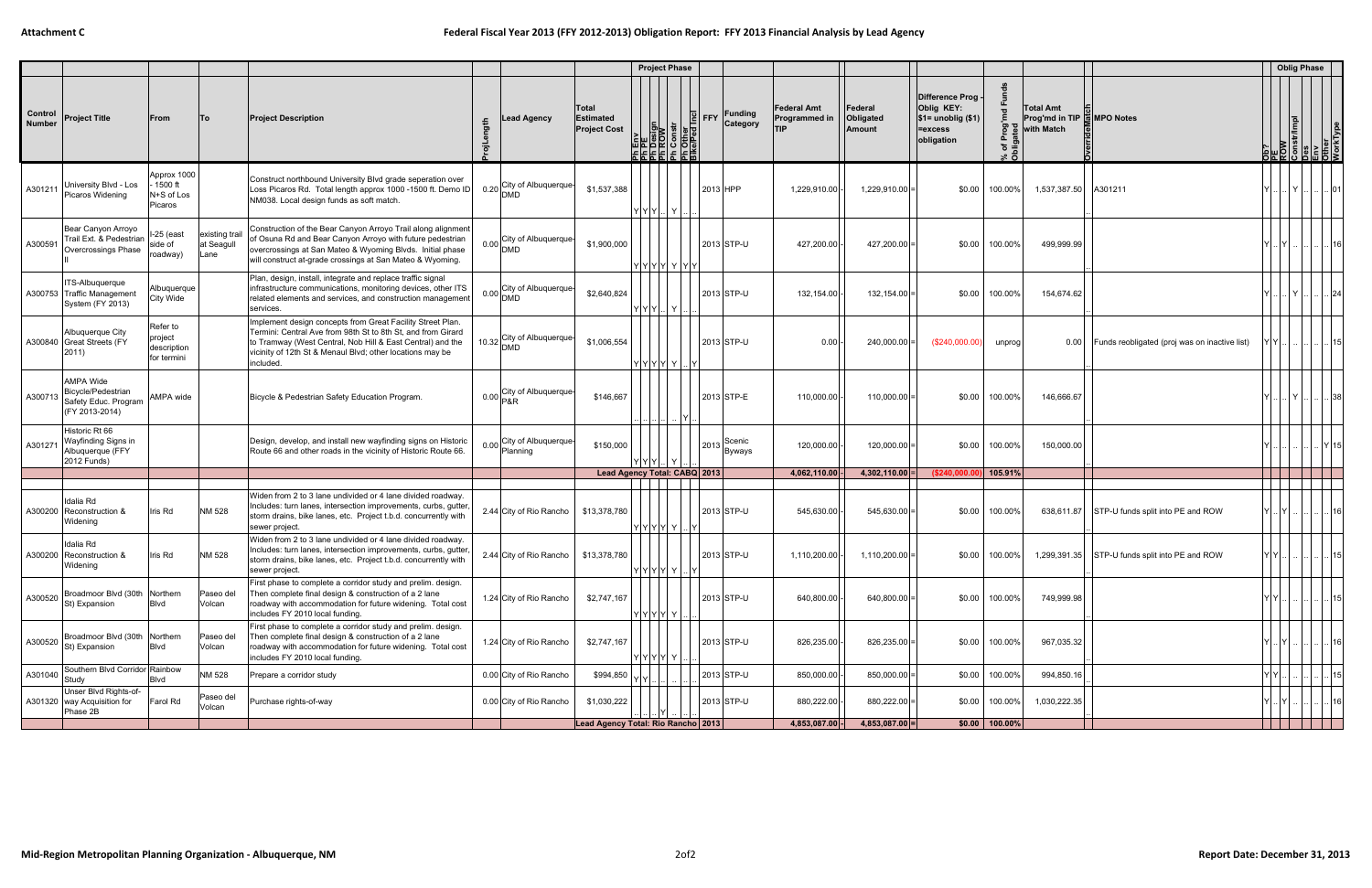|                          |                                                                              |                                                    |                                                          |                                                                                                                                                                                                                                                                        |                                          |                                                         | <b>Project Phase</b>                                                         |                   |                                |                                                   |                                       |                                                                                            |                         |                                                            |                                                                    |                                                      | <b>Oblig Phase</b> |                        |
|--------------------------|------------------------------------------------------------------------------|----------------------------------------------------|----------------------------------------------------------|------------------------------------------------------------------------------------------------------------------------------------------------------------------------------------------------------------------------------------------------------------------------|------------------------------------------|---------------------------------------------------------|------------------------------------------------------------------------------|-------------------|--------------------------------|---------------------------------------------------|---------------------------------------|--------------------------------------------------------------------------------------------|-------------------------|------------------------------------------------------------|--------------------------------------------------------------------|------------------------------------------------------|--------------------|------------------------|
| Control<br><b>Number</b> | <b>Project Title</b>                                                         | From                                               | To                                                       | <b>Project Description</b>                                                                                                                                                                                                                                             | Lead Agency                              | <b>Total</b><br><b>Estimated</b><br><b>Project Cost</b> | Env<br>PE Design<br>ROW<br>Constr<br>Cother<br>CelPed Ir<br><u>EEEE E EË</u> | $\frac{1}{2}$ FFY | Funding<br>Category            | <b>Federal Amt</b><br>Programmed in<br><b>TIP</b> | Federal<br>Obligated<br><b>Amount</b> | Difference Prog<br>Oblig KEY:<br>$\frac{1}{2}$ \$1= unoblig (\$1)<br>=excess<br>obligation | 군<br>ᅀ<br>% of<br>Oblig | Total Amt<br>Prog'md in TIP <b>MPO</b> Notes<br>with Match |                                                                    | <b>nstr/Impl</b><br>SES S S S S S                    |                    |                        |
|                          |                                                                              |                                                    |                                                          |                                                                                                                                                                                                                                                                        |                                          |                                                         |                                                                              |                   |                                |                                                   |                                       |                                                                                            |                         |                                                            |                                                                    |                                                      |                    |                        |
|                          | Multi-modal<br>A300102   Improvements at West<br><b>Central Vicinity</b>     | $-40.8$<br>Atrisco Vista<br><b>Blvd vicinity</b>   |                                                          | Multi-modal Improvements as determined in scoping & PE;<br>funds may be used for scoping & PE. Construction phase to<br>be added once scope is established. Demo ID NM059. HPP<br>funds CAN NOT be used for this purpose away from the<br>interchange (as of 10-9-13). | 4.00 County of Bernalillo                | \$5,000,000                                             | $ Y Y Y $ $ Y $                                                              | 2013 HPP          |                                | 4,000,000.00                                      | $0.00 =$                              | \$4,000,000.00                                                                             | $0.00\%$                | 5,000,000.00                                               | Funds not obligated. HPP not eligible for<br>proposed improvements |                                                      |                    |                        |
| A300160                  | Sunport Blvd<br>Extension                                                    | Broadway                                           | I-25 Exit 221<br>at Sunport<br>Blvd                      | Construct new 4 lane divided facility with bike lanes includes<br>signage, drainage, and other necessary appurtenances.<br>Demo ID NM006. Project total includes capital outlay &<br>county funds in previous FYs.                                                     | 0.00 County of Bernalillo   \$17,960,961 |                                                         | Y Y Y Y Y                                                                    | 2013 HPP          |                                | 143,525.00                                        | $143,525.00$ =                        | \$0.00                                                                                     | 100.00%                 | 179,406.25                                                 |                                                                    | YIYI.                                                |                    | 15                     |
| A300621                  | Isleta Blvd (NM 314)<br>Reconstruction (Stage   Muniz Rd                     |                                                    | Gun Club Rd                                              | Reconstruct roadway with shoulders. Other appurtenances<br>as necessary. Demo ID NM024.                                                                                                                                                                                | 0.81 County of Bernalillo                | \$233,964                                               | YYYYY                                                                        | 2013 HPP          |                                | 187,171.00                                        | $187,171.00$ =                        | \$0.00                                                                                     | 100.00%                 | 233,963.75                                                 |                                                                    |                                                      |                    |                        |
| A300095                  | <b>SRTS: South Vallev</b><br>Safe Routes to<br>Schools                       | McEwen<br>Ave on<br>south; Lucia<br>St on west     | Valdora Av<br>on north;<br><b>Isleta Blvd</b><br>on east | Construct sidewalks on Byron Ave, Citation St, & McEwen<br>Ave. Construct mid-block crossing with refuge median and<br>HAWK signal at Isleta Blvd near McEwen Ave.                                                                                                     | 0.00 County of Bernalillo                | \$500,000                                               | $ Y Y Y $                                                                    | 2013              | Safe Rts to<br>Sch-Infrast     | 500,000.00                                        | $500,000.00$ =                        | \$0.00                                                                                     | 100.00%                 | 500,000.00                                                 |                                                                    | .I Y I.                                              |                    | .         28           |
| A300460                  | Bosque del Rio Trail &<br>Chris Chavez Trail                                 | BdR: S.<br>Diversion<br>Channel to<br>Bridge Blvd. | CCT: S.<br>Diversion<br>Channel to<br>Rio Bravo<br>Blvd. | Reconstruct portions of the Bosque del Rio Trail (S Div Ch to<br>approx 1200' N of Bridge Blvd) & Chris Chavez Trail (S Div<br>Ch to/along Rio Bravo), add signage/amenities, improve<br>connections & add new connection at Woodward with bridge<br>over channel.     | 2.67 County of Bernalillo                | \$998,230                                               | Y Y Y Y Y .                                                                  |                   | 2013 STP-E                     | 657,672.00                                        | 657,672.00 =                          | \$0.00                                                                                     | 100.00%                 | 876,896.00                                                 |                                                                    | . I Y I                                              |                    | . 28                   |
|                          | A300900 Paradise Blvd Trail                                                  | <b>City Limits</b><br>west of La<br>Paz            | Golf Course<br><b>Rd</b>                                 | Construct trail to connect existing trails along Paradise Blvd<br>including a connection to existing ped facil. On Golf Course<br>Rd approx 400ft south of Paradise Blvd. Former CN=L3413                                                                              | 2.09 County of Bernalillo                | \$819,288                                               | Y Y Y Y Y Y Y                                                                |                   | 2014 STP-U                     | 8,544.00                                          | $8,544.32 =$                          |                                                                                            | $(S0.32)$ 100.00%       | 10,000.00                                                  | Funds programmed in FY 14 and obligated in<br><b>FY 13</b>         |                                                      |                    |                        |
|                          | A300900 Paradise Blvd Trail                                                  | <b>City Limits</b><br>west of La<br>Paz            | Golf Course                                              | Construct trail to connect existing trails along Paradise Blvd<br>including a connection to existing ped facil. On Golf Course<br>Rd approx 400ft south of Paradise Blvd. Former CN=L3413                                                                              | 2.09 County of Bernalillo                | \$819,288                                               | Y Y Y Y Y Y Y                                                                |                   | 2014 STP-U                     | 17,088.00                                         | $17,088.00$ =                         | \$0.00                                                                                     | 100.00%                 | 20,000.00                                                  | Funds programmed in FY 14 and obligated in<br>FY 13                |                                                      |                    |                        |
|                          |                                                                              |                                                    |                                                          |                                                                                                                                                                                                                                                                        |                                          |                                                         | Lead Agency Total: BernCo 2013                                               |                   |                                | 5,514,000.00                                      | $1,514,000.32$ =                      | (S0.32)                                                                                    | 27.46%                  |                                                            |                                                                    |                                                      |                    |                        |
|                          | Socorro County Road<br>3100480 #125 Bridge<br>Replacement                    |                                                    |                                                          | Replace bridge and other appurtenances as necessary.                                                                                                                                                                                                                   | 0.00 County of Socorro                   | \$1,248,600                                             | YYYYY Y L                                                                    |                   | STP-Bridge<br>$ 2013 $ Off Sys | 758,880.00                                        | $0.00 =$                              | \$758,880.00                                                                               | $0.00\%$                | 948,600.00                                                 |                                                                    |                                                      |                    |                        |
|                          |                                                                              |                                                    |                                                          |                                                                                                                                                                                                                                                                        |                                          |                                                         | Lead Agency Total: Socorro County 2013                                       |                   |                                | 758,880.00                                        | $0.00 =$                              | \$758,880.00                                                                               | $0.00\%$                |                                                            |                                                                    |                                                      |                    |                        |
|                          | Manzano Exwy: Van<br>3100240 Camp south to Rio del<br>Oro & NM 47 to Dehan   |                                                    |                                                          | All funds obligated per Rebecca 3-25-13.                                                                                                                                                                                                                               | 0.00 County of Valencia                  | \$863,211                                               | $ Y Y Y$                                                                     | 2013 HPP          |                                | 690,569.00                                        | $0.00 =$                              | \$690,569.00                                                                               | $0.00\%$                | 863,211.25                                                 |                                                                    |                                                      |                    | 05                     |
|                          |                                                                              |                                                    |                                                          |                                                                                                                                                                                                                                                                        |                                          |                                                         | Lead Agency Total: Valencia County 2013                                      |                   |                                | 690,569.00                                        | 0.00                                  | \$690,569.00                                                                               | $0.00\%$                |                                                            |                                                                    |                                                      |                    |                        |
|                          | Veterans' Initiative<br>TA00280 Website Development<br>Project               |                                                    |                                                          | Implement a one-click website for referrals to public<br>transportation services, workforce services, human services,<br>and the veterans' community.                                                                                                                  | 0.00 MRCOG                               | \$407,500                                               |                                                                              | 2013              | FTA 5309<br>(Bus/Facil)        | 282,500.00                                        | $282,500.00 =$                        | \$0.00                                                                                     | 100.00%                 |                                                            | 353,125.00 Award NM040030                                          | . I Y I                                              |                    | 23                     |
|                          | Veterans' Initiative<br>TA00280 Website Development<br>Project               |                                                    |                                                          | Implement a one-click website for referrals to public<br>transportation services, workforce services, human services,<br>and the veterans' community.                                                                                                                  | 0.00 MRCOG                               | \$407,500                                               |                                                                              |                   | 2013 FTA 5312                  | 50,000.00                                         | $50,000.00$ =                         | \$0.00                                                                                     | 100.00%                 |                                                            | 50,000.00 Award NM260004                                           | . I Y I                                              |                    | .  23                  |
|                          | AMPA Wide JARC (FY<br>TA00103 2013 using FY 2012<br>Alloca)                  | <b>AMPA Wide</b>                                   |                                                          | Fund eligible Job Access Reverse Commute Programs.                                                                                                                                                                                                                     | 0.00 MRCOG                               | \$526,868                                               |                                                                              | 2013              | FTA 5316<br>(JARC)             | 421,494.00                                        | $421,494.00 =$                        | \$0.00                                                                                     | 100.00%                 |                                                            | 526,867.50 Award NM37X029                                          | .I Y I                                               |                    | $\vert \dots \vert$ 23 |
| TA00163                  | <b>AMPA Wide New</b><br>Freedom Program (FY<br>2013 using FY 2012<br>Alloca) | <b>AMPA Wide</b>                                   |                                                          | Fund eligible New Freedom programs.                                                                                                                                                                                                                                    | 0.00 MRCOG                               | \$283,840                                               |                                                                              | 2013              | FTA 5317<br>(New Free)         | 227,072.00                                        | $227,072.00$ =                        |                                                                                            | \$0.00 100.00%          |                                                            | 283,840.00 Award NM57X017                                          | $ \mathsf{Y} $ $ $ $ \mathsf{Y} $ $ $ $ $ $ $ 23 $ $ |                    |                        |
|                          |                                                                              |                                                    |                                                          |                                                                                                                                                                                                                                                                        |                                          |                                                         | Lead Agency Total: MRCOG 2013                                                |                   |                                | 981,066.00                                        | $981,066.00 =$                        |                                                                                            | $$0.00$   100.00%       |                                                            |                                                                    |                                                      |                    |                        |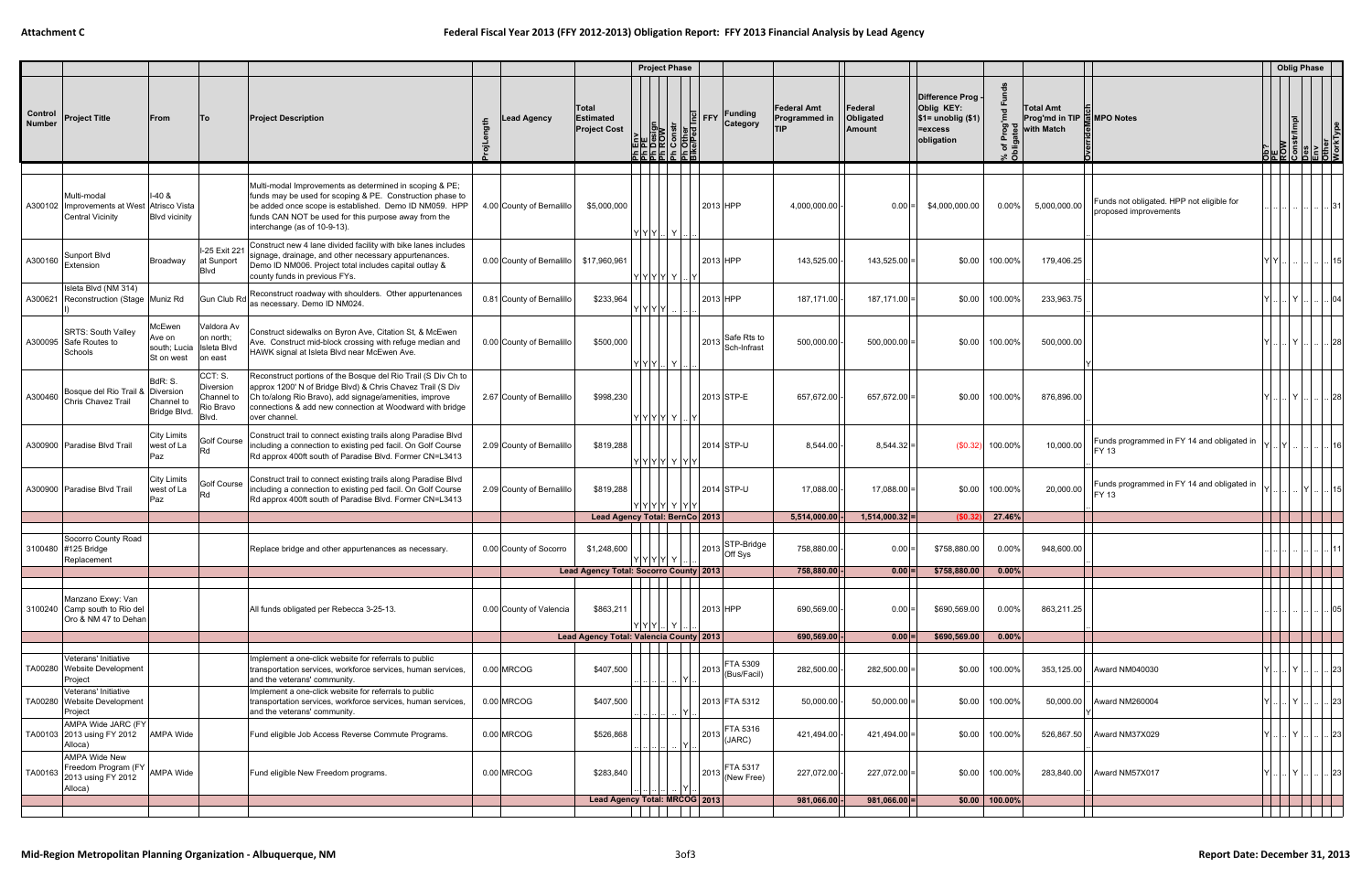|                          |                                                                   |                                               |                    |                                                                                                                                                                                                                                                                                         |                 |                                                         | <b>Project Phase</b>                                 |                                                                                 |                                                   |                                       |                                                                                  |                          |                                                              |                                                               |         | <b>Oblig Phase</b>           |                          |       |
|--------------------------|-------------------------------------------------------------------|-----------------------------------------------|--------------------|-----------------------------------------------------------------------------------------------------------------------------------------------------------------------------------------------------------------------------------------------------------------------------------------|-----------------|---------------------------------------------------------|------------------------------------------------------|---------------------------------------------------------------------------------|---------------------------------------------------|---------------------------------------|----------------------------------------------------------------------------------|--------------------------|--------------------------------------------------------------|---------------------------------------------------------------|---------|------------------------------|--------------------------|-------|
| Control<br><b>Number</b> | <b>Project Title</b>                                              | From                                          | ∣To                | <b>Project Description</b>                                                                                                                                                                                                                                                              | Lead Agency     | <b>Total</b><br><b>Estimated</b><br><b>Project Cost</b> | $\frac{1}{\cos(\theta)}$<br>ther<br>Ped<br>립뢰 코 [된품] | $\left  \frac{Q}{C} \right $ FFY $\left  \frac{Funding}{C} \right $<br>Category | <b>Federal Amt</b><br>Programmed in<br><b>TIP</b> | Federal<br>Obligated<br><b>Amount</b> | Difference Prog -<br>Oblig KEY:<br>$$1=$ unoblig $($1)$<br>=excess<br>obligation | ৳<br>: កី                | Total Amt<br>Prog'md in TIP <b>E</b> MPO Notes<br>with Match |                                                               |         | nstr/Impl<br>3 A 6 8 8 6 5 9 |                          |       |
| A300780                  | AMPA Wide<br>Comprehensive<br>Regional Travel<br>Survey           | <b>AMPA Wide</b>                              |                    | Conduct a data collection effort that includes a household<br>survey, commercial vehicle survey, external station survey,<br>transit on-board survey, and integration of survey results into<br>the travel demand model.                                                                | 0.00 MRMPO      | \$1,170,412                                             |                                                      | 2013 STP-U                                                                      | 400,000.00                                        | 400,000.00 =                          | \$0.00                                                                           | 100.00%                  | 468,164.78                                                   |                                                               |         |                              | Y 18                     |       |
|                          |                                                                   |                                               |                    |                                                                                                                                                                                                                                                                                         |                 |                                                         | Lead Agency Total: MRMPO 2013                        |                                                                                 | 400,000.00                                        | $400,000.00$ =                        |                                                                                  | $$0.00 \,   \, 100.00\%$ |                                                              |                                                               |         |                              |                          |       |
| A300660                  | I-40 Rio Puerco Area<br>Interchange<br>Reconstruction             | Exit #140<br>Rio Puerco<br>Interchange        |                    | Reconstruct interchange and associated bridge<br>rehab/replacement as needed. (Formerly CN G1513.)<br>Breakdown of the FY 2012 Bridge funds: BRM=\$2,397,591,<br>BR-On=\$756,377, BR-Off=\$579,422, BR-ON/Off+\$772,563.<br>Total Cost incl FY 2010 funds.                              | 0.26 NMDOT CRDC | \$6,993,383                                             | 2013<br>Y Y Y Y  Y  Y                                | Bridge R &<br>$R - On$                                                          | 0.00                                              | $336,272.73$ =                        | (\$336,272.73)                                                                   | unprog                   | 0.00                                                         | Let Adjustment - not in TIP                                   |         | .I Y I                       | .      10                |       |
|                          | I-25 & Paseo del Norte<br>A301180   Interchange<br>Reconstruction | $-25:$<br>Jefferson St<br>to Alameda<br>Blvd  | to San<br>Pedro St | Reconstr interchange with ramps/frontage road imprv., constr<br>PdN: 2nd St free-flow ramp EB PdN to SB I-25, flyover NB I-25 to WB<br>PdN, grade sep. at Jefferson, bike/ped imprv., I-25 mainline<br>imprv. btwn Jeff & Alameda & other roadway rehab/reconst &<br>imprv freeway acc. | 0.00 NMDOT CRDC | \$95,000,000                                            | Y Y Y Y Y <br>IYI                                    | 2013 CMAQ-Flex                                                                  | 4,485,600.00                                      | $4,485,600.00 =$                      | \$0.00                                                                           | 100.00%                  | 5,249,999.85                                                 | \$74,116.32 obligated for PE and remainder<br>Cons.           | YY.     | .l Y l                       |                          | . loз |
| 3100320                  | NM 304 South of<br>Belen, Bridge #05235                           | MP 13.9                                       | MP 14.4            | Bridge replacement.                                                                                                                                                                                                                                                                     | 0.50 NMDOT CRDC | \$3,400,000                                             | Y Y Y Y Y                                            | 2013 Equity<br>Bonus                                                            | 2,884,454.00                                      | $2,809,363.49$ =                      | \$75,090.51                                                                      | 97.40%                   | 3,375,999.44                                                 | 3100320                                                       | YL.     | . I Y I                      | 11                       |       |
| 3100320                  | NM 304 South of<br>Belen, Bridge #05235                           | MP 13.9                                       | MP 14.4            | Bridge replacement.                                                                                                                                                                                                                                                                     | 0.50 NMDOT CRDC | \$3,400,000                                             | Y Y Y Y Y                                            | Equity<br>$ 2013 $ Bonus                                                        | 17,088.00                                         | $0.00 =$                              | \$17,088.00                                                                      | $0.00\%$                 | 20,000.00                                                    |                                                               |         |                              |                          |       |
| A300660                  | I-40 Rio Puerco Area<br>Interchange<br>Reconstruction             | Exit #140<br>Rio Puerco<br>Interchange        |                    | Reconstruct interchange and associated bridge<br>rehab/replacement as needed. (Formerly CN G1513.)<br>Breakdown of the FY 2012 Bridge funds: BRM=\$2,397,591<br>BR-On=\$756,377, BR-Off=\$579,422, BR-ON/Off+\$772,563.<br>Total Cost incl FY 2010 funds.                               | 0.26 NMDOT CRDC | \$6,993,383                                             | 2013<br>Y Y Y Y Y Y                                  | Equity<br>Bonus                                                                 | 0.00                                              | 34,447.46                             | (\$34,447.46)                                                                    | unprog                   |                                                              | 0.00   Let Adjustment - not in TIP                            |         | .I Y I.                      | .    03                  |       |
|                          | I-25 & US 550<br>A301220 Interchange<br>Reconstruction            | I-25 Exit 242<br>at US 550                    |                    | Reconstruct and reconfigure Interchange (includes<br>approaches from both routes & utility relocations as needed).<br>Some funds obligated in FY 2009, 2010 & 2011. Also see old<br>CN D3019. NOTE: Local funds are RMRTD GRT, STP-U<br>match is from Town of Bernalillo.               | 1.26 NMDOT CRDC | \$23,440,509                                            | 2013                                                 | Equity<br><b>Bonus</b>                                                          | 519,606.00                                        | $519,606.00$ =                        | \$0.00                                                                           | 100.00%                  | 608,153.07                                                   | Obligated as part of two sep EB obligations                   |         | .I Y I.                      | .         03             |       |
|                          | -25 & US 550<br>A301220 Interchange<br>Reconstruction             | I-25 Exit 242<br>at US 550                    |                    | Reconstruct and reconfigure Interchange (includes<br>approaches from both routes & utility relocations as needed).<br>Some funds obligated in FY 2009, 2010 & 2011. Also see old<br>CN D3019. NOTE: Local funds are RMRTD GRT, STP-U<br>match is from Town of Bernalillo.               | 1.26 NMDOT CRDC | \$23,440,509                                            | . Y Y                                                | Equity<br>$ 2013 $ Bonus                                                        | 375,936.00                                        | $375,936.00$ =                        | \$0.00                                                                           | 100.00%                  |                                                              | 439,999.99   Obligated as part of two sep EB obligations      | . IYL   |                              | ا16 ا ا                  |       |
|                          | I-25 & US 550<br>A301220 Interchange<br>Reconstruction            | I-25 Exit 242<br>at US 550                    |                    | Reconstruct and reconfigure Interchange (includes<br>approaches from both routes & utility relocations as needed).<br>Some funds obligated in FY 2009, 2010 & 2011. Also see old<br>CN D3019. NOTE: Local funds are RMRTD GRT, STP-U<br>match is from Town of Bernalillo.               | 1.26 NMDOT CRDC | \$23,440,509                                            | Y  Y                                                 | Equity<br>$ 2013 $ Bonus                                                        | 168,581.00                                        | $168,581.00 =$                        | \$0.00                                                                           | 100.00%                  |                                                              | 197,309.22 <b>Obligated as part of two sep EB obligations</b> |         | .I Y L                       | .         43             |       |
|                          | I-25 & US 550<br>A301220 Interchange<br>Reconstruction            | I-25 Exit 242<br>at US 550                    |                    | Reconstruct and reconfigure Interchange (includes<br>approaches from both routes & utility relocations as needed).<br>Some funds obligated in FY 2009, 2010 & 2011. Also see old<br>CN D3019. NOTE: Local funds are RMRTD GRT, STP-U<br>match is from Town of Bernalillo.               | 1.26 NMDOT CRDC | \$23,440,509                                            | Y  Y                                                 | Equity<br>$ 2013 $ Bonus                                                        | 0.00                                              |                                       | $2,113,589.55$ = $( $2,113,589.55)$                                              | unprog                   |                                                              | 0.00 EB obligated but not programmed                          |         | . I Y I .                    | .      .   03            |       |
|                          | I-25 & Paseo del Norte<br>A301180 Interchange<br>Reconstruction   | $1-25:$<br>Jefferson St<br>to Alameda<br>Blvd | to San<br>Pedro St | Reconstr interchange with ramps/frontage road imprv., constr<br>PdN: 2nd St free-flow ramp EB PdN to SB I-25, flyover NB I-25 to WB<br>PdN, grade sep. at Jefferson, bike/ped imprv., I-25 mainline<br>imprv. btwn Jeff & Alameda & other roadway rehab/reconst &<br>imprv freeway acc. | 0.00 NMDOT CRDC | \$95,000,000                                            | Y Y Y Y Y                                            | 2013 HPP                                                                        | 6,877,590.00 -                                    | $6,877,590.00$ =                      | \$0.00                                                                           | 100.00%                  | 8,596,987.50 A301180                                         |                                                               | YL. IYL |                              | $\  \dots \  \dots   16$ |       |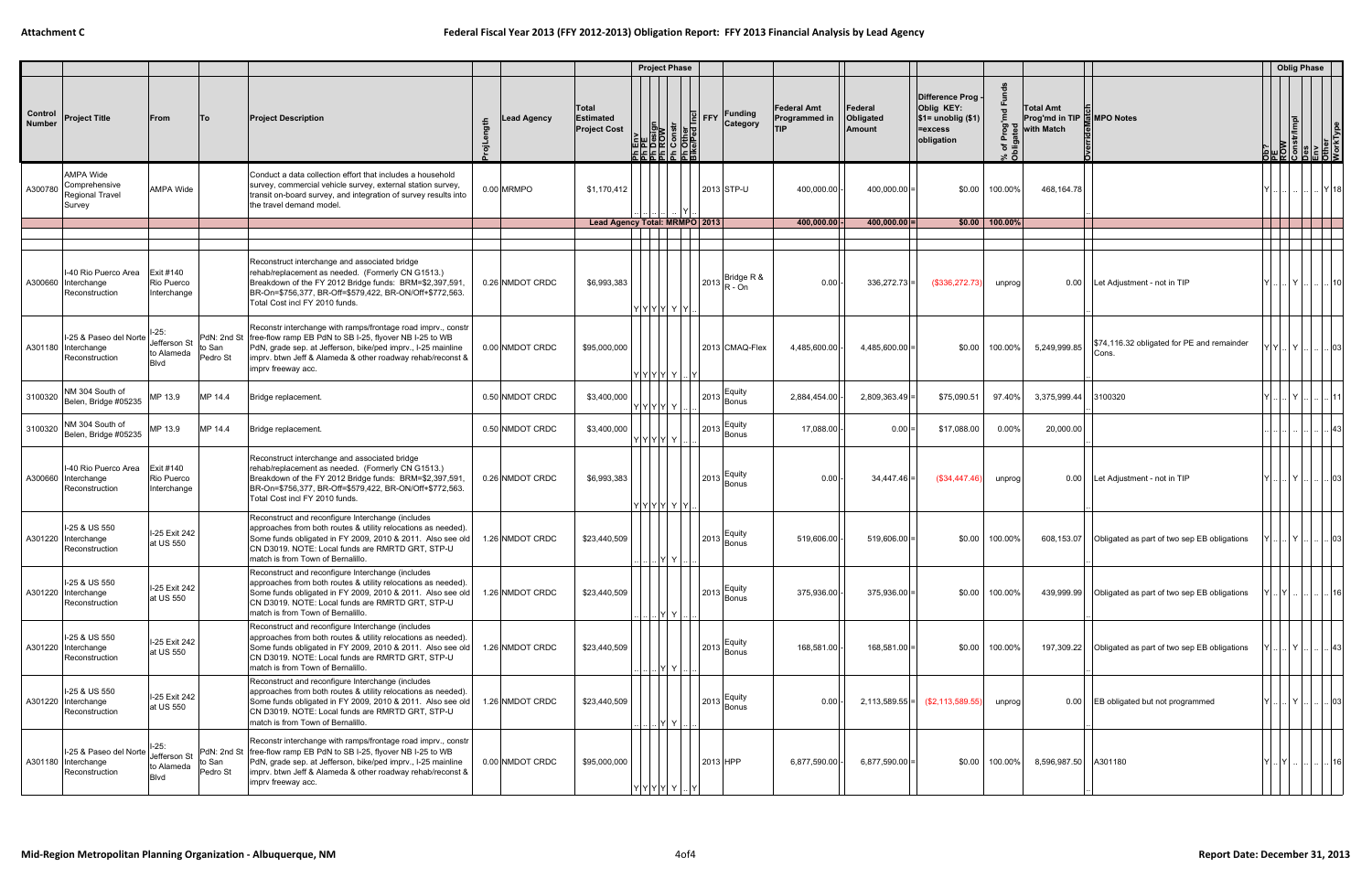|                          |                                                                 |                                                     |                            |                                                                                                                                                                                                                                                                                         |                    |                                                         | <b>Project Phase</b>                                                  |                   |                     |                                                   |                                       |                                                                                  |                           |                                                     |                                                        |                                                                  | <b>Oblig Phase</b>                  |            |    |
|--------------------------|-----------------------------------------------------------------|-----------------------------------------------------|----------------------------|-----------------------------------------------------------------------------------------------------------------------------------------------------------------------------------------------------------------------------------------------------------------------------------------|--------------------|---------------------------------------------------------|-----------------------------------------------------------------------|-------------------|---------------------|---------------------------------------------------|---------------------------------------|----------------------------------------------------------------------------------|---------------------------|-----------------------------------------------------|--------------------------------------------------------|------------------------------------------------------------------|-------------------------------------|------------|----|
| Control<br><b>Number</b> | <b>Project Title</b>                                            | From                                                | To                         | <b>Project Description</b>                                                                                                                                                                                                                                                              | <b>Lead Agency</b> | <b>Total</b><br><b>Estimated</b><br><b>Project Cost</b> | Env<br>PE Design<br>ROW<br>Constr<br>Cother<br>CelPed Ir<br>월국 국 남국국대 | $\frac{1}{2}$ FFY | Funding<br>Category | <b>Federal Amt</b><br>Programmed in<br><b>TIP</b> | Federal<br>Obligated<br><b>Amount</b> | Difference Prog -<br>Oblig KEY:<br>$$1=$ unoblig $($1)$<br>=excess<br>obligation | Γog<br>ᅕ<br>% of<br>Oblig | Total Amt<br>Prog'md in TIP MPO Notes<br>with Match |                                                        | Ob?<br>PE<br>ROW<br>Constr/Impl<br>Discrit von<br>Other<br>Other |                                     |            |    |
| A300660                  | I-40 Rio Puerco Area<br>Interchange<br>Reconstruction           | Exit #140<br>Rio Puerco<br>Interchange              |                            | Reconstruct interchange and associated bridge<br>rehab/replacement as needed. (Formerly CN G1513.)<br>Breakdown of the FY 2012 Bridge funds: BRM=\$2,397,591,<br>BR-On=\$756,377, BR-Off=\$579,422, BR-ON/Off+\$772,563.<br>Total Cost incl FY 2010 funds.                              | 0.26 NMDOT CRDC    | \$6,993,383                                             | Y Y Y Y  Y  Y                                                         | 2013 IM           |                     | 0.00                                              | $99,124.00 =$                         | (\$99,124.00)                                                                    | unprogl                   |                                                     | 0.00   Let Adjustment - not in TIP                     |                                                                  | . I Y I                             |            |    |
|                          | I-40 Rio Puerco Area<br>A300660   Interchange<br>Reconstruction | Exit #140<br>Rio Puerco<br>Interchange              |                            | Reconstruct interchange and associated bridge<br>rehab/replacement as needed. (Formerly CN G1513.)<br>Breakdown of the FY 2012 Bridge funds: BRM=\$2,397,591,<br>BR-On=\$756,377, BR-Off=\$579,422, BR-ON/Off+\$772,563<br>Total Cost incl FY 2010 funds.                               | 0.26 NMDOT CRDC    | \$6,993,383                                             | Y Y Y Y Y Y                                                           | 2013 IM           |                     | 0.00                                              | $57,485.94$ =                         | (\$57,485.94)                                                                    | unprog                    |                                                     | 0.00   Let Adjustment - not in TIP                     |                                                                  | Y                                   |            |    |
|                          | I-25 & US 550<br>A301220 Interchange<br>Reconstruction          | I-25 Exit 242<br>at US 550                          |                            | Reconstruct and reconfigure Interchange (includes<br>approaches from both routes & utility relocations as needed).<br>Some funds obligated in FY 2009, 2010 & 2011. Also see old<br>CN D3019. NOTE: Local funds are RMRTD GRT, STP-U<br>match is from Town of Bernalillo.               | 1.26 NMDOT CRDC    | \$23,440,509                                            | Y  Y                                                                  | 2013 IM           |                     | 5,293,562.00                                      | $3,065,374.41$ =                      | \$2,228,187.59                                                                   | 57.91%                    |                                                     | 5,714,121.37 Obligated only partial IM programmed      |                                                                  | .I Y I                              | 니       03 |    |
|                          | I-25 & US 550<br>A301220 Interchange<br>Reconstruction          | I-25 Exit 242<br>at US 550                          |                            | Reconstruct and reconfigure Interchange (includes<br>approaches from both routes & utility relocations as needed).<br>Some funds obligated in FY 2009, 2010 & 2011. Also see old<br>CN D3019. NOTE: Local funds are RMRTD GRT, STP-U<br>match is from Town of Bernalillo.               | 1.26 NMDOT CRDC    | \$23,440,509                                            | .         Y   Y                                                       |                   | 2013 NHS            | 2,061,768.00                                      | $2,061,768.46$ =                      | (S0.46)                                                                          | unprogl                   | 2,413,117.91                                        | A301220                                                |                                                                  | .IYI                                | . 03       |    |
| A300060                  | Coors Blvd<br>Northbound Lane<br>Addition                       | S.I.P.I. (MP<br>4.25)                               | Coors<br>Bypass<br>Arroyo) | Build an Additional Northbound lane and realign PdN EB to<br>(Calabacillas north ramp. Project UNDERWAY.                                                                                                                                                                                | 1.09 NMDOT CRDC    | \$3,000,000                                             | Y Y Y Y  Y                                                            | 2013              | Safety<br>(HSIP)    | 0.00                                              | $150,343.73 =$                        | (\$150,343.73)                                                                   | unprog                    | 0.00                                                | HSIP-0448(17)5 HSIP fund obligated not in<br>TIP       | YI.                                                              | .I Y I                              | . 01       |    |
|                          | I-25 & Paseo del Norte<br>A301180 Interchange<br>Reconstruction | $-25:$<br>Jefferson St<br>to Alameda<br><b>Blvd</b> | to San<br>Pedro St         | Reconstr interchange with ramps/frontage road imprv., constr<br>PdN: 2nd St free-flow ramp EB PdN to SB I-25, flyover NB I-25 to WB<br>PdN, grade sep. at Jefferson, bike/ped imprv., I-25 mainline<br>imprv. btwn Jeff & Alameda & other roadway rehab/reconst &<br>imprv freeway acc. | 0.00 NMDOT CRDC    | \$95,000,000                                            | Y Y Y Y Y                                                             | IY.               | 2013 STP-E          | 1,670,702.00                                      | $1,670,702.00 =$                      | \$0.00                                                                           | 100.00%                   | 2,227,602.67 A301180                                |                                                        |                                                                  | Y                                   |            |    |
| A300693                  | NM 314 Bridge over<br><b>Highline Canal</b>                     | NM 314 over<br>Highline<br>Canal                    |                            | Replace Bridge. Old CN=BR313.                                                                                                                                                                                                                                                           | 0.00 NMDOT CRDC    | \$1,848,071                                             | $ Y Y Y$ $ Y $ .                                                      |                   | 2013 STP-Flex       | 1,518,992.00                                      | $1,270,601.32$ =                      | \$248,390.68                                                                     | 83.65%                    | 1,777,846.39                                        | A300693                                                | YI.                                                              | Y         11                        |            |    |
| A300693                  | NM 314 Bridge over<br><b>Highline Canal</b>                     | NM 314 over<br>Highline<br>Canal                    |                            | Replace Bridge. Old CN=BR313.                                                                                                                                                                                                                                                           | 0.00 NMDOT CRDC    | \$1,848,071                                             | $ Y Y Y $ $ Y $                                                       |                   | 2013 STP-Flex       | 50,000.00                                         | $0.00 =$                              | \$50,000.00                                                                      | $0.00\%$                  | 58,520.60                                           |                                                        |                                                                  |                                     |            | 15 |
| A300693                  | NM 314 Bridge over<br><b>Highline Canal</b>                     | NM 314 over<br>Highline<br>Canal                    |                            | Replace Bridge. Old CN=BR313.                                                                                                                                                                                                                                                           | 0.00 NMDOT CRDC    | \$1,848,071                                             | $ Y Y Y $ $ Y $                                                       |                   | 2013 STP-Flex       | 10,000.00                                         | 0.00                                  | \$10,000.00                                                                      | $0.00\%$                  | 11,704.12                                           |                                                        |                                                                  |                                     |            |    |
| 3100320                  | NM 304 South of<br>Belen, Bridge #05235                         | MP 13.9                                             | MP 14.4                    | Bridge replacement.                                                                                                                                                                                                                                                                     | 0.50 NMDOT CRDC    | \$3,400,000                                             | Y Y Y Y Y                                                             |                   | 2013 STP-Rural      | 3,418.00                                          | $3,417.60 =$                          | \$0.40                                                                           | 99.99%                    | 4.000.47 3100320                                    |                                                        | YLJYL                                                            |                                     | .   16     |    |
|                          | I-25 & Paseo del Norte<br>A301180 Interchange<br>Reconstruction | $-25:$<br>Jefferson St<br>to Alameda<br><b>Blvd</b> | to San<br>Pedro St         | Reconstr interchange with ramps/frontage road imprv., constr<br>PdN: 2nd St free-flow ramp EB PdN to SB I-25, flyover NB I-25 to WB<br>PdN, grade sep. at Jefferson, bike/ped imprv., I-25 mainline<br>imprv. btwn Jeff & Alameda & other roadway rehab/reconst &<br>imprv freeway acc. | 0.00 NMDOT CRDC    | \$95,000,000                                            | $ Y Y Y Y Y $ $ Y $                                                   |                   | 2013 STP-U          | 2,886,404.00 -                                    | $2,886,404.00$ =                      | \$0.00                                                                           | 100.00%                   | 3,378,281.74 A301180                                |                                                        |                                                                  | Y       03                          |            |    |
|                          | I-25 & US 550<br>A301220 Interchange<br>Reconstruction          | I-25 Exit 242<br>at US 550                          |                            | Reconstruct and reconfigure Interchange (includes<br>approaches from both routes & utility relocations as needed).<br>Some funds obligated in FY 2009, 2010 & 2011. Also see old<br>CN D3019. NOTE: Local funds are RMRTD GRT, STP-U<br>match is from Town of Bernalillo.               | 1.26 NMDOT CRDC    | \$23,440,509                                            |                                                                       |                   | 2013 STP-U          | 132,866.00                                        | $132,866.00 =$                        |                                                                                  | \$0.00 100.00%            |                                                     | 155,507.95 <b>Obligated under different appr. code</b> |                                                                  | $\ldots$ $  \ldots   \ldots  $ Y 43 |            |    |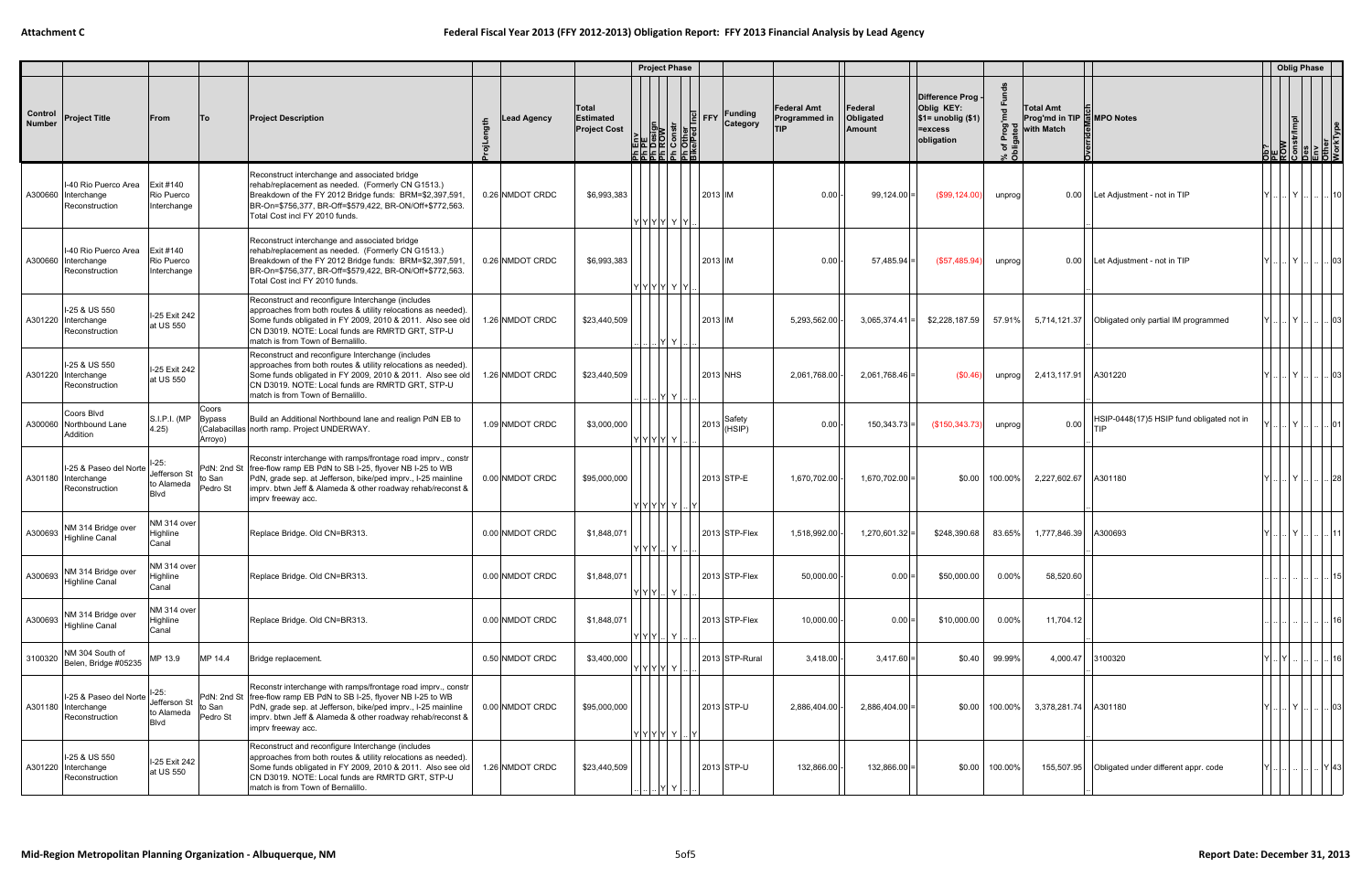|                          |                                                                         |                                                                  |                                                        |                                                                                                                                                                                                            |                  |                                                  |                                                                                             | <b>Project Phase</b> |                                                        |                                            |                                |                                                                                  |                              |                                                                     |                                                   |                                                                  | <b>Oblig Phase</b> |               |
|--------------------------|-------------------------------------------------------------------------|------------------------------------------------------------------|--------------------------------------------------------|------------------------------------------------------------------------------------------------------------------------------------------------------------------------------------------------------------|------------------|--------------------------------------------------|---------------------------------------------------------------------------------------------|----------------------|--------------------------------------------------------|--------------------------------------------|--------------------------------|----------------------------------------------------------------------------------|------------------------------|---------------------------------------------------------------------|---------------------------------------------------|------------------------------------------------------------------|--------------------|---------------|
| Control<br><b>Number</b> | <b>Project Title</b>                                                    | From                                                             | $\mathsf{T}\circ$                                      | <b>Project Description</b>                                                                                                                                                                                 | Lead Agency      | Total<br><b>Estimated</b><br><b>Project Cost</b> | Env<br><b>PENV</b><br><b>ROW</b><br>Constr<br>Other<br>Other<br>Construe Ped In<br>립크 로 들리로 |                      | <b>Funding</b><br>$\frac{1}{2}$ FFY<br><b>Category</b> | Federal Amt<br>Programmed in<br><b>TIP</b> | Federal<br>Obligated<br>Amount | Difference Prog<br>Oblig KEY:<br>$\$1=$ unoblig $(\$1)$<br>=excess<br>obligation | ৳<br>$\breve{\mathbf{s}}$ as | <b>Total Amt</b><br>Prog'md in TIP <b>E</b> MPO Notes<br>with Match |                                                   | <b>nstr/Impl</b><br><b>BERG SEE 55</b>                           |                    |               |
|                          | Alameda & Broadway<br>A300670 Combined Intersection Bvd @<br>Project    | NM 47.<br>Broadway<br>Prosperity<br>Ave                          | NM 528,<br>Alameda<br>Blvd @<br>Alameda<br>Park Dr.    | Installation of a traffic signal & ITS components and various<br>intersection improvements such as signage, street lighting,<br>ADA compliance, drainage improvements, crosswalks and<br>pavement markings | 0.40 NMDOT D-3   | \$1,170,412                                      | Y Y Y Y Y                                                                                   | IYI.                 | 2013 CMAQ-Mand                                         | 0.00                                       | $1,046.55$ =                   | (\$1,046.55)                                                                     | unprog                       | 0.00                                                                | CMAQ-Mand funds obligated due to cost<br>overruns | IYI.                                                             |                    | .      .   24 |
|                          | ITS - District 3<br>A300763 Deployment of ITS (FY other State<br>2013)  | -25 & I-40 &<br>Hwys                                             | AMPA Wide                                              | Implement ITS Improvements in conformance to the Regional<br><b>ITS Architecture</b>                                                                                                                       | NMDOT D-3        | \$1,484,081                                      | .  Y  Y      Y                                                                              |                      | 2013 CMAQ-Mand                                         | 577,364.00                                 | $577,364.00 =$                 | \$0.00                                                                           | 100.00%                      | 675,753.73                                                          |                                                   | .I Y I<br>YI                                                     |                    | 24            |
| A300380                  | <b>JM 528 Rio Rancho</b><br><b>Blvd Improvements</b>                    | Southern<br>Blvd                                                 | Northern<br><b>Blvd</b>                                | Pavement overlay/reconstruction and widening including<br>pavement markings, signage, and other appurtenances as<br>necessary. Total cost incl. FY 2010 & 2011 funds.                                      | 2.68 NMDOT D-3   | \$17,532,751                                     | Y Y Y Y Y                                                                                   |                      | 2013 Equity<br>Bonus                                   | 0.00                                       | $21,237.78 =$                  | (\$21,237.78)                                                                    | unprog                       |                                                                     | 0.00 EB fund obligated not in TIP                 | YYI.                                                             |                    | 15            |
| A300383                  | NM 528 Rio Rancho<br>Blvd Roadway and<br>ntersection<br>Improvements    | approx. 1/2<br>mile South of $US 550$<br>Enchanted<br>Hills Blvd |                                                        | Intersection improvements at NM 528 & Enchanted Hills and<br>roadway reconstruction and widening on NM 528 between<br>Enchanted Hills and US 550. Demo ID NM062.                                           | $1.09$ NMDOT D-3 | \$3,801,345                                      | Y Y Y Y Y                                                                                   |                      | Equity<br>Bonus<br>2013                                | 0.00                                       | $31,588.66$ =                  | (\$31,588.66)                                                                    | unprog                       |                                                                     | 0.00 Funds obligated due to cost overruns         |                                                                  |                    | . IY 44       |
|                          | District 3 On-Call<br>A300803 Planning & Design<br>Support (FY 2013)    | District 3<br>Nide<br>Projects<br>T.B.D.                         |                                                        | Provide planning, engineering, & design services on an on-<br>call basis. COMBINED into A300802                                                                                                            | $0.00$ NMDOT D-3 | \$300,000                                        | $Y Y Y$                                                                                     |                      | $2013$ Equity<br>Bonus                                 | 0.00                                       | $256,320.00$ =                 | (\$256,320.00                                                                    | unprog                       |                                                                     | 0.00 EB funds obligated not in TIP                | YY                                                               |                    | Y Y  18       |
| A300383                  | NM 528 Rio Rancho<br>Blvd Roadway and<br>าtersection<br>Improvements    | approx. 1/2<br>mile South of $US 550$<br>Enchanted<br>Hills Blvd |                                                        | Intersection improvements at NM 528 & Enchanted Hills and<br>roadway reconstruction and widening on NM 528 between<br>Enchanted Hills and US 550. Demo ID NM062                                            | 1.09 NMDOT D-3   | \$3,801,345                                      | Y Y Y Y Y                                                                                   |                      | 2013 HPP                                               | 0.00                                       | 0.58                           | (\$0.58)                                                                         | unprog                       |                                                                     | 0.00 A300383                                      | .I Y I.                                                          |                    | . 03          |
| A301261                  | Coors Blvd<br>Rehabilitation Near I                                     | Hanover Rd   Quail Rd<br>(MP 14.00)                              | (MP 16.00)                                             | Pavement rehabilitation and/or reconstruction and other<br>appurtenances as needed. Demo ID NM041.                                                                                                         | $2.00$ NMDOT D-3 | \$2,700,000                                      | $Y Y Y$ $Y$                                                                                 |                      | 2013 HPP                                               | 2,350,768.00                               | $2,350,767.78 =$               | \$0.22                                                                           | 100.00%                      | 2,938,460.00                                                        |                                                   | .IYI<br>YI.                                                      |                    | 105           |
| A300360                  | I-25, NM 317 Isleta<br>Pueblo to Broadway -<br>Pavement<br>Preservation | MP 207<br>(approx.)                                              | MP 217<br>(approx.)<br>near<br>Broadway<br><b>Blvd</b> | Pavement preservation (mill and inlay and open-graded<br>friction course) including pavement markings, signage, and<br>other appurtenances as necessary. NOTE: MP 207-209 tbd<br>under A300361. COMPLETED. | 2.00 NMDOT D-3   | \$3,967,655                                      | Y Y Y  Y                                                                                    |                      | 2013 IM                                                | 0.00                                       | $148,435.75$ =                 | (\$148,435.75)                                                                   | unprog                       |                                                                     | 0.00     IM funds obligated due to cost overruns  | . I Y I.                                                         |                    | .         05  |
|                          | 3100430 BL0013 & NM 314                                                 |                                                                  |                                                        | Install street lighting. Termini: I-25 at Exit 191- Belen<br>Business Loop BL0013 fr MM 4.12 to MM 6.6 & NM 314 fr<br>MM 0.0 to MM 0.25                                                                    | $0.00$ NMDOT D-3 | \$750,000                                        | $ {\mathsf Y} {\mathsf Y} {\mathsf Y} $ $ {\mathsf Y} $                                     |                      | 2013 NHPP                                              | 640,800.00                                 | $575,029.14$ =                 | \$65,770.86                                                                      | 89.74%                       | 749,999.98 3100430                                                  |                                                   | $\mathsf{v}$<br>YI                                               |                    |               |
|                          | A300371   I-25 NB Lane Addition                                         | Comanche<br>Rd (MP<br>227.57)                                    | Jefferson St<br>(MP 229.51)                            | Additional northbound lane from Comanche to Jefferson<br>including pavement markings and other appurtenances as<br>necessary.                                                                              | $1.94$ NMDOT D-3 | \$3,052,614                                      | $ Y Y Y $ $ Y $                                                                             |                      | 2013 NHPP                                              | 0.00                                       | $521,617.14$ =                 | (\$521,617.14)                                                                   | unprog                       |                                                                     | 0.00   Let Adjustment-not in TIP                  | $ \mathsf{Y} $ $ \,.\, $ $\mathsf{Y}$ $ \,.\, $ $ \,.\, $ 01 $ $ |                    |               |
| A300380                  | NM 528 Rio Rancho<br><b>Blvd Improvements</b>                           | Southern<br>Blvd                                                 | Northern<br><b>Blvd</b>                                | Pavement overlay/reconstruction and widening including<br>pavement markings, signage, and other appurtenances as<br>necessary. Total cost incl. FY 2010 & 2011 funds.                                      | 2.68 NMDOT D-3   | \$17,532,751                                     | Y Y Y Y Y                                                                                   |                      | 2013 NHPP                                              | 12,220,823.00                              | $11,728,817.85$ =              | \$492,005.15                                                                     | 95.97%                       | 14,303,397.30                                                       |                                                   | Y    Y        03                                                 |                    |               |
| A300380                  | NM 528 Rio Rancho<br><b>Blvd Improvements</b>                           | Southern<br>Blvd                                                 | Northern<br><b>Blvd</b>                                | Pavement overlay/reconstruction and widening including<br>pavement markings, signage, and other appurtenances as<br>necessary. Total cost incl. FY 2010 & 2011 funds.                                      | 2.68 NMDOT D-3   | \$17,532,751                                     | Y Y Y Y Y                                                                                   |                      | 2013 NHPP                                              | 213,600.00                                 | $0.00 =$                       | \$213,600.00                                                                     | $0.00\%$                     | 249,999.99                                                          |                                                   |                                                                  |                    | 16            |
| A300802                  | District 3 On-Call<br>Planning & Design<br>Support (FY 2012-<br>2013)   | District 3<br>Wide<br>Projects<br>T.B.D.                         |                                                        | Provide planning, engineering, & design services on an on-<br>call basis. Formerly CN=D3047.                                                                                                               | $0.00$ NMDOT D-3 | \$600,000                                        | $ Y Y Y $                                                                                   |                      | 2013 NHPP                                              | 256,320.00                                 | $256,320.00$ =                 |                                                                                  | \$0.00 100.00%               | 299,999.99                                                          |                                                   | $ Y Y$                                                           |                    | Y Y  18       |
| A300940                  | NM 500 Rio Bravo<br>Blvd Roadway &<br>Intersection<br>Reconstruction    | NM 500 at<br>Isleta Blvd<br>(MP 1.91)                            |                                                        | Reconstruction of roadway section and intersection. Cost incl<br>FY 2011 funds. (Broadway to be done under A300280 and<br>2nd St t.b.d. later under separate CN.)                                          | $0.20$ NMDOT D-3 | \$4,936,241                                      | $ Y Y Y $ $ Y $                                                                             |                      | 2013 NHPP                                              | 2,258,486.00 -                             | $2,258,486.00$ =               |                                                                                  | \$0.00 100.00%               | 2,643,359.01                                                        |                                                   | $ Y $ $  \cdot  Y $ $  \cdot  $ $  04$                           |                    |               |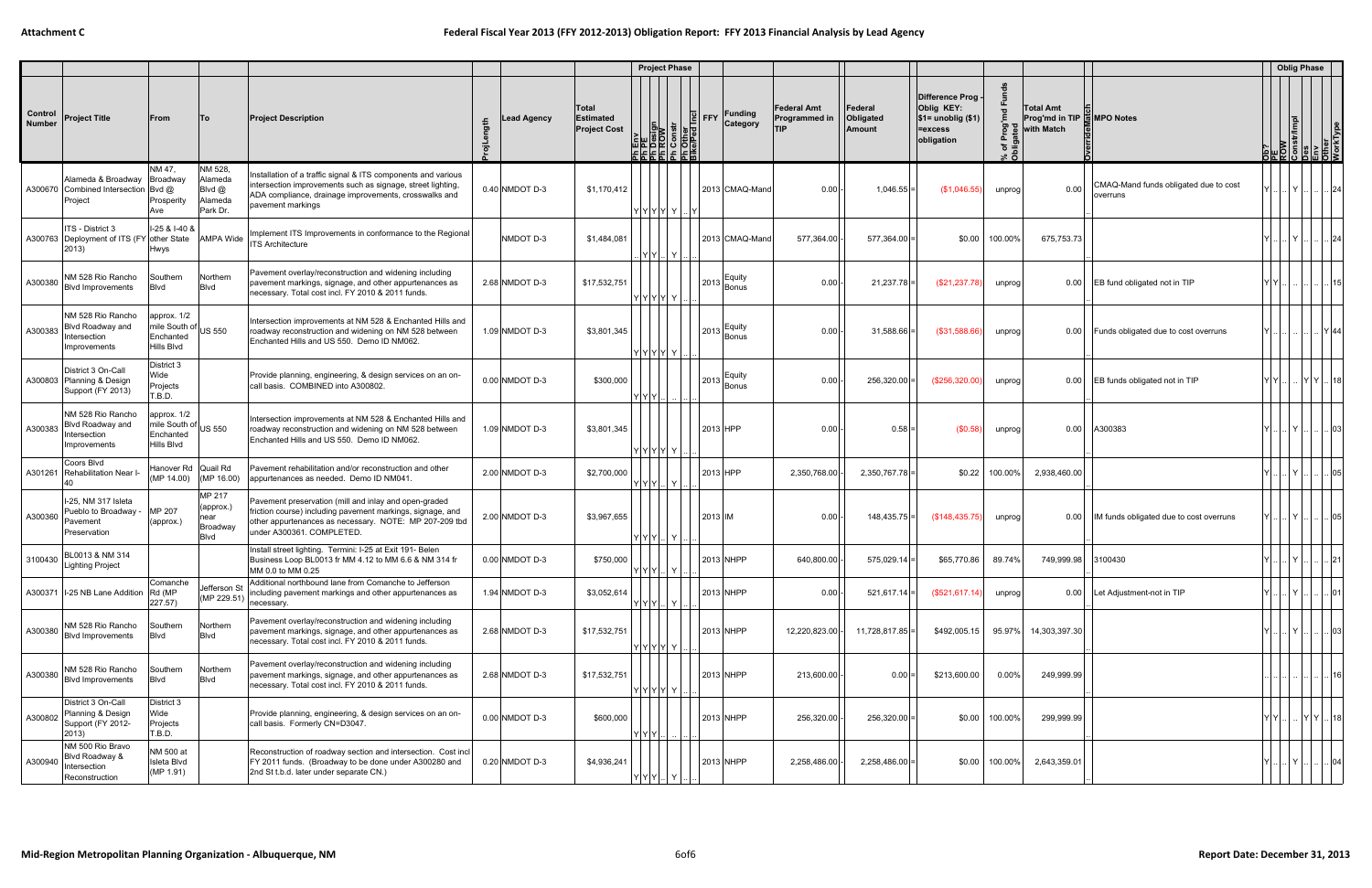|                          |                                                                            |                                       |                                    |                                                                                                                                                                                                                                                                            |                  |                                                  |                   | <b>Project Phase</b>                                                                          |                   |           |                            |                                            |                                |                                                                                       |                    |                                                              |                                                       | <b>Oblig Phase</b>                                                            |      |
|--------------------------|----------------------------------------------------------------------------|---------------------------------------|------------------------------------|----------------------------------------------------------------------------------------------------------------------------------------------------------------------------------------------------------------------------------------------------------------------------|------------------|--------------------------------------------------|-------------------|-----------------------------------------------------------------------------------------------|-------------------|-----------|----------------------------|--------------------------------------------|--------------------------------|---------------------------------------------------------------------------------------|--------------------|--------------------------------------------------------------|-------------------------------------------------------|-------------------------------------------------------------------------------|------|
| Control<br><b>Number</b> | <b>Project Title</b>                                                       | From                                  | <b>To</b>                          | <b>Project Description</b>                                                                                                                                                                                                                                                 | Lead Agency      | Total<br><b>Estimated</b><br><b>Project Cost</b> |                   | Env<br><b>PE</b><br><b>ROW</b><br>Constr<br>Cother<br>Cother<br>Cother<br><u>iaa a aaaaa </u> | $\frac{1}{2}$ FFY |           | <b>Funding</b><br>Category | Federal Amt<br>Programmed in<br><b>TIP</b> | Federal<br>Obligated<br>Amount | <b>Difference Prog</b><br>Oblig KEY:<br>$$1=$ unoblig $($1)$<br>=excess<br>obligation | . ਨ                | Total Amt<br>Prog'md in TIP <b>E</b> MPO Notes<br>with Match |                                                       | <b>Ob?</b><br>ROW<br>Constr/Impl<br>Constry<br>Dis<br>Other<br>Other<br>Other |      |
| A300940                  | NM 500 Rio Bravo<br>Blvd Roadway &<br>Intersection<br>Reconstruction       | NM 500 at<br>Isleta Blvd<br>(MP 1.91) |                                    | Reconstruction of roadway section and intersection. Cost incl<br>FY 2011 funds. (Broadway to be done under A300280 and<br>2nd St t.b.d. later under separate CN.)                                                                                                          | 0.20 NMDOT D-3   | \$4,936,241                                      | $ Y Y Y$          |                                                                                               |                   | 2013 NHPP |                            | 3,000.00                                   | $3,000.00$ =                   | \$0.00                                                                                | 100.00%            | 3,511.24                                                     |                                                       |                                                                               | 16   |
| A300940                  | NM 500 Rio Bravo<br>Blvd Roadway &<br>ntersection<br>Reconstruction        | NM 500 at<br>Isleta Blvd<br>(MP 1.91) |                                    | Reconstruction of roadway section and intersection. Cost incl<br>FY 2011 funds. (Broadway to be done under A300280 and<br>2nd St t.b.d. later under separate CN.)                                                                                                          | 0.20 NMDOT D-3   | \$4,936,241                                      | $ Y Y Y $         |                                                                                               |                   | 2013 NHPP |                            | 10,000.00                                  | $10,000.00$ =                  | \$0.00                                                                                | 100.00%            | 11,704.12                                                    |                                                       |                                                                               | YI43 |
| A301340                  | District 3 Bridge Deck<br>Overlays                                         | Various<br>bridges on I<br>25 & I-40  |                                    | Epoxy polymer bridge deck overlay on bridge #6228, 6229,<br>6203, 6204, 8700, 8509, 8510, 9341, 9342, 6104, 6105 &<br>8793.                                                                                                                                                | $0.00$ NMDOT D-3 | \$1,075,103                                      | Y Y Y Y           |                                                                                               |                   | 2013 NHPP |                            | 918,568.00                                 | $918,568.00$ =                 | \$0.00                                                                                | 100.00%            | 1,075,102.97                                                 |                                                       | Y                                                                             | 14   |
| A300094                  | <b>SRTS: NM 448</b><br>Corrales Rd<br>Pedestrian/Crosswalk<br>Improvements | Cabezon Rd<br>approx. MP              | approx.<br>Milepoint 9             | Crosswalk and other pedestrian improvements as needed.                                                                                                                                                                                                                     | $0.00$ NMDOT D-3 | \$50,000                                         |                   | YY                                                                                            | 2013              |           | Safe Rts to<br>Sch-Infrast | 50,000.00                                  | $50,000.00$ =                  | \$0.00                                                                                | 100.00%            | 50,000.00 A300094                                            |                                                       |                                                                               |      |
|                          | A301090   NM 47 Safety Project                                             | Chical Rd<br>(MP 35)                  | NM 147 (MP<br>38)                  | Intersection safety improvements.                                                                                                                                                                                                                                          | $0.00$ NMDOT D-3 | \$771,778                                        | YYYYY Y           |                                                                                               | 2013              |           | Safety<br>(HSIP)           | 714,975.00                                 | $714,975.00$ =                 | \$0.00                                                                                | 100.00%            | 771,777.85                                                   | Funds later reduced \$122,658.65 as let adj           | Y   Y  Y  Y   21                                                              |      |
|                          | NM 333 & NM 217<br>A301170   Intersection<br>Improvements                  | MP 15.2 on<br>NM 333                  | MP 10.5 on<br><b>NM 217</b>        | Construct left turn lanes on NM 333 both EB and WB &<br>redefine the intersection reducing its width, etc. Includes<br>pavement markings, signage, redefining access existing<br>ingress & egress access to selected mailbox clusters &<br>possible lighting improvements. | $0.00$ NMDOT D-3 | \$1,500,000                                      | $ Y Y Y $         |                                                                                               | 2013              |           | Safety<br>(HSIP)           | 1,389,600.00                               | 1,280,799.27                   | \$108,800.73                                                                          | 92.17%             | 1,500,000.01                                                 | Funds later reduced \$140,983.96 for let adj          | $\ Y\ _{\omega}\ _{\omega}$                                                   | .121 |
|                          | NM 6 in Los Lunas<br>A300910 Sidewalk<br>Improvements                      | various<br>locations                  |                                    | Sidewalk improvements and ADA compliance. COMPLETED.                                                                                                                                                                                                                       | $0.00$ NMDOT D-3 | \$592,599                                        | $ Y Y Y $ $ Y $   |                                                                                               |                   |           | 2013 STP-E                 | 0.00                                       | $49,514.42$ =                  | (\$49,514.42)                                                                         | unprog             | 0.00                                                         | STP-E funds obligated for 2011 project -not in<br>TIP |                                                                               |      |
|                          | NM 6 in Los Lunas<br>A300910 Sidewalk<br>Improvements                      | various<br>locations                  |                                    | Sidewalk improvements and ADA compliance. COMPLETED.                                                                                                                                                                                                                       | $0.00$ NMDOT D-3 | \$592,599                                        | $Y Y Y $ $Y $     |                                                                                               |                   |           | 2013 STP-E                 | 0.00                                       | 1,080.48                       | (S1,080.48)                                                                           | unprogl            | 0.00                                                         | STP-E funds obligated for 2011 project -not in<br>TIP |                                                                               | 28   |
| A300380                  | NM 528 Rio Rancho<br><b>Blvd Improvements</b>                              | Southern<br>Blvd                      | Northern<br><b>B</b> lvd           | Pavement overlay/reconstruction and widening including<br>pavement markings, signage, and other appurtenances as<br>necessary. Total cost incl. FY 2010 & 2011 funds.                                                                                                      | 2.68 NMDOT D-3   | \$17,532,751                                     | YYYYY             |                                                                                               |                   |           | 2013 STP-Flex              | 854,400.00                                 | 847,821.00 =                   | \$6,579.00                                                                            | 99.23%             | 999,999.97                                                   |                                                       |                                                                               | 15   |
|                          | NM 333 Pavement<br>A300413 Preservation Segment                            | ijeras Area<br>(MP 7.38)              | Sedillo Area<br>(MP 12.00)         | Pavement preservation including pavement markings,<br>signage, and other appurtenances as necessary.                                                                                                                                                                       | 4.62 NMDOT D-3   | \$2,650,000                                      | $Y[Y Y]$ $Y$      |                                                                                               |                   |           | 2013 STP-Flex              | 1,537,920.00                               | $1,083,133.19$ =               | \$454,786.81                                                                          | 70.43%             | 1,799,999.95                                                 |                                                       | $ Y $                                                                         | . 05 |
|                          | NM 6 Bridge<br>A300422   Replacement Timber<br>Bridge #210                 | 29.659                                | approx. $MP$ approx $MP$<br>30.659 | Replace bridge with culvert pipe, modify superelevation,<br>correct horizontal curve, widen approach shoulders, and other<br>appurtenances as necessary.                                                                                                                   | 1.00 NMDOT D-3   | \$1,781,797                                      | . Y Y Y Y         |                                                                                               |                   |           | 2013 STP-Flex              | 1,522,367.00 -                             | $1,522,367.00$ =               |                                                                                       |                    | $$0.00$   100.00%   1,781,796.53                             |                                                       | Y    Y       11                                                               |      |
| 3100300                  | NM 47 in Peralta (Old<br>CN=2105)                                          | MP 31.000                             | MP 32.800                          | Rehabilitate/reconstruct from 2 to 5 lane facility with center<br>turn lane and drainage improvements.                                                                                                                                                                     | 1.80 NMDOT D-3   | \$12,273,942                                     | Y Y Y Y  Y        |                                                                                               |                   |           | 2013 STP-Sm Urb            | 854,400.00                                 | $812,646.93$ =                 | \$41,753.07                                                                           | 95.11%             | 999,999.97                                                   | 3100300                                               |                                                                               | 15   |
| 3100300                  | NM 47 in Peralta (Old<br>CN=2105)                                          | MP 31.000                             | MP 32.800                          | Rehabilitate/reconstruct from 2 to 5 lane facility with center<br>turn lane and drainage improvements.                                                                                                                                                                     | 1.80 NMDOT D-3   | \$12,273,942                                     | Y Y Y Y           |                                                                                               |                   |           | 2013 STP-Sm Urb            | 180,014.00                                 | $0.00$ =                       | \$180,014.00                                                                          | $0.00\%$           | 210,690.54                                                   |                                                       |                                                                               | 16   |
|                          | NM 6 Bridge<br>A300422 Replacement Timber<br>Bridge #210                   | approx. MP<br>29.659                  | approx MP<br>30.659                | Replace bridge with culvert pipe, modify superelevation,<br>correct horizontal curve, widen approach shoulders, and other<br>appurtenances as necessary.                                                                                                                   | 1.00 NMDOT D-3   | \$1,781,797                                      | . YYYY Y          |                                                                                               |                   |           | 2013 STP-Sm Urb            | 0.00                                       | $180,795.23$ =                 | (\$180, 795.23)                                                                       | unprog             | 0.00                                                         | STP-Sm Urban funds obligated to cover<br>overruns     | .  Y       11'                                                                |      |
| A300380                  | NM 528 Rio Rancho<br><b>Blvd Improvements</b>                              | Southern<br><b>Blvd</b>               | Northern<br><b>Blvd</b>            | Pavement overlay/reconstruction and widening including<br>pavement markings, signage, and other appurtenances as<br>necessary. Total cost incl. FY 2010 & 2011 funds.                                                                                                      | 2.68 NMDOT D-3   | \$17,532,751                                     | Y Y Y Y Y         |                                                                                               |                   |           | 2013 STP-U                 | 495,000.00                                 | $495,000.00$ =                 | \$0.00                                                                                | 100.00%            |                                                              | 579,353.92 Funds obligated as STP-Flex                | $  \mathbf{Y}  _{\alpha}$                                                     | . 03 |
|                          | NM 333 Pavement<br>A300412 Preservation Segment                            | Carnuel<br>Area (MP<br>4.3)           | ïjeras Area<br>(MP 7.35)           | Pavement preservation including pavement markings,<br>signage, and other appurtenances as necessary.                                                                                                                                                                       | 2.70 NMDOT D-3   | \$1,800,000                                      | $ Y Y Y $   $Y$   |                                                                                               |                   |           | 2013 STP-U                 | 1,537,920.00                               | $1,423,845.32 =$               | \$114,074.68                                                                          | 92.58%             | 1,799,999.95                                                 |                                                       | Y   05                                                                        |      |
|                          | NM 333 Pavement<br>A300413 Preservation Segment                            | Tijeras Area<br>(MP 7.38)             | Sedillo Area<br>(MP 12.00)         | Pavement preservation including pavement markings,<br>signage, and other appurtenances as necessary.                                                                                                                                                                       | 4.62 NMDOT D-3   | \$2,650,000                                      | $ Y Y Y $   $ Y $ |                                                                                               |                   |           | 2013 STP-U                 | 726,240.00                                 | $726,240.04$ =                 |                                                                                       | $(\$0.04)$ 100.00% | 849,999.98                                                   |                                                       | .  Y                                                                          | .05  |
| A301230                  | US 550 Traffic &<br><b>Operations Study</b>                                | NM 528                                | NM 313                             | Conduct traffic operations study. Project is funded with SPR<br>(State Planning & Research) funds.                                                                                                                                                                         | 0.00 NMDOT D-3   | \$500,000                                        | IYIYI             |                                                                                               |                   | 2013 HPR  |                            | 0.00                                       | $320,000.00$ =                 | (\$320,000.00)                                                                        | unprog             |                                                              | 0.00 HPR funds obligated not in TIP.                  |                                                                               | 15   |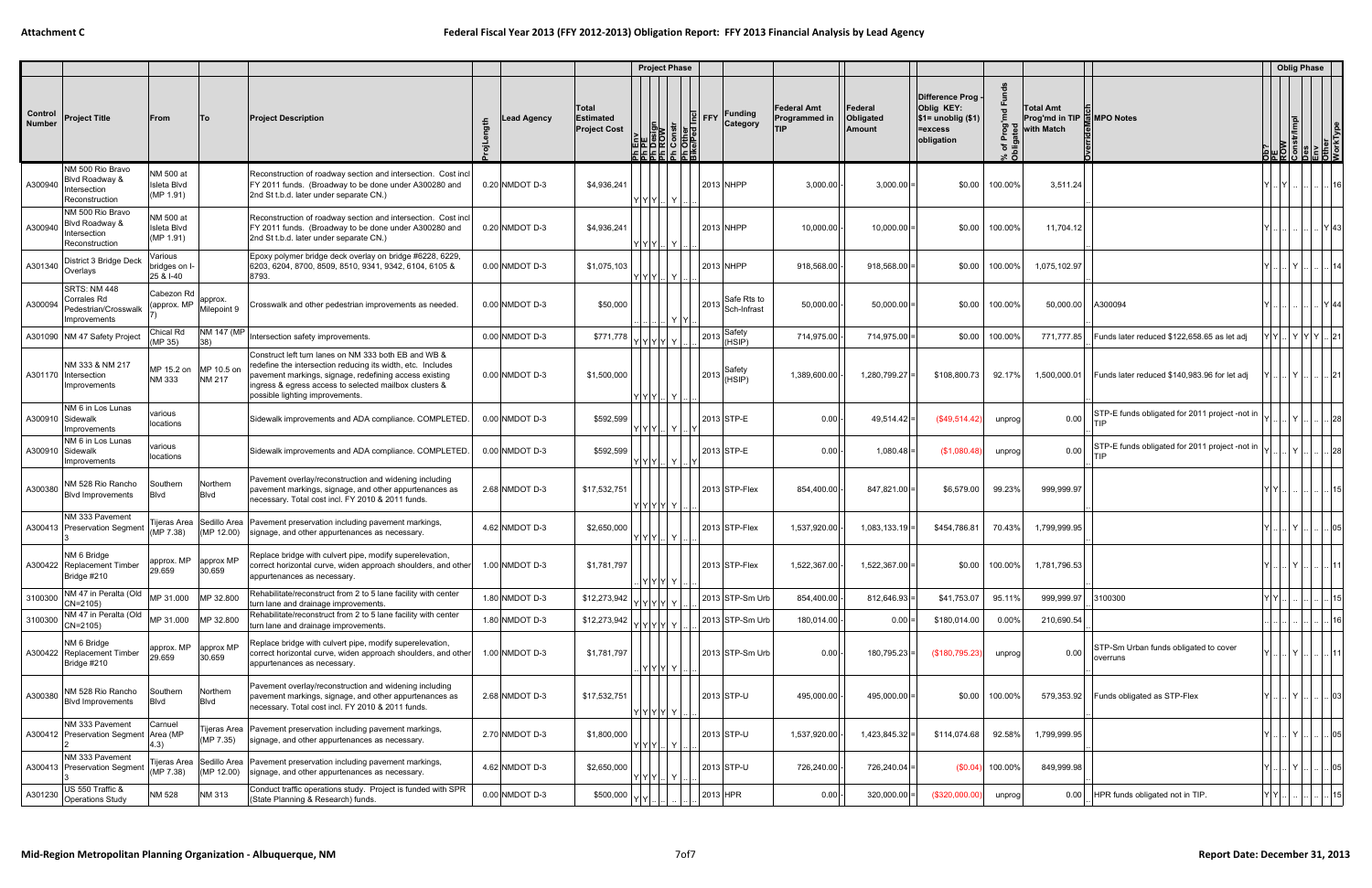|                          |                                                                                  |                                                                                 |                            |                                                                                                                                                                                                                                                                         |                    |                                     |                                                         | <b>Project Phase</b>                                                                                                                               |                                                   |                                       |                                                                                |                   |                                                            |         | <b>Oblig Phase</b>                                                       |      |
|--------------------------|----------------------------------------------------------------------------------|---------------------------------------------------------------------------------|----------------------------|-------------------------------------------------------------------------------------------------------------------------------------------------------------------------------------------------------------------------------------------------------------------------|--------------------|-------------------------------------|---------------------------------------------------------|----------------------------------------------------------------------------------------------------------------------------------------------------|---------------------------------------------------|---------------------------------------|--------------------------------------------------------------------------------|-------------------|------------------------------------------------------------|---------|--------------------------------------------------------------------------|------|
| Control<br><b>Number</b> | <b>Project Title</b>                                                             | From                                                                            | <b>To</b>                  | <b>Project Description</b>                                                                                                                                                                                                                                              | $\frac{2}{5}$<br>호 | <b>Lead Agency</b>                  | <b>Total</b><br><b>Estimated</b><br><b>Project Cost</b> | <b>Funding</b><br><b>ENEW PERIOD STATES AND REAL PROPERTY FOR SAFEKEEPING PROPERTY FRAMEWORK PROPERTY FRAMEWORK PROPERTY FRAMEWORK</b><br>Category | <b>Federal Amt</b><br>Programmed in<br><b>TIP</b> | Federal<br>Obligated<br><b>Amount</b> | Difference Prog<br>Oblig KEY:<br>$$1=$ unoblig $($1)$<br>=excess<br>obligation | Ā<br>৳<br>۱ŏ      | Total Amt<br>Prog'md in TIP <b>MPO</b> Notes<br>with Match |         | <b>Ob?</b><br>REW<br>Constr/Impl<br>Constripe<br>Chier<br>Other<br>Other |      |
| 3100410                  | Paizalas Rd Railroad<br>Xing #019504 north of<br>US 60 & south of<br>Belen       | <b>RR MP</b><br>0948.12;<br>mile N of<br><b>Exit 175</b>                        | 1/4 mile east<br>of NM 116 | Lights, gates and new concrete surface.                                                                                                                                                                                                                                 | 0.00               | <b>NMDOT Transit</b><br>Rail        | \$385,000                                               | <b>Rail Protect</b><br>2013 Devices<br>(Sect 130)<br>Y Y Y   Y  .                                                                                  | 356,664.00                                        | 282,585.35                            | \$74,078.65                                                                    | 79.23%            | 385,000.00                                                 | 3100410 | IYI.                                                                     | . 22 |
| A300313                  | Courthouse Rd &<br><b>NMRX Gate Upgrades</b>                                     | Courthouse<br>Rd at<br>Railroad<br>Crossing                                     | Crossing<br>#0194624       | Upgrade from a two-quadrant gate railroad crossing to a four-<br>quadrant railroad crossing.                                                                                                                                                                            | 0.00               | <b>NMDOT Transit</b><br>Rail        | \$125,000                                               | Rail Protect<br>2013 Devices<br>(Sect 130)<br>$ Y Y Y $ $ Y $                                                                                      | 112,500.00                                        | $0.00 =$                              | \$112,500.00                                                                   | 0.00%             | 125,000.00                                                 |         |                                                                          | 22   |
| A300314                  | Morris Road & NMRX<br>Gate Upgrades                                              | Morris Rd at<br>Railroad<br>Crossing                                            | Crossing<br>#019463F       | Upgrade two-quadrant gate railroad crossing to a four-<br>quadrant railroad crossing.                                                                                                                                                                                   |                    | <b>NMDOT Transit</b><br>$0.00$ Rail | \$100,000                                               | Rail Protect.<br>2013 Devices<br>(Sect 130)<br>Y Y Y Y Y .                                                                                         | 90,000.00                                         | $0.00 =$                              | \$90,000.00                                                                    | $0.00\%$          | 100,000.00                                                 |         |                                                                          |      |
| A301280                  | Railroad Crossing<br>Imprv.-Calle del Oro                                        | Crossing #<br>019467H                                                           |                            | Widen and imrove railroad crossing; includes signage,<br>pavement markings and other appurtenances as necessary.                                                                                                                                                        | 0.00               | <b>NMDOT Transit</b><br>Rail        | \$75,000                                                | Rail Xing<br>2013 Haz Elim<br>(Sect 130)<br>$Y Y Y Y Y$                                                                                            | 67,500.00                                         | $0.00 =$                              | \$67,500.00                                                                    | $0.00\%$          | 75,000.00                                                  |         |                                                                          | 22   |
|                          | <b>Railroad Crossing</b><br>A301286   Imprv.-Tribal Road #53<br>in Isleta Pueblo | Crossing<br>#019463F                                                            |                            | Resurface railroad crossing and other appurtenances as<br>necessary.                                                                                                                                                                                                    | 0.00               | <b>NMDOT Transit</b><br>Rail        | \$56,719                                                | Rail Xing<br>2013 Haz Elim<br>(Sect 130)                                                                                                           | 51,047.00                                         | $51,047.00$ =                         | \$0.00                                                                         | 100.00%           | 56,718.89                                                  |         | $\vert$ Y $\vert$                                                        | 22   |
|                          | Railroad Crossing<br>A301287   Imprv.-Morris Road in<br>Los Lunas                | Crossing #<br>019443U                                                           |                            | Rehabilitate railroad crossing; includes signage, pavement<br>markings and other appurtenances as necessary.                                                                                                                                                            |                    | <b>NMDOT Transit</b><br>$0.00$ Rail | \$56,719                                                | Rail Xing<br>2013 Haz Elim<br>(Sect 130)<br>Y Y Y   Y                                                                                              | 51,047.00                                         | $51,047.00$ =                         | \$0.00                                                                         | 100.00%           | 56,718.89                                                  |         | Y                                                                        | 22   |
| RR00012                  | Railroad Crossing<br>Imprv.- South Camino<br>de Los Chavez<br>Crossing           | Crossing #<br>019469P                                                           |                            | Imrove railroad crossing; includes crossing surface<br>improvements, signage, pavement markings and other<br>appurtenances as necessary.                                                                                                                                | 0.00               | <b>NMDOT Transit</b><br>Rail        | \$72,000                                                | Rail Xing<br>2013 Haz Elim<br>(Sect 130)<br>Y Y Y   Y                                                                                              | 64,800.00                                         | $66,701.00$ =                         | (\$1,901.00)                                                                   | unprogl           | 72,000.00                                                  |         | Y                                                                        | 22   |
| RR00011                  | Railroad Crossing<br>Imprv.-North Camino<br>de Los Chavez<br>Crossing            | Crossing #<br>019469N                                                           |                            | Imrove railroad crossing; includes crossing surface<br>improvements, signage, pavement markings and other<br>appurtenances as necessary.                                                                                                                                |                    | <b>NMDOT Transit</b><br>$0.00$ Rail | \$72,000                                                | Safety<br>$ 2013 $ <sup>OU</sup> $(HSIP)$<br>$ Y Y Y $ $ Y $                                                                                       | 66,701.00                                         | 66,701.00 =                           | \$0.00                                                                         | 100.00%           | 72,000.22                                                  |         |                                                                          | . 22 |
|                          |                                                                                  |                                                                                 |                            |                                                                                                                                                                                                                                                                         |                    |                                     |                                                         | Lead Agency Total: NMDOT 2013                                                                                                                      | $59,129,391.00$ -                                 | $58,803,972.15$ =                     | \$325,418.85                                                                   | 99.45%            |                                                            |         |                                                                          |      |
| A301085                  | ribal Road #40<br>Construction                                                   | <b>Current TR</b><br>#40<br>Terminus<br>(MP 1.0)                                | NM 314                     | Construct approx. 0.7 mile road. Includes 24' wide typical<br>section, with curbs, shoulders, grading, drainage, and<br>retention pond improvements.                                                                                                                    |                    | 0.00 Pueblo of Isleta               | \$1,389,000                                             | FLHP-Indian<br>2013 Res Rds<br>(IRR)<br>Y Y Y Y Y                                                                                                  | 1,389,000.00                                      | $1,389,000.00 =$                      | \$0.00                                                                         | 100.00%           | 1,389,000.00                                               |         |                                                                          |      |
| A300510                  | NM 47 Medians &<br>Roadside Landscaping Complex                                  | north of<br>Tribal<br>Services<br>entrance<br>(MP 39.59)                        | Boundary                   | Design & install center median & roadside landscaping with<br>Isleta Pueblo curbing, sidewalks, plantings, irrigation, water conserv<br>measures, erosion cntrl, appurtenances, beautification & local<br>artwork. Project let in stages, Ph 1=\$940,000. (see remarks) |                    | 0.92 Pueblo of Isleta               | \$2,315,000                                             | FLHP-Tribal<br>$ 2013 $ Trans Prog<br>$ Y Y Y $ $ Y $                                                                                              | 186,292.00                                        | $186,292.00 =$                        | \$0.00                                                                         | 100.00%           | 186,292.00                                                 |         |                                                                          | 31   |
| A300510                  | NM 47 Medians &<br>Roadside Landscaping                                          | north of<br>Tribal<br>Services<br>Complex<br>entrance<br>(MP 39.59)             | Boundary                   | Design & install center median & roadside landscaping with<br>Isleta Pueblo curbing, sidewalks, plantings, irrigation, water conserv<br>measures, erosion cntrl, appurtenances, beautification & local<br>artwork. Project let in stages, Ph 1=\$940,000. (see remarks) |                    | 0.92 Pueblo of Isleta               | \$2,315,000                                             | 2013 STP-E<br>$Y Y Y $ $Y $                                                                                                                        | 200,000.00                                        | $200,000.00$ =                        | \$0.00                                                                         | 100.00%           | 266,666.67                                                 |         | $\  \ldots \  \ldots   Y   31$                                           |      |
| A300510                  | <b>VM 47 Medians &amp;</b><br>Roadside Landscaping                               | north of<br>Tribal<br>Services<br>Complex<br>ntrance <sup>.</sup><br>(MP 39.59) | Boundary                   | Design & install center median & roadside landscaping with<br>Isleta Pueblo curbing, sidewalks, plantings, irrigation, water conserv<br>measures, erosion cntrl, appurtenances, beautification & local<br>artwork. Project let in stages, Ph 1=\$940,000. (see remarks) |                    | 0.92 Pueblo of Isleta               | \$2,315,000                                             | 2013 STP-U<br>$Y Y Y$ $Y$                                                                                                                          | 100,000.00                                        | $100,000.00$ =                        | \$0.00                                                                         | 100.00%           | 117,041.20                                                 |         | Y 31                                                                     |      |
|                          |                                                                                  |                                                                                 |                            |                                                                                                                                                                                                                                                                         |                    |                                     | Lead Agency Total: Pueblo of Isleta   2013              |                                                                                                                                                    | $1,875,292.00$ -                                  | $1,875,292.00 =$                      |                                                                                | $$0.00$   100.00% |                                                            |         |                                                                          |      |
|                          |                                                                                  |                                                                                 |                            |                                                                                                                                                                                                                                                                         |                    |                                     |                                                         |                                                                                                                                                    |                                                   |                                       |                                                                                |                   |                                                            |         |                                                                          |      |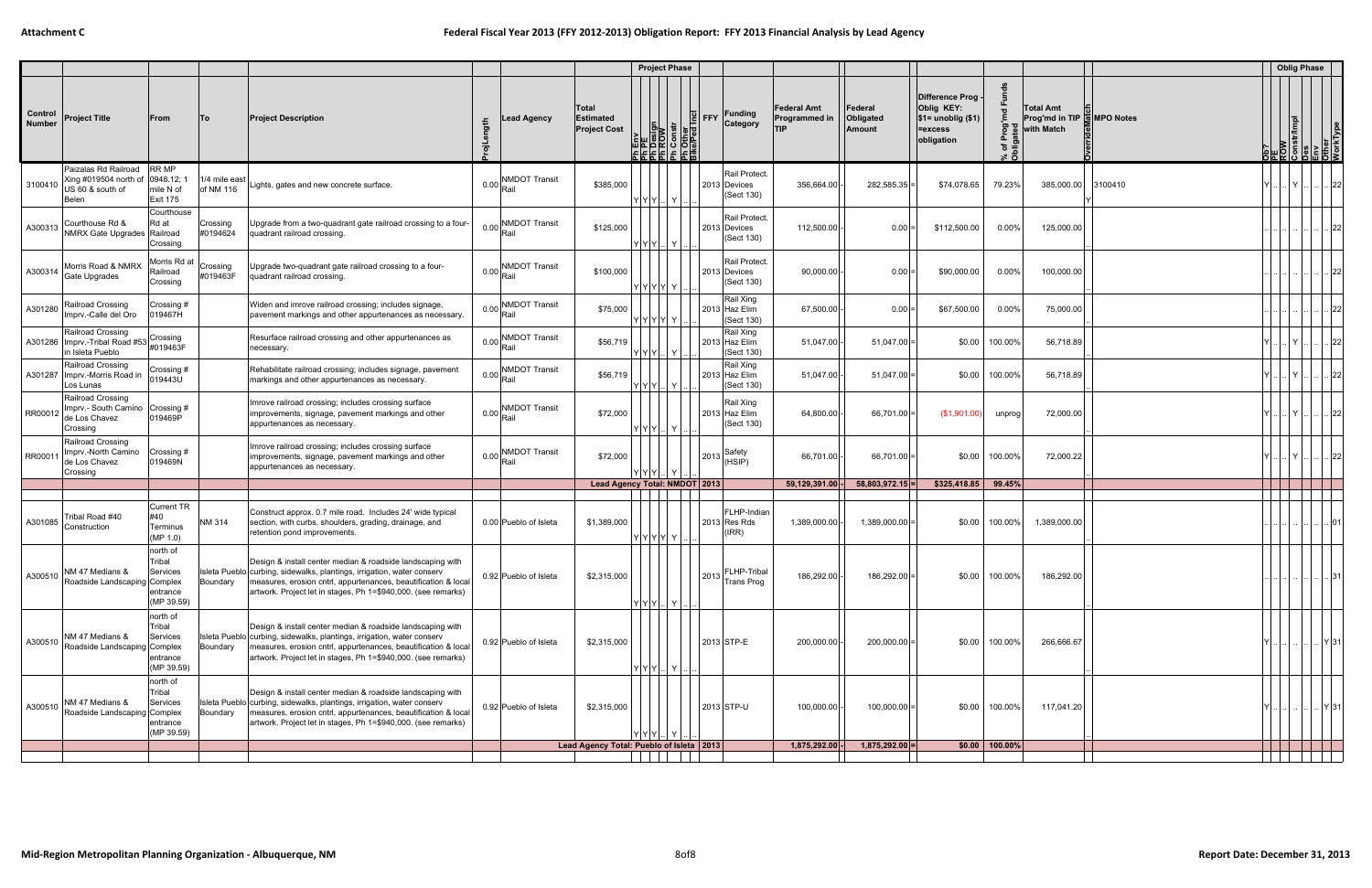|                                 |                                                                                        |                                                     |                                      |                                                                                                                                                                             |                |                                         |                                                         |                                                                | <b>Project Phase</b> |                |                                                             |                                                   |                                |                                                                                  |                        |                                                       |                                             |                                                                             | <b>Oblig Phase</b> |                      |
|---------------------------------|----------------------------------------------------------------------------------------|-----------------------------------------------------|--------------------------------------|-----------------------------------------------------------------------------------------------------------------------------------------------------------------------------|----------------|-----------------------------------------|---------------------------------------------------------|----------------------------------------------------------------|----------------------|----------------|-------------------------------------------------------------|---------------------------------------------------|--------------------------------|----------------------------------------------------------------------------------|------------------------|-------------------------------------------------------|---------------------------------------------|-----------------------------------------------------------------------------|--------------------|----------------------|
| <b>Control</b><br><b>Number</b> | <b>Project Title</b>                                                                   | From                                                | ∣To                                  | <b>Project Description</b>                                                                                                                                                  | gth            | <b>Lead Agency</b>                      | <b>Total</b><br><b>Estimated</b><br><b>Project Cost</b> | Env<br>Pesign<br>ROW<br>Constr<br>Constr<br>Constr<br>리 쾨 리코리로 |                      | $\sqrt{2}$ FFY | <b>Funding</b><br>Category                                  | <b>Federal Amt</b><br>Programmed in<br><b>TIP</b> | Federal<br>Obligated<br>Amount | Difference Prog -<br>Oblig KEY:<br>$$1=$ unoblig $($1)$<br>=excess<br>obligation | ᅌ<br>i ā               | Total Amt<br>Prog'md in TIP & MPO Notes<br>with Match |                                             | <b>Ob?</b><br>PE<br>ROW<br>Constr/Impl<br>Disper<br>Other<br>Other<br>Other |                    |                      |
| TA00300                         | Rio Metro NMRX<br>Capital Maintenance                                                  | Albuquerque<br>arge Urban<br>Area                   |                                      | Railroad track improvements on commuter rail line in<br>Albuquerque UZA; includes tie replacement at various<br>locations and Mountain Rd RRxing resurfacing & track rehab. |                | 0.00 Rio Metro NMRRX                    | \$1,117,743                                             | $Y Y Y$                                                        |                      |                | 2013 STP-U                                                  | 955,000.00                                        | $955,000.00$ =                 | \$0.00                                                                           | 100.00%                | 1,117,743.41                                          | Transferred to FTA NM95X117                 |                                                                             |                    | Y 23                 |
| TA00261                         | Rio Metro NMRX Maint<br>of Eqiup & Maint of<br>Way (FY 2012<br>Allocation)             | <b>NMRRX</b><br>Service Area                        |                                      | Provide capital maintenance of equipment and capital<br>maintenance of way (track improvements, etc.) for the New<br>Mexico Railrunner Express commuter train system.       |                | 0.00 Rio Metro NMRRX                    | \$7,998,038                                             |                                                                |                      | 2013           | FTA 5307<br>(Urban)                                         | 6,398,430.00                                      | $6,398,430.00$ =               | \$0.00                                                                           | 100.00%                |                                                       | 7,998,037.50   FTA grant NM-90-X111 awarded |                                                                             |                    | Y 23                 |
|                                 |                                                                                        |                                                     |                                      |                                                                                                                                                                             |                |                                         | Lead Agency Total: Rio Metro NMRRX 2013                 |                                                                |                      |                |                                                             | 7,353,430.00                                      | $7,353,430.00$ =               |                                                                                  | $$0.00 \, \, 100.00\%$ |                                                       |                                             |                                                                             |                    |                      |
|                                 | Rio Metro TDM-Travel<br>A300743 Demand Management AMPA Wide<br>(FY 2013)               |                                                     |                                      | TDM program for Rail Runner and Rio Metro services to<br>include public education, outreach, etc.                                                                           | 0.00           | Rio Metro Transit<br>Dist               | \$328,579                                               |                                                                |                      |                | 2013 CMAQ-Mand                                              | 280,738.00                                        | $280,738.00$ =                 | \$0.00                                                                           | 100.00%                | 328,579.11                                            | Funds transferred to FTA grant NM95-X016    | Y                                                                           |                    | Y 24                 |
|                                 | Rio Metro TDM-Travel<br>A300744 Demand Management AMPA Wide<br>(For FY 2014)           |                                                     |                                      | TDM program for Rail Runner and Rio Metro services to<br>include public education, outreach, etc.                                                                           | 0.00           | <b>Rio Metro Transit</b><br>Dist        | \$338,381                                               |                                                                |                      |                | 2013 CMAQ-Mand                                              | 289,113.00                                        | $289,113.00$ =                 | \$0.00                                                                           | 100.00%                | 338,381.31                                            | CMAQ funds transferred to FTA               | $ Y $ $  \cdot  Y $ $  \cdot  Y $ 24                                        |                    |                      |
| TA00033                         | <b>Rio Metro Transit</b><br>Facilities (FY 2013)                                       | Rio Metro<br>Service Area<br>Wide                   |                                      | Construct bus stops, access to bus stops, park & ride lots,<br>shelters and associated equipment                                                                            | $0.00 _{Dist}$ | <b>Rio Metro Transit</b>                | \$175,562                                               | YYYYY Y                                                        |                      |                | 2013 CMAQ-Mand                                              | 150,000.00                                        | $150,000.00 =$                 | \$0.00                                                                           | 100.00%                | 175,561.79                                            | Funds transferred to FTA grant NM 95-X015   | Y Y Y  Y  Y  Y    23                                                        |                    |                      |
| TA00290                         | Rio Metro Transit<br>Asset Management<br>System (TAMS) (FY<br>2012 Alloc.)             |                                                     |                                      | Purchase, implement and maintain an automated Transit<br>Asset Management System (TAMS)                                                                                     | 0.00           | <b>Rio Metro Transit</b><br>Dist        | \$425,000                                               |                                                                |                      | 2013           | FTA 5309(b)                                                 | 340,000.00                                        | $340,000.00 =$                 | \$0.00                                                                           | 100.00%                |                                                       | 425,000.00 FTA grant NM-04-0029 awarded.    |                                                                             |                    | . IY 23              |
| TA00203                         | Rio Metro Transit 5311 Rio Metro<br>Operations &<br>Administration (FY<br>2013)        | Regional<br>Transit<br><b>District</b>              |                                      | outside ABQ Operating & administrative funds for bus service in areas<br>Urban Area   outside the census defined Albuquerque Urban Area.                                    | 0.00           | Rio Metro Transit<br>Dist               | \$1,941,415                                             |                                                                |                      | 2013           | FTA 5311<br>Admin                                           | 177,188.00                                        | $177,188.00$ =                 | \$0.00                                                                           | 100.00%                |                                                       | 221,485.00 NMDOT Contract M01162 awarded.   |                                                                             |                    | Y 23                 |
| TA00183                         | Rio Metro Transit<br>Capital (FY 2013)                                                 | Rio Metro<br>Regional<br>Transit<br><b>District</b> | outside ABQ<br>Urban Area            | Capital purchase.                                                                                                                                                           | 0.00           | Rio Metro Transit<br>Dist               | \$20,000                                                |                                                                |                      |                | $\left  \begin{array}{cc} 2013 \end{array} \right $ Capital | 16,000.00                                         | $16,000.00 =$                  | \$0.00                                                                           | 100.00%                |                                                       | 20,000.00 NMDOT Contract M01162 awarded     | Y  Y                                                                        |                    | .   Y 23             |
| TA00203                         | Rio Metro Transit 5311 Rio Metro<br>Dperations &<br><b>Administration (FY</b><br>2013) | Regional<br>Transit<br><b>District</b>              |                                      | outside ABQ Operating & administrative funds for bus service in areas<br>Urban Area   outside the census defined Albuquerque Urban Area.                                    | 0.00           | Rio Metro Transit<br>Dist               | \$1,941,415                                             |                                                                |                      | 2013           | FTA 5311<br>Operating                                       | 697,464.00                                        | 697,464.00                     | \$0.00                                                                           | 100.00%                | 1,394,928.00                                          | NMDOT Contract M01162 awarded               |                                                                             |                    | . Y 23               |
| TA00222                         | <b>Rio Metro Transit</b><br>Rural JARC (FY 2013) District Wide Defined                 | Rio Metro                                           | outside<br>Albuquerque<br>Urban Area | Fund and/or provide Job Access Reverse Commute<br>programs.                                                                                                                 | 0.00           | <b>Rio Metro Transit</b><br><b>Dist</b> | \$444,400                                               |                                                                |                      | 2013           | FTA 5316<br>(JARC)                                          | 226,500.00                                        | $226,500.00$ =                 |                                                                                  | \$0.00 100.00%         |                                                       | 453,000.00 NMDOT Contract M01163 awarded.   |                                                                             |                    | $\vert$ $\vert$ Y 23 |
|                                 |                                                                                        |                                                     |                                      |                                                                                                                                                                             |                |                                         | Lead Agency Total: Rio Metro RTD 2013                   |                                                                |                      |                |                                                             | $2,177,003.00$ .                                  | $2,177,003.00 =$               |                                                                                  | $$0.00$   100.00%      |                                                       |                                             |                                                                             |                    |                      |
| A300104                         | I-25 Landscaping &<br>Signage<br>Enhancements at NM 240<br>473 in Bernalillo           | approx. MP                                          | approx. MP<br>241                    | Landscaping and signage improvements (Demo ID NM048)                                                                                                                        |                | 1.00 Town of Bernalillo                 | \$344,489                                               | $ Y Y Y $ $ Y $                                                |                      |                | 2013 HPP                                                    | 275,591.00                                        | $275,591.00 =$                 | \$0.00                                                                           | 100.00%                | 344,488.75 A300104                                    |                                             | . I  I Y I .<br>YI.                                                         |                    | .   .   .   31       |
|                                 | Bernalillo (Town)<br>A300130   Intersection<br>Improvements                            | NM473 &<br>NM313,<br>US550 &<br>Don Tomas           |                                      | Intersection improvements for pedestrian and vehicular safety<br>and lighting.                                                                                              |                | 0.00 Town of Bernalillo                 | \$4,010,456                                             | Y Y Y Y  Y                                                     |                      |                | 2013 STP-U                                                  | 3,175,255.00                                      | $3,175,255.00$ =               | \$0.00                                                                           | 100.00%                |                                                       | 3,716,356.40 <b>Obligated in FFY 14</b>     | .I Y I<br>YI.                                                               |                    | .         03         |
| A301310                         | Bernalillo Main St<br>Streetscape Phase III                                            | Calle<br>Presidente                                 | Calle del<br>Norte                   | Sidewalk replacement for ADA compliance, pedestrian and<br>roadway lighting and ADA compliant crosswalks. Phases I &<br>II under CN 3450.                                   |                | 0.00 Town of Bernalillo                 | \$789,515                                               | <u>  ۲        </u>                                             |                      |                | 2013 STP-U                                                  | 320,000.00                                        | $0.00 =$                       | \$320,000.00                                                                     | $0.00\%$               | 374,531.82                                            |                                             |                                                                             |                    |                      |
| L3409                           | Bernalillo Rail Runner<br>Station Entrance Rd                                          | NM 313,<br>Camino del<br>Pueblo                     | Station                              | Rail Runner Construct (incl Design) new 2 lane roadway, gutters,<br>sidewalks, parking lot, etc. Total cost includes 2009 funds.                                            |                | 0.13 Town of Bernalillo                 | \$654,108                                               | Y Y Y Y  Y   Y                                                 |                      |                | 2013 STP-U                                                  | 495,000.00                                        | $0.00 =$                       | \$495,000.00                                                                     | $0.00\%$               | 579,353.92                                            |                                             |                                                                             |                    |                      |
|                                 |                                                                                        |                                                     |                                      |                                                                                                                                                                             |                |                                         | Lead Agency Total: Town of Bernalillo 2013              |                                                                |                      |                |                                                             | $4,265,846.00$ -                                  | $3,450,846.00 =$               | \$815,000.00                                                                     | 80.89%                 |                                                       |                                             |                                                                             |                    |                      |